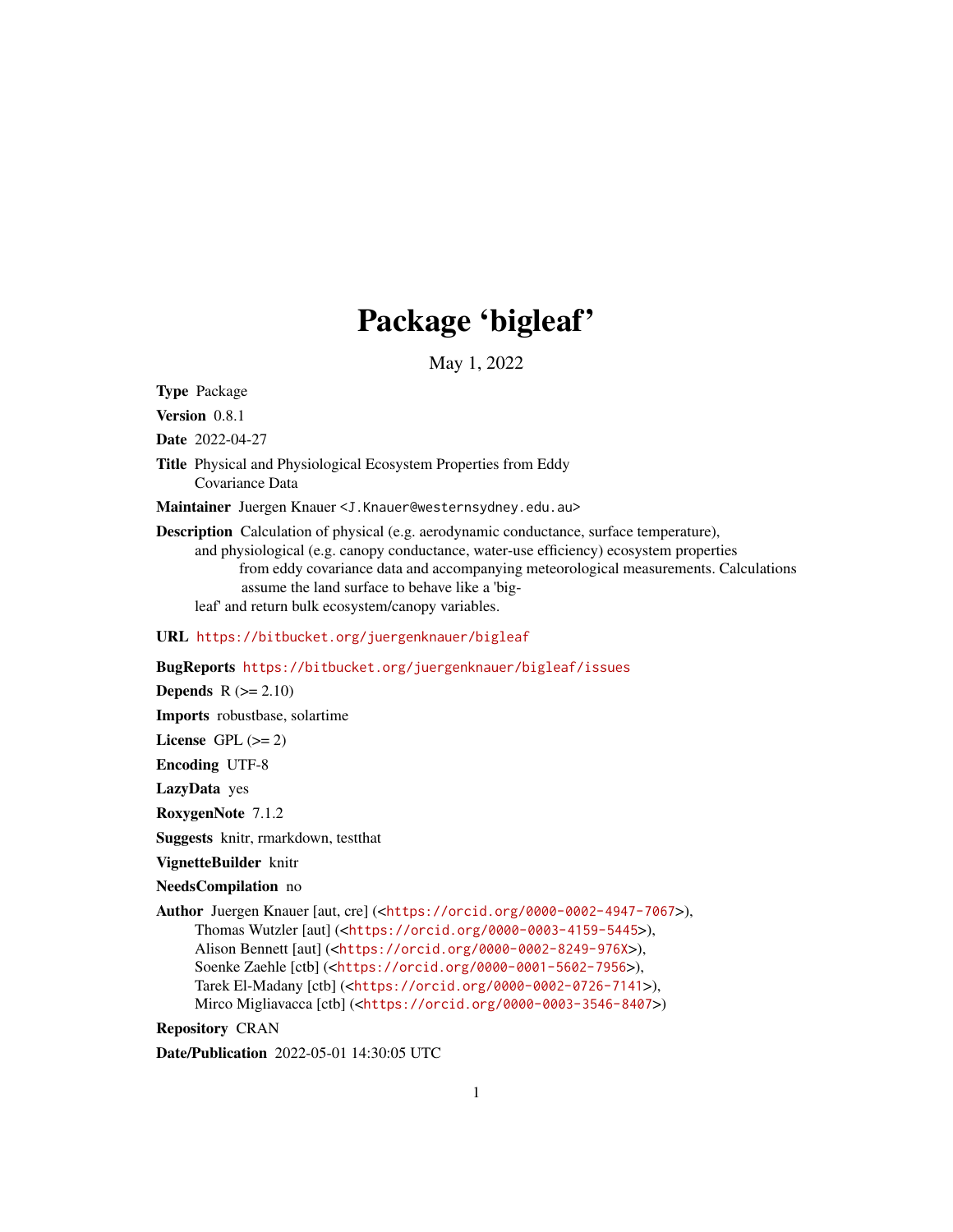# R topics documented:

| 3                          |
|----------------------------|
| 8                          |
| 9                          |
| 10                         |
| 11                         |
| 13                         |
| 14                         |
| 16                         |
| 18                         |
| 19                         |
| 21                         |
| 22                         |
| 24                         |
| 25                         |
| 26                         |
| 29                         |
| $FR\_Pue\_May\_2012$<br>30 |
| 31                         |
|                            |
| 37                         |
| 38                         |
| 40                         |
| 41                         |
| 42                         |
| 43                         |
| 44                         |
| 45                         |
| 46                         |
| 47                         |
| 48                         |
| 49                         |
| 50                         |
| 52                         |
| 56                         |
| 59                         |
| 60                         |
| 61                         |
| 62                         |
| 63                         |
| 64                         |
| 65                         |
| 66                         |
| 67                         |
| stability.correction<br>70 |
| 71                         |
| stomatal.sensitivity<br>72 |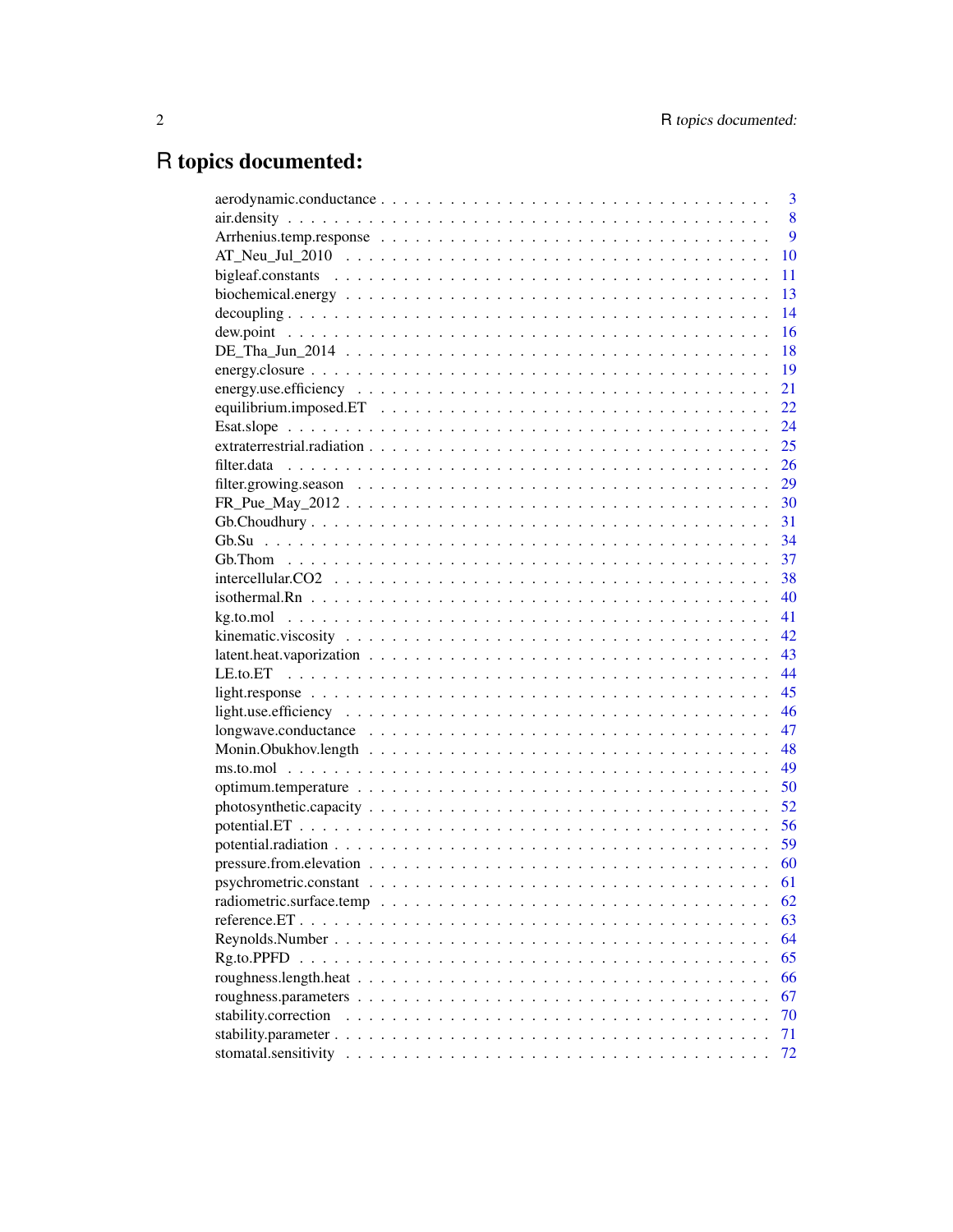<span id="page-2-0"></span>

| Index | 93 |
|-------|----|

<span id="page-2-1"></span>aerodynamic.conductance

*Aerodynamic Conductance*

# Description

Bulk aerodynamic conductance, including options for the boundary layer conductance formulation and stability correction functions.

# Usage

```
aerodynamic.conductance(
 data,
 Tair = "Tair",
 pressure = "pressure",
 wind = "wind",ustar = "ustar",
 H = "H",zr,
  zh,
 d,
 z0m = NULL,Dl,
 N = 2,
 fc = NULL,LAI,
 Cd = 0.2,
 hs = 0.01,
 wind_profile = FALSE,
  stab_correction = TRUE,
  stab_formulation = c("Dyer_1970", "Businger_1971"),
 Rb_model = c("Thom_1972", "Choudhury_1988", "Su_2001", "constant_kB-1"),
 kB_h = NULL,Sc = NULL,Sc_name = NULL,
```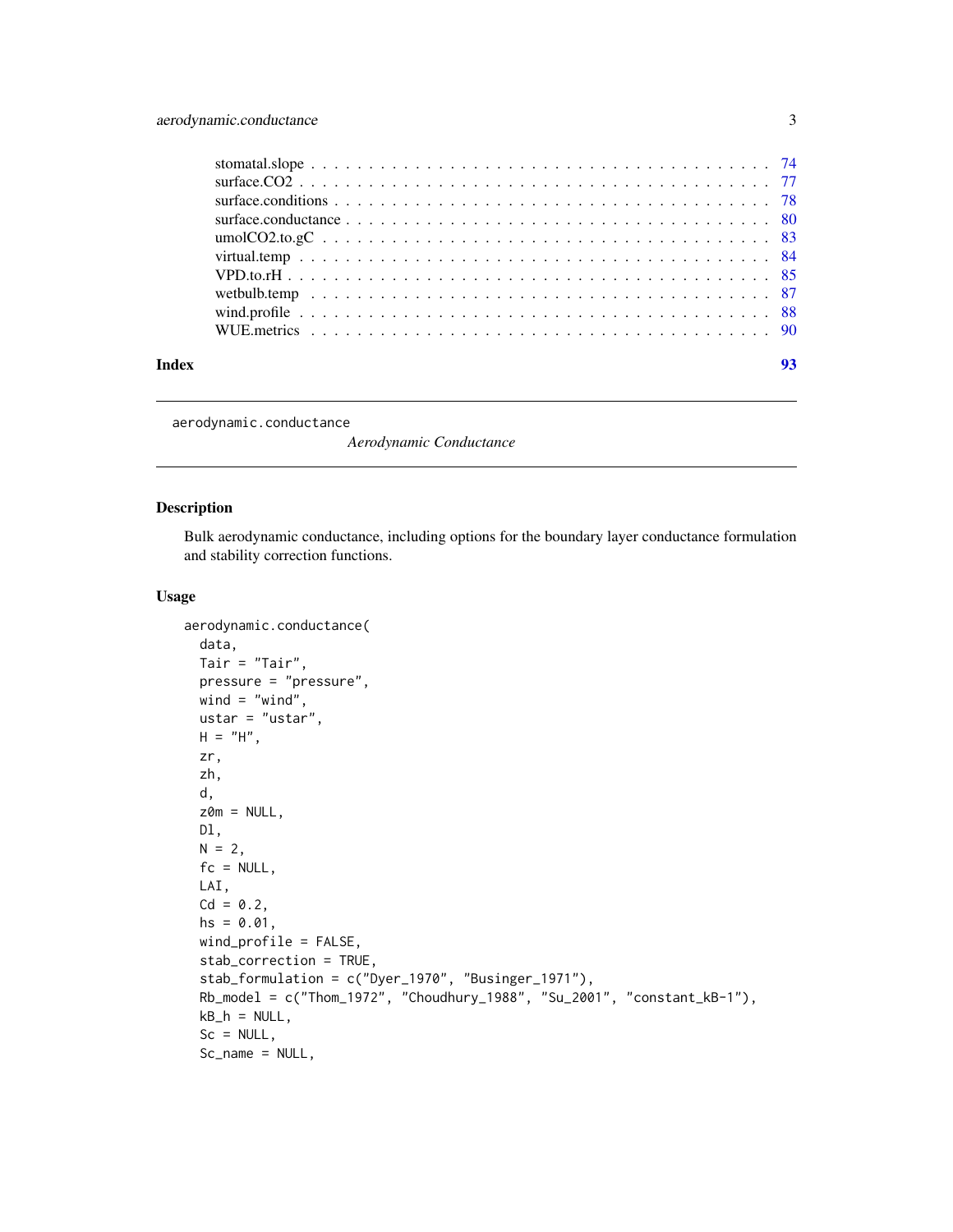```
constants = bigleaf.constants()
\mathcal{L}
```
# Arguments

| data             | Data.frame or matrix containing all required variables                                                                                                                                                                   |  |
|------------------|--------------------------------------------------------------------------------------------------------------------------------------------------------------------------------------------------------------------------|--|
| Tair             | Air temperature (deg C)                                                                                                                                                                                                  |  |
| pressure         | Atmospheric pressure (kPa)                                                                                                                                                                                               |  |
| wind             | Wind speed (m s-1)                                                                                                                                                                                                       |  |
| ustar            | Friction velocity (m s-1)                                                                                                                                                                                                |  |
| H                | Sensible heat flux (W m-2)                                                                                                                                                                                               |  |
| zr               | Instrument (reference) height (m)                                                                                                                                                                                        |  |
| zh               | Canopy height (m)                                                                                                                                                                                                        |  |
| d                | Zero-plane displacement height (m)                                                                                                                                                                                       |  |
| z0m              | Roughness length for momentum (m), optional; if not provided, it is estimated<br>from roughness.parameters (method="wind_profile"). Only used if wind_profile<br>= TRUE and/or Rb_mode1 = "Su_2001" or "Choudhury_1988". |  |
| Dl               | Characteristic leaf dimension (m) (if $Rb$ _model = "Su_2001") or leaf width (if<br>$Rb$ _model = "Choudhury_1988"); ignored otherwise.                                                                                  |  |
| N                | Number of leaf sides participating in heat exchange (1 or 2); only used if Rb_mode1<br>$=$ "Su_2001". Defaults to 2.                                                                                                     |  |
| fc               | Fractional vegetation cover (-); only used if Rb_mode1 = "Su_2001". See De-<br>tails.                                                                                                                                    |  |
| LAI              | One-sided leaf area index (m2 m-2); only used if $Rb$ _model = "Choudhury_1988"<br>or "Su_2001".                                                                                                                         |  |
| Cd               | Foliage drag coefficient (-); only used if Rb_mode1 = "Su_2001".                                                                                                                                                         |  |
| hs               | Roughness length of bare soil (m); only used if Rb_mode1 = "Su_2001".                                                                                                                                                    |  |
| wind_profile     | Should Ga for momentum be calculated based on the logarithmic wind profile<br>equation? Defaults to FALSE.                                                                                                               |  |
| stab_correction  |                                                                                                                                                                                                                          |  |
|                  | Should stability correction be applied? Defaults to TRUE. Ignored if wind_profile<br>$=$ FALSE.                                                                                                                          |  |
| stab_formulation |                                                                                                                                                                                                                          |  |
|                  | Stability correction function. Either "Dyer_1970" (default) or "Businger_1971".<br>Ignored if wind_profile = FALSE or if stab_correction = FALSE.                                                                        |  |
| Rb_model         | Boundary layer resistance formulation. One of "Thom_1972", "Choudhury_1988", "Su_2001", "constar                                                                                                                         |  |
| $kB_h$           | kB-1 value for heat transfer; only used if Rb_model = "constant_kB-1"                                                                                                                                                    |  |
| Sc               | Optional: Schmidt number of additional quantities to be calculated                                                                                                                                                       |  |
| Sc_name          | Optional: Name of the additional quantities, has to be of same length than<br>Sc_name                                                                                                                                    |  |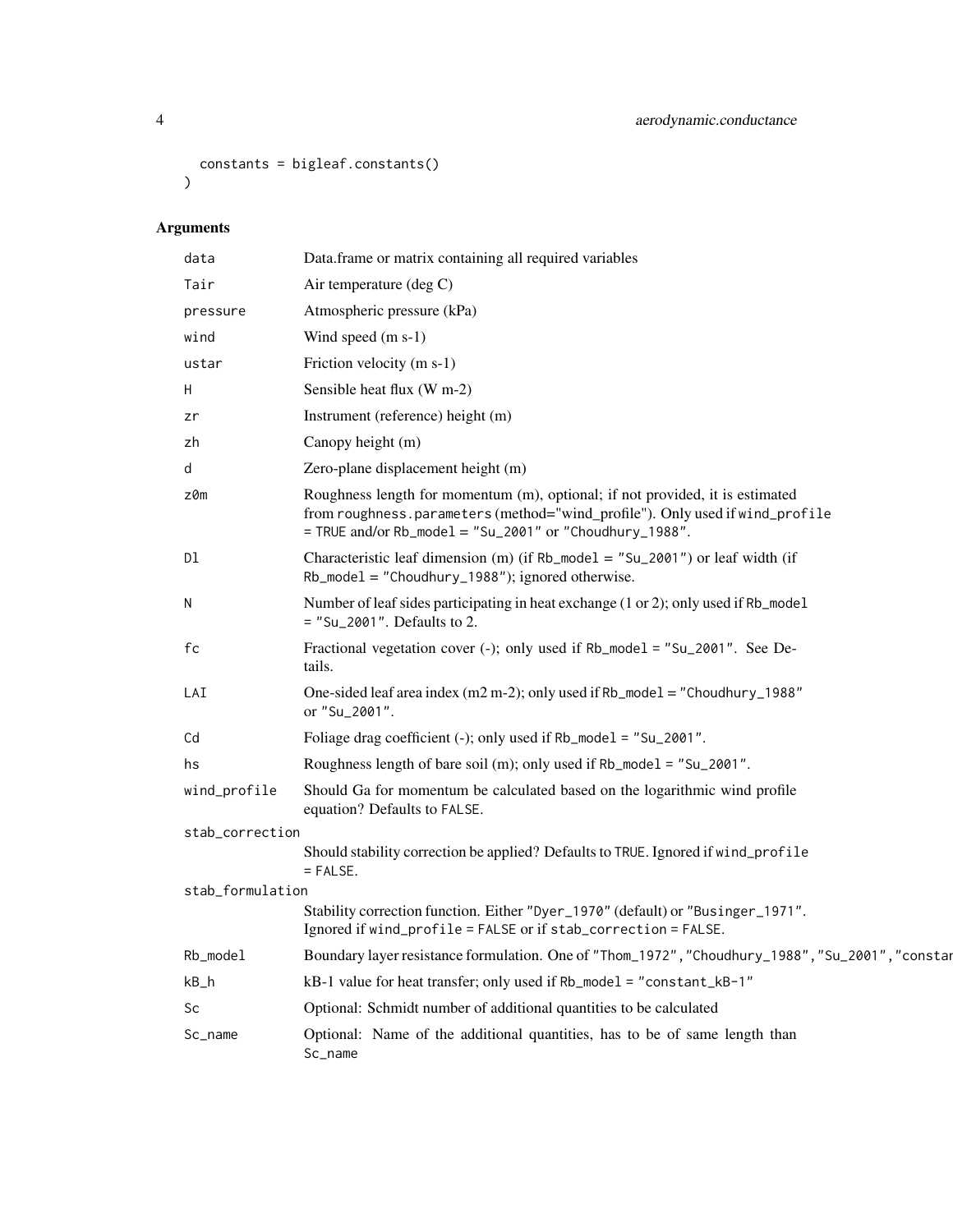| constants | k - von Karman constant                                          |
|-----------|------------------------------------------------------------------|
|           | $cp$ - specific heat of air for constant pressure $(J K-1 kg-1)$ |
|           | Kelvin - conversion degree Celsius to Kelvin                     |
|           | g - gravitational acceleration (m s-2)                           |
|           | pressure0 - reference atmospheric pressure at sea level (Pa)     |
|           | Tair <sub>0</sub> - reference air temperature (K)                |
|           | Sc CO2 - Schmidt number for CO2                                  |
|           | Pr - Prandtl number (if Sc is provided)                          |

#### Details

Aerodynamic conductance for heat (Ga\_h) is calculated as:

$$
Ga_h = 1/(Ra_m + Rb_h)
$$

where Ra\_m is the aerodynamic resistance for momentum and Rb the (quasi-laminar) canopy boundary layer resistance ('excess resistance').

The aerodynamic resistance for momentum Ra\_m is given by:

$$
Ra_m = u/ustar^2
$$

Note that this formulation accounts for changes in atmospheric stability, and does not require an additional stability correction function.

An alternative method to calculate Ra\_m is provided (calculated if wind\_profile = TRUE):

$$
Ra_m = (ln((zr - d)/z0m) - psi_h)/(kustar)
$$

If the roughness parameters z0m and d are unknown, they can be estimated using [roughness.parameters](#page-66-1). The argument stab\_formulation determines the stability correction function used to account for the effect of atmospheric stability on Ra\_m (Ra\_m is lower for unstable and higher for stable stratification). Stratification is based on a stability parameter zeta (z-d/L), where  $z = ref$ erence height, d the zero-plane displacement height, and L the Monin-Obukhov length, calculated with [Monin.Obukhov.length](#page-47-1) The stability correction function is chosen by the argument stab\_formulation. Options are "Dyer\_1970" and "Businger\_1971".

The model used to determine the canopy boundary layer resistance for heat (Rb h) is specified by the argument Rb\_model. The following options are implemented: "Thom\_1972" is an empirical formulation based on the friction velocity (ustar) (Thom 1972):

$$
Rb_h = 6.2ustar^-0.667
$$

The model by Choudhury & Monteith 1988 (Rb\_model = "Choudhury\_1988"), calculates Rb h based on leaf width, LAI and ustar (Note that function argument Dl represents leaf width (w) and not characteristic leaf dimension (Dl) if Rb\_model = "Choudhury\_1988"):

$$
Gbh = LAI((0.02/\alpha) * sqrt(u(zh)/w) * (1 - exp(-\alpha/2)))
$$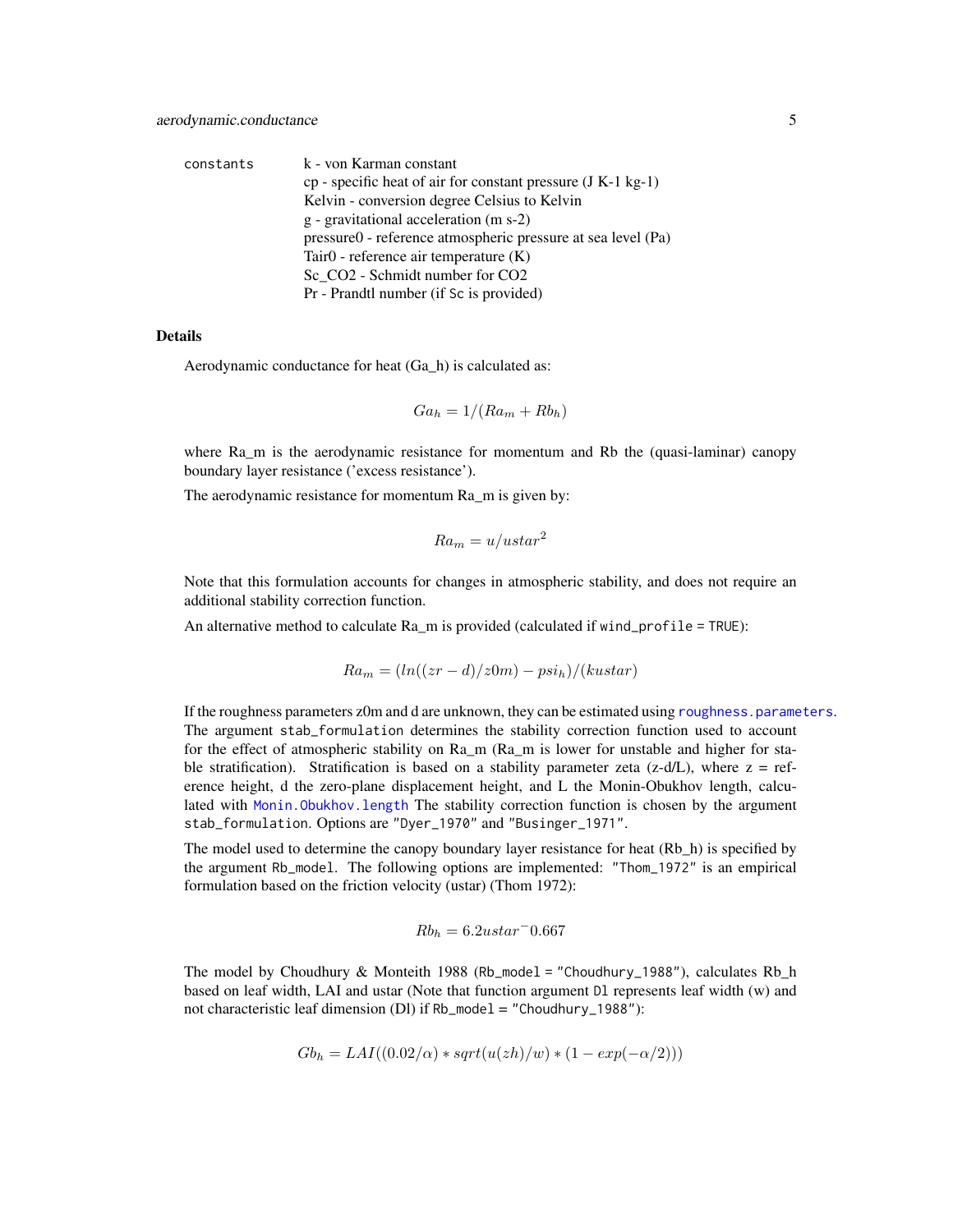where  $\alpha$  is a canopy attenuation coefficient modeled in dependence on LAI,  $u(zh)$  is wind speed at canopy height (calculated from [wind.profile](#page-87-1)), and w is leaf width (m). See [Gb.Choudhury](#page-30-1) for further details.

The option Rb\_model = "Su\_2001" calculates Rb\_h based on the physically-based Rb model by Su et al. 2001, a simplification of the model developed by Massman 1999:

$$
kB_h = (kCdfc^2)/(4Ctustar/u(zh)) + kBs - 1(1 - fc)^2
$$

where Cd is a foliage drag coefficient (defaults to 0.2), fc is fractional vegetation cover, Bs-1 is the inverse Stanton number for bare soil surface, and Ct is a heat transfer coefficient. See [Gb.Su](#page-33-1) for details on the model.

The models calculate the parameter  $kB^{\wedge}(-1)$  (in the code referred to as  $kB_h$ ), which is related to Rb\_h:

$$
kB_h = Rb_h * (k * ustar)
$$

From version 0.7.6 onwards, the roughness length for heat (z0h) is added to the output if z0m is available (i.e. provided as input or calculated within this function). z0h is calculated from [roughness.length.heat](#page-65-1):

$$
z0h = z0m/exp(kB_h)
$$

Rb (and Gb) for water vapor and heat are assumed to be equal in this package. Gb for other quantities x is calculated as (Hicks et al. 1987):

$$
Gb_x = Gb/(Sc_x/Pr)^0.67
$$

where  $Sc_x$  is the Schmidt number of quantity x, and Pr is the Prandtl number (0.71).

# Value

a data.frame with the following columns:

| Ga_m  | Aerodynamic conductance for momentum transfer (m s-1)                                                          |
|-------|----------------------------------------------------------------------------------------------------------------|
| Ra_m  | Aerodynamic resistance for momentum transfer (s m-1)                                                           |
| Ga_h  | Aerodynamic conductance for heat transfer (m s-1)                                                              |
| Ra_h  | Aerodynamic resistance for heat transfer (s m-1)                                                               |
| $Gb_$ | Canopy boundary layer conductance for heat transfer (m s-1)                                                    |
| Rb_h  | Canopy boundary layer resistance for heat transfer (s m-1)                                                     |
| $kB_$ | $kB^{\wedge}(-1)$ parameter for heat transfer                                                                  |
| z0h   | Roughness length for heat (m) (NA if not input z0m not provided as input or not<br>estimated in this function) |
| zeta  | Stability parameter 'zeta' (NA if wind_profile = FALSE)                                                        |
| psi_h | Integrated stability correction function (NA if wind_profile = $FALSE$ )                                       |
|       |                                                                                                                |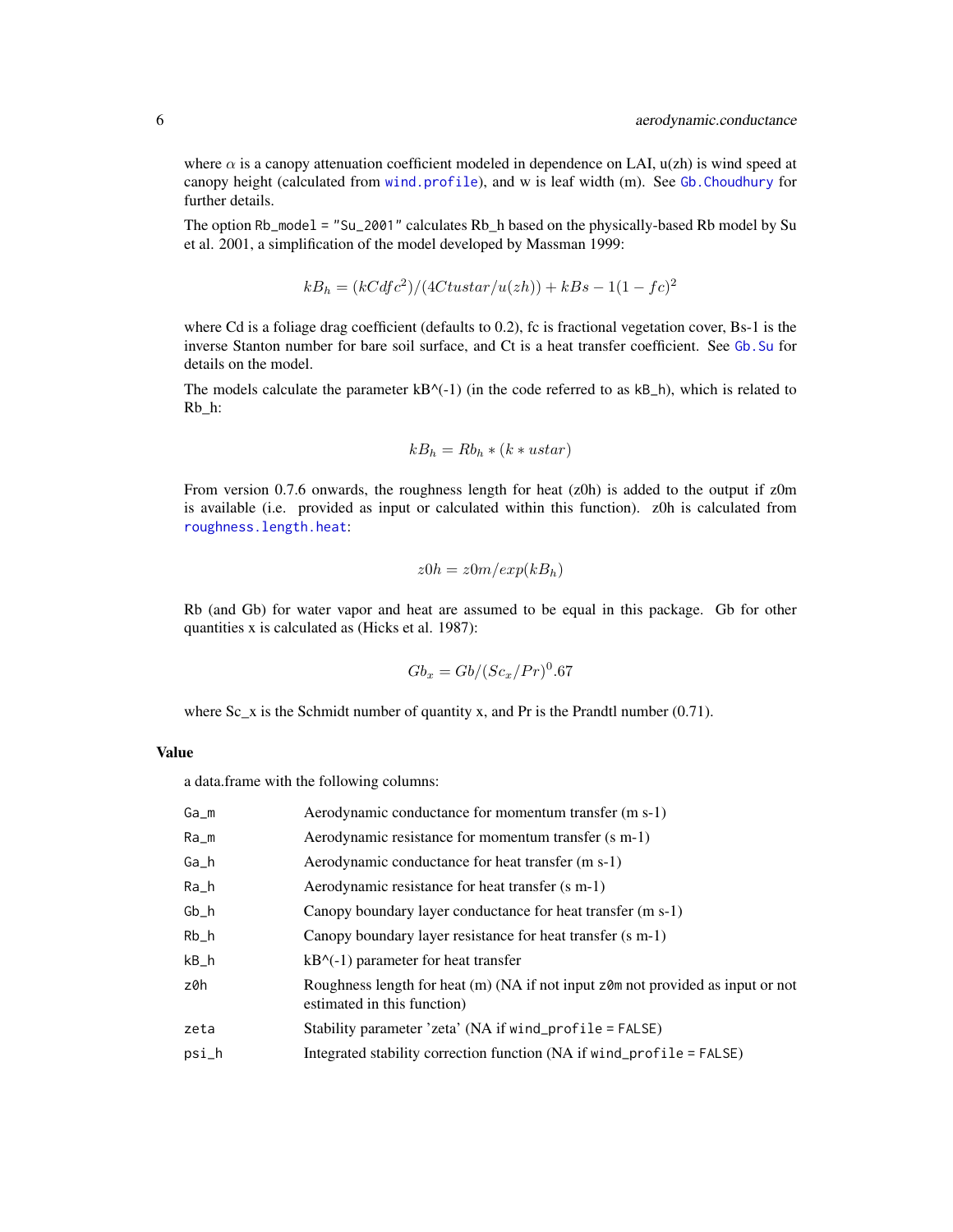| Ra_CO2     | Aerodynamic resistance for CO2 transfer (s m-1)                                                             |
|------------|-------------------------------------------------------------------------------------------------------------|
| $Ga_C$ 02  | Aerodynamic conductance for CO2 transfer (m s-1)                                                            |
| $Gb_C02$   | Canopy boundary layer conductance for CO2 transfer (m s-1)                                                  |
| Ga Sc name | Aerodynamic conductance for Sc_name (m s-1). Only added if Sc_name and the<br>respective Sc are provided    |
| Gb_Sc_name | Boundary layer conductance for Sc_name (m s-1). Only added if Sc_name and<br>the respective Sc are provided |

# **Note**

Input variables such as LAI, Dl, or zh can be either constants, or vary with time (i.e. vectors of the same length as data).

Note that boundary layer conductance to water vapor transfer  $(Gb_w)$  is often assumed to equal Gb\_h. This assumption is also made in this R package, for example in the function [surface.conductance](#page-79-1).

If the roughness length for momentum  $(z<sub>0</sub>m)$  is not provided as input, it is estimated from the function roughness.parameters within wind.profile if wind\_profile = TRUE and/or Rb\_model = "Su\_2001" or "Choudhury\_1988" The roughness.parameters function estimates a single z0m value for the entire time period! If a varying z0m value (e.g. across seasons or years) is required, z0m should be provided as input argument.

#### References

Verma, S., 1989: Aerodynamic resistances to transfers of heat, mass and momentum. In: Estimation of areal evapotranspiration, IAHS Pub, 177, 13-20.

Verhoef, A., De Bruin, H., Van Den Hurk, B., 1997: Some practical notes on the parameter kB-1 for sparse vegetation. Journal of Applied Meteorology, 36, 560-572.

Hicks, B.B., Baldocchi, D.D., Meyers, T.P., Hosker, J.R., Matt, D.R., 1987: A preliminary multiple resistance routine for deriving dry deposition velocities from measured quantities. Water, Air, and Soil Pollution 36, 311-330.

Monteith, J.L., Unsworth, M.H., 2008: Principles of environmental physics. Third Edition. Elsevier Academic Press, Burlington, USA.

# See Also

[Gb.Thom](#page-36-1), [Gb.Choudhury](#page-30-1), [Gb.Su](#page-33-1) for calculations of Rb / Gb only

#### Examples

df <- data.frame(Tair=25,pressure=100,wind=c(3,4,5),ustar=c(0.5,0.6,0.65),H=c(200,230,250))

```
# simple calculation of Ga
aerodynamic.conductance(df,Rb_model="Thom_1972")
```
# calculation of Ga using a model derived from the logarithmic wind profile aerodynamic.conductance(df,Rb\_model="Thom\_1972",zr=40,zh=25,d=17.5,z0m=2,wind\_profile=TRUE)

# simple calculation of Ga\_m, but a physically based canopy boundary layer model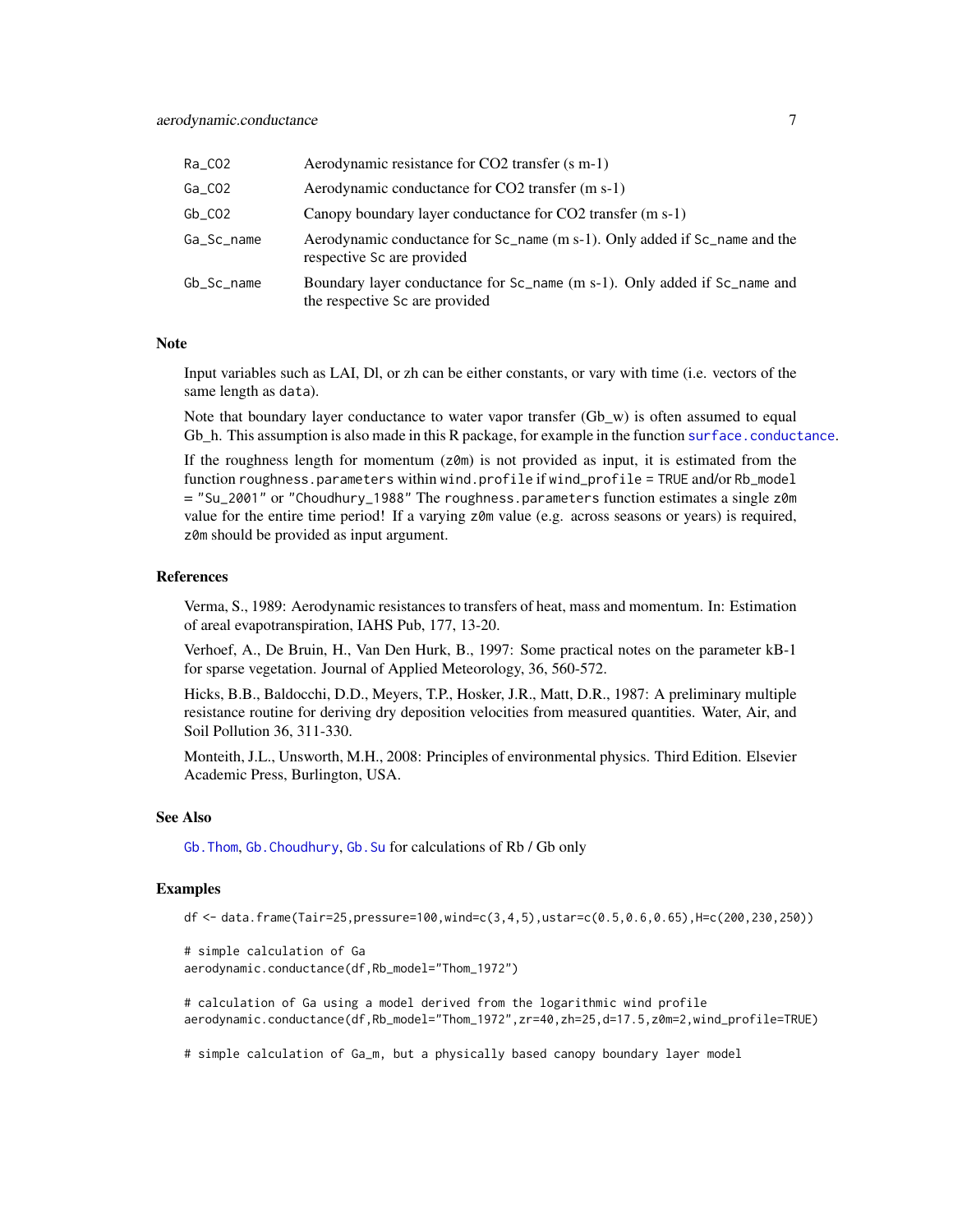aerodynamic.conductance(df,Rb\_model="Su\_2001",zr=40,zh=25,d=17.5,Dl=0.05,N=2,fc=0.8)

air.density *Air Density*

# Description

Air density of moist air from air temperature and pressure.

# Usage

```
air.density(Tair, pressure, constants = bigleaf.constants())
```
# Arguments

| Tair      | Air temperature $(\text{deg } C)$                                                                                                        |
|-----------|------------------------------------------------------------------------------------------------------------------------------------------|
| pressure  | Atmospheric pressure (kPa)                                                                                                               |
| constants | Kelvin - conversion degC to Kelvin<br>$Rd$ - gas constant of dry air (J kg-1 K-1)<br>kPa2Pa - conversion kilopascal (kPa) to pascal (Pa) |

# Details

Air density  $(\rho)$  is calculated as:

 $\rho = pressure/(Rd * Tair)$ 

#### Value

 $\rho$  air density (kg m-3)

# References

Foken, T, 2008: Micrometeorology. Springer, Berlin, Germany.

# Examples

```
# air density at 25degC and standard pressure (101.325kPa)
air.density(25,101.325)
```
<span id="page-7-0"></span>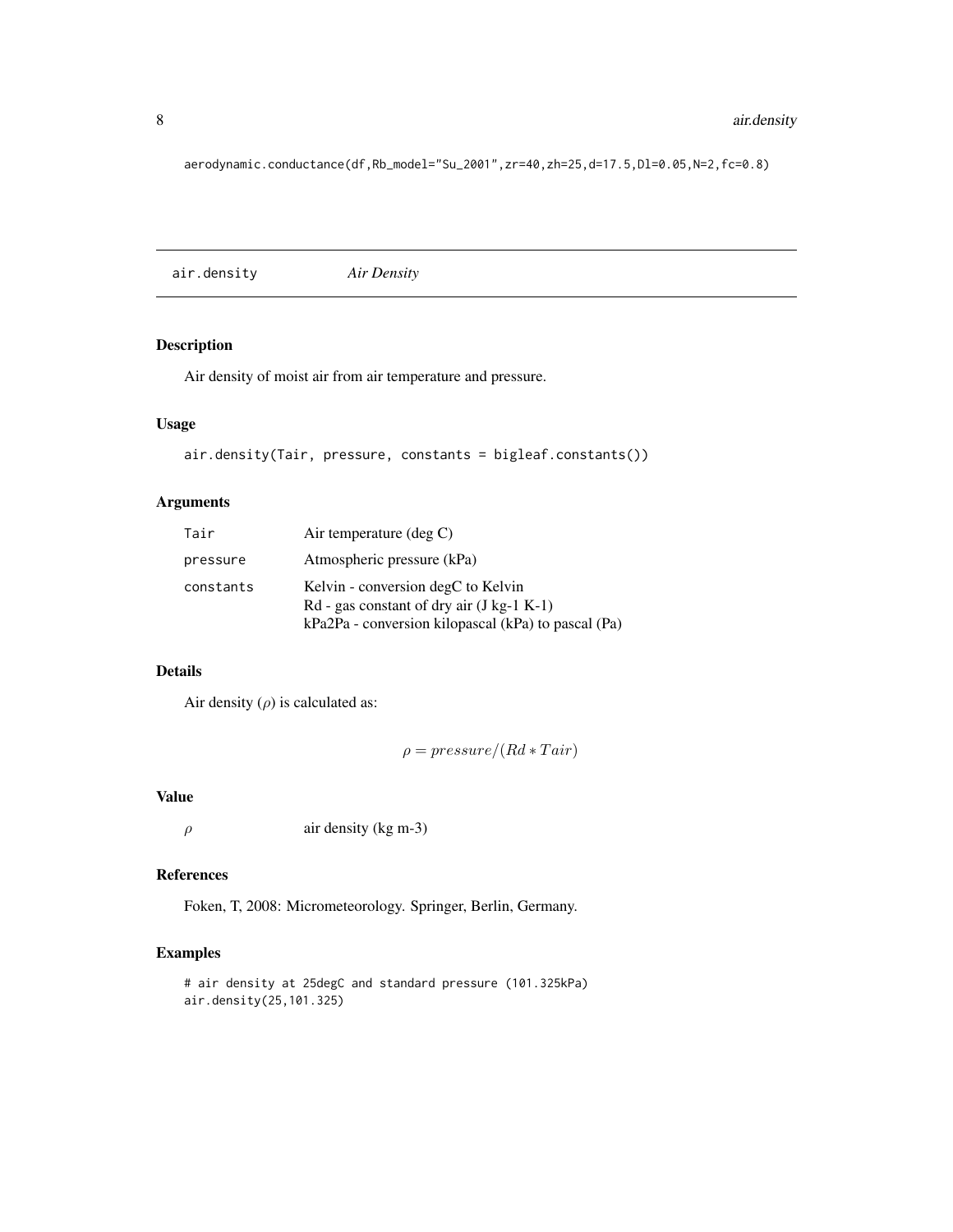<span id="page-8-0"></span>Arrhenius.temp.response

*(Modified) Arrhenius Temperature Response Function*

#### Description

(Modified) Arrhenius function describing the temperature response of biochemical parameters.

# Usage

```
Arrhenius.temp.response(
  param,
  Temp,
  Ha,
  Hd,
  dS,
  constants = bigleaf.constants()
)
```
#### Arguments

| param     | Parameter measured at measurement temperature (umol m-2 s-1)                                                                                       |
|-----------|----------------------------------------------------------------------------------------------------------------------------------------------------|
| Temp      | Measurement temperature (degC)                                                                                                                     |
| Ha        | Activation energy for param (kJ mol-1)                                                                                                             |
| Hd        | Deactivation energy for param (kJ mol-1)                                                                                                           |
| dS        | Entropy term for param $(kJ \text{ mol-1 K-1})$                                                                                                    |
| constants | Kelvin - conversion degree Celsius to Kelvin<br>Rgas - universal gas constant (J mol-1 K-1)<br>$kJ2J$ - conversion kilojoule $(kJ)$ to joule $(J)$ |

# Details

The function returns the biochemical rate at a reference temperature of 25degC given a predefined temperature response function. This temperature response is given by a modified form of the Arrhenius function:

```
param25 = param/(exp(Ha*(Temp-Tref)/(Tref*Rgas*Temp))*(1+exp((Tref*dS-Hd)/(Tref*Rgas))))/(1+e^{-2\pi i}
```
where param is the value/rate of the parameter at measurement temperature, Temp is temperature in K, Tref is reference temperature (298.15K), and Rgas is the universal gas constant (8.314 J K-1 mol-1). Ha is the activation energy (kJ mol-1), Hd is the deactivation energy (kJ mol-1), and dS the entropy term (kJ mol-1 K-1) of the respective parameter.

If either Hd or dS or both are not provided, the equation above reduces to the first term (i.e. the common Arrhenius equation without the deactivation term.)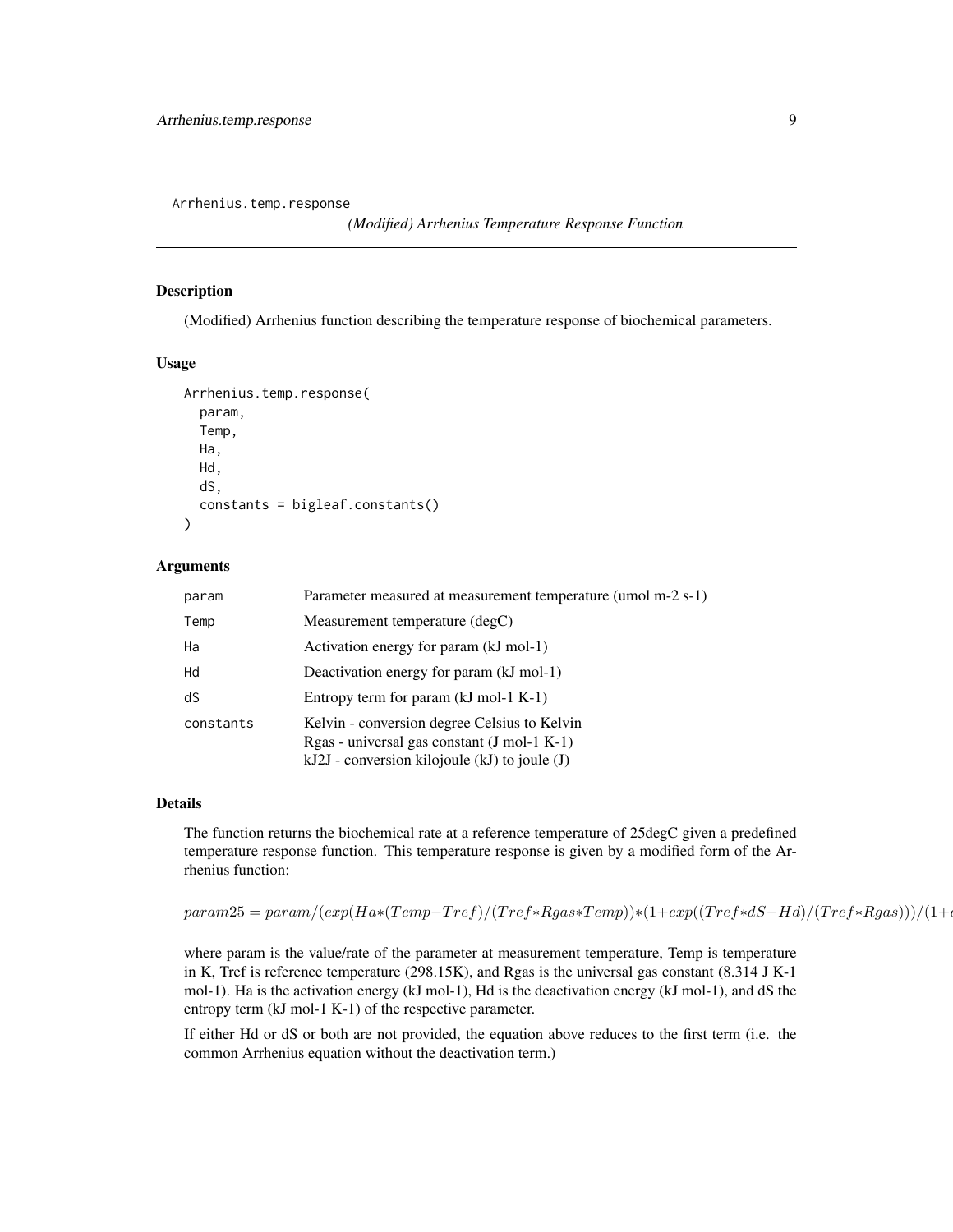<span id="page-9-0"></span>param25 - value of the input parameter at the reference temperature of 25degC (umol m-2 s-1)

#### References

Johnson F.H., Eyring H., Williams R.W. 1942: The nature of enzyme inhibitions in bacterial luminescence: sulfanilamide, urethane, temperature and pressure. Journal of cellular and comparative physiology 20, 247-268.

Kattge J., Knorr W., 2007: Temperature acclimation in a biochemical model of photosynthesis: a reanalysis of data from 36 species. Plant, Cell and Environment 30, 1176-1190.

AT\_Neu\_Jul\_2010 *Eddy Covariance Data of AT-Neu (Neustift)*

#### **Description**

Halfhourly eddy covariance Data of the site AT-Neu, a mountain meadow in Austria. ([https:](https://sites.fluxdata.org/AT-Neu/) [//sites.fluxdata.org/AT-Neu/](https://sites.fluxdata.org/AT-Neu/)). Data are from July 2010.

# Usage

AT\_Neu\_Jul\_2010

#### Format

A data frame with 1488 observations and 31 columns:

year year of measurement month month of measurement doy day of year hour hour  $(0 - 23.5)$ Tair Air temperature (degC) [TA\_F] Tair\_qc Quality control of Tair [TA\_F\_QC] PPFD Photosynthetic photon flux density (umol m-2 s-1) [PPFD\_IN] PPFD\_qc Quality control of PPFD [PPFD\_IN\_QC] VPD Vapor pressure deficit (kPa) [VPD\_F] VPD\_qc Quality control of VPD [VPD\_F\_QC] pressure Atmospheric pressure (kPa) [PA\_F] precip precipitation (mm) [P\_F] precip\_qc Quality control of precip  $[P_F_QC]$ ustar friction velocity (m s-1) [USTAR] wind horizontal wind velocity (m s-1) [WS\_F]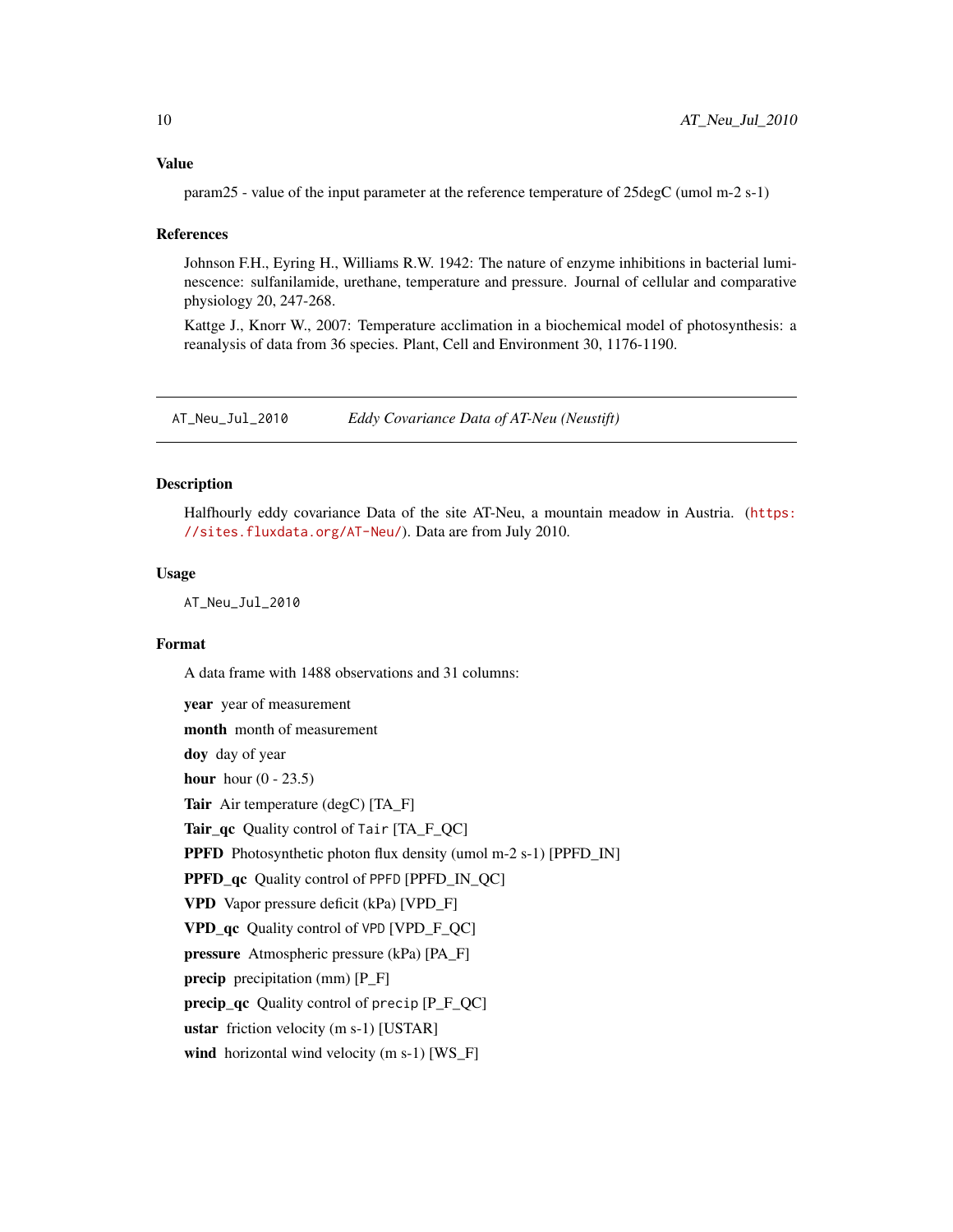<span id="page-10-0"></span>wind\_qc Quality control of wind [WS\_F\_QC] Ca CO2 concentration (ppm) [CO2\_F\_MDS] Ca\_qc Quality control of Ca [CO2\_F\_MDS\_QC] LW\_up upward longwave radiation (W m-2) [LW\_OUT] Rn Net radiation (W m-2) [NETRAD] LE Latent heat flux (W m-2) [LE\_F\_MDS] LE\_qc Quality control of LE [LE\_F\_MDS\_QC] H Sensible heat flux (W m-2) [H\_F\_MDS] H\_qc Quality control of H [H\_F\_MDS\_QC] G Ground heat flux (W m-2) [G\_F\_MDS] G\_qc Quality control of G [G\_F\_MDS\_QC] NEE Net ecosystem exchange (umol m-2 s-1) [NEE\_VUT\_USTAR50] NEE\_qc Quality control of NEE [NEE\_VUT\_USTAR50\_QC] GPP Gross primary productivity from nighttime partitioning (umol m-2 s-1) [GPP\_NT\_VUT\_USTAR50] GPP\_qc Quality control of GPP [NEE\_VUT\_USTAR50\_QC] Reco Ecosystem respiration from nighttime partitioning (umol m-2 s-1) [RECO\_NT\_VUT\_USTAR50]

# Note

The original variable names as provided by the FLUXNET2015 dataset are given in squared brackets. Note that variable units have been converted in some cases (e.g. VPD from hPa to kPa).

# Source

original data were downloaded from <https://fluxnet.org/> (accessed 09 November 2016)

bigleaf.constants *Constants Used in the bigleaf Package*

#### Description

This function defines the following constants:

# Usage

```
bigleaf.constants(
 cp = 1004.834,
 Rgas = 8.31451,
 Rv = 461.5,
 Rd = 287.0586,
 Md = 0.0289645,Mw = 0.0180153,
  eps = 0.622,
```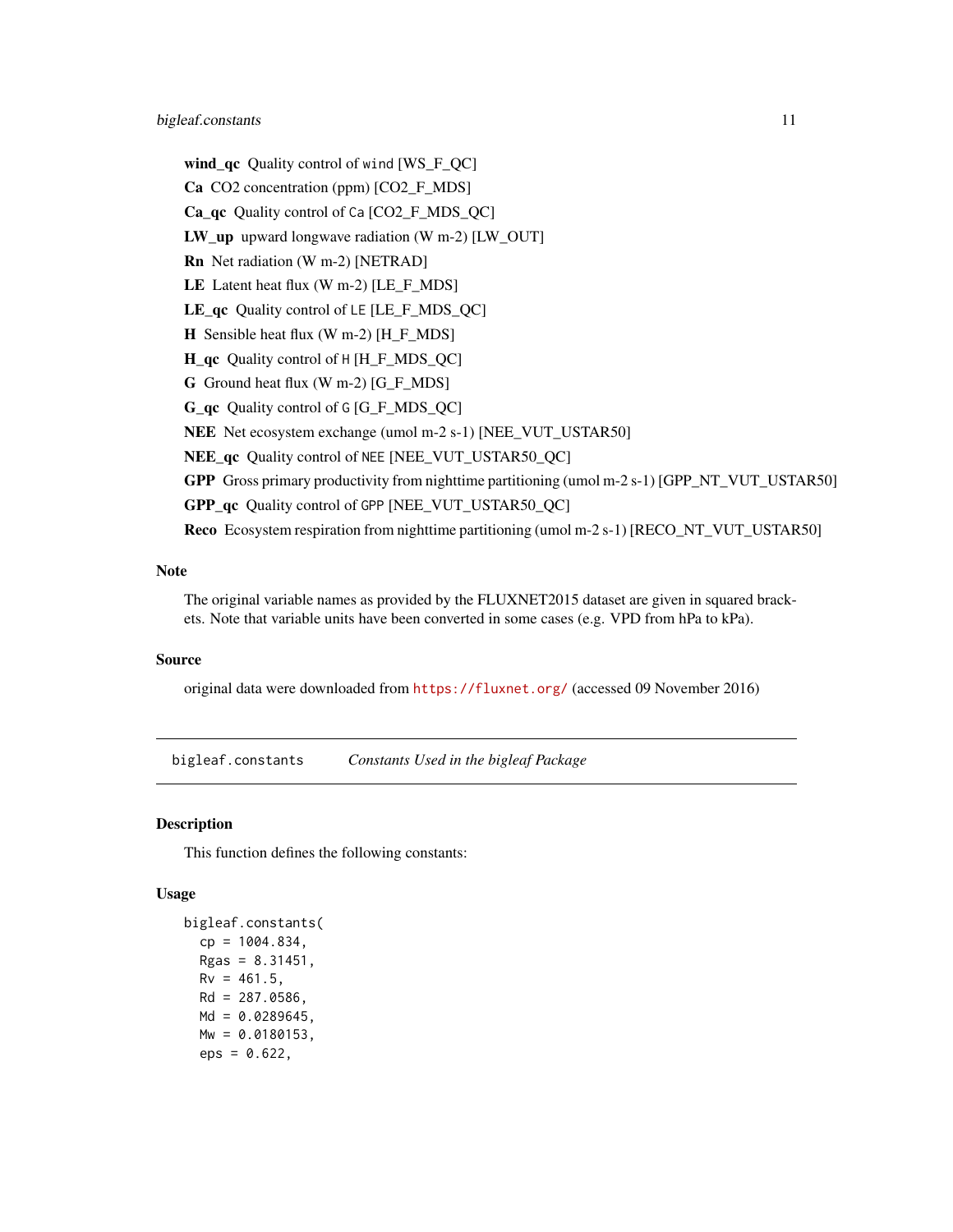```
g = 9.81,
solar_constant = 1366.1,
presure0 = 101325,Tair@ = 273.15,k = 0.41,
Cmol = 0.012011,Omol = 0.0159994,H2Omol = 0.01801528,
sigma = 5.670367e-08,
Pr = 0.71,
Sc_{C02} = 1.07,
Le067 = 0.93,
Kelvin = 273.15,
DwDc = 1.6,
days2seconds = 86400,
kPa2Pa = 1000,Pa2kPa = 0.001,umol2mol = 1e-06,
mol2umol = 1e+06,
kg2g = 1000,
g2kg = 0.001,
kJ2J = 1000,J2kJ = 0.001,se\_median = 1.253,
frac2percent = 100
```
# Arguments

 $\mathcal{L}$ 

| cp        | Specific heat of air for constant pressure $(J K-1 kg-1)$             |
|-----------|-----------------------------------------------------------------------|
| Rgas      | Universal gas constant $(J \text{ mol-1 K-1})$                        |
| Rv        | Gas constant of water vapor $(J \text{ kg-1 K-1})$ (Stull 1988 p.641) |
| Rd        | Gas constant of dry air (J kg-1 K-1) (Foken p. 245)                   |
| Md        | Molar mass of dry air (kg mol-1)                                      |
| Mw        | Molar mass of water vapor (kg mol-1)                                  |
| eps       | Ratio of the molecular weight of water vapor to dry air (=Mw/Md)      |
| g         | Gravitational acceleration (m s-2)                                    |
|           | solar_constant Solar constant (W m-2)                                 |
| pressure0 | Reference atmospheric pressure at sea level (Pa)                      |
| Tair0     | Reference air temperature (K)                                         |
| k         | von Karman constant                                                   |
| Cmol      | Molar mass of carbon (kg mol-1)                                       |
| Omol      | Molar mass of oxygen (kg mol-1)                                       |
| H2Omol    | Molar mass of water (kg mol-1)                                        |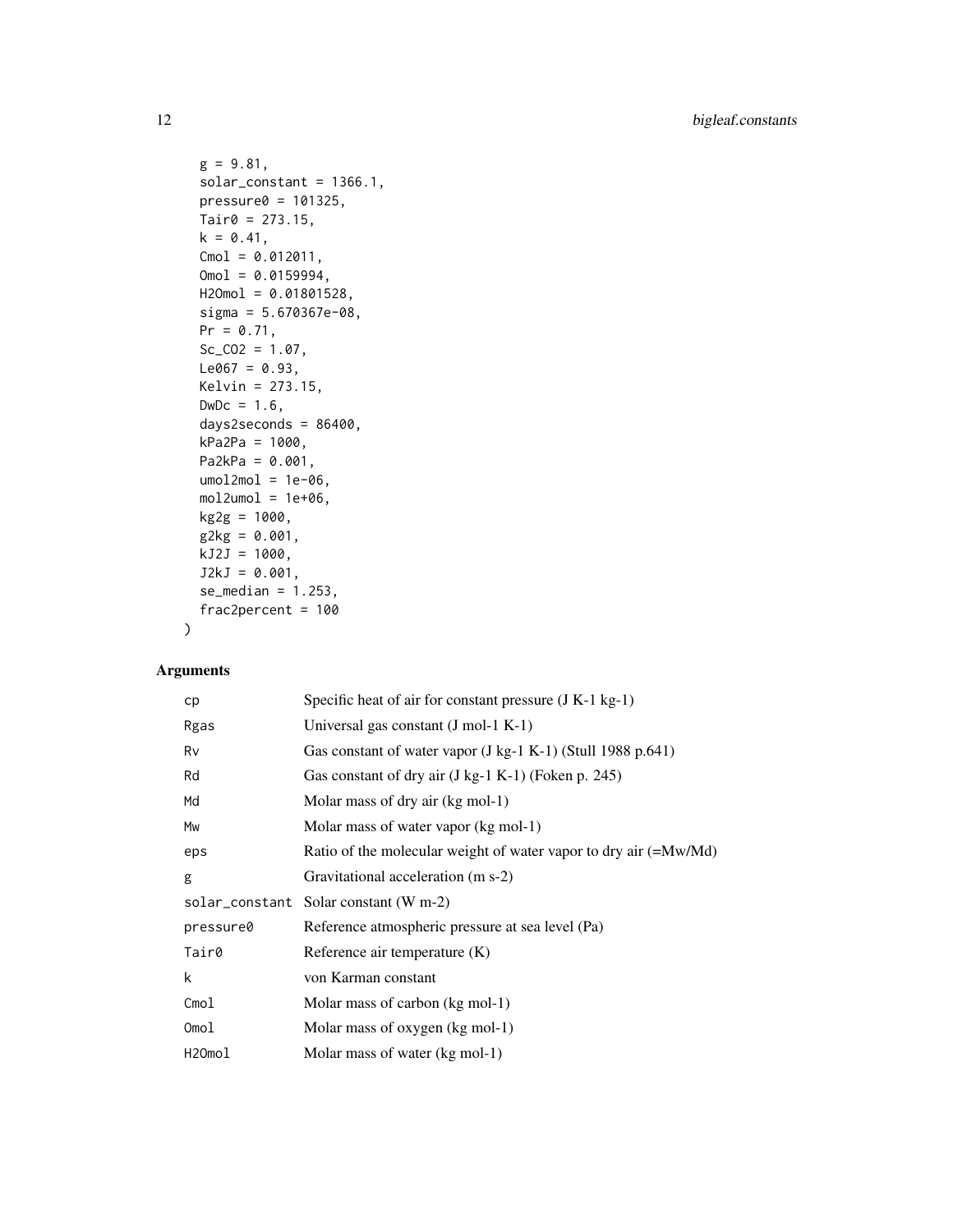<span id="page-12-0"></span>

| sigma        | Stefan-Boltzmann constant (W m-2 K-4)                          |
|--------------|----------------------------------------------------------------|
| Pr           | Prandtl number                                                 |
| $Sc_C$ $CO2$ | Schmidt number for CO <sub>2</sub>                             |
| Le067        | Lewis number for water vapor to the power of $0.67$            |
| Kelvin       | Conversion degree Celsius to Kelvin                            |
| DwDc         | Ratio of the molecular diffusivities for water vapor and CO2   |
| days2seconds | Seconds per day                                                |
| kPa2Pa       | Conversion kilopascal (kPa) to pascal (Pa)                     |
| Pa2kPa       | Conversion pascal (Pa) to kilopascal (kPa)                     |
| umol2mol     | Conversion micromole (umol) to mole (mol)                      |
| mol2umol     | Conversion mole (mol) to micromole (umol)                      |
| kg2g         | Conversion kilogram (kg) to gram (g)                           |
| g2kg         | Conversion gram $(g)$ to kilogram $(kg)$                       |
| kJ2J         | Conversion kilojoule (kJ) to joule (J)                         |
| J2kJ         | Conversion joule (J) to kilojoule (kJ)                         |
| se_median    | Conversion standard error (SE) of the mean to SE of the median |
| frac2percent | Conversion between fraction and percent                        |

# Details

This function is passed as an argument to every function that uses one or more constants. Individual constants passed to a function can be easily altered. E.g. the following command will change the value of the von Karman constant from 0.41 to 0.4:

bigleaf.constants(k=0.4)

the value of a constant can be returned by calling:

bigleaf.constants()\$\*name\_of\_constant\*

To permanently change the constants contained within this function (which makes sense for some of them, e.g. for the von Karman constant), the command [fixInNamespace](#page-0-0) can be used. E.g.

```
fixInNamespace(bigleaf.constants,ns="bigleaf")
```
Note that this has to be repeated every time the package is newly installed/loaded.

biochemical.energy *Biochemical Energy*

## Description

Radiant energy absorbed in photosynthesis or heat release by respiration calculated from net ecosystem exchange of CO2 (NEE).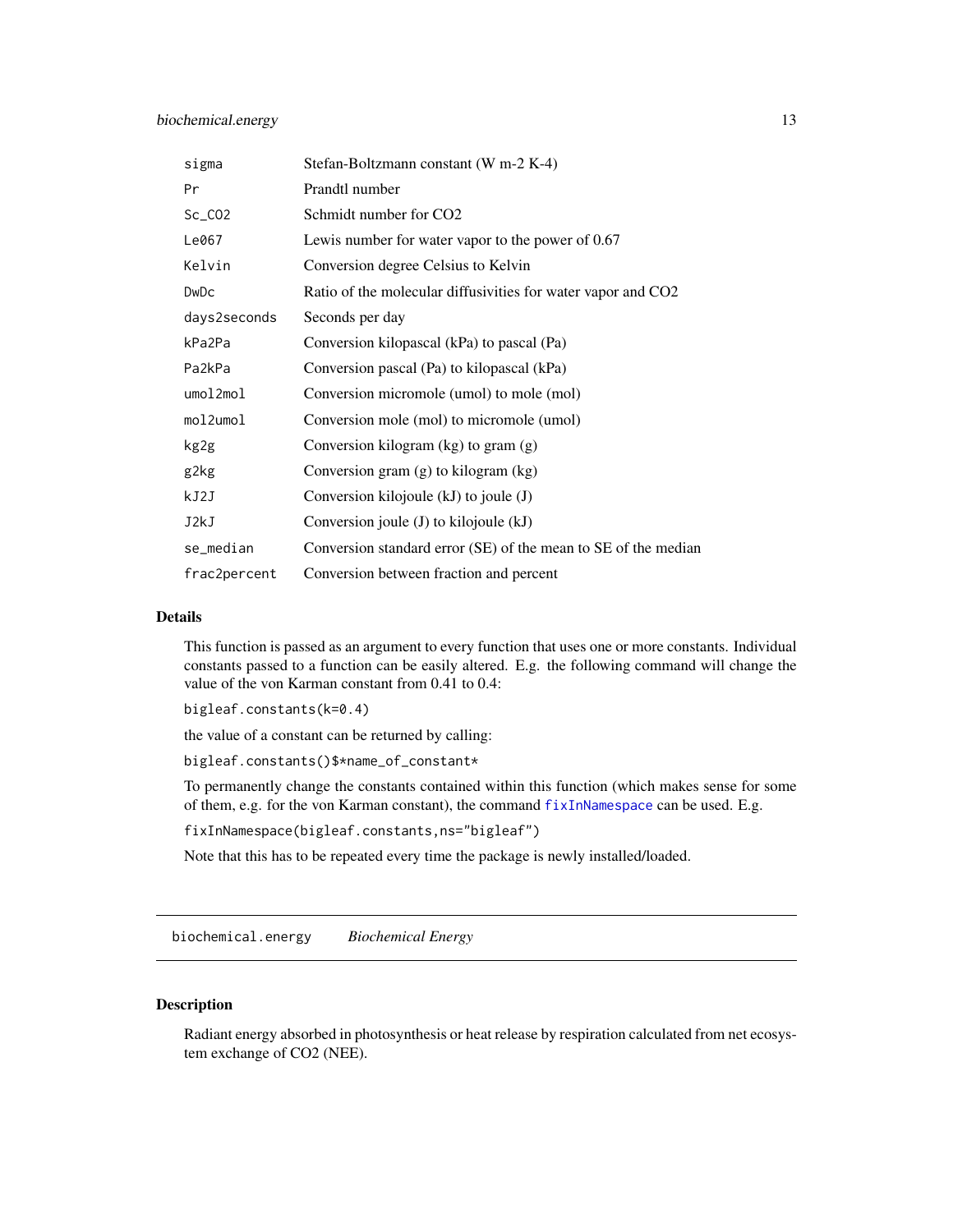#### <span id="page-13-0"></span>Usage

biochemical.energy(NEE, alpha = 0.422)

#### Arguments

| NEE   | Net ecosystem exchange (umol $CO2 \text{ m-}2 \text{ s-}1$ )                                      |
|-------|---------------------------------------------------------------------------------------------------|
| alpha | Energy taken up/released by photosynthesis/respiration per mol CO2 fixed/respired<br>$(J$ umol-1) |

# **Details**

The following sign convention is employed: NEE is negative when carbon is taken up by the ecosystem. Positive values of the resulting biochemical energy mean that energy (heat) is taken up by the ecosystem, negative ones that heat is released. The value of alpha is taken from Nobel 1974 (see Meyers & Hollinger 2004), but other values have been used (e.g. Blanken et al., 1997)

#### Value

Sp - biochemical energy (W m-2)

# References

Meyers, T.P., Hollinger, S.E. 2004: An assessment of storage terms in the surface energy balance of maize and soybean. Agricultural and Forest Meteorology 125, 105-115.

Nobel, P.S., 1974: Introduction to Biophysical Plant Physiology. Freeman, New York.

Blanken, P.D. et al., 1997: Energy balance and canopy conductance of a boreal aspen forest: Partitioning overstory and understory components. Journal of Geophysical Research 102, 28915-28927.

#### Examples

```
# Calculate biochemical energy taken up by the ecosystem with
# a measured NEE of -30umol CO2 m-2 s-1
biochemical.energy(NEE=-30)
```
<span id="page-13-1"></span>decoupling *Canopy-Atmosphere Decoupling Coefficient*

#### Description

The canopy-atmosphere decoupling coefficient 'Omega'.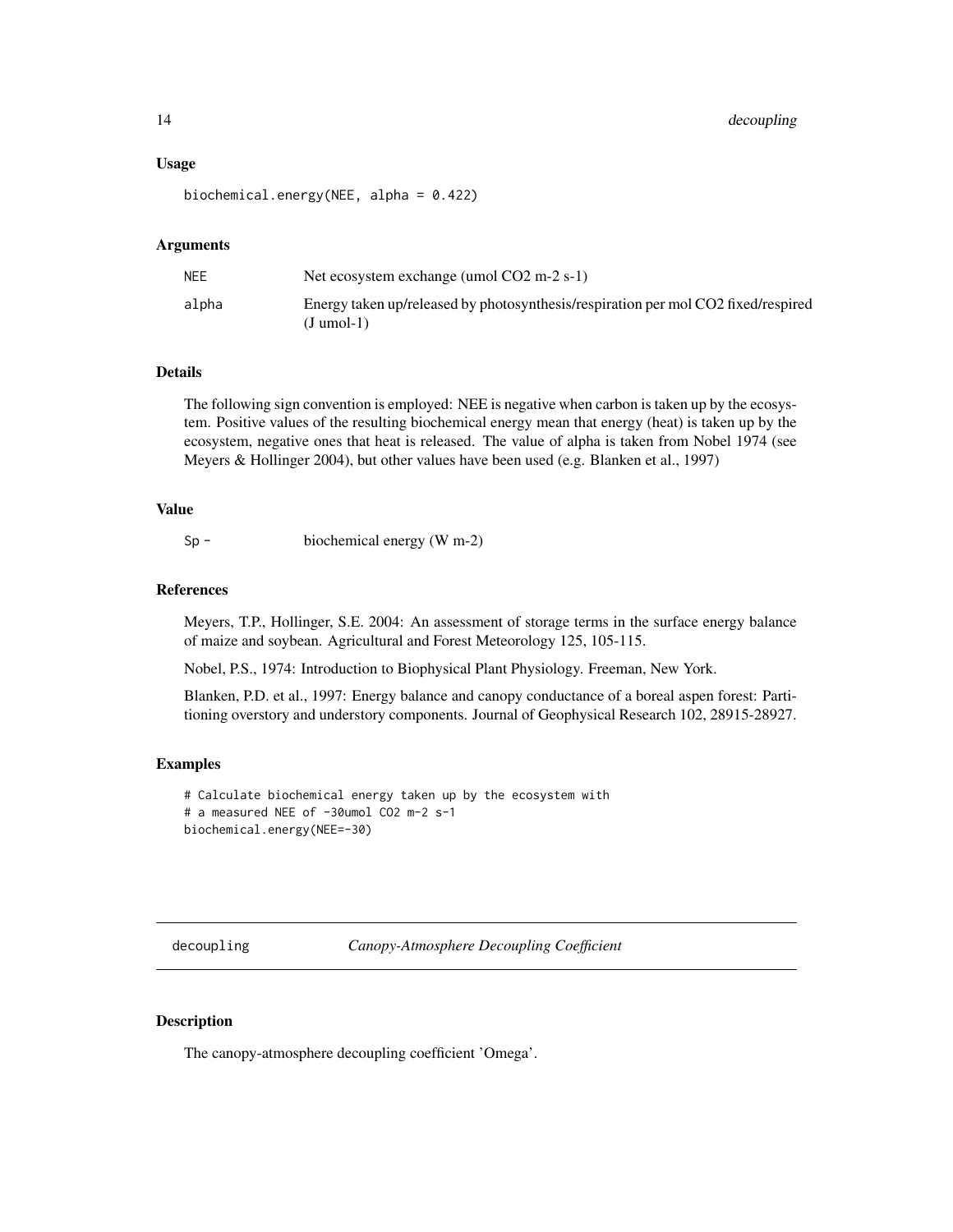# decoupling 15

# Usage

```
decoupling(
 data,
 Tair = "Tair",
 pressure = "pressure",
 Ga = "Ga_h",Gs = "Gs_m s"approach = c("Jarvis&McNaughton_1986", "Martin_1989"),
 LAI,
 Esat.formula = c("Sonntag_1990", "Alduchov_1996", "Allen_1998"),
  constants = bigleaf.constants()
```
# Arguments

)

| data         | Data.frame or matrix containing all required input variables                                                                                                                                                                                                                              |
|--------------|-------------------------------------------------------------------------------------------------------------------------------------------------------------------------------------------------------------------------------------------------------------------------------------------|
| Tair         | Air temperature (deg C)                                                                                                                                                                                                                                                                   |
| pressure     | Atmospheric pressure (kPa)                                                                                                                                                                                                                                                                |
| Ga           | Aerodynamic conductance to heat/water vapor (m s-1)                                                                                                                                                                                                                                       |
| Gs           | Surface conductance (m s-1)                                                                                                                                                                                                                                                               |
| approach     | Approach used to calculate omega. Either "Jarvis&McNaughton_1986" (de-<br>fault) or "Martin_1989".                                                                                                                                                                                        |
| LAI          | Leaf area index $(m2 m-2)$ , only used if approach = "Martin_1989".                                                                                                                                                                                                                       |
| Esat.formula | Optional: formula to be used for the calculation of esat and the slope of esat.<br>One of "Sonntag_1990" (Default), "Alduchov_1996", or "Allen_1998". See<br>Esat.slope.                                                                                                                  |
| constants    | Kelvin - conversion degree Celsius to Kelvin<br>cp - specific heat of air for constant pressure (J K-1 kg-1)<br>eps - ratio of the molecular weight of water vapor to dry air (-)<br>sigma - Stefan-Boltzmann constant (W m-2 K-4)<br>Pa2kPa - conversion pascal (Pa) to kilopascal (kPa) |

# Details

The decoupling coefficient Omega ranges from 0 to 1 and quantifies the linkage of the conditions (foremost humidity and temperature) at the canopy surface to the ambient air. Values close to 0 indicate well coupled conditions characterized by high physiological (i.e. stomatal) control on transpiration and similar conditions at the canopy surface compared to the atmosphere above the canopy. Values close to 1 indicate the opposite, i.e. decoupled conditions and a low stomatal control on transpiration (Jarvis & McNaughton 1986).

The "Jarvis&McNaughton\_1986" approach (default option) is the original formulation for the decoupling coefficient, given by (for an amphistomatous canopy):

$$
\Omega = \frac{\epsilon + 1}{\epsilon + 1 + \frac{Ga}{Gc}}
$$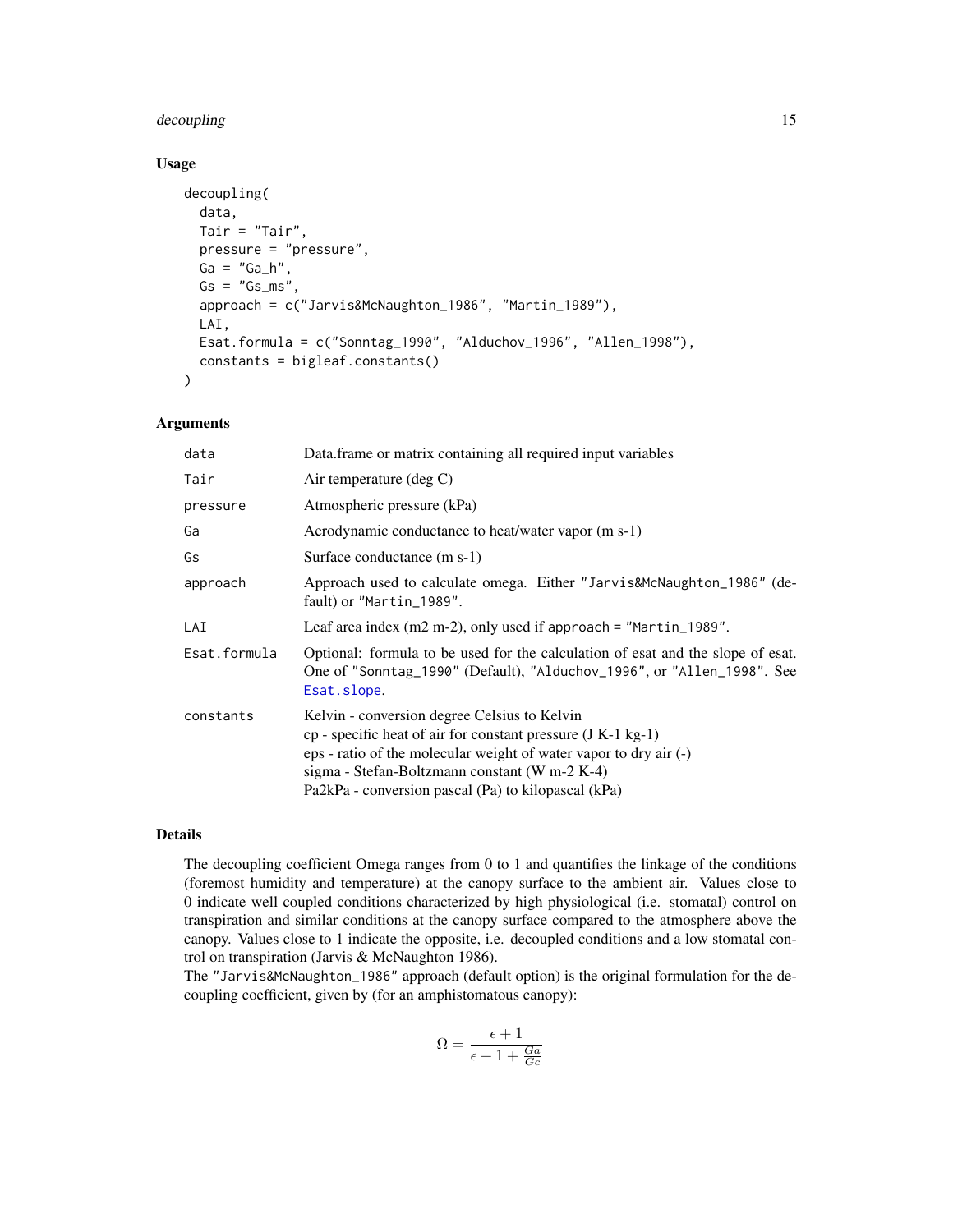<span id="page-15-0"></span>where  $\epsilon = \frac{s}{\gamma}$  is a dimensionless coefficient with s being the slope of the saturation vapor pressure curve (Pa K-1), and  $\gamma$  the psychrometric constant (Pa K-1).

The approach "Martin\_1989" by Martin 1989 additionally takes radiative coupling into account:

$$
\Omega = \frac{\epsilon + 1 + \frac{Gr}{Ga}}{\epsilon + (1 + \frac{Ga}{Gs})(1 + \frac{Gr}{Ga})}
$$

#### Value

 $\Omega$  - the decoupling coefficient Omega (-)

#### References

Jarvis P.G., McNaughton K.G., 1986: Stomatal control of transpiration: scaling up from leaf to region. Advances in Ecological Research 15, 1-49.

Martin P., 1989: The significance of radiative coupling between vegetation and the atmosphere. Agricultural and Forest Meteorology 49, 45-53.

# See Also

[aerodynamic.conductance](#page-2-1), [surface.conductance](#page-79-1), [equilibrium.imposed.ET](#page-21-1)

# Examples

```
# Omega calculated following Jarvis & McNaughton 1986
set.seed(3)
df <- data.frame(Tair=rnorm(20,25,1),pressure=100,Ga_h=rnorm(20,0.06,0.01),
                 Gs_ms=rnorm(20,0.005,0.001))
decoupling(df,approach="Jarvis&McNaughton_1986")
```
# Omega calculated following Martin 1989 (requires LAI) decoupling(df,approach="Martin\_1989",LAI=4)

dew.point *Dew Point*

#### Description

calculates the dew point, the temperature to which air must be cooled to become saturated (i.e.  $e =$ Esat(Td))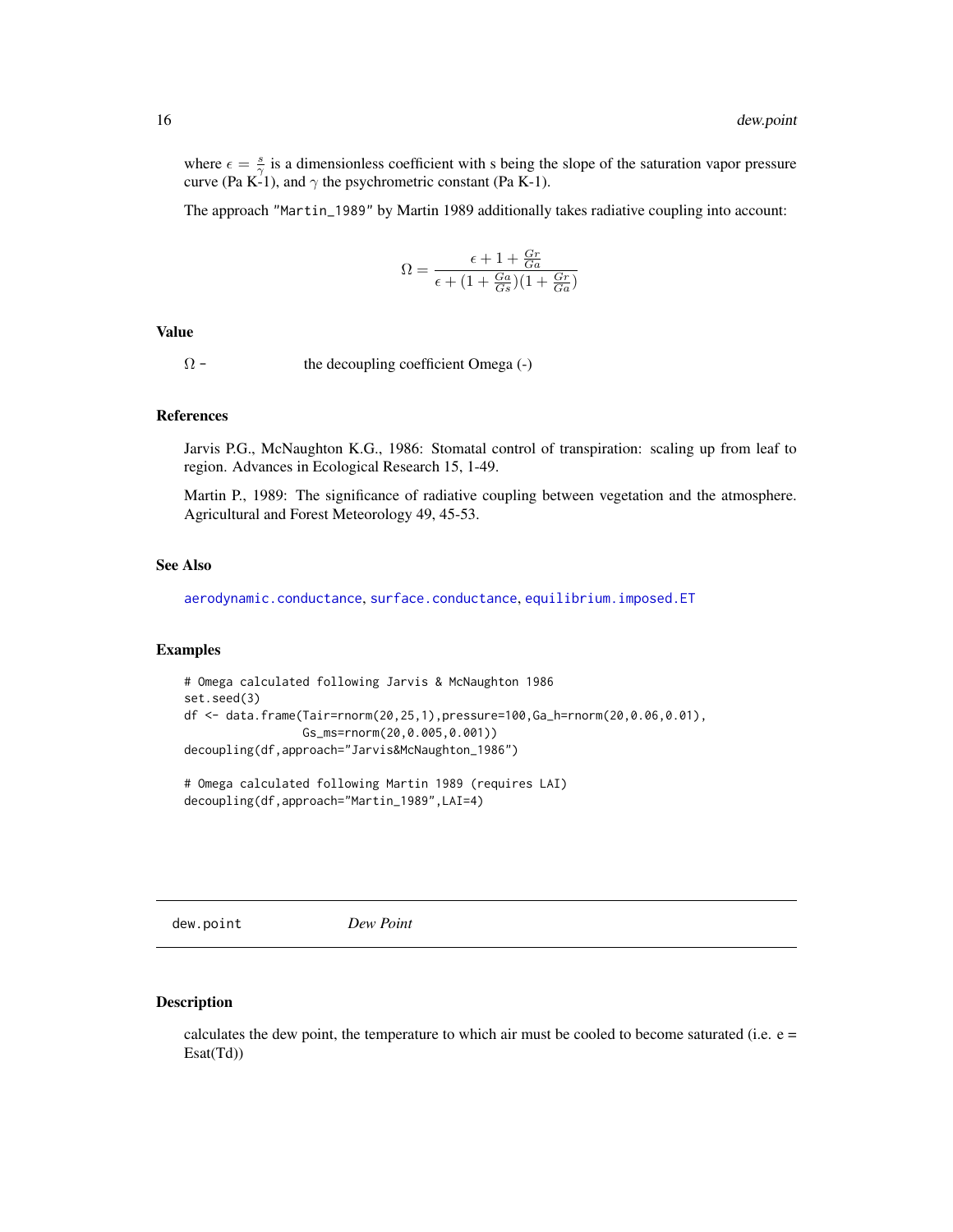#### dew.point 17

# Usage

```
dew.point(
 Tair,
 VPD,
 accuracy = 0.001,Esat.formula = c("Sonntag_1990", "Alduchov_1996", "Allen_1998"),
 constants = bigleaf.constants()
)
```
# Arguments

| Tair         | Air temperature $(\text{deg} C)$                                                                                                                                         |
|--------------|--------------------------------------------------------------------------------------------------------------------------------------------------------------------------|
| <b>VPD</b>   | Vapor pressure deficit (kPa)                                                                                                                                             |
| accuracy     | Accuracy of the result $(\text{deg } C)$                                                                                                                                 |
| Esat.formula | Optional: formula to be used for the calculation of esat and the slope of esat.<br>One of "Sonntag_1990" (Default), "Alduchov_1996", or "Allen_1998". See<br>Esat.slope. |
| constants    | Pa2kPa - conversion pascal (Pa) to kilopascal (kPa)                                                                                                                      |

# Details

Dew point temperature (Td) is defined by:

 $e = Esat(Td)$ 

where e is vapor pressure of the air and Esat is the vapor pressure deficit. This equation is solved for Td using [optimize](#page-0-0).

# Value

Td - dew point temperature (degC)

# References

Monteith J.L., Unsworth M.H., 2008: Principles of Environmental Physics. 3rd edition. Academic Press, London.

# Examples

dew.point(c(25,30),1.5)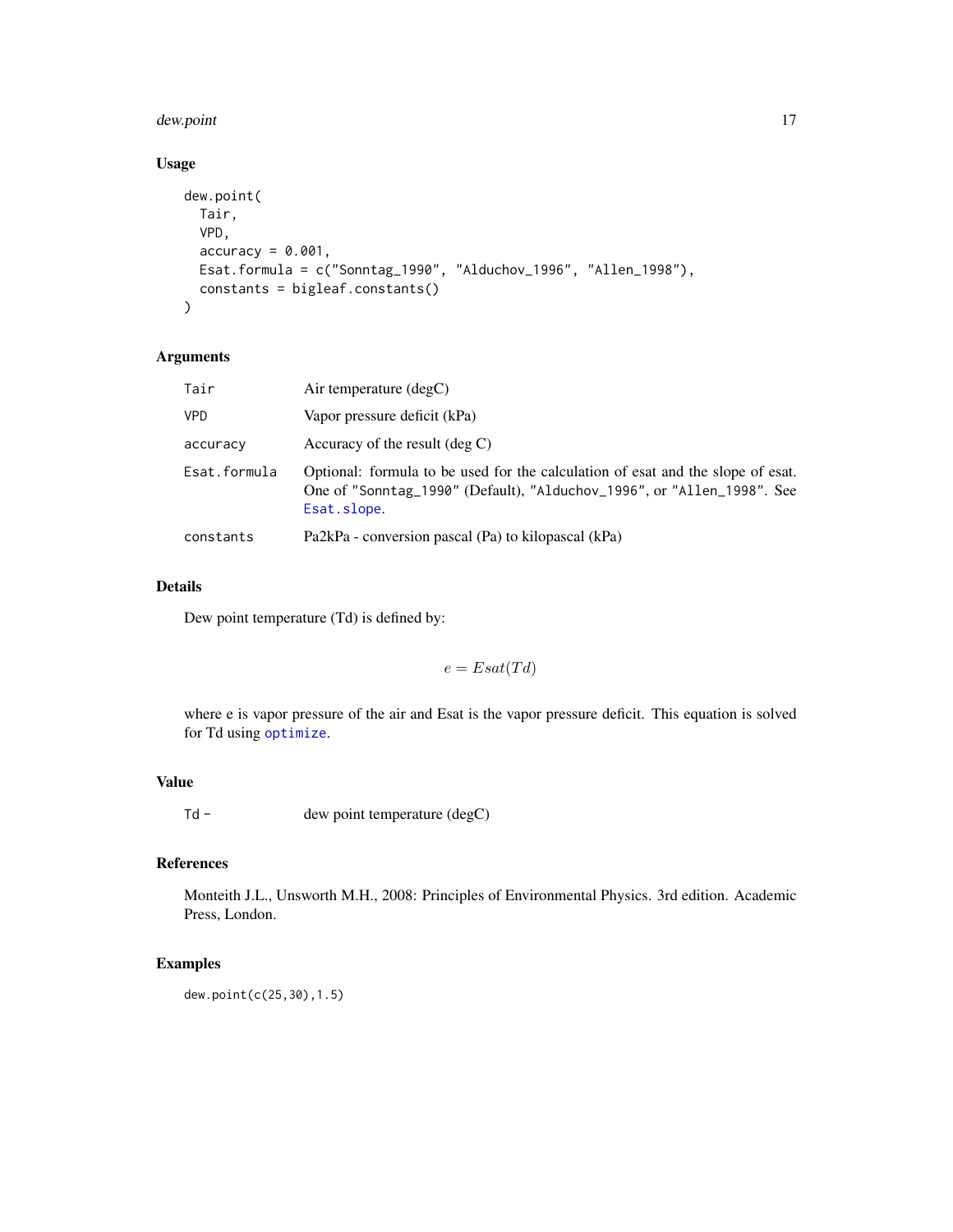<span id="page-17-0"></span>

#### **Description**

Halfhourly eddy covariance Data of the site DE-Tha, a spruce forest in Eastern Germany ([https:](https://sites.fluxdata.org/DE-Tha/) [//sites.fluxdata.org/DE-Tha/](https://sites.fluxdata.org/DE-Tha/)). Data are from June 2014.

#### Usage

DE\_Tha\_Jun\_2014

#### Format

A data frame with 1440 observations and 32 columns:

year year of measurement month month of measurement doy day of year hour hour  $(0 - 23.5)$ Tair Air temperature (degC) [TA\_F] Tair\_qc Quality control of Tair [TA\_F\_QC] PPFD Photosynthetic photon flux density (umol m-2 s-1) [PPFD\_IN] PPFD\_qc Quality control of PPFD [PPFD\_IN\_QC] VPD Vapor pressure deficit (kPa) [VPD\_F] VPD\_qc Quality control of VPD [VPD\_F\_QC] pressure Atmospheric pressure (kPa) [PA\_F] precip precipitation (mm) [P\_F] precip\_qc Quality control of precip [P\_F\_QC] ustar friction velocity (m s-1) [USTAR] wind horizontal wind velocity (m s-1) [WS\_F] wind\_qc Quality control of wind [WS\_F\_QC] Ca CO2 concentration (ppm) [CO2\_F\_MDS] Ca\_qc Quality control of Ca [CO2\_F\_MDS\_QC] LW\_up upward longwave radiation (W m-2) [LW\_OUT] LW\_down downward longwave radiation (W m-2) [LW\_IN\_F] Rn Net radiation (W m-2) [NETRAD]

LE Latent heat flux  $(W m-2)$  [LE F MDS]

LE\_qc Quality control of LE [LE\_F\_MDS\_QC]

H Sensible heat flux (W m-2) [H\_F\_MDS]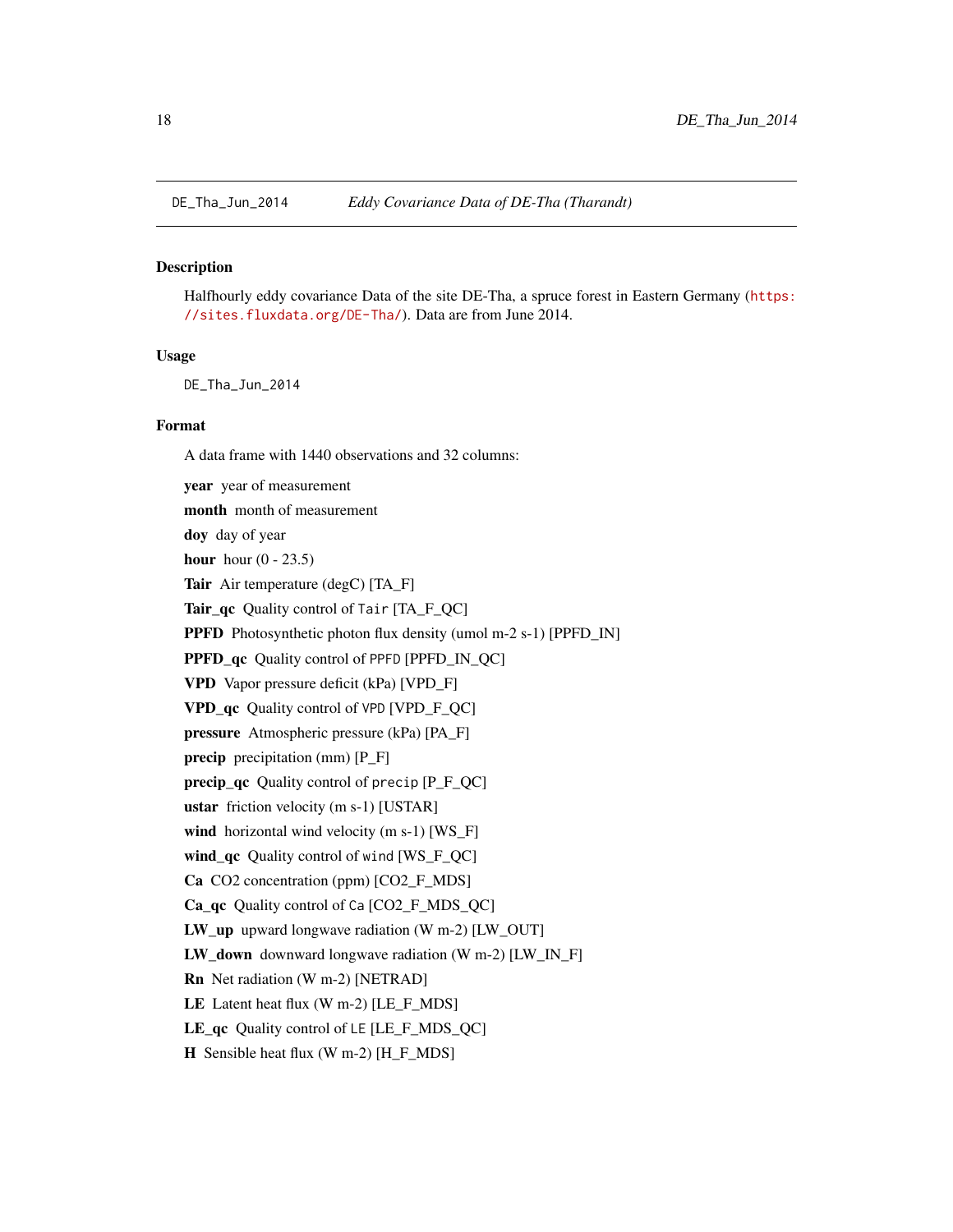# <span id="page-18-0"></span>energy.closure 19

- H\_qc Quality control of H [H\_F\_MDS\_QC]
- G Ground heat flux (W m-2) [G\_F\_MDS]
- G\_qc Quality control of G [G\_F\_MDS\_QC]
- NEE Net ecosystem exchange (umol m-2 s-1) [NEE\_VUT\_USTAR50]
- NEE\_qc Quality control of NEE [NEE\_VUT\_USTAR50\_QC]
- GPP Gross primary productivity from nighttime partitioning (umol m-2 s-1) [GPP\_NT\_VUT\_USTAR50]
- GPP\_qc Quality control of GPP [NEE\_VUT\_USTAR50\_QC]

Reco Ecosystem respiration from nighttime partitioning (umol m-2 s-1) [RECO\_NT\_VUT\_USTAR50]

# Note

The original variable names as provided by the FLUXNET2015 dataset are given in squared brackets. Note that variable units have been converted in some cases (e.g. VPD from hPa to kPa).

#### Source

original data were downloaded from <https://fluxnet.org/> (accessed 09 November 2016)

energy.closure *Energy Balance Closure*

# Description

Calculates the degree of the energy balance non-closure for the entire time span based on the ratio of two sums (energy balance ratio), and ordinary least squares (OLS).

#### Usage

```
energy.closure(
  data,
 Rn = "Rn",G = NULL,S = NULL,LE = "LE",H = "H",instantaneous = FALSE,
 missing.G.as.NA = FALSE,
 missing.S.as.NA = FALSE
)
```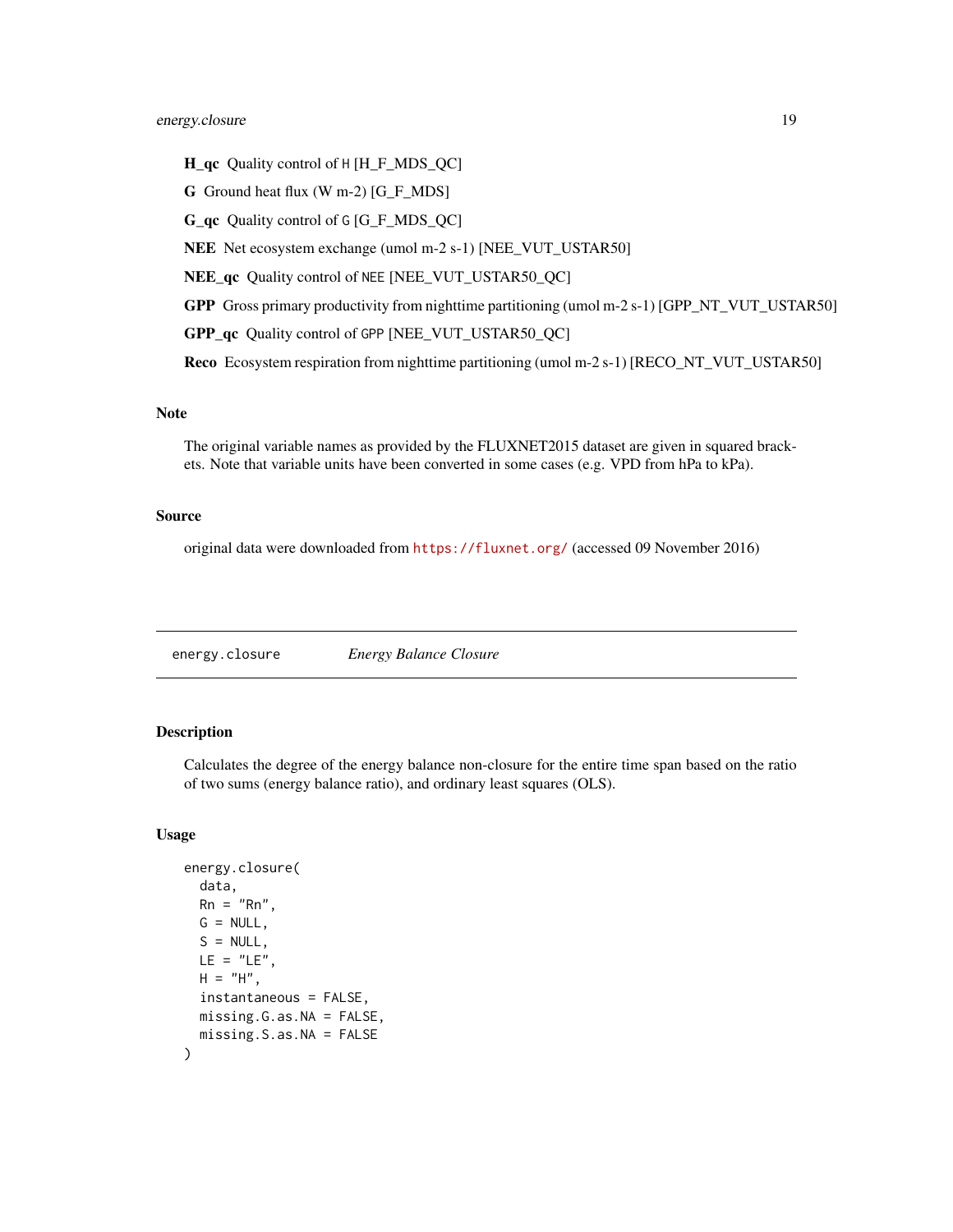# Arguments

| data            | Data.frame or matrix containing all required variables.                                                                                          |  |
|-----------------|--------------------------------------------------------------------------------------------------------------------------------------------------|--|
| Rn              | Net radiation $(W m-2)$                                                                                                                          |  |
| G               | Ground heat flux $(W m-2)$ ; optional                                                                                                            |  |
| S.              | Sum of all storage fluxes (W m-2); optional                                                                                                      |  |
| LE              | Latent heat flux $(W m-2)$                                                                                                                       |  |
| H               | Sensible heat flux (W m-2)                                                                                                                       |  |
| instantaneous   | should the energy balance be calculated at the time step of the observations<br>(TRUE), or over the entire time period provided as input (FALSE) |  |
| missing.G.as.NA |                                                                                                                                                  |  |
|                 | if TRUE, missing G are treated as NAs, otherwise set to 0.                                                                                       |  |
| missing.S.as.NA |                                                                                                                                                  |  |
|                 | if TRUE, missing S are treated as NAs, otherwise set to $0$ .                                                                                    |  |

#### Details

The energy balance ratio (EBR) is calculated as:

```
EBR = sum(LE + H)/sum(Rn - G - S)
```
the sum is taken for all time steps with complete observations (i.e. where all energy balance terms are available).

# Value

a named vector containing:

| n         | number of complete (all energy balance terms available) observations |
|-----------|----------------------------------------------------------------------|
| intercept | intercept of the OLS regression                                      |
| slope     | slope of the OLS regression                                          |
| r_squared | $r^2$ of the OLS regression                                          |
| EBR       | energy balance ratio                                                 |
|           |                                                                      |

if instantaneous = TRUE, only EBR is returned.

# References

Wilson K., et al. 2002: Energy balance closure at FLUXNET sites. Agricultural and Forest Meteorology 113, 223-243.

# Examples

```
## characterize energy balance closure for DE-Tha in June 2014
energy.closure(DE_Tha_Jun_2014,instantaneous=FALSE)
```

```
## look at half-hourly closure
EBR_inst <- energy.closure(DE_Tha_Jun_2014,instantaneous=TRUE)
summary(EBR_inst)
```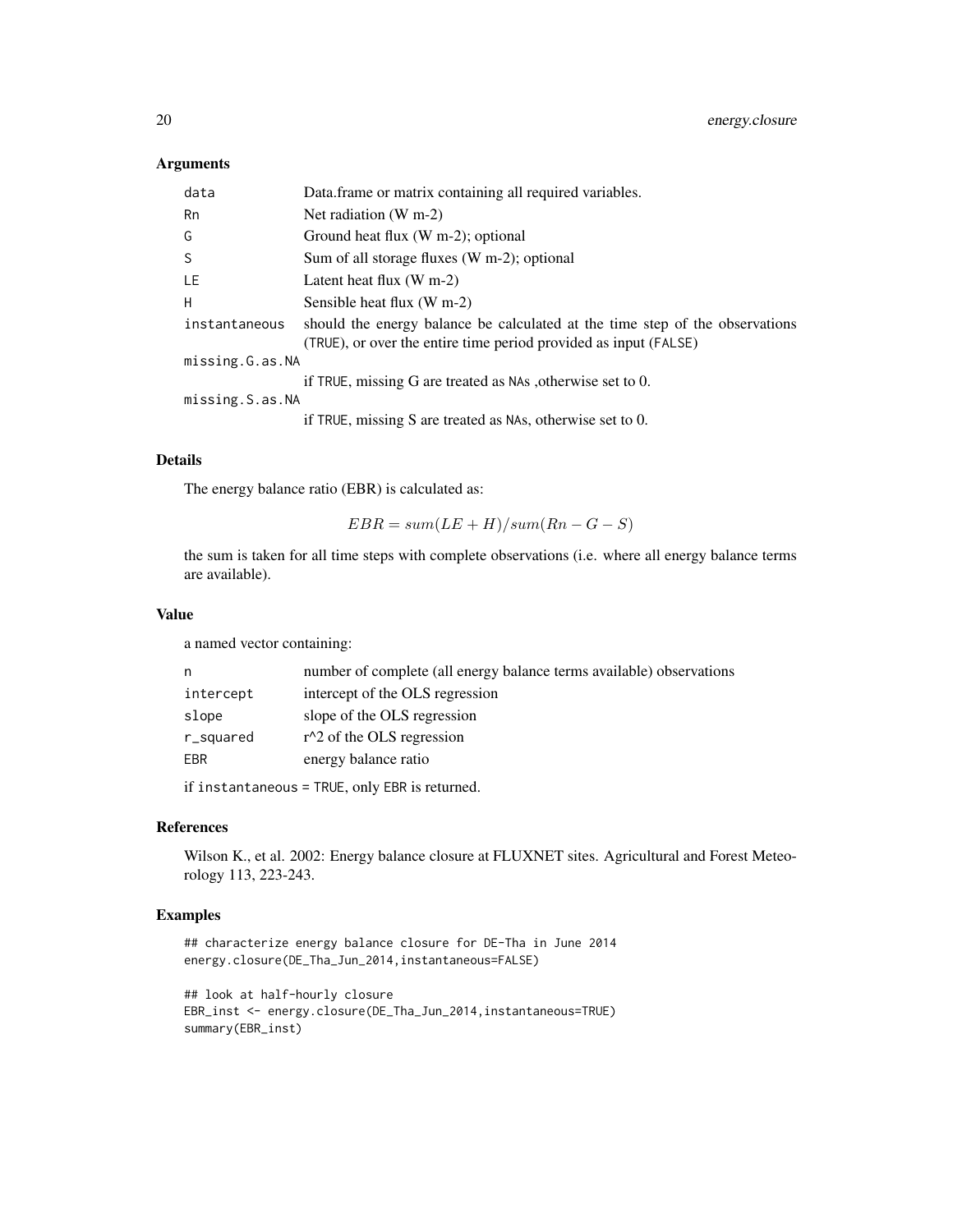<span id="page-20-0"></span>energy.use.efficiency *Energy-Use Efficiency (EUE)*

# Description

Fraction of net radiation fixed by primary productivity.

# Usage

```
energy.use.efficiency(GPP, alpha = 0.422, Rn)
```
# Arguments

| GPP   | Gross primary productivity exchange (umol $CO2 \text{ m-}2 \text{ s-}1$ ) |
|-------|---------------------------------------------------------------------------|
| alpha | Energy taken up/released by photosynthesis/respiration (J umol-1)         |
| Rn    | Net radiation $(W m-2)$                                                   |

# Details

Energy use efficiency is calculated as:

 $EUE = sum(GPP)/sum(Rn)$ 

where the sums are calculated for complete cases of GPP and Rn over the entire time period.

# Value

EUE - Energy use efficiency (-)

# See Also

[light.use.efficiency](#page-45-1)

# Examples

energy.use.efficiency(GPP=20,Rn=500)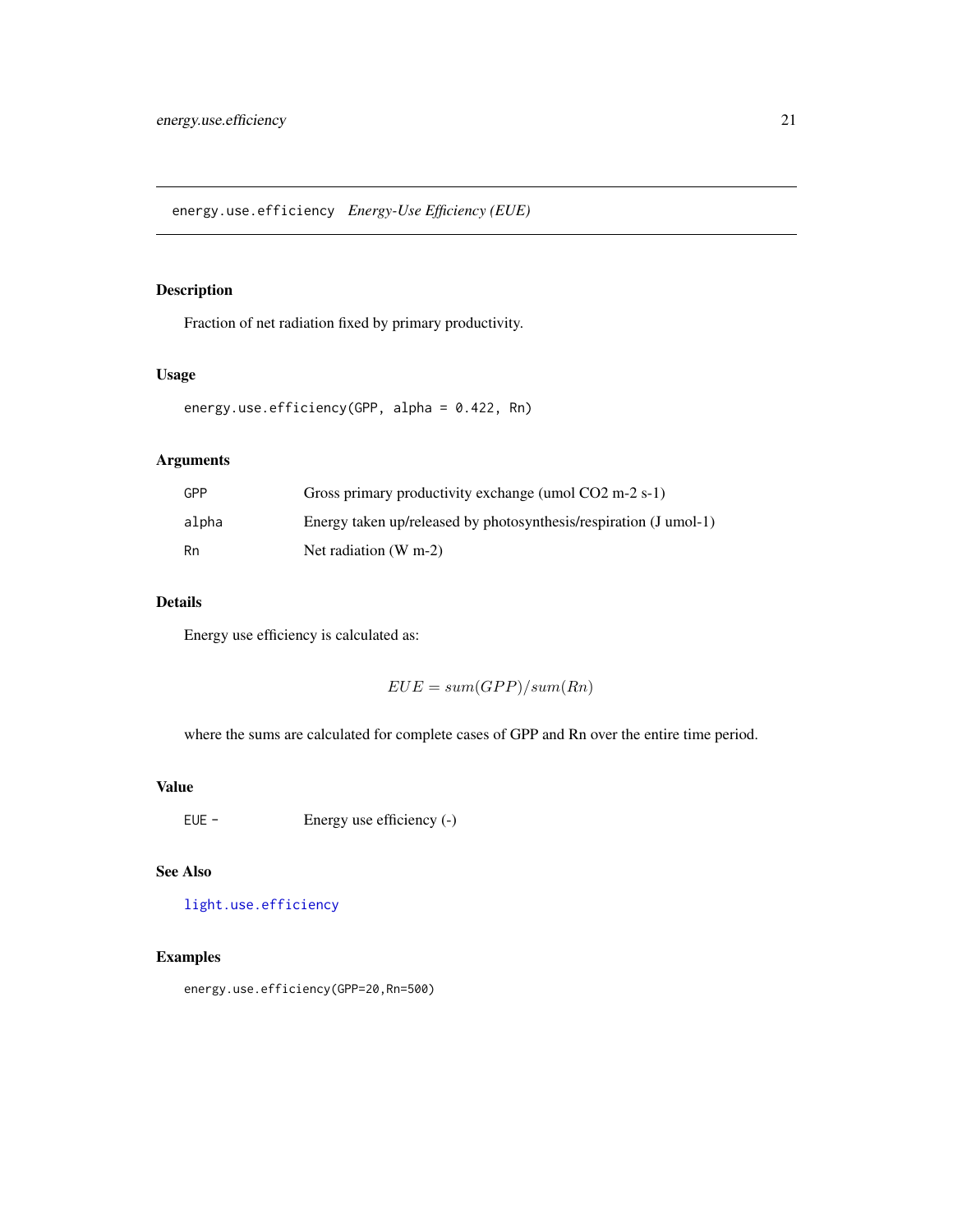```
equilibrium.imposed.ET
```
# Description

Evapotranspiration (ET) split up into imposed ET and equilibrium ET.

# Usage

```
equilibrium.imposed.ET(
  data,
  Tair = "Tair",
  pressure = "pressure",
  VPD = "VPD",Gs = "Gs_m s",Rn = "Rn",G = NULL,S = NULL,missing.G.as.NA = FALSE,
  missing.S.as.NA = FALSE,
  Esat.formula = c("Sonntag_1990", "Alduchov_1996", "Allen_1998"),
  constants = bigleaf.constants()
\mathcal{L}
```
# Arguments

| data            | Data frame or matrix containing all required input variables                                                                                                                                 |  |
|-----------------|----------------------------------------------------------------------------------------------------------------------------------------------------------------------------------------------|--|
| Tair            | Air temperature (deg $C$ )                                                                                                                                                                   |  |
| pressure        | Atmospheric pressure (kPa)                                                                                                                                                                   |  |
| <b>VPD</b>      | Air vapor pressure deficit (kPa)                                                                                                                                                             |  |
| Gs              | surface conductance to water vapor (m s-1)                                                                                                                                                   |  |
| Rn              | Net radiation $(W m-2)$                                                                                                                                                                      |  |
| G               | Ground heat flux (W m-2); optional                                                                                                                                                           |  |
| S               | Sum of all storage fluxes (W m-2); optional                                                                                                                                                  |  |
| missing.G.as.NA |                                                                                                                                                                                              |  |
|                 | if TRUE, missing G are treated as NAs, otherwise set to $0$ .                                                                                                                                |  |
| missing.S.as.NA |                                                                                                                                                                                              |  |
|                 | if TRUE, missing S are treated as NAs, otherwise set to 0.                                                                                                                                   |  |
| Esat.formula    | Optional: formula to be used for the calculation of esat and the slope of esat.<br>One of "Sonntag_1990" (Default), "Alduchov_1996", or "Allen_1998". See<br>Esat.slope.                     |  |
| constants       | $cp$ - specific heat of air for constant pressure $(J K-1 kg-1)$<br>eps - ratio of the molecular weight of water vapor to dry air (-)<br>Pa2kPa - conversion pascal (Pa) to kilopascal (kPa) |  |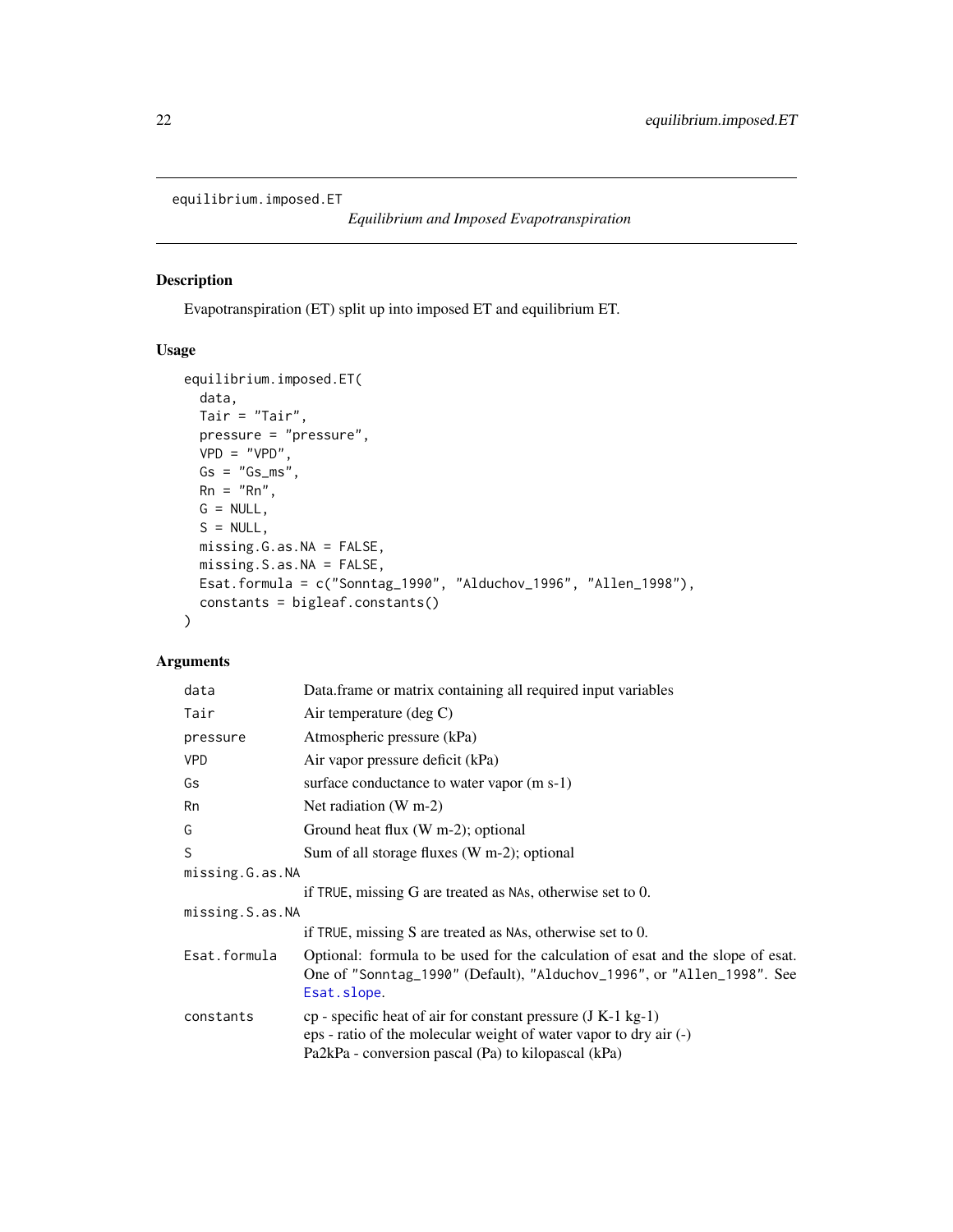# Details

Total evapotranspiration can be written in the form (Jarvis & McNaughton 1986):

$$
ET = \Omega ET_e q + (1 - \Omega) ET_i mp
$$

where  $\Omega$  is the [decoupling](#page-13-1) coefficient as calculated from decoupling. ET\_eq is the equilibrium evapotranspiration rate, the ET rate that would occur under uncoupled conditions, where the heat budget is dominated by radiation (when  $Ga \rightarrow 0$ ):

$$
ET_{e}q = (\Delta \ast (Rn - G - S) \ast \lambda)/(\Delta + \gamma)
$$

where  $\Delta$  is the slope of the saturation vapor pressure curve (kPa K-1),  $\lambda$  is the latent heat of vaporization (J kg-1), and  $\gamma$  is the psychrometric constant (kPa K-1). ET\_imp is the imposed evapotranspiration rate, the ET rate that would occur under fully coupled conditions (when Ga -> inf):

$$
ET_imp = (\rho * cp * VPD * Gs * \lambda)/\gamma
$$

where  $\rho$  is the air density (kg m-3).

# Value

A data.frame with the following columns:

| $ET\_eq$  | Equilibrium ET $(kg m-2 s-1)$ |
|-----------|-------------------------------|
| $ET\_imp$ | Imposed ET $(kg m-2 s-1)$     |
| LE_eg     | Equilibrium LE $(W m-2)$      |
| $LE\_imp$ | Imposed LE $(W m-2)$          |

#### Note

Surface conductance (Gs) can be calculated with [surface.conductance](#page-79-1). Aerodynamic conductance (Ga) can be calculated using [aerodynamic.conductance](#page-2-1).

# References

Jarvis, P.G., McNaughton, K.G., 1986: Stomatal control of transpiration: scaling up from leaf to region. Advances in Ecological Research 15, 1-49.

Monteith, J.L., Unsworth, M.H., 2008: Principles of Environmental Physics. 3rd edition. Academic Press, London.

#### See Also

[decoupling](#page-13-1)

# Examples

```
df <- data.frame(Tair=20,pressure=100,VPD=seq(0.5,4,0.5),
                 Gs_ms=seq(0.01,0.002,length.out=8),Rn=seq(50,400,50))
equilibrium.imposed.ET(df)
```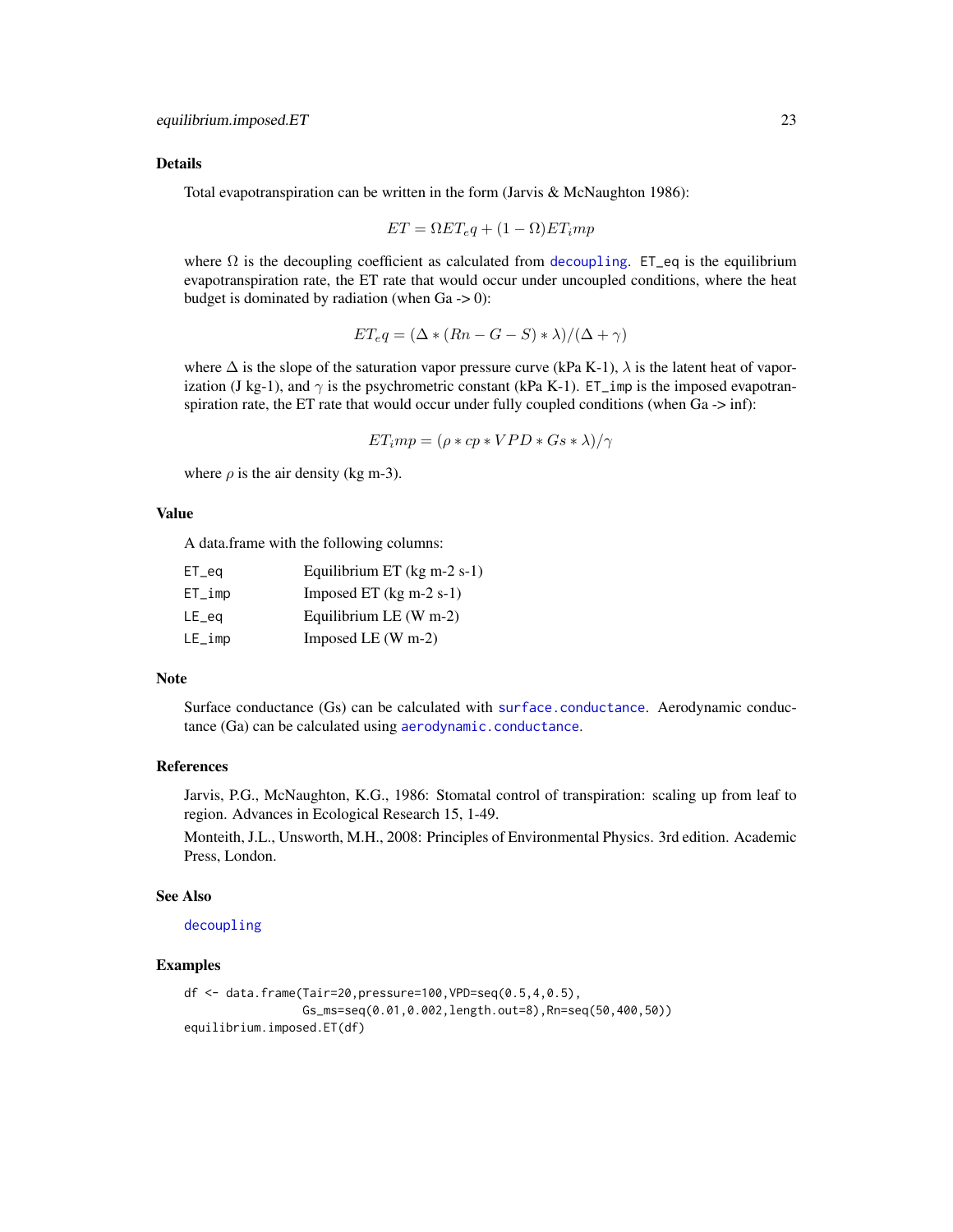<span id="page-23-1"></span><span id="page-23-0"></span>

# Description

Calculates saturation vapor pressure (Esat) over water and the corresponding slope of the saturation vapor pressure curve.

# Usage

```
Esat.slope(
  Tair,
  formula = c("Sonntag_1990", "Alduchov_1996", "Allen_1998"),
  constants = bigleaf.constants()
\mathcal{L}
```
# Arguments

| Tair      | Air temperature $(\text{deg } C)$                                                         |
|-----------|-------------------------------------------------------------------------------------------|
| formula   | Formula to be used. Either "Sonntag_1990" (Default), "Alduchov_1996", or<br>"Allen 1998". |
| constants | Pa2kPa - conversion pascal (Pa) to kilopascal (kPa)                                       |

#### Details

Esat (kPa) is calculated using the Magnus equation:

$$
Esat = a * exp((b * Tair)/(c + Tair))/1000
$$

where the coefficients a, b, c take different values depending on the formula used. The default values are from Sonntag 1990 (a=611.2, b=17.62, c=243.12). This version of the Magnus equation is recommended by the WMO (WMO 2008; p1.4-29). Alternatively, parameter values determined by Alduchov & Eskridge 1996 or Allen et al. 1998 can be used (see references). The slope of the Esat curve  $(\Delta)$  is calculated as the first derivative of the function:

$$
\Delta = dEsat/dTair
$$

which is solved using [D](#page-0-0).

# Value

A dataframe with the following columns:

| Esat  | Saturation vapor pressure (kPa)                          |
|-------|----------------------------------------------------------|
| Delta | Slope of the saturation vapor pressure curve $(kPa K-1)$ |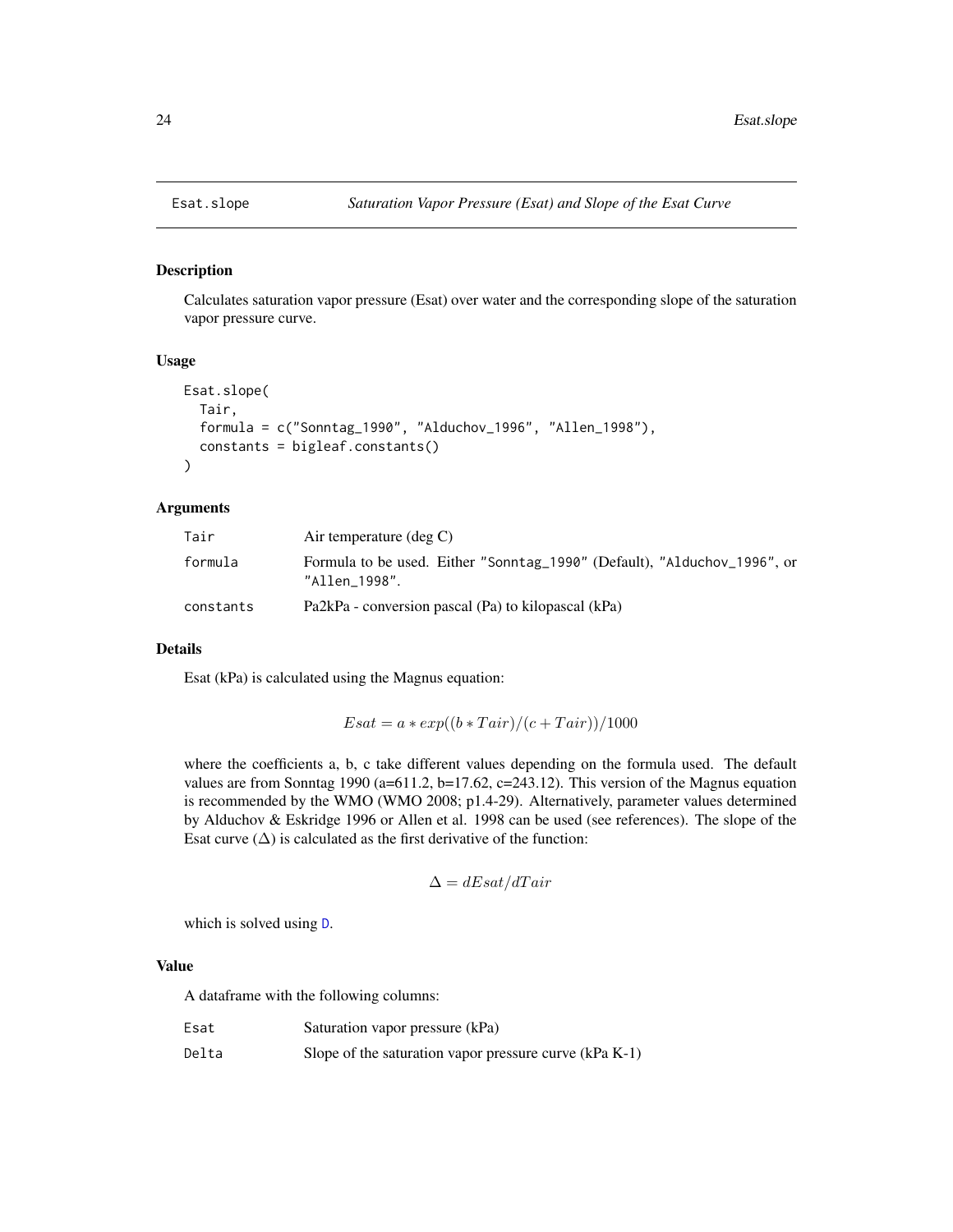#### <span id="page-24-0"></span>References

Sonntag D. 1990: Important new values of the physical constants of 1986, vapor pressure formulations based on the ITS-90 and psychrometric formulae. Zeitschrift fuer Meteorologie 70, 340-344.

World Meteorological Organization 2008: Guide to Meteorological Instruments and Methods of Observation (WMO-No.8). World Meteorological Organization, Geneva. 7th Edition.

Alduchov, O. A. & Eskridge, R. E., 1996: Improved Magnus form approximation of saturation vapor pressure. Journal of Applied Meteorology, 35, 601-609

Allen, R.G., Pereira, L.S., Raes, D., Smith, M., 1998: Crop evapotranspiration - Guidelines for computing crop water requirements - FAO irrigation and drainage paper 56, FAO, Rome.

# Examples

```
Esat.slope(seq(0,45,5))[,"Esat"] # Esat in kPa
Esat.slope(seq(0,45,5))[,"Delta"] # the corresponding slope of the Esat curve (Delta) in kPa K-1
```

```
extraterrestrial.radiation
                          Extraterrestrial solar radiation
```
#### Description

Compute the extraterrestrial solar radiation with the

# Usage

```
extraterrestrial.radiation(doy, constants = bigleaf.constants())
```
# Arguments

| dov       | integer vector with day of year (DoY)     |
|-----------|-------------------------------------------|
| constants | solar constant - solar constant $(W m-2)$ |

# Details

Computation follows Lanini, 2010 (Master thesis, Bern University)

# Value

numeric vector of extraterrestrial radiation (W\_m-2)

#### Examples

```
plot(1:365, extraterrestrial.radiation(1:365), type = "l"
  , ylab = "radiation (W m-2)", xlab = "day of year")
```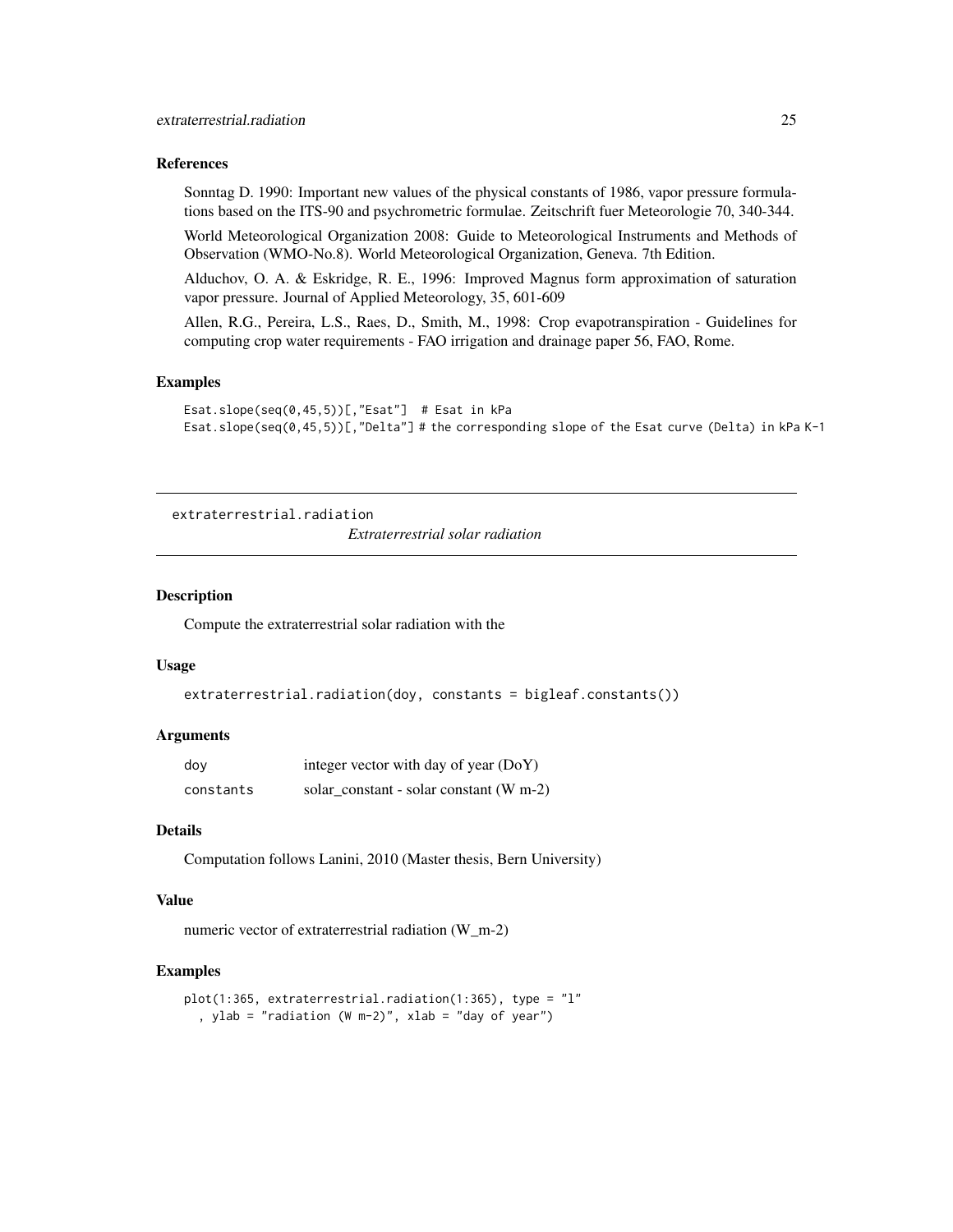<span id="page-25-0"></span>

# Description

Filters time series of EC data for high-quality values and specified meteorological conditions.

# Usage

```
filter.data(
  data,
  quality.control = TRUE,
  filter.growseas = FALSE,
  filter.precip = FALSE,
  filter.vars = NULL,
  filter.vals.min,
  filter.vals.max,
 NA.as.invalid = TRUE,
  vars.qc = NULL,quality.ext = "_{q}c",good.quality = c(0, 1),
 missing.qc.as.bad = TRUE,
 GPP = "GPP",\text{doy} = \text{"doy"},
 year = "year",
  tGPP = 0.5,
 ws = 15,min.int = 5,
 precip = "precip",
  tprecip = 0.01,
 precip.hours = 24,
  records.per.hour = 2,
 filtered.data.to.NA = TRUE,
  constants = bigleaf.constants()
)
```
# Arguments

| data            | Data.frame or matrix containing all required input variables in half-hourly or |
|-----------------|--------------------------------------------------------------------------------|
|                 | hourly resolution. Including year, month, day information                      |
| quality.control |                                                                                |
|                 | Should quality control be applied? Defaults to TRUE.                           |
| filter.growseas |                                                                                |
|                 | Should data be filtered for growing season? Defaults to FALSE.                 |
| filter.precip   | Should precipitation filtering be applied? Defaults to FALSE.                  |
| filter.vars     | Additional variables to be filtered. Vector of type character.                 |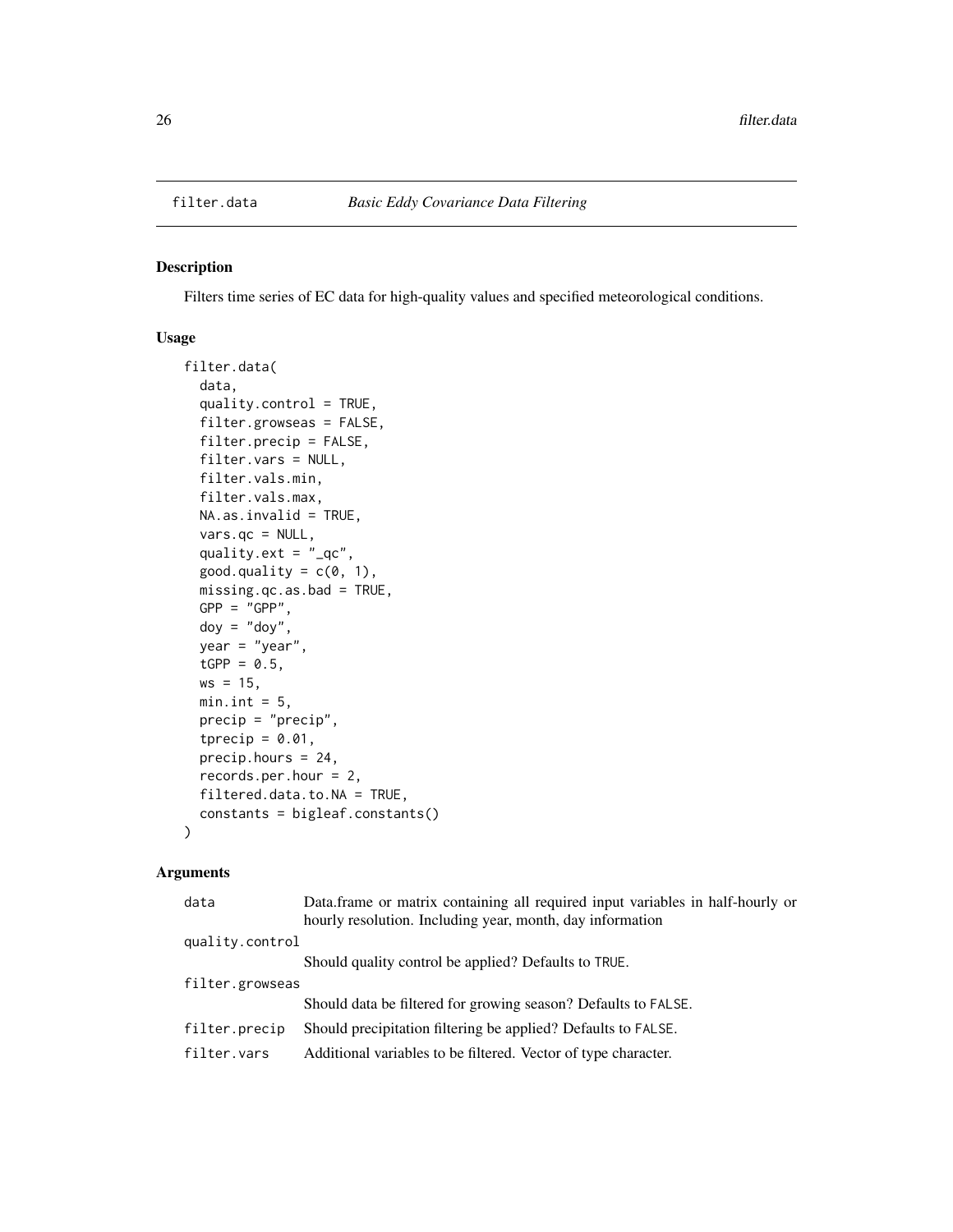#### filter.data 27

| filter.vals.min     |                                                                                                                                                                                                                                                                                                                                                                                                                                                  |
|---------------------|--------------------------------------------------------------------------------------------------------------------------------------------------------------------------------------------------------------------------------------------------------------------------------------------------------------------------------------------------------------------------------------------------------------------------------------------------|
|                     | Minimum values of the variables to be filtered. Numeric vector of the same<br>length than filter. vars. Set to NA to be ignored.                                                                                                                                                                                                                                                                                                                 |
| filter.vals.max     |                                                                                                                                                                                                                                                                                                                                                                                                                                                  |
|                     | Maximum values of the variables to be filtered. Numeric vector of the same<br>length than filter. vars. Set to NA to be ignored.                                                                                                                                                                                                                                                                                                                 |
| NA.as.invalid       | If TRUE (the default) missing data are filtered out (applies to all variables).                                                                                                                                                                                                                                                                                                                                                                  |
| vars.gc             | Character vector indicating the variables for which quality filter should be ap-<br>plied. Ignored if quality.control = FALSE.                                                                                                                                                                                                                                                                                                                   |
| quality.ext         | The extension to the variables' names that marks them as quality control vari-<br>ables. Ignored if quality.control = FALSE.                                                                                                                                                                                                                                                                                                                     |
| good.quality        | Which values indicate good quality (i.e. not to be filtered) in the quality control<br>(qc) variables? Ignored if quality.control = FALSE.                                                                                                                                                                                                                                                                                                       |
| missing.qc.as.bad   |                                                                                                                                                                                                                                                                                                                                                                                                                                                  |
|                     | If quality control variable is NA, should the corresponding data point be treated<br>as bad quality? Defaults to TRUE. Ignored if quality.control = FALSE.                                                                                                                                                                                                                                                                                       |
| GPP                 | Gross primary productivity (umol m-2 s-1); Ignored if $filter$ , growseas = $FALSE$ .                                                                                                                                                                                                                                                                                                                                                            |
| doy                 | Day of year; Ignored if filter.growseas = FALSE.                                                                                                                                                                                                                                                                                                                                                                                                 |
| year                | Year; Ignored if filter.growseas = FALSE.                                                                                                                                                                                                                                                                                                                                                                                                        |
| tGPP                | GPP threshold (fraction of 95th percentile of the GPP time series). Must be<br>between 0 and 1. Ignored if filter.growseas is FALSE.                                                                                                                                                                                                                                                                                                             |
| WS                  | Window size used for GPP time series smoothing. Ignored if filter.growseas<br>$=$ FALSE.                                                                                                                                                                                                                                                                                                                                                         |
| min.int             | Minimum time interval in days for a given state of growing season. Ignored if<br>$filter.growses = FALSE.$                                                                                                                                                                                                                                                                                                                                       |
| precip              | Precipitation (mm time-1)                                                                                                                                                                                                                                                                                                                                                                                                                        |
| tprecip             | Precipitation threshold used to identify a precipitation event (mm). Ignored if<br>$filter. \text{precip} = FALSE.$                                                                                                                                                                                                                                                                                                                              |
| precip.hours        | Number of hours removed following a precipitation event (h). Ignored if filter, precip<br>$=$ FALSE.                                                                                                                                                                                                                                                                                                                                             |
| records.per.hour    |                                                                                                                                                                                                                                                                                                                                                                                                                                                  |
|                     | Number of observations per hour. I.e. 2 for half-hourly data.                                                                                                                                                                                                                                                                                                                                                                                    |
| filtered.data.to.NA | Logical. If TRUE (the default), all variables in the input data.frame/matrix are<br>set to NA for the time step where ANY of the filter. vars were beyond their<br>acceptable range (as determined by filter.vals.min and filter.vals.max).<br>If FALSE, values are not filtered, and an additional column 'valid' is added to the<br>data.frame/matrix, indicating if any value of a row did (1) or did not fulfill the<br>filter criteria (0). |
| constants           | frac2percent - conversion between fraction and percent                                                                                                                                                                                                                                                                                                                                                                                           |
|                     |                                                                                                                                                                                                                                                                                                                                                                                                                                                  |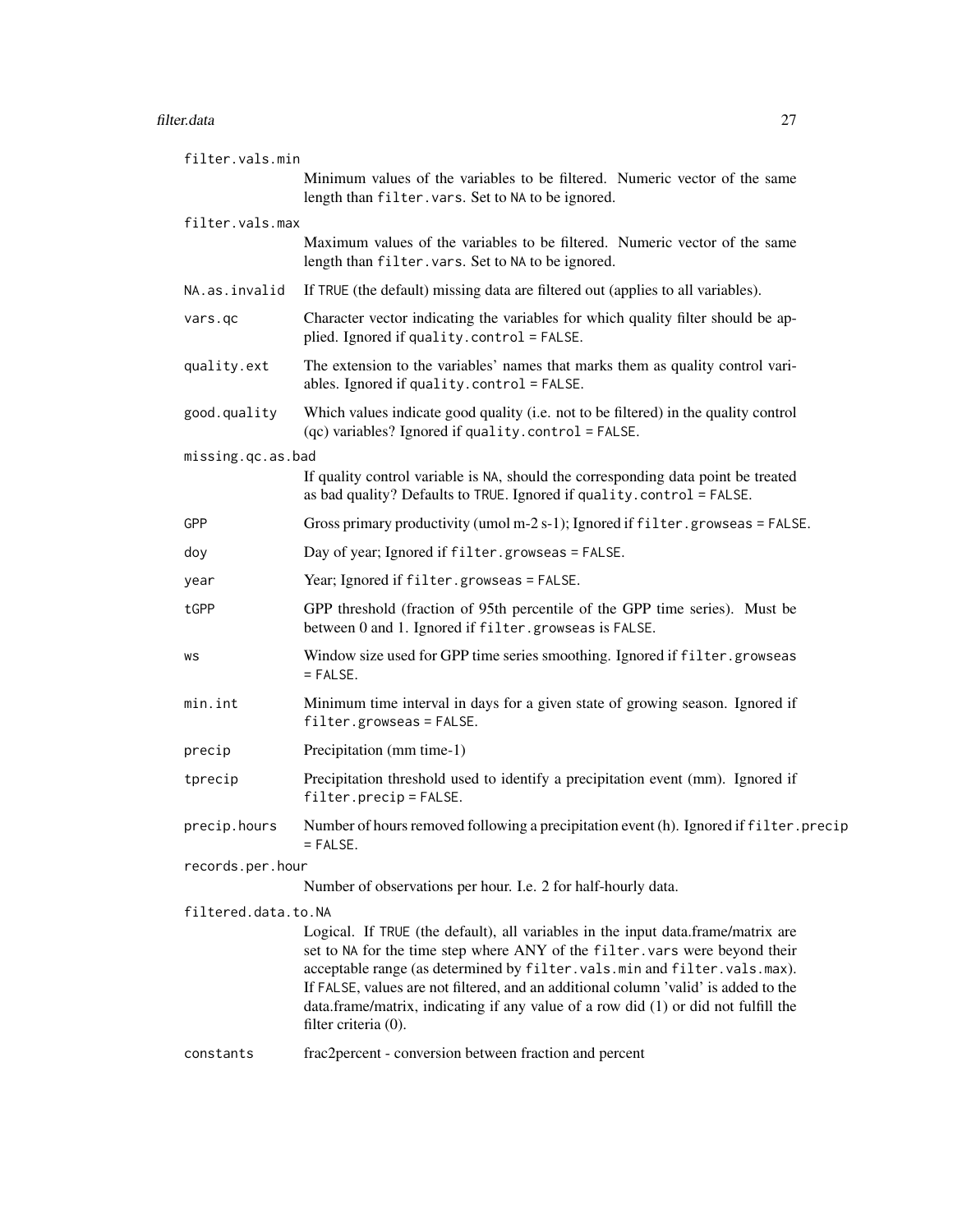## Details

This routine consists of two parts:

1) Quality control: All variables included in vars.qc are filtered for good quality data. For these variables a corresponding quality variable with the same name as the variable plus the extension as specified in quality.ext must be provided. For time steps where the value of the quality indicator is not included in the argument good.quality, i.e. the quality is not considered as 'good', its value is set to NA.

2) Meteorological filtering. Under certain conditions (e.g. low ustar), the assumptions of the EC method are not fulfilled. Further, some data analysis require certain meteorological conditions, such as periods without rainfall, or active vegetation (growing season, daytime). The filter applied in this second step serves to exclude time periods that do not fulfill the criteria specified in the arguments. More specifically, time periods where one of the variables is higher or lower than the specified thresholds (filter.vals.min and filter.vals.max) are set to NA for all variables. If a threshold is set to NA, it will be ignored.

# Value

If filtered.data.to.NA = TRUE (default), the input data.frame/matrix with observations which did not fulfill the filter criteria set to NA. If filtered.data.to.NA = FALSE, the input data.frame/matrix with an additional column "valid", which indicates whether all the data of a time step fulfill the filtering criteria (1) or not (0).

#### Note

The thresholds set with filter.vals.min and filter.vals.max filter all data that are smaller than ("<"), or greater than (">") the specified thresholds. That means if a variable has exactly the same value as the threshold, it will not be filtered. Likewise, tprecip filters all data that are greater than tprecip.

Variables considered of bad quality (as specified by the corresponding quality control variables) will be set to NA by this routine. Data that do not fulfill the filtering criteria are set to NA if filtered.data.to.NA = TRUE. Note that with this option  $*all*$  variables of the same time step are set to NA. Alternatively, if filtered.data.to.NA = FALSE data are not set to NA, and a new column "valid" is added to the data.frame/matrix, indicating if any value of a row did (1) or did not fulfill the filter criteria (0).

# Examples

# Example of data filtering; data are for a month within the growing season,

# hence growing season is not filtered.

# If filtered.data.to.NA=TRUE, all values of a row are set to NA if one filter

```
# variable is beyond its bounds.
```
DE\_Tha\_Jun\_2014\_2 <- filter.data(DE\_Tha\_Jun\_2014,quality.control=FALSE,

```
vars.qc=c("Tair","precip","H","LE"),
filter.growseas=FALSE,filter.precip=TRUE,
filter.vars=c("Tair","PPFD","ustar"),
filter.vals.min=c(5,200,0.2),
filter.vals.max=c(NA,NA,NA),NA.as.invalid=TRUE,
quality.ext="_qc",good.quality=c(0,1),
missing.qc.as.bad=TRUE,GPP="GPP",doy="doy",
```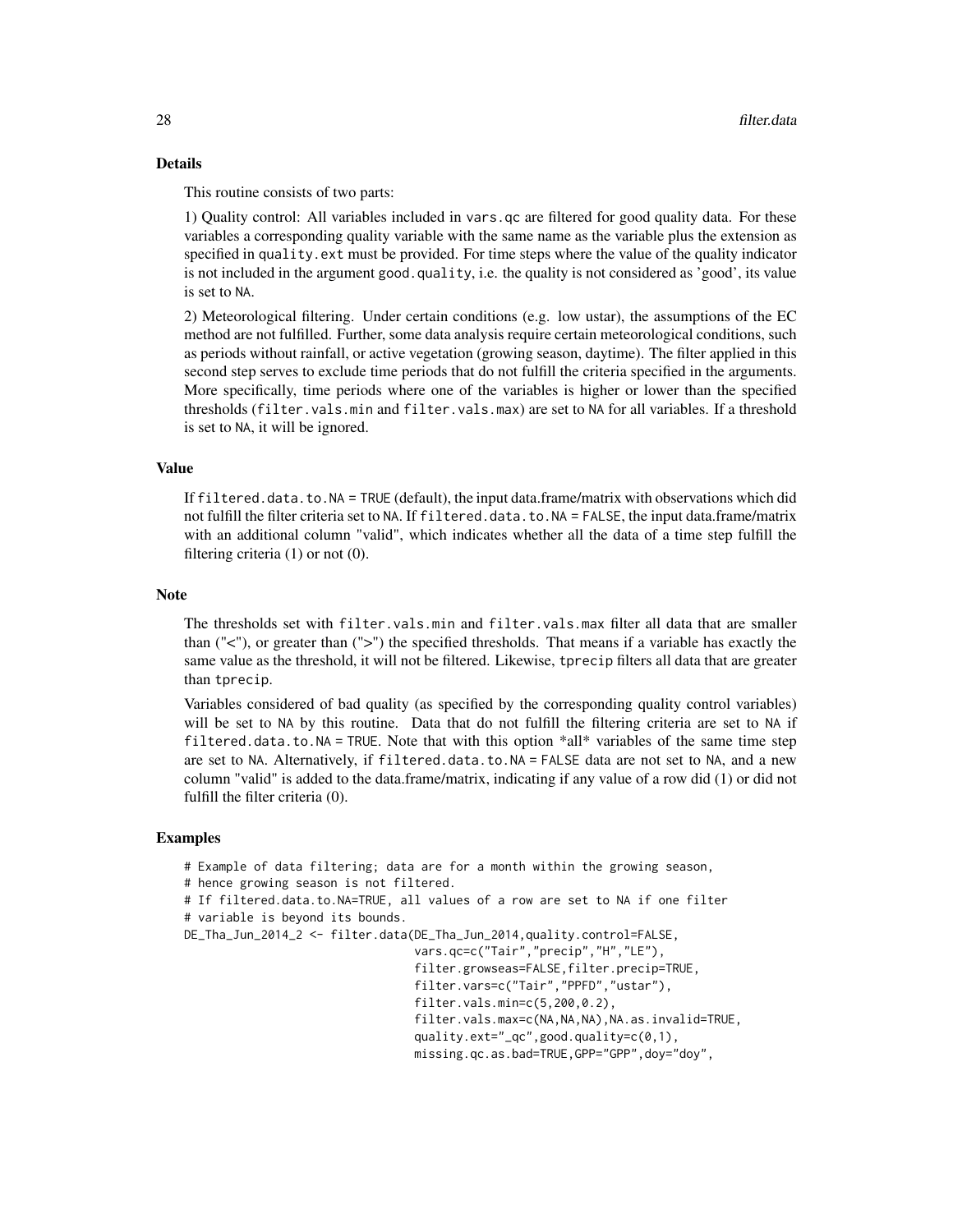```
year="year",tGPP=0.5,ws=15,min.int=5,precip="precip",
                                tprecip=0.1,precip.hours=24,records.per.hour=2,
                                filtered.data.to.NA=TRUE)
## same, but with filtered.data.to.NA=FALSE
DE_Tha_Jun_2014_3 <- filter.data(DE_Tha_Jun_2014,quality.control=FALSE,
                                vars.qc=c("Tair","precip","H","LE"),
                                filter.growseas=FALSE,filter.precip=TRUE,
                                filter.vars=c("Tair","PPFD","ustar"),
                                filter.vals.min=c(5,200,0.2),
                                filter.vals.max=c(NA,NA,NA),NA.as.invalid=TRUE,
                                quality.ext="_qc",good.quality=c(0,1),
                                missing.qc.as.bad=TRUE,GPP="GPP",doy="doy",
                                year="year",tGPP=0.5,ws=15,min.int=5,precip="precip",
                                tprecip=0.1,precip.hours=24,records.per.hour=2,
                                filtered.data.to.NA=FALSE)
# note the additional column 'valid' in DE_Tha_Jun_2014_3.
# To remove time steps marked as filtered out (i.e. 0 values in column 'valid'):
DE_Tha_Jun_2014_3[DE_Tha_Jun_2014_3["valid"] == 0,] <- NA
```
filter.growing.season *GPP-based Growing Season Filter*

#### Description

Filters annual time series for growing season based on smoothed daily GPP data.

#### Usage

filter.growing.season(GPPd, tGPP,  $ws = 15$ , min.int = 5)

# Arguments

| GPPd    | daily GPP (any unit)                                                                                 |
|---------|------------------------------------------------------------------------------------------------------|
| tGPP    | GPP threshold (fraction of 95th percentile of the GPP time series). Takes values<br>between 0 and 1. |
| WS      | window size used for GPP time series smoothing                                                       |
| min.int | minimum time interval in days for a given state of growing season                                    |

# Details

The basic idea behind the growing season filter is that vegetation is considered to be active when its carbon uptake (GPP) is above a specified threshold, which is defined relative to the peak GPP (95th percentile) observed in the year. The GPP-threshold is calculated as: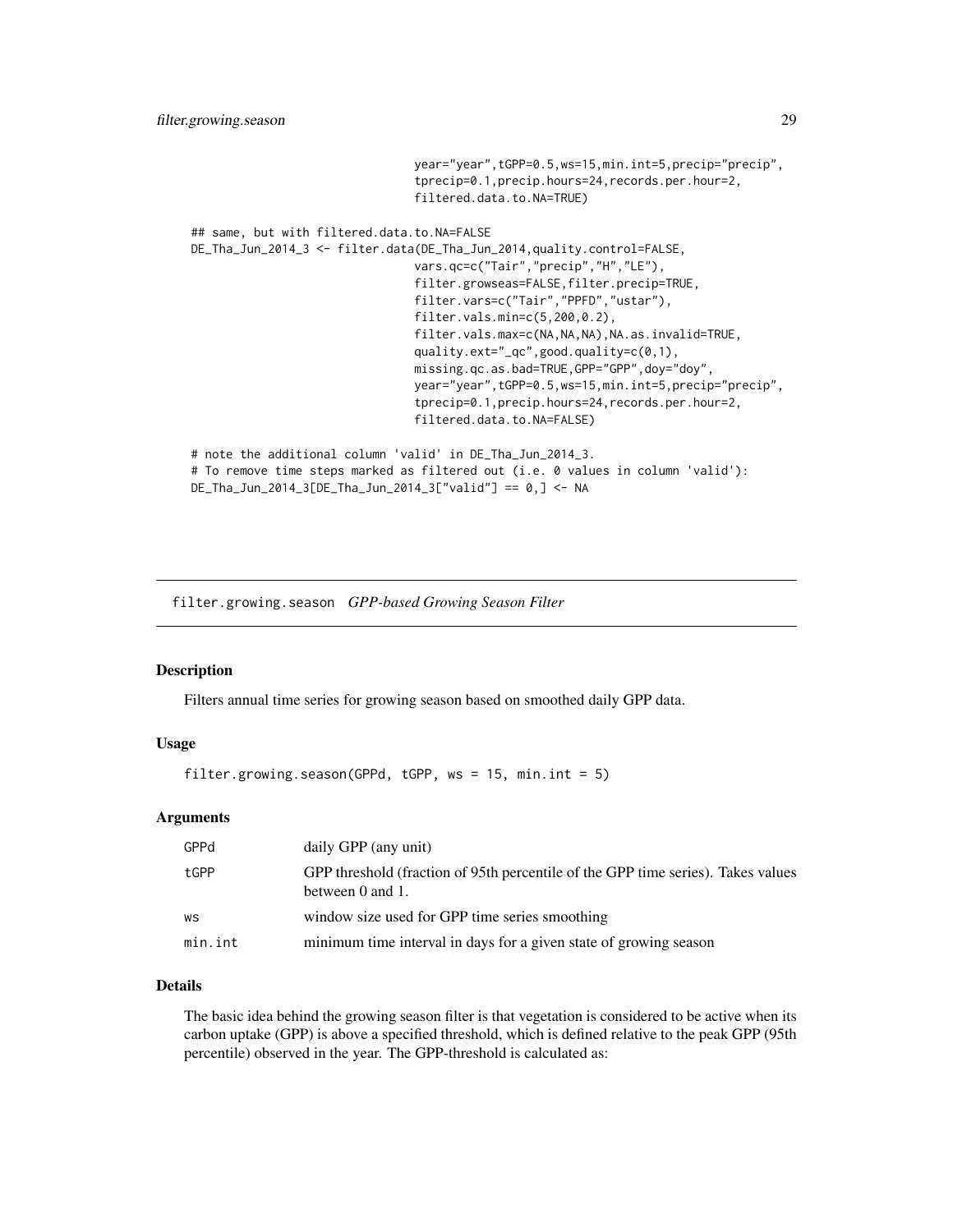$GPP<sub>t</sub> hreshold = quantile(GPPd, 0.95) * tGPP$ 

<span id="page-29-0"></span>GPPd time series are smoothed with a moving average to avoid fluctuations in the delineation of the growing season. The window size defaults to 15 days, but depending on the ecosystem, other values can be appropriate.

The argument min.int serves to avoid short fluctuations in the status growing season vs. no growing season by defining a minimum length of the status. If a time interval shorter than min.int is labeled as growing season or non-growing season, it is changed to the status of the neighboring values.

#### Value

a vector of type integer of the same length as the input GPPd in which 0 indicate no growing season (dormant season) and 1 indicate growing season.

FR\_Pue\_May\_2012 *Eddy Covariance Data of FR-Pue (Puechabon)*

#### **Description**

Halfhourly eddy covariance Data of the site FR-Pue, a Mediterranean evergreen oak forest in Southern France (<https://sites.fluxdata.org/FR-Pue/>). Data are from May 2012.

#### Usage

FR\_Pue\_May\_2012

# Format

A data frame with 1488 observations and 29 columns:

year year of measurement

month month of measurement

doy day of year

hour hour  $(0 - 23.5)$ 

Tair Air temperature (degC) [TA\_F]

Tair\_qc Quality control of Tair [TA\_F\_QC]

PPFD Photosynthetic photon flux density (umol m-2 s-1) [PPFD\_IN]

PPFD\_qc Quality control of PPFD [PPFD\_IN\_QC]

VPD Vapor pressure deficit (kPa) [VPD\_F]

VPD qc Quality control of VPD [VPD\_F\_QC]

pressure Atmospheric pressure (kPa) [PA\_F]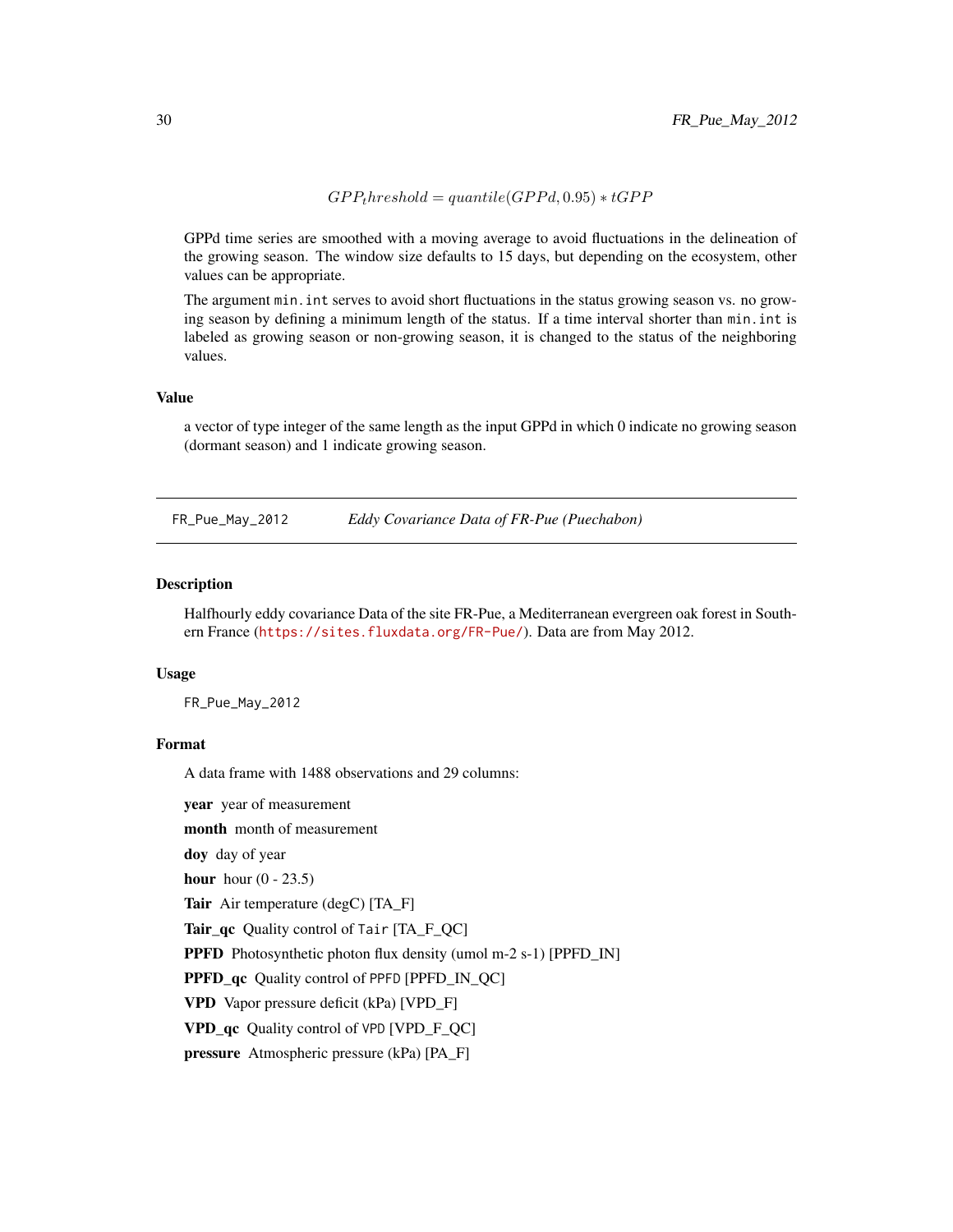# <span id="page-30-0"></span>Gb.Choudhury 31

precip precipitation (mm) [P\_F]

precip\_qc Quality control of precip [P\_F\_QC]

ustar friction velocity (m s-1) [USTAR]

wind horizontal wind velocity (m s-1) [WS\_F]

wind\_qc Quality control of wind [WS\_F\_QC]

Ca CO2 concentration (ppm) [CO2 F\_MDS]

Ca\_qc Quality control of Ca [CO2\_F\_MDS\_QC]

LW\_up upward longwave radiation (W m-2) [LW\_OUT]

Rn Net radiation (W m-2) [NETRAD]

LE Latent heat flux (W m-2) [LE\_F\_MDS]

LE\_qc Quality control of LE [LE\_F\_MDS\_QC]

H Sensible heat flux (W m-2) [H\_F\_MDS]

H\_qc Quality control of H [H\_F\_MDS\_QC]

NEE Net ecosystem exchange (umol m-2 s-1) [NEE\_VUT\_USTAR50]

NEE qc Quality control of NEE [NEE\_VUT\_USTAR50\_QC]

GPP Gross primary productivity from nighttime partitioning (umol m-2 s-1) [GPP\_NT\_VUT\_USTAR50]

GPP\_qc Quality control of GPP [NEE\_VUT\_USTAR50\_QC]

Reco Ecosystem respiration from nighttime partitioning (umol m-2 s-1) [RECO\_NT\_VUT\_USTAR50]

# Note

The original variable names as provided by the FLUXNET2015 dataset are given in squared brackets. Note that variable units have been converted in some cases (e.g. VPD from hPa to kPa).

# Source

original data were downloaded from <https://fluxnet.org/> (accessed 09 November 2016)

<span id="page-30-1"></span>

| Gb.Choudhury | Boundary Layer Conductance according to Choudhury & Monteith |
|--------------|--------------------------------------------------------------|
|              | 1988                                                         |

# Description

A formulation for the canopy boundary layer conductance for heat transfer according to Choudhury & Monteith 1988.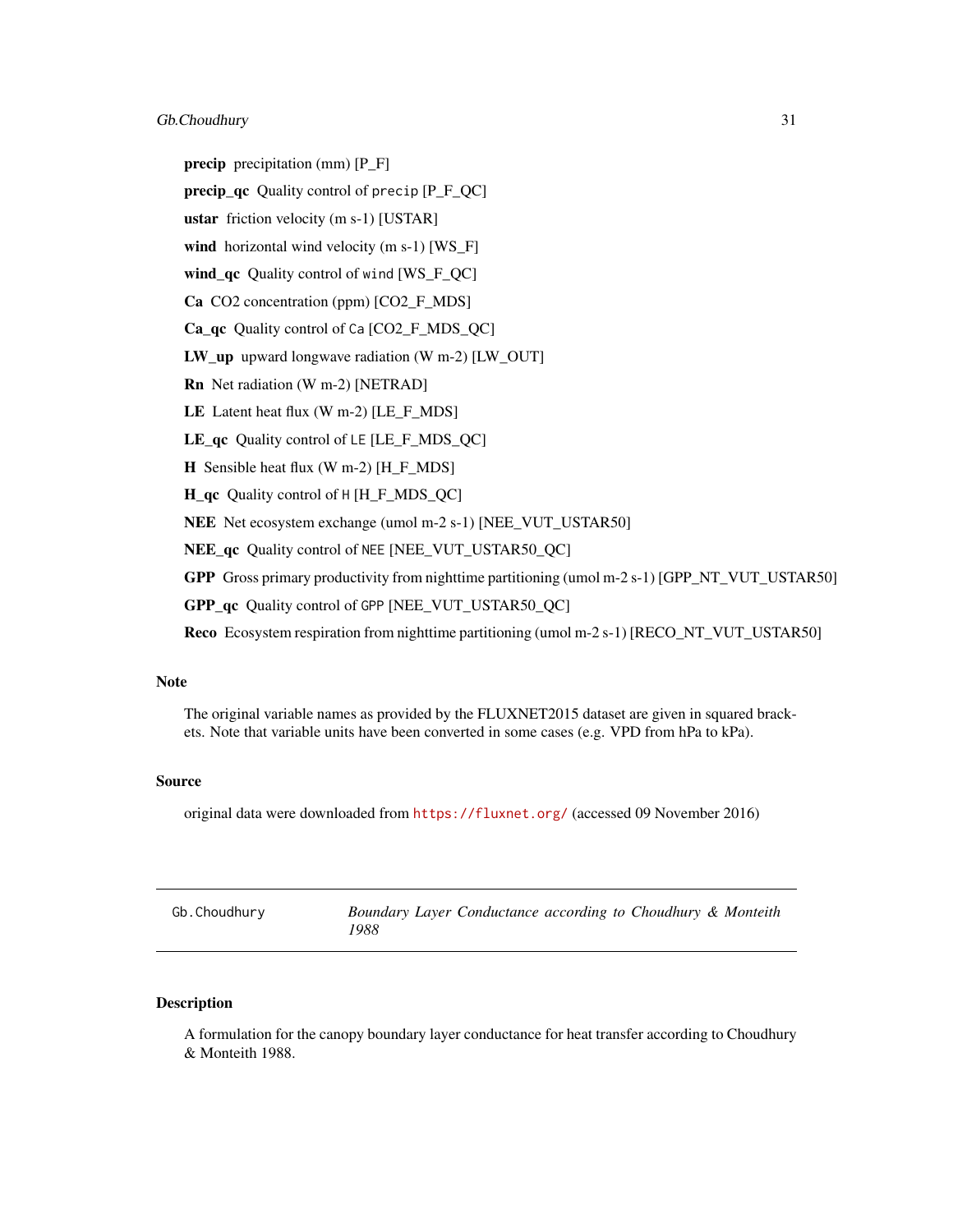# Usage

```
Gb.Choudhury(
  data,
  Tair = "Tair",pressure = "pressure",
  wind = "wind",ustar = "ustar",
 H = "H",leafwidth,
  LAI,
  zh,
  zr,
  d,
  z0m = NULL,
  stab_formulation = c("Dyer_1970", "Businger_1971"),
  Sc = NULL,Sc_name = NULL,
  constants = bigleaf.constants()
\mathcal{L}
```
# Arguments

| data             | Data.frame or matrix containing all required variables                                                          |  |
|------------------|-----------------------------------------------------------------------------------------------------------------|--|
| Tair             | Air temperature (degC)                                                                                          |  |
| pressure         | Atmospheric pressure (kPa)                                                                                      |  |
| wind             | Wind speed at sensor height (m s-1)                                                                             |  |
| ustar            | Friction velocity (m s-1)                                                                                       |  |
| H                | Sensible heat flux (W m-2)                                                                                      |  |
| leafwidth        | Leaf width $(m)$                                                                                                |  |
| LAI              | One-sided leaf area index                                                                                       |  |
| zh               | Canopy height (m)                                                                                               |  |
| zr               | Instrument (reference) height (m)                                                                               |  |
| d                | Zero-plane displacement height (-), can be calculated using roughness.parameters                                |  |
| z0m              | Roughness length for momentum (m). If not provided, calculated from roughness.parameters<br>within wind.profile |  |
| stab_formulation |                                                                                                                 |  |
|                  | Stability correction function used (If stab_correction = TRUE). Either "Dyer_1970"<br>or "Businger_1971".       |  |
| Sc               | Optional: Schmidt number of additional quantities to be calculated                                              |  |
| Sc_name          | Optional: Name of the additonal quantities, has to be of same length than<br>Sc_name                            |  |
| constants        | k - von-Karman constant<br>Sc_CO2 - Schmidt number for CO2<br>Pr - Prandtl number (if Sc is provided)           |  |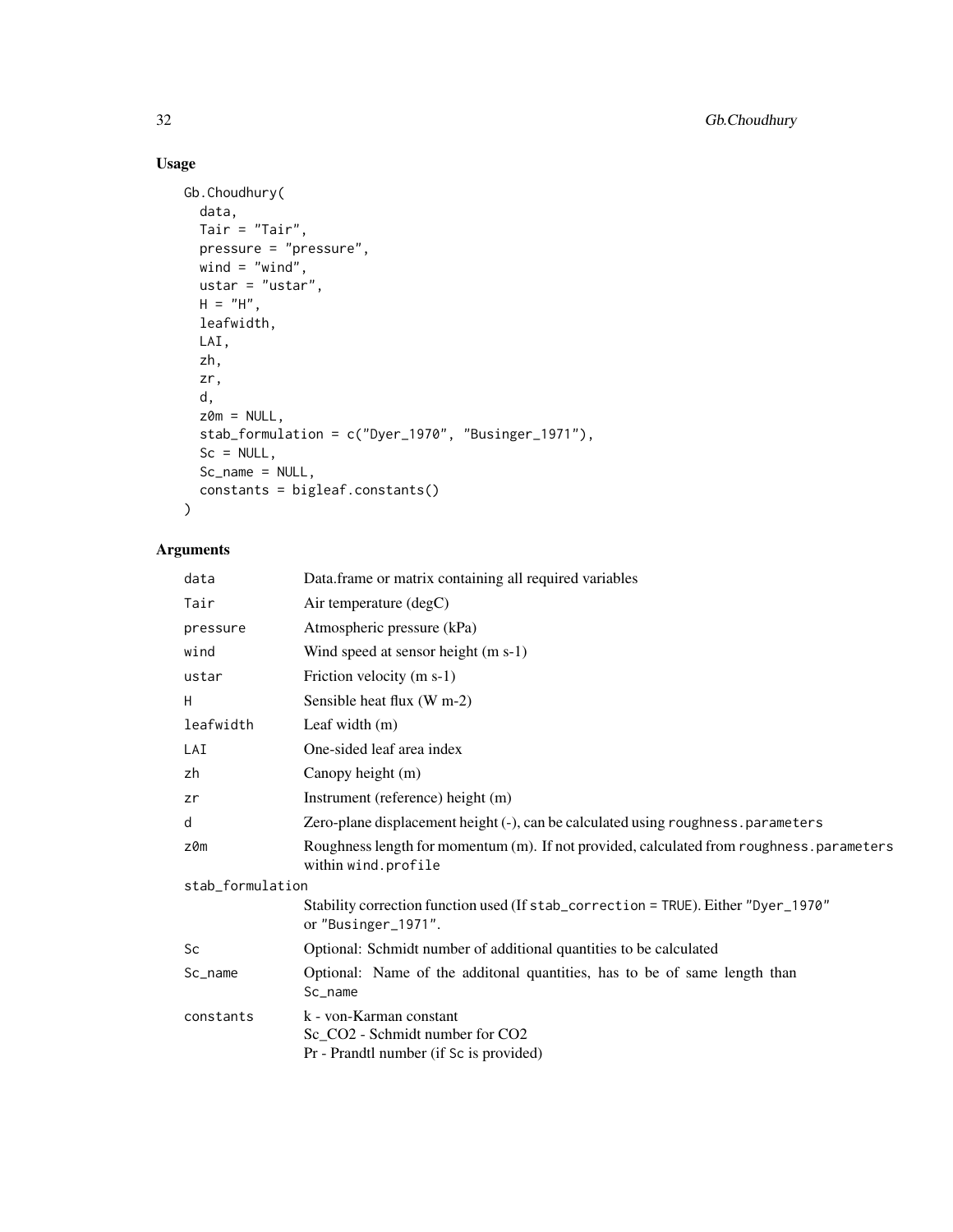#### Gb.Choudhury 33

#### Details

.

Boundary layer conductance according to Choudhury & Monteith 1988 is given by:

$$
Gbh = LAI((2a/\alpha) * sqrt(u(h)/w) * (1 - exp(-\alpha/2)))
$$

where u(zh) is the wind speed at the canopy surface, approximated from measured wind speed at sensor height zr and a wind extinction coefficient  $\alpha$ :

$$
u(zh) = u(zr)/(exp(\alpha(zr/zh - 1)))
$$

 $\alpha$  is modeled as an empirical relation to LAI (McNaughton & van den Hurk 1995):

$$
\alpha = 4.39 - 3.97 * exp(-0.258 * LAI)
$$

 $Gb (=1/Rb)$  for water vapor and heat are assumed to be equal in this package. Gb for other quantities x is calculated as (Hicks et al. 1987):

$$
Gb_x = Gb/(Sc_x/Pr)^0.67
$$

where Sc  $\bar{x}$  is the Schmidt number of quantity x, and Pr is the Prandtl number (0.71).

# Value

A data frame with the following columns:

| Gb h       | Boundary layer conductance for heat transfer (m s-1)                      |
|------------|---------------------------------------------------------------------------|
| Rb h       | Boundary layer resistance for heat transfer (s m-1)                       |
| kB h       | kB-1 parameter for heat transfer                                          |
| Gb_Sc_name | Boundary layer conductance for Sc_name (m s-1). Only added if Sc_name and |
|            | Sc_name are provided                                                      |

#### Note

If the roughness length for momentum  $(z<sub>0</sub>m)$  is not provided as input, it is estimated from the function roughness.parameters within wind.profile. This function estimates a single z0m value for the entire time period! If a varying z0m value (e.g. across seasons or years) is required, z0m should be provided as input argument.

#### References

Choudhury, B. J., Monteith J.L., 1988: A four-layer model for the heat budget of homogeneous land surfaces. Q. J. R. Meteorol. Soc. 114, 373-398.

McNaughton, K. G., Van den Hurk, B.J.J.M., 1995: A 'Lagrangian' revision of the resistors in the two-layer model for calculating the energy budget of a plant canopy. Boundary-Layer Meteorology 74, 261-288.

Hicks, B.B., Baldocchi, D.D., Meyers, T.P., Hosker, J.R., Matt, D.R., 1987: A preliminary multiple resistance routine for deriving dry deposition velocities from measured quantities. Water, Air, and Soil Pollution 36, 311-330.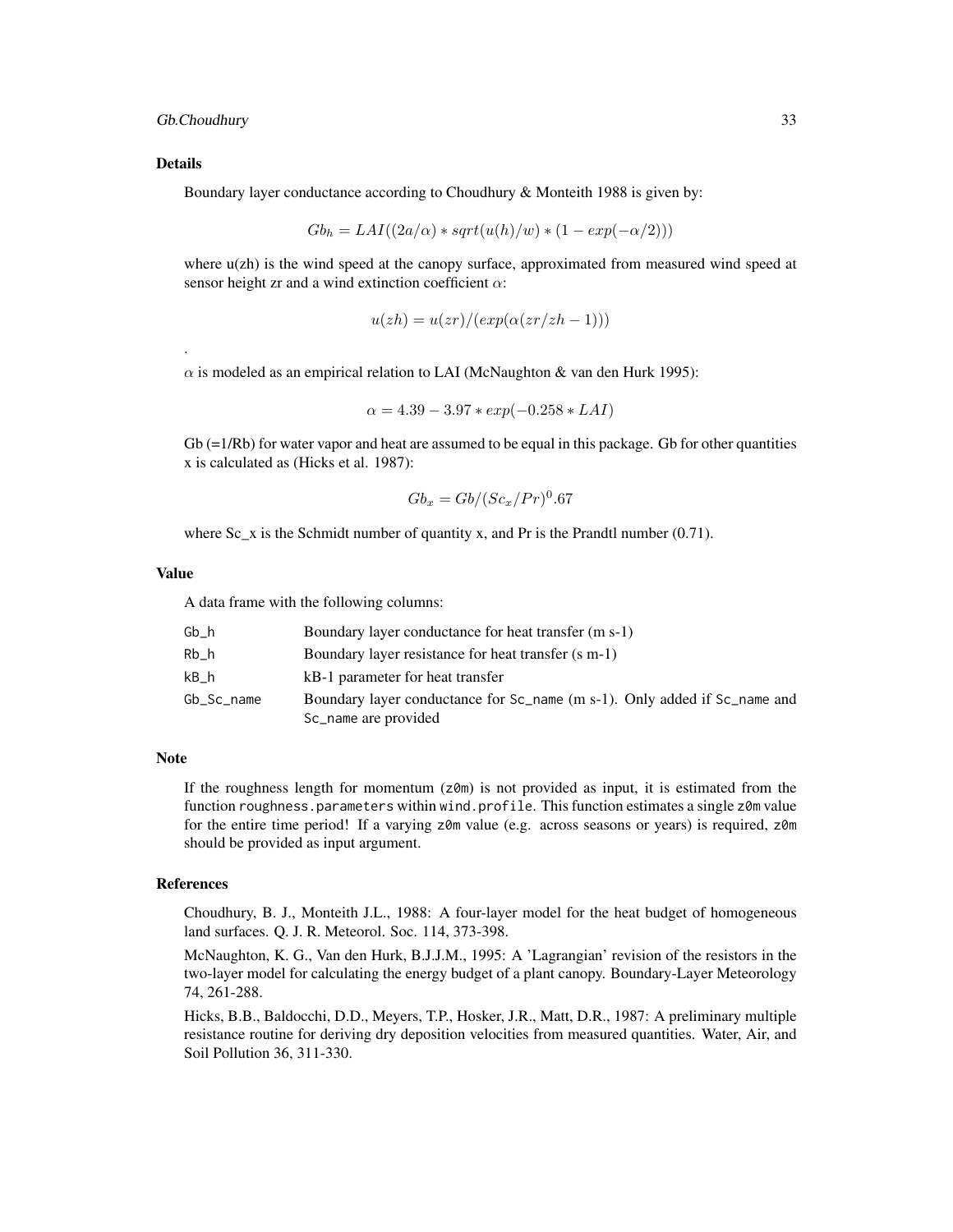# See Also

[Gb.Thom](#page-36-1), [Gb.Su](#page-33-1), [aerodynamic.conductance](#page-2-1)

#### Examples

```
## bulk canopy boundary layer resistance for a closed canopy (LAI=5)
## with large leaves (leafwdith=0.1)
df <- data.frame(Tair=25,pressure=100,wind=c(3,4,5),ustar=c(0.5,0.6,0.65),H=c(200,230,250))
Gb.Choudhury(data=df,leafwidth=0.1,LAI=5,zh=25,d=17.5,zr=40)
## same conditions, but smaller leaves (leafwidth=0.01)
Gb.Choudhury(data=df,leafwidth=0.01,LAI=5,zh=25,d=17.5,zr=40)
```
<span id="page-33-1"></span>Gb.Su *Boundary Layer Conductance according to Su et al. 2001*

# Description

A physically based formulation for the canopy boundary layer conductance to heat transfer according to Su et al. 2001.

#### Usage

```
Gb.Su(
  data,
  Tair = "Tair",
  pressure = "pressure",
  ustar = "ustar",
 wind = "wind",
 H = "H",zh,
  zr,
  d,
  z0m = NULL,Dl,
  fc = NULL,LAI = NULL,N = 2,
  Cd = 0.2,
  hs = 0.01,
  stab_formulation = c("Dyer_1970", "Businger_1971"),
  Sc = NULL,Sc_name = NULL,
  constants = bigleaf.constants()
)
```
<span id="page-33-0"></span>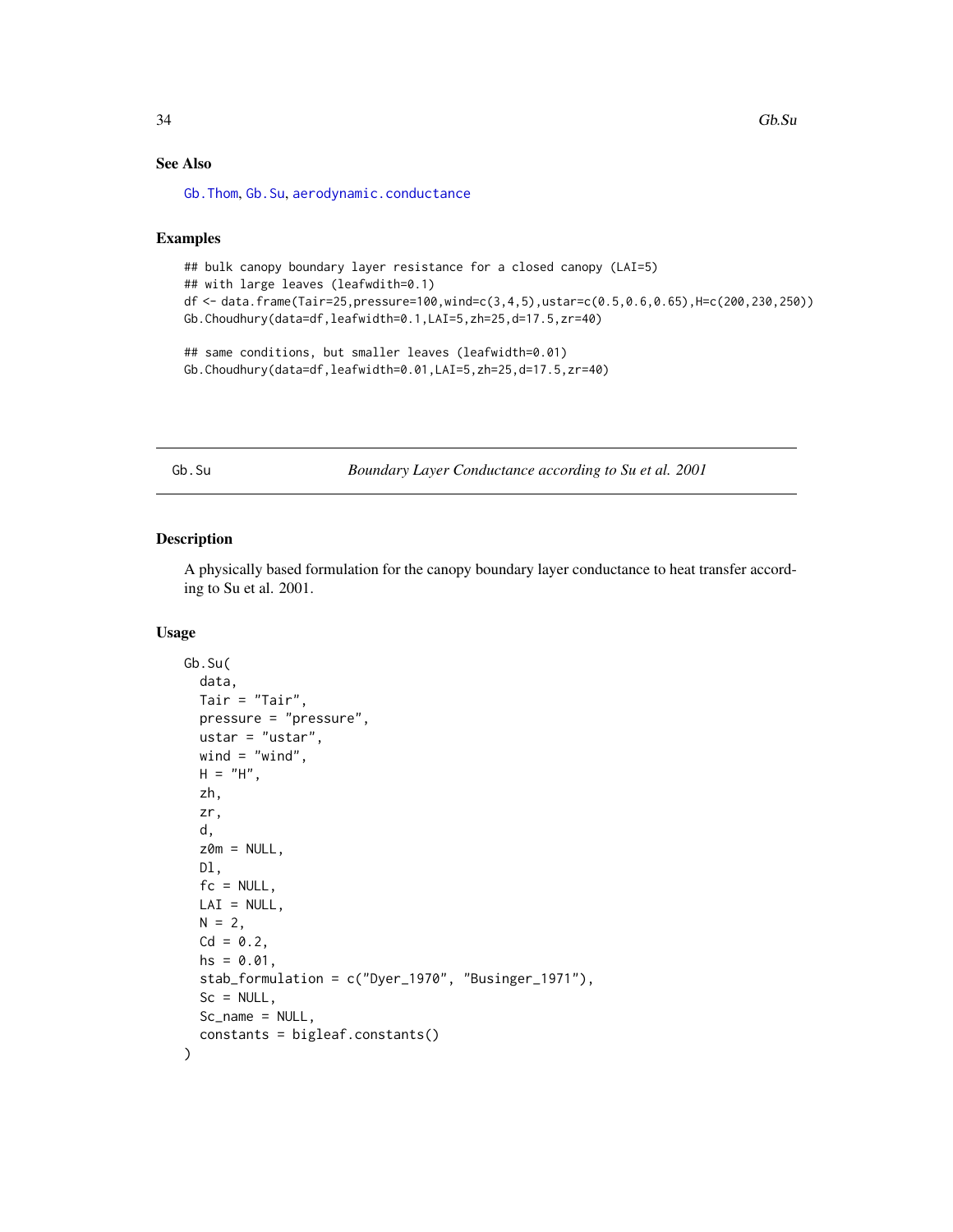#### $Gb.$ Su  $35$

# Arguments

| data             | Data.frame or matrix containing all required variables                                                                                                                                                                              |
|------------------|-------------------------------------------------------------------------------------------------------------------------------------------------------------------------------------------------------------------------------------|
| Tair             | Air temperature (degC)                                                                                                                                                                                                              |
| pressure         | Atmospheric pressure (kPa)                                                                                                                                                                                                          |
| ustar            | Friction velocity (m s-1)                                                                                                                                                                                                           |
| wind             | Wind speed (m s-1)                                                                                                                                                                                                                  |
| Η                | Sensible heat flux (W m-2)                                                                                                                                                                                                          |
| zh               | Canopy height (m)                                                                                                                                                                                                                   |
| zr               | Reference height (m)                                                                                                                                                                                                                |
| d                | Zero-plane displacement height (-), can be calculated using roughness.parameters                                                                                                                                                    |
| $z$ $0m$         | Roughness length for momentum (m). If not provided, calculated from roughness . parameters<br>within wind.profile                                                                                                                   |
| Dl               | Leaf characteristic dimension (m)                                                                                                                                                                                                   |
| fc               | Fractional vegetation cover [0-1] (if not provided, calculated from LAI)                                                                                                                                                            |
| LAI              | One-sided leaf area index (-)                                                                                                                                                                                                       |
| N                | Number of leaf sides participating in heat exchange (defaults to 2)                                                                                                                                                                 |
| Cd               | Foliage drag coefficient (-)                                                                                                                                                                                                        |
| hs               | Roughness height of the soil (m)                                                                                                                                                                                                    |
| stab_formulation |                                                                                                                                                                                                                                     |
|                  | Stability correction function used (If stab_correction = TRUE). Either "Dyer_1970"<br>or "Businger_1971".                                                                                                                           |
| Sc               | Optional: Schmidt number of additional quantities to be calculated                                                                                                                                                                  |
| Sc_name          | Optional: Name of the additional quantities, has to be of same length than<br>Sc_name                                                                                                                                               |
| constants        | Kelvin - conversion degree Celsius to Kelvin<br>pressure0 - reference atmospheric pressure at sea level (Pa)<br>Tair0 - reference air temperature (K)<br>Sc_CO2 - Schmidt number for CO2<br>Pr - Prandtl number (if Sc is provided) |

# Details

The formulation is based on the kB-1 model developed by Massman 1999. Su et al. 2001 derived the following approximation:

$$
kB - 1 = (kCdfc^2)/(4Ctustar/u(zh)) + kBs - 1(1 - fc)^2
$$

If fc (fractional vegetation cover) is missing, it is estimated from LAI:

$$
fc = 1 - exp(-LAI/2)
$$

The wind speed at the top of the canopy is calculated using function [wind.profile](#page-87-1).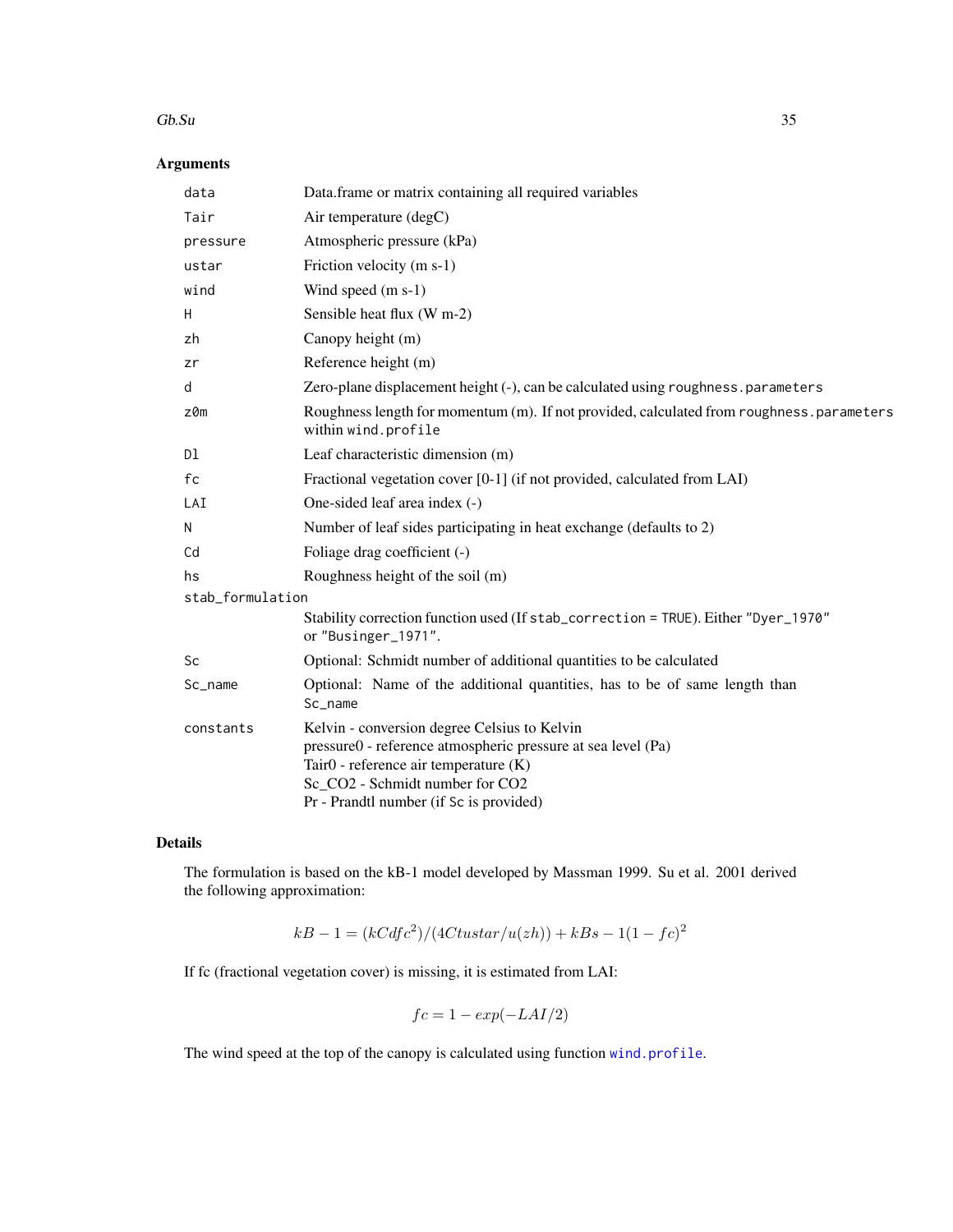Ct is the heat transfer coefficient of the leaf (Massman 1999):

$$
Ct = Pr^{-2}/3Reh^{-1}/2N
$$

where Pr is the Prandtl number (set to 0.71), and Reh is the Reynolds number for leaves:

$$
Reh = Dlwind(zh)/v
$$

kBs-1, the kB-1 value for bare soil surface, is calculated according to Su et al. 2001:

$$
kBs^-1 = 2.46(Re)^0.25 - ln(7.4)
$$

 $Gb (=1/Rb)$  for water vapor and heat are assumed to be equal in this package. Gb for other quantities x is calculated as (Hicks et al. 1987):

$$
Gb_x = Gb/(Sc_x/Pr)^0.67
$$

where Sc<sub>\_x</sub> is the Schmidt number of quantity x, and Pr is the Prandtl number (0.71).

# Value

A data.frame with the following columns:

| Gb h       | Boundary layer conductance for heat transfer (m s-1)                                              |
|------------|---------------------------------------------------------------------------------------------------|
| Rb h       | Boundary layer resistance for heat transfer (s m-1)                                               |
| kB h       | kB-1 parameter for heat transfer                                                                  |
| Gb_Sc_name | Boundary layer conductance for Sc_name (m s-1). Only added if Sc_name and<br>Sc_name are provided |

### Note

If the roughness length for momentum  $(z<sub>0</sub>m)$  is not provided as input, it is estimated from the function roughness.parameters within wind.profile. This function estimates a single z0m value for the entire time period! If a varying z0m value (e.g. across seasons or years) is required, z0m should be provided as input argument.

#### References

Su, Z., Schmugge, T., Kustas, W. & Massman, W., 2001: An evaluation of two models for estimation of the roughness height for heat transfer between the land surface and the atmosphere. Journal of Applied Meteorology 40, 1933-1951.

Massman, W., 1999: A model study of kB H- 1 for vegetated surfaces using 'localized near-field' Lagrangian theory. Journal of Hydrology 223, 27-43.

Hicks, B.B., Baldocchi, D.D., Meyers, T.P., Hosker, J.R., Matt, D.R., 1987: A preliminary multiple resistance routine for deriving dry deposition velocities from measured quantities. Water, Air, and Soil Pollution 36, 311-330.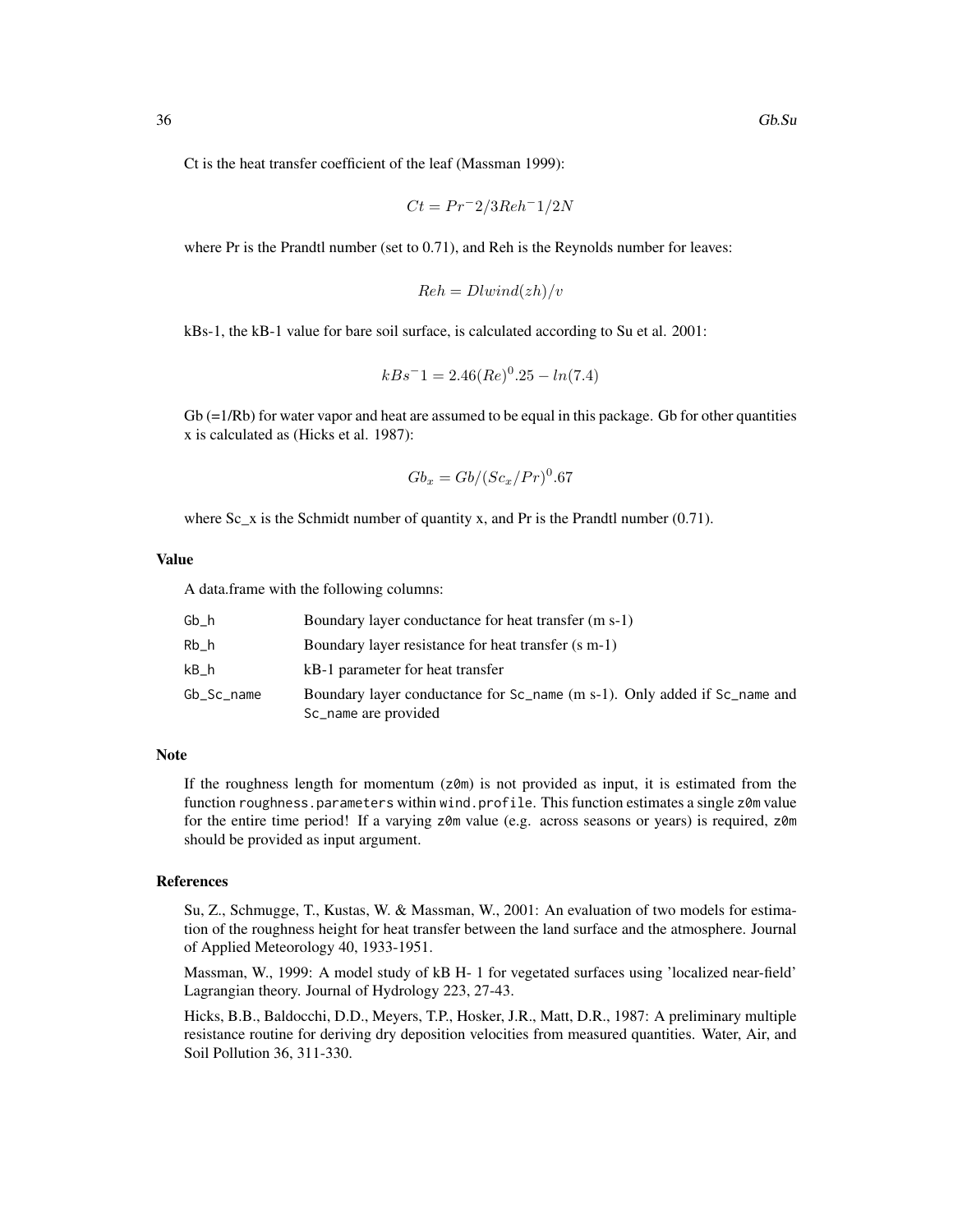#### Gb.Thom 37

# See Also

[Gb.Thom](#page-36-0), [Gb.Choudhury](#page-30-0), [aerodynamic.conductance](#page-2-0)

#### Examples

# Canopy boundary layer resistance (and kB-1 parameter) for a set of meteorological conditions, # a leaf characteristic dimension of 1cm, and an LAI of 5 df <- data.frame(Tair=25,pressure=100,wind=c(3,4,5),ustar=c(0.5,0.6,0.65),H=c(200,230,250)) Gb.Su(data=df,zh=25,zr=40,d=17.5,Dl=0.01,LAI=5)

```
# the same meteorological conditions, but larger leaves
Gb.Su(data=df,zh=25,zr=40,d=17.5,Dl=0.1,LAI=5)
```

```
# same conditions, large leaves, and sparse canopy cover (LAI = 1.5)
Gb.Su(data=df,zh=25,zr=40,d=17.5,Dl=0.1,LAI=1.5)
```
<span id="page-36-0"></span>Gb.Thom *Boundary Layer Conductance according to Thom 1972*

#### Description

An empirical formulation for the canopy boundary layer conductance for heat transfer based on a simple ustar dependency.

#### Usage

```
Gb.Thom(ustar, Sc = NULL, Sc_name = NULL, constants = bigleaf.constants())
```
#### Arguments

| ustar      | Friction velocity (m s-1)                                                                             |  |
|------------|-------------------------------------------------------------------------------------------------------|--|
| <b>Sc</b>  | Optional: Schmidt number of additional quantities to be calculated                                    |  |
| $Sc_$ name | Optional: Name of the additional quantities, has to be of same length than<br>Sc name                 |  |
| constants  | k - von-Karman constant<br>Sc CO2 - Schmidt number for CO2<br>Pr - Prandtl number (if Sc is provided) |  |

#### Details

The empirical equation for Rb suggested by Thom 1972 is:

$$
Rb = 6.2 ustar^- 0.67\,
$$

 $Gb (=1/Rb)$  for water vapor and heat are assumed to be equal in this package. Gb for other quantities x is calculated as (Hicks et al. 1987):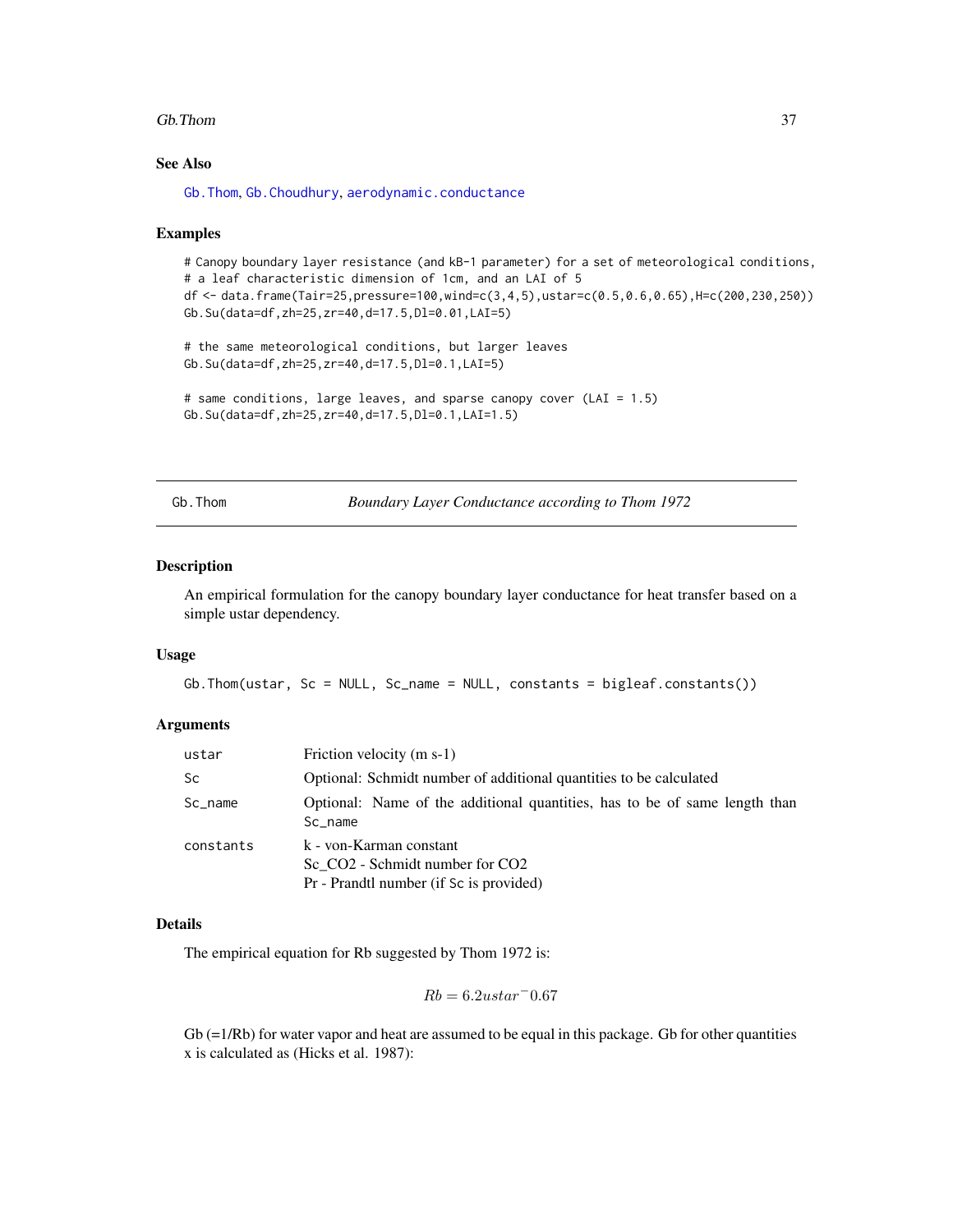$$
Gb_x = Gb/(Sc_x/Pr)^0.67
$$

where Sc<sub>\_x</sub> is the Schmidt number of quantity x, and Pr is the Prandtl number (0.71).

## Value

a data.frame with the following columns:

| Gb h       | Boundary layer conductance for heat transfer (m s-1)                                              |
|------------|---------------------------------------------------------------------------------------------------|
| Rb h       | Boundary layer resistance for heat transfer (s m-1)                                               |
| kB h       | kB-1 parameter for heat transfer                                                                  |
| Gb_Sc_name | Boundary layer conductance for Sc_name (m s-1). Only added if Sc_name and<br>Sc_name are provided |

#### References

Thom, A., 1972: Momentum, mass and heat exchange of vegetation. Quarterly Journal of the Royal Meteorological Society 98, 124-134.

Hicks, B.B., Baldocchi, D.D., Meyers, T.P., Hosker, J.R., Matt, D.R., 1987: A preliminary multiple resistance routine for deriving dry deposition velocities from measured quantities. Water, Air, and Soil Pollution 36, 311-330.

## See Also

[Gb.Choudhury](#page-30-0), [Gb.Su](#page-33-0), [aerodynamic.conductance](#page-2-0)

## Examples

```
Gb.Thom(seq(0.1,1.4,0.1))
## calculate Gb for SO2 as well
Gb.Thom(seq(0.1,1.4,0.1),Sc=1.25,Sc_name="SO2")
```
<span id="page-37-0"></span>intercellular.CO2 *Bulk Intercellular CO2 Concentration*

# Description

Bulk canopy intercellular CO2 concentration (Ci) calculated based on Fick's law given surface conductance (Gs), gross primary productivity (GPP) and atmospheric CO2 concentration (Ca).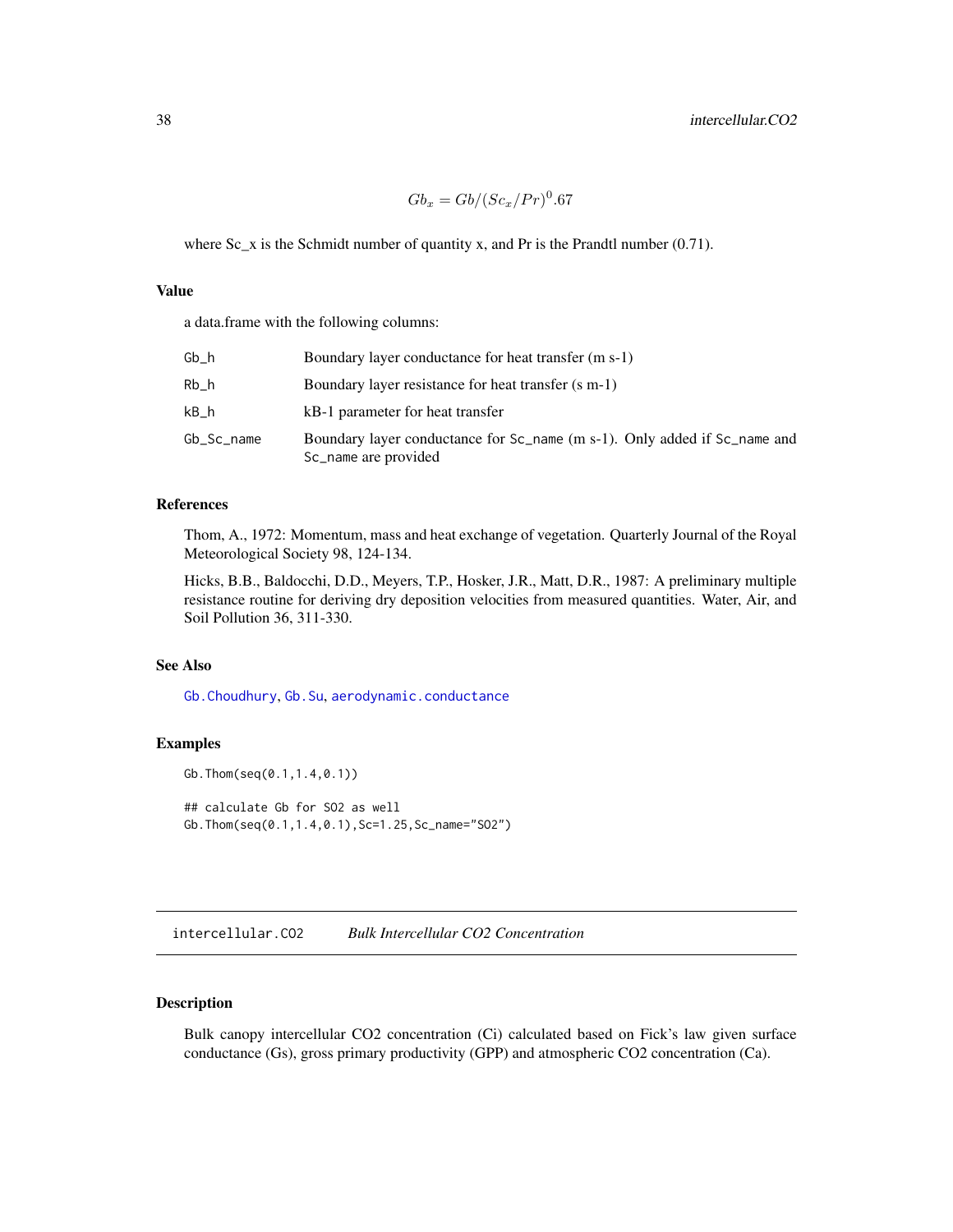## intercellular.CO2 39

## Usage

```
intercellular.CO2(
  data,
  Ca = "Ca",
  GPP = "GPP",
  Gs = "Gs_mol",Rleaf = NULL,
 missing.Rleaf.as.NA = FALSE,
  constants = bigleaf.constants()
)
```
## Arguments

| data                | Data. Frame or matrix with all required columns                                                          |  |
|---------------------|----------------------------------------------------------------------------------------------------------|--|
| Ca                  | Atmospheric or surface CO2 concentration (umol mol-1)                                                    |  |
| GPP                 | Gross primary productivity (umol CO2 m-2 s-1)                                                            |  |
| Gs                  | Surface conductance to water vapor (mol m-2 s-1)                                                         |  |
| Rleaf               | Ecosystem respiration stemming from leaves (umol $CO2$ m-2 s-1); defaults to 0                           |  |
| missing.Rleaf.as.NA |                                                                                                          |  |
|                     | if Rleaf is provided, should missing values be treated as NA (TRUE) or set to 0<br>(FALSE, the default)? |  |
| constants           | $DwDc$ - Ratio of the molecular diffusivities for water vapor and $CO2$ (-)                              |  |
|                     |                                                                                                          |  |

## Details

Bulk intercellular CO2 concentration (Ci) is given by:

 $Ci = Ca - (GPP - Rleaf)/(Gs/1.6)$ 

where Gs/1.6 (mol m-2 s-1) represents the surface conductance to CO2. Note that Gs is required in mol m-2 s-1 for water vapor. Gs is converted to its value for CO2 internally. Ca can either be atmospheric CO2 concentration (as measured), or surface CO2 concentration as calculated from [surface.CO2](#page-76-0).

#### Value

Ci - Bulk canopy intercellular CO2 concentration (umol mol-1)

#### Note

The equation is based on Fick's law of diffusion and is equivalent to the often used equation at leaf level (ci = ca - An/gs). Note that GPP and Gs have a different interpretation than An and gs. Gs comprises non-physiological contributions (i.e. physical evaporation) and is confounded by physical factors (e.g. energy balance non-closure). GPP does not account for dark respiration and is further subject to uncertainties in the NEE partitioning algorithm used. Leaf respiration can be provided, but it is usually not known at ecosystem level (as a consequence, Ci is likely to be slightly underestimated) This function should be used with care and the resulting Ci might not be readily comparable to its leaf-level analogue and/or physiological meaningful.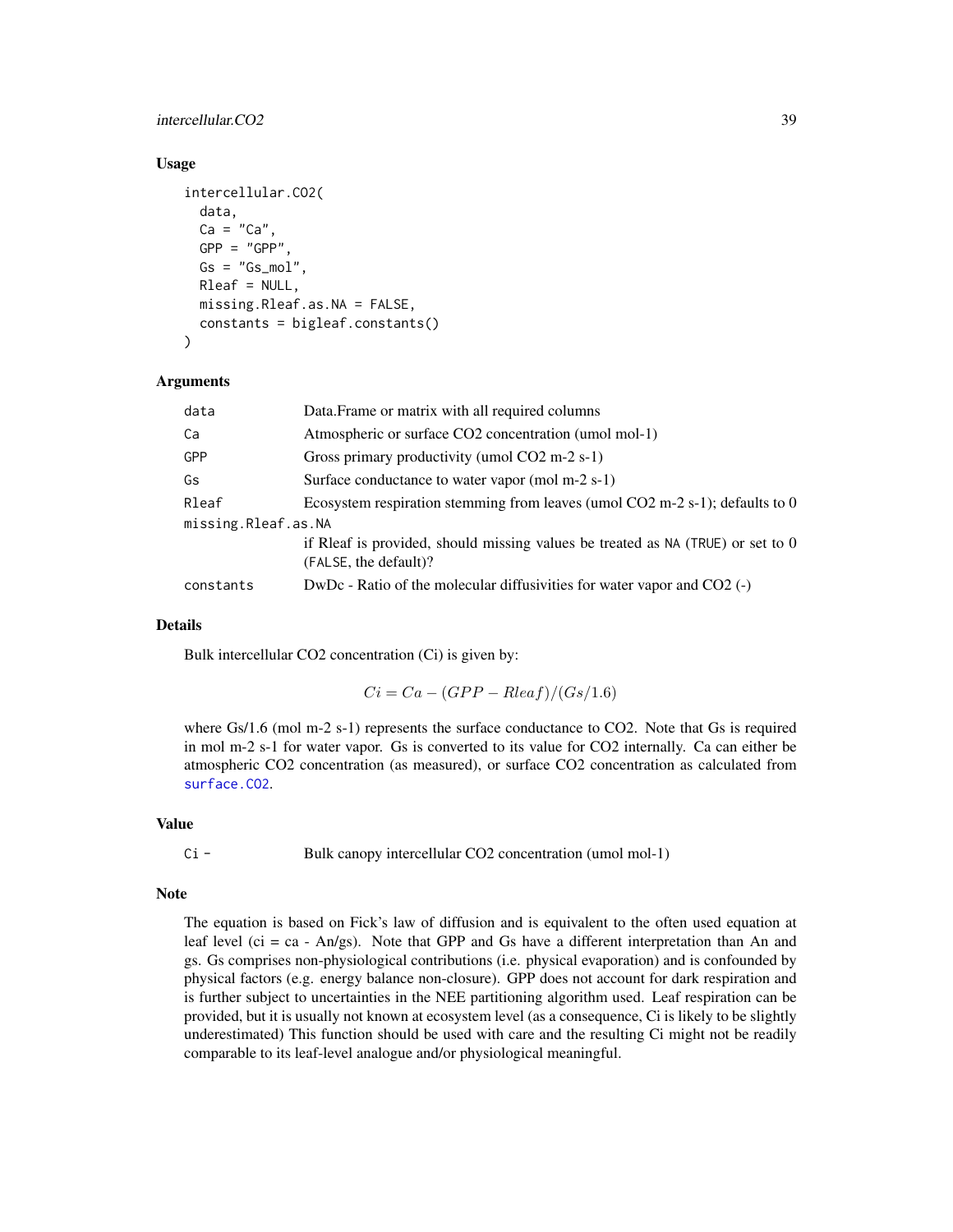# References

Kosugi Y. et al., 2013: Determination of the gas exchange phenology in an evergreen coniferous forest from 7 years of eddy covariance flux data using an extended big-leaf analysis. Ecol Res 28, 373-385.

Keenan T., Sabate S., Gracia C., 2010: The importance of mesophyll conductance in regulating forest ecosystem productivity during drought periods. Global Change Biology 16, 1019-1034.

## Examples

# calculate bulk canopy Ci of a productive ecosystem intercellular.CO2(Ca=400,GPP=40,Gs=0.7)

# note the sign convention for NEE

isothermal.Rn *Isothermal Net Radiation*

## Description

Calculates the isothermal net radiation, i.e. the net radiation that the surface would receive if it had the same temperature than the air.

## Usage

```
isothermal.Rn(
  data,
  Rn = "Rn",Tair = "Tair",
 Tsurf = "Tsurf",
 emissivity,
  constants = bigleaf.constants()
)
```
# Arguments

| data       | Data.frame or matrix containing all required variables                                        |
|------------|-----------------------------------------------------------------------------------------------|
| Rn         | Net radiation $(W m-2)$                                                                       |
| Tair       | Air temperature $(\text{deg} C)$                                                              |
| Tsurf      | Surface temperature (degC)                                                                    |
| emissivity | Emissivity of the surface $(-)$                                                               |
| constants  | sigma - Stefan-Boltzmann constant (W m-2 K-4)<br>Kelvin - conversion degree Celsius to Kelvin |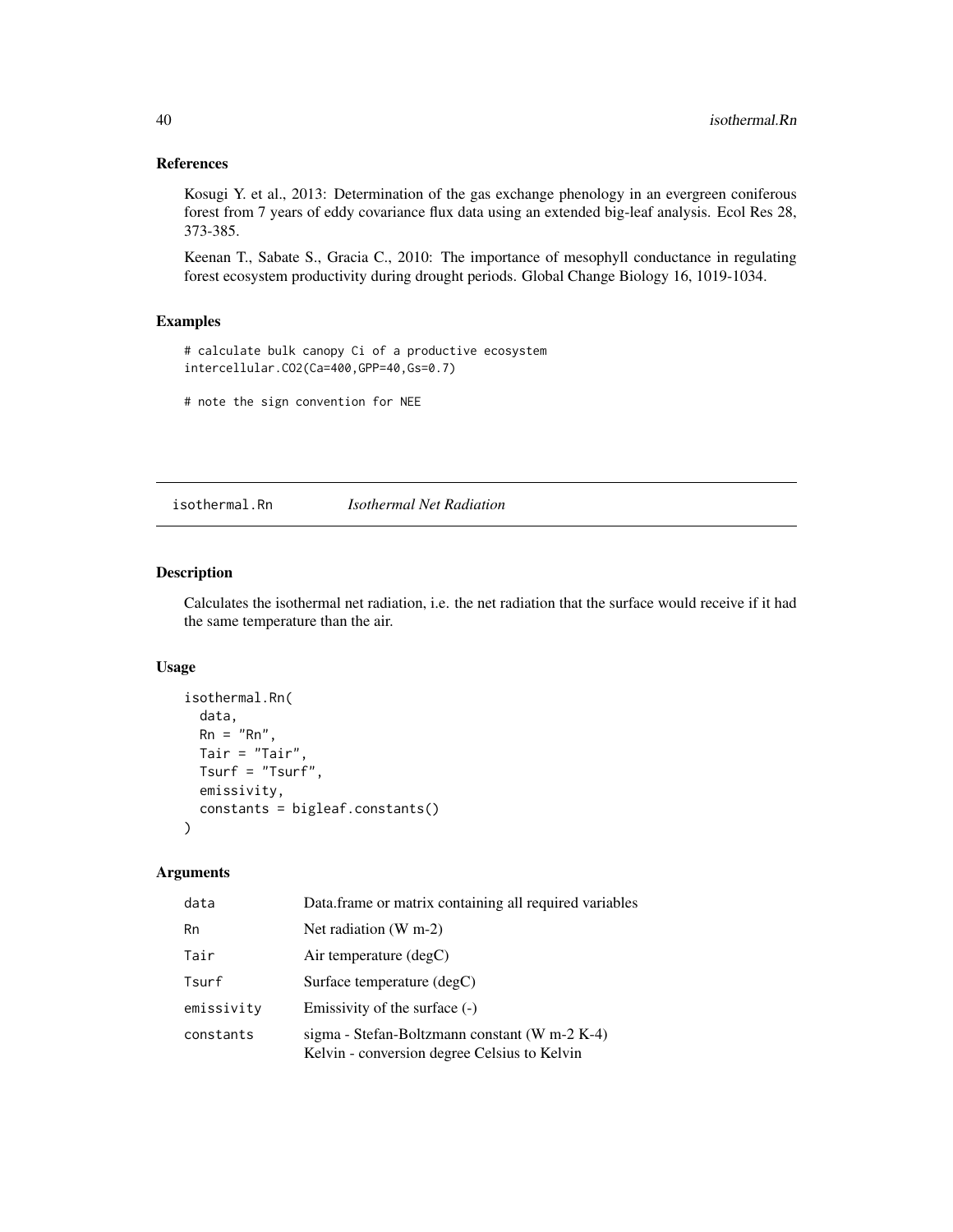#### kg.to.mol 41

# Details

The isothermal net radiation (Rni) is given by:

$$
Rni = Rn + \epsilon * \sigma * (Tsurf^4 - Tair^4)
$$

where  $\epsilon$  is the emissivity of the surface. Tsurf and Tair are in Kelvin.

## Value

Rni - isothermal net radiation (W m-2)

# References

Jones, H. 2014: Plants and Microclimate. 3rd edition, Cambridge University Press.

# Examples

```
# calculate isothermal net radiation of a surface that is 2degC warmer than the air.
isothermal.Rn(Rn=400,Tair=25,Tsurf=27,emissivity=0.98)
```
kg.to.mol *Conversion between Mass and Molar Units*

## Description

Converts mass units of a substance to the corresponding molar units and vice versa.

## Usage

```
kg.to.mol(mass, molarMass = bigleaf.constants()$H2Omol)
```
# Arguments

| mass      | Numeric vector of mass in kg                                                 |
|-----------|------------------------------------------------------------------------------|
| molarMass | Numeric vector of molar mass of the substance (kg mol-1) e.g. as provided by |
|           | bigleaf.constants()\$H2Omol Default is molar mass of Water.                  |

# Value

Numeric vector of amount of substance in mol.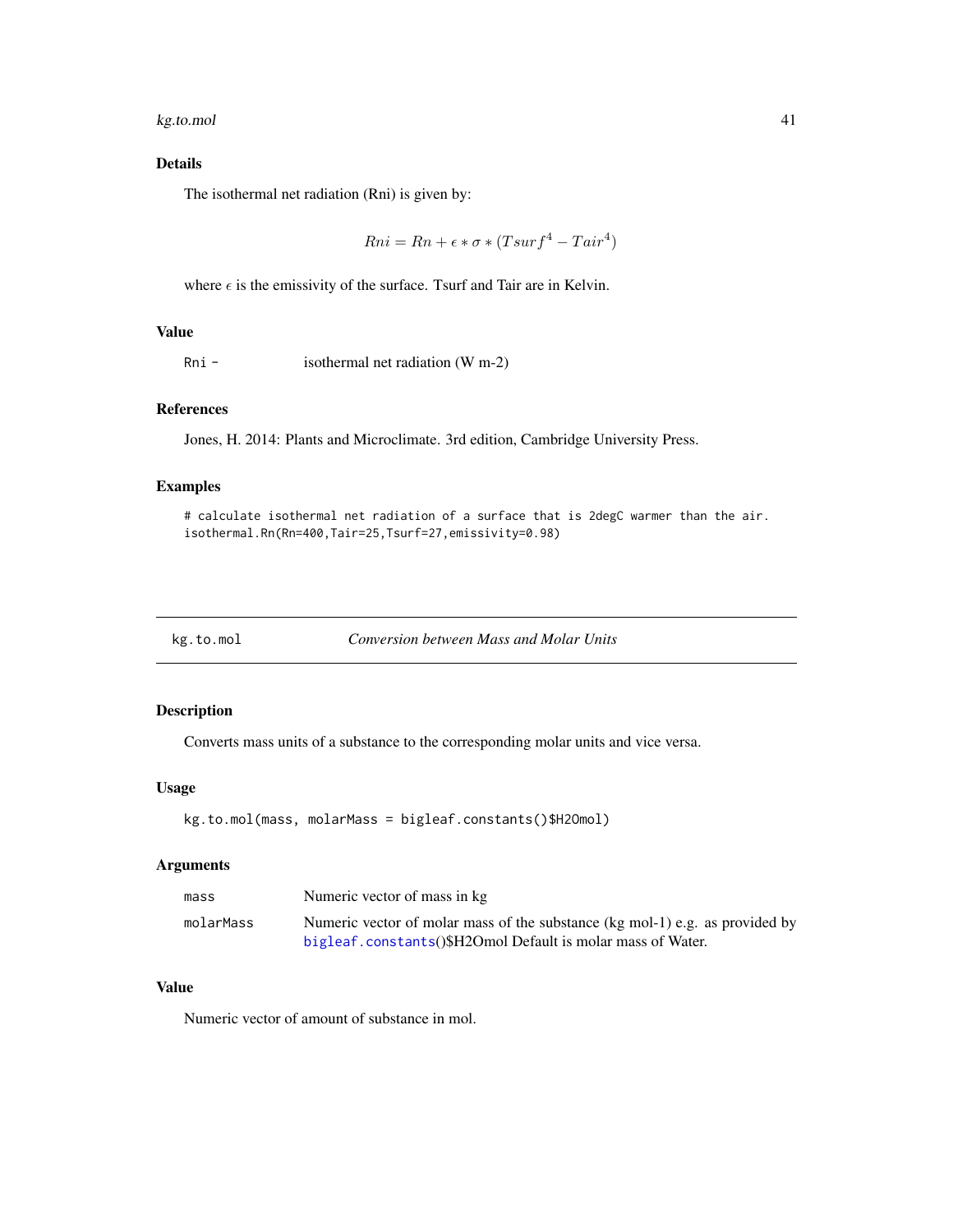# Description

calculates the kinematic viscosity of air.

## Usage

```
kinematic.viscosity(Tair, pressure, constants = bigleaf.constants())
```
## Arguments

| Tair      | Air temperature $(\text{deg } C)$                                                                                                                                                                                 |
|-----------|-------------------------------------------------------------------------------------------------------------------------------------------------------------------------------------------------------------------|
| pressure  | Atmospheric pressure (kPa)                                                                                                                                                                                        |
| constants | Kelvin - conversion degree Celsius to Kelvin<br>pressure0 - reference atmospheric pressure at sea level (Pa)<br>Tair $0$ - reference air temperature $(K)$<br>kPa2Pa - conversion kilopascal (kPa) to pascal (Pa) |

## Details

where v is the kinematic viscosity of the air (m2 s-1), given by (Massman 1999b):

 $v = 1.327 * 10^{-5} (pressure0/ pressure) (Tair/Tair0)^{1}.81$ 

## Value

v - kinematic viscosity of air (m2 s-1)

# References

Massman, W.J., 1999b: Molecular diffusivities of Hg vapor in air, O2 and N2 near STP and the kinematic viscosity and thermal diffusivity of air near STP. Atmospheric Environment 33, 453-457.

# Examples

kinematic.viscosity(25,100)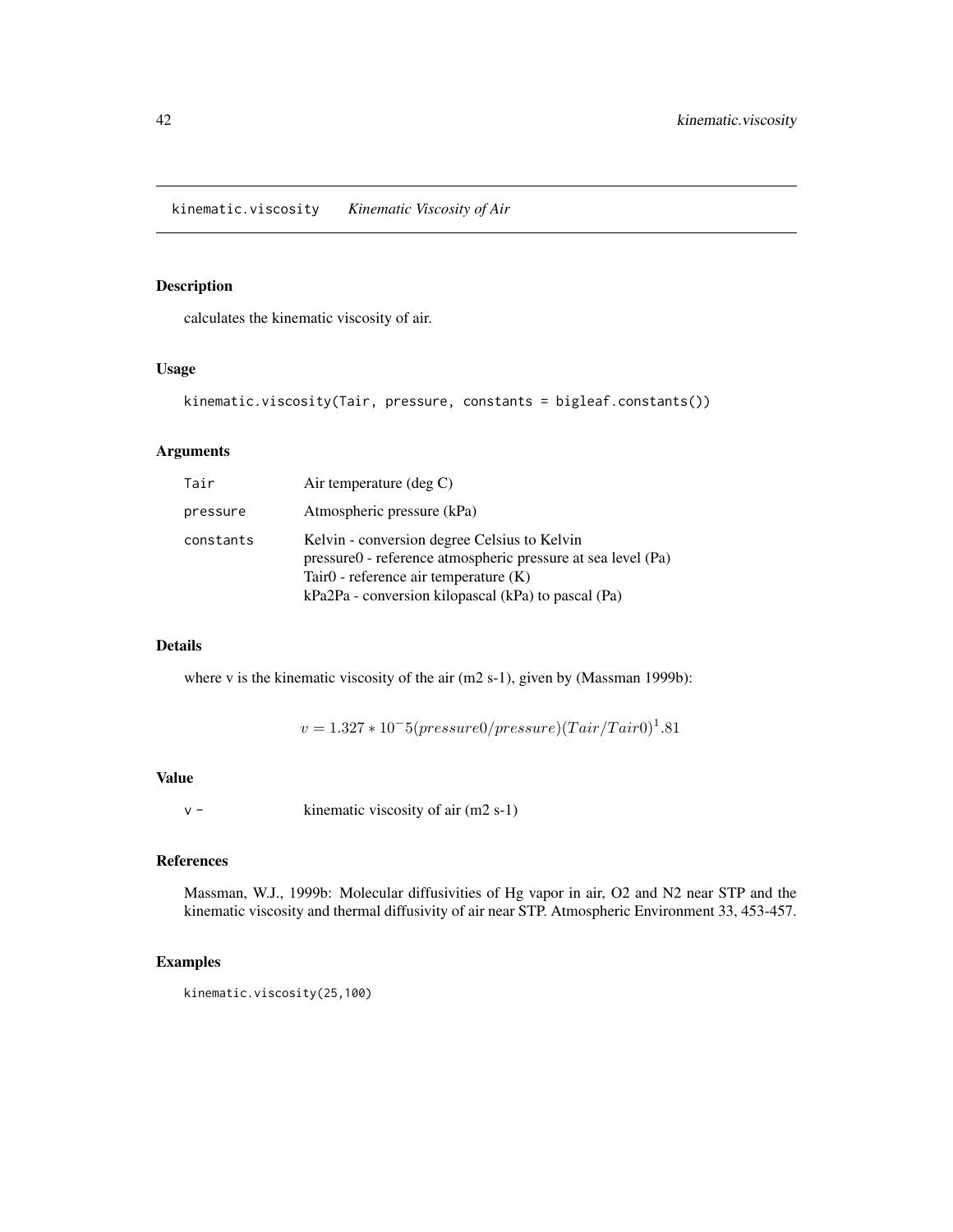<span id="page-42-0"></span>latent.heat.vaporization

*Latent Heat of Vaporization*

# Description

Latent heat of vaporization as a function of air temperature.

# Usage

latent.heat.vaporization(Tair)

# Arguments

Tair Air temperature (deg C)

# Details

The following formula is used:

 $\lambda = (2.501 - 0.00237 * Tair)10^6$ 

# Value

 $\lambda$  - Latent heat of vaporization (J kg-1)

# References

Stull, B., 1988: An Introduction to Boundary Layer Meteorology (p.641) Kluwer Academic Publishers, Dordrecht, Netherlands

Foken, T, 2008: Micrometeorology. Springer, Berlin, Germany.

# Examples

latent.heat.vaporization(seq(5,45,5))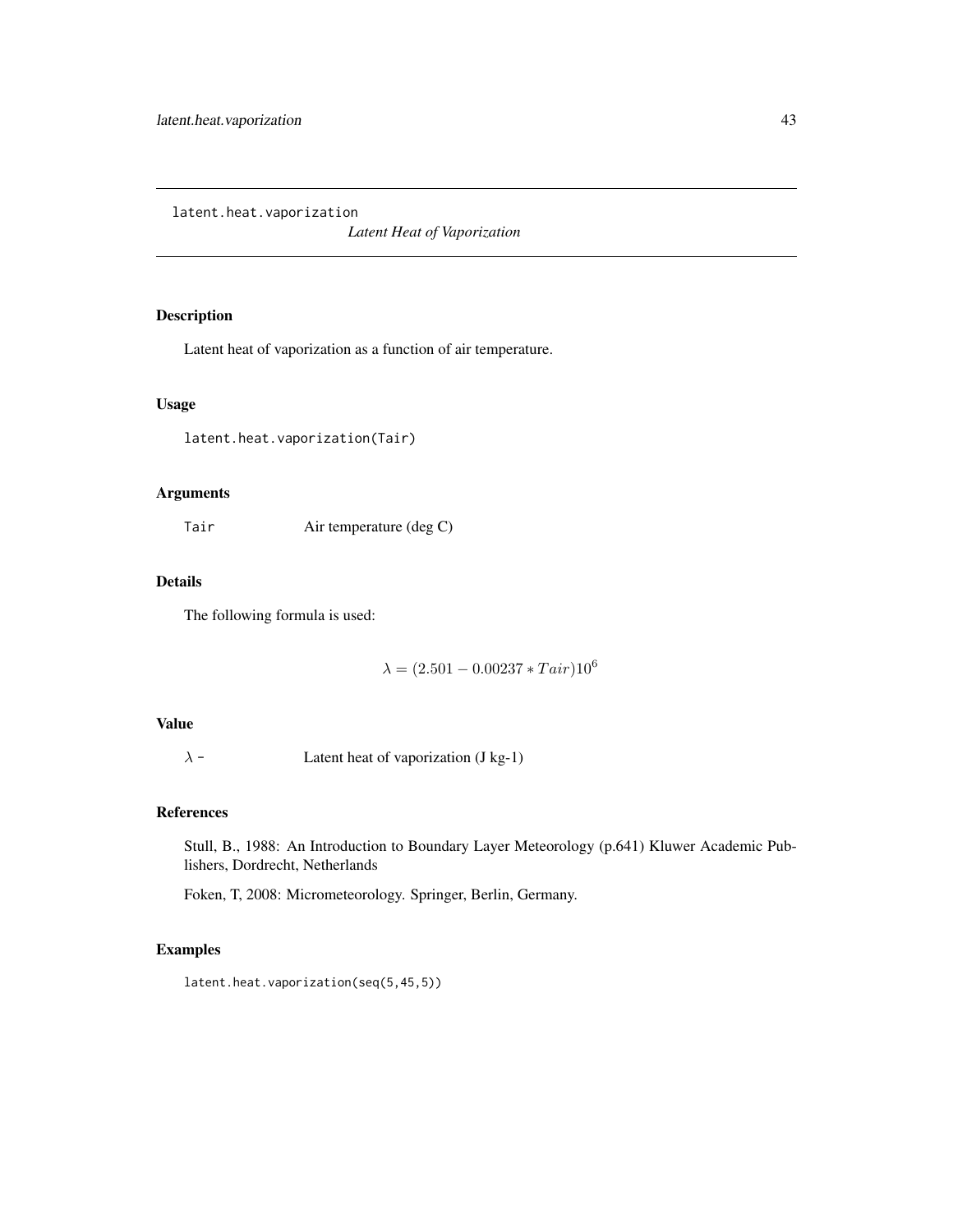## Description

converts evaporative water flux from mass (ET=evapotranspiration) to energy (LE=latent heat flux) units, or vice versa.

# Usage

LE.to.ET(LE, Tair) ET.to.LE(ET, Tair)

# Arguments

| I F       | Latent heat flux $(W m-2)$                          |
|-----------|-----------------------------------------------------|
| Tair      | Air temperature $(\deg C)$                          |
| <b>FT</b> | Evapotranspiration ( $kg \text{ m-}2 \text{ s-}1$ ) |

# Details

The conversions are given by:

$$
ET = LE/\lambda
$$

$$
LE = \lambda ET
$$

where  $\lambda$  is the latent heat of vaporization (J kg-1) as calculated by [latent.heat.vaporization](#page-42-0).

# Examples

# LE of 200 Wm-2 and air temperature of 25degC LE.to.ET(200,25)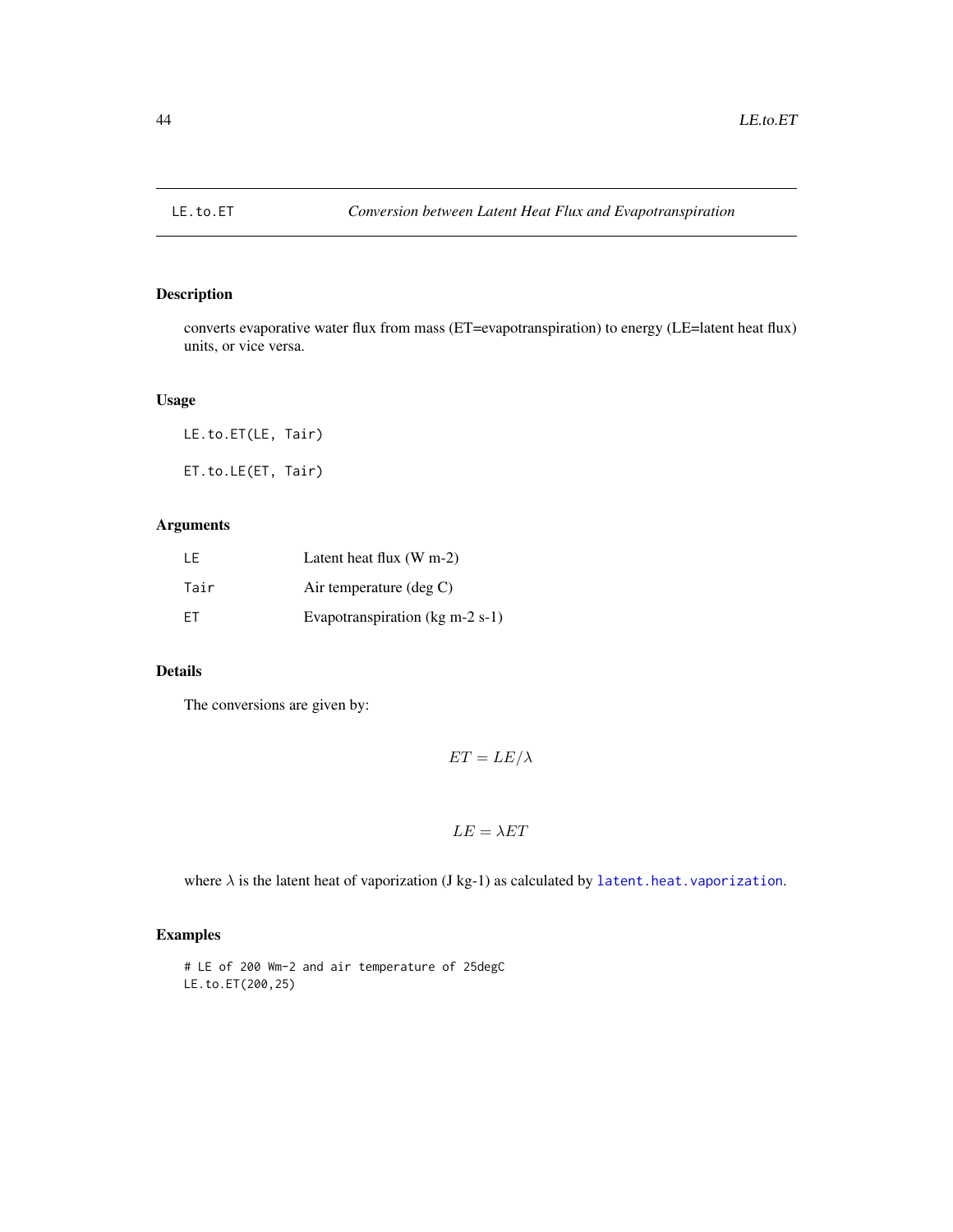#### Description

calculates GPP\_ref at a reference (usually saturating) PPFD and ecosystem quantum yield (alpha) using a rectangular light response curve.

#### Usage

```
light.response(
  data,
  NEE = "NEE",Reco = "Reco",
  PPFD = "PPFD",
  PPFD_ref = 2000,
  ...
\mathcal{L}
```
#### Arguments

| data        | Data.frame or matrix containing all required columns                                             |
|-------------|--------------------------------------------------------------------------------------------------|
| <b>NEE</b>  | Net ecosystem exchange (umol $CO2 \text{ m-}2 \text{ s-}1$ )                                     |
| Reco        | Ecosystem respiration (umol $CO2$ m-2 s-1)                                                       |
| <b>PPFD</b> | Photosynthetic photon flux density (umol m-2 s-1)                                                |
| PPFD ref    | Reference PPFD (umol m-2 s-1) for which GPP_ref is estimated. Default is<br>$2000$ umol m-2 s-1. |
| $\cdot$     | Additional arguments to nls                                                                      |

#### Details

A rectangular light response curve is fitted to NEE data. The curve takes the form as described in Falge et al. 2001:

 $-NEE = \alpha PPFD/(1-(PPFD/PPFD_ref) + \alpha PPFD/GPP_ref) - Reco$ 

where  $\alpha$  is the ecosystem quantum yield (umol CO2 m-2 s-1) (umol quanta m-2 s-1)-1, and GPP\_ref is the GPP at the reference PPFD (usually at saturating light).  $\alpha$  represents the slope of the light response curve, and is a measure for the light use efficiency of the canopy.

The advantage of this equation over the standard rectangular light response curve is that GPP\_ref at PPFD ref is more readily interpretable as it constitutes a value observed in the ecosystem, in contrast to GPP\_ref (mostly named 'beta') in the standard model that occurs at infinite light. PPFD\_ref defaults to 2000 umol m-2 s-1, but other values can be used. For further details refer to Falge et al. 2001.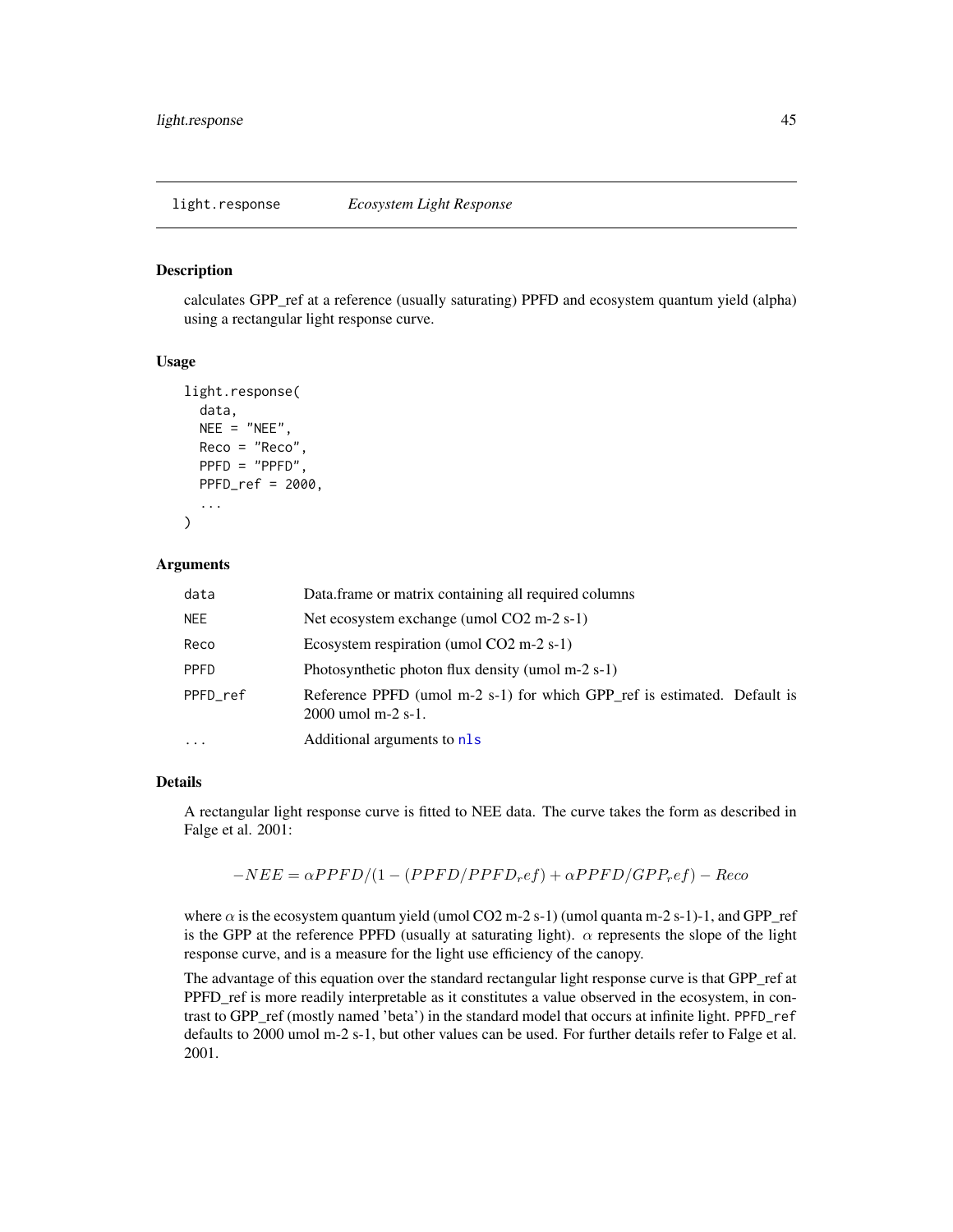# Value

A nls model object containing estimates (+/- SE) for alpha and GPP\_ref.

## Note

Note the sign convention. Negative NEE indicates that carbon is taken up by the ecosystem. Reco has to be 0 or larger.

## References

Falge E., et al. 2001: Gap filling strategies for defensible annual sums of net ecosystem exchange. Agricultural and Forest Meteorology 107, 43-69.

Gilmanov T.G., et al. 2003: Gross primary production and light response parameters of four Southern Plains ecosystems estimated using long-term CO2-flux tower measurements. Global Biogeochemical Cycles 17, 1071.

Reichstein M., Stoy P.C., Desai A.R., Lasslop G., Richardson A. 2012: Partitioning of net fluxes. In: Eddy Covariance. A practical guide to measurement and data analysis. Aubinet M., Vesala T., Papale D. (Eds.). Springer.

light.use.efficiency *Light-Use Efficiency (LUE)*

## Description

Amount of carbon fixed (GPP) per incoming light.

# Usage

```
light.use.efficiency(GPP, PPFD)
```
#### Arguments

| GPP         | Gross ecosystem productivity (umol CO2 m-2 s-1)          |
|-------------|----------------------------------------------------------|
| <b>PPFD</b> | Photosynthetic photon flux density (umol quanta m-2 s-1) |

# Details

Light use efficiency is calculated as

$$
LUE = sum(GPP)/sum(PPFD)
$$

where both GPP and PPFD are in umol m-2 s-1. A more meaningful (as directly comparable across ecosystems) approach is to take absorbed PPFD rather than incoming PPFD as used here.

#### Value

LUE - Light use efficiency (-)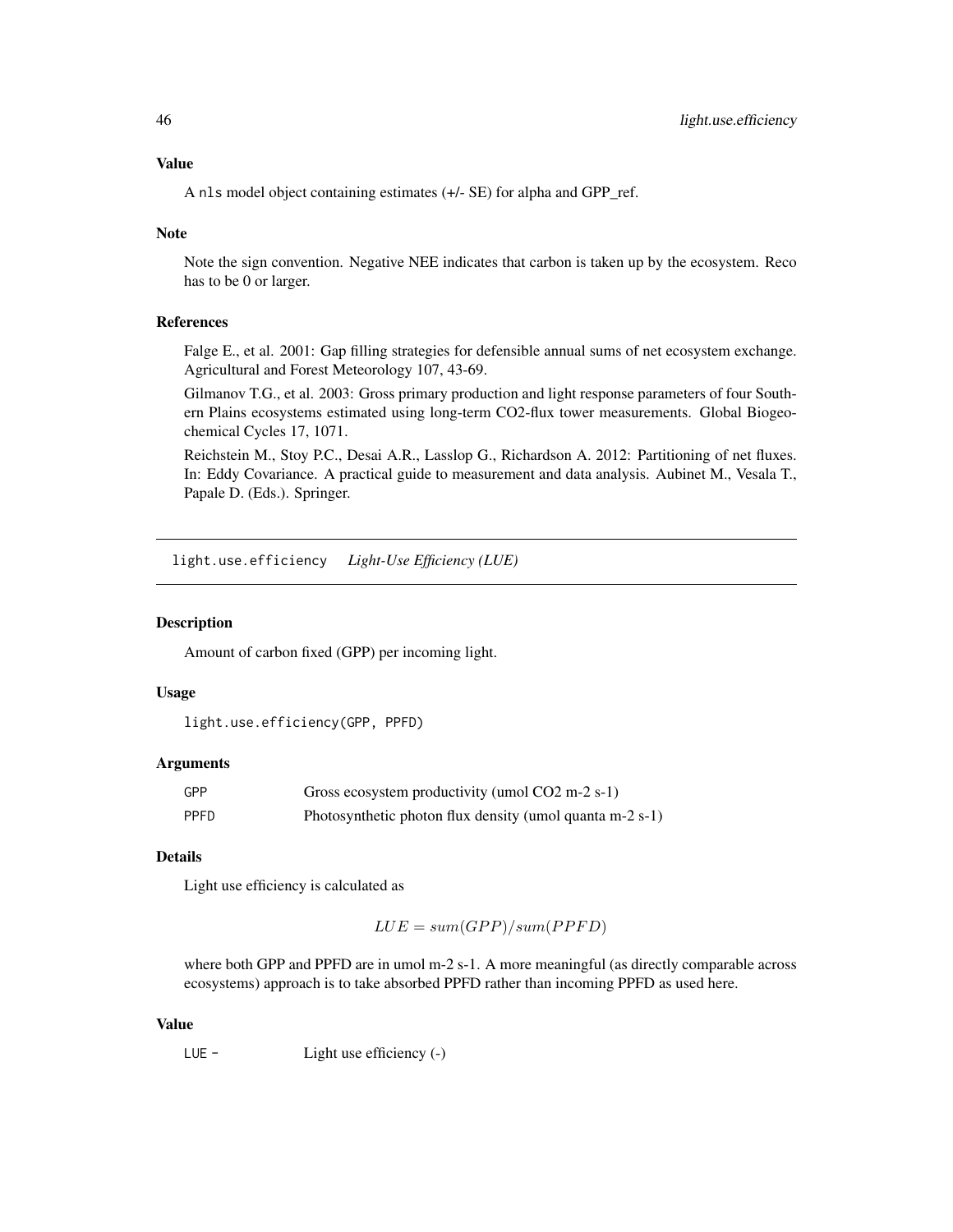# longwave.conductance 47

# See Also

[energy.use.efficiency](#page-20-0)

# Examples

light.use.efficiency(GPP=20,PPFD=1500)

longwave.conductance *Longwave Radiative Transfer Conductance of the Canopy*

# Description

Longwave Radiative Transfer Conductance of the Canopy

# Usage

```
longwave.conductance(Tair, LAI, constants = bigleaf.constants())
```
# Arguments

| Tair      | Air temperature $(\text{deg } C)$                                                                                                                               |
|-----------|-----------------------------------------------------------------------------------------------------------------------------------------------------------------|
| LAI       | Leaf area index $(m2 m-2)$                                                                                                                                      |
| constants | Kelvin - conversion degree Celsius to Kelvin<br>sigma - Stefan-Boltzmann constant (W m-2 K-4)<br>$cp$ - specific heat of air for constant pressure (J K-1 kg-1) |

# Details

the following formula is used (Martin, 1989):

 $Gr = 4\sigma T a i r^3 L A I/cp$ 

## Value

Gr - longwave radiative transfer conductance of the canopy (m s-1)

# References

Martin P., 1989: The significance of radiative coupling between vegetation and the atmosphere. Agricultural and Forest Meteorology 49, 45-53.

# Examples

longwave.conductance(25,seq(1,8,1))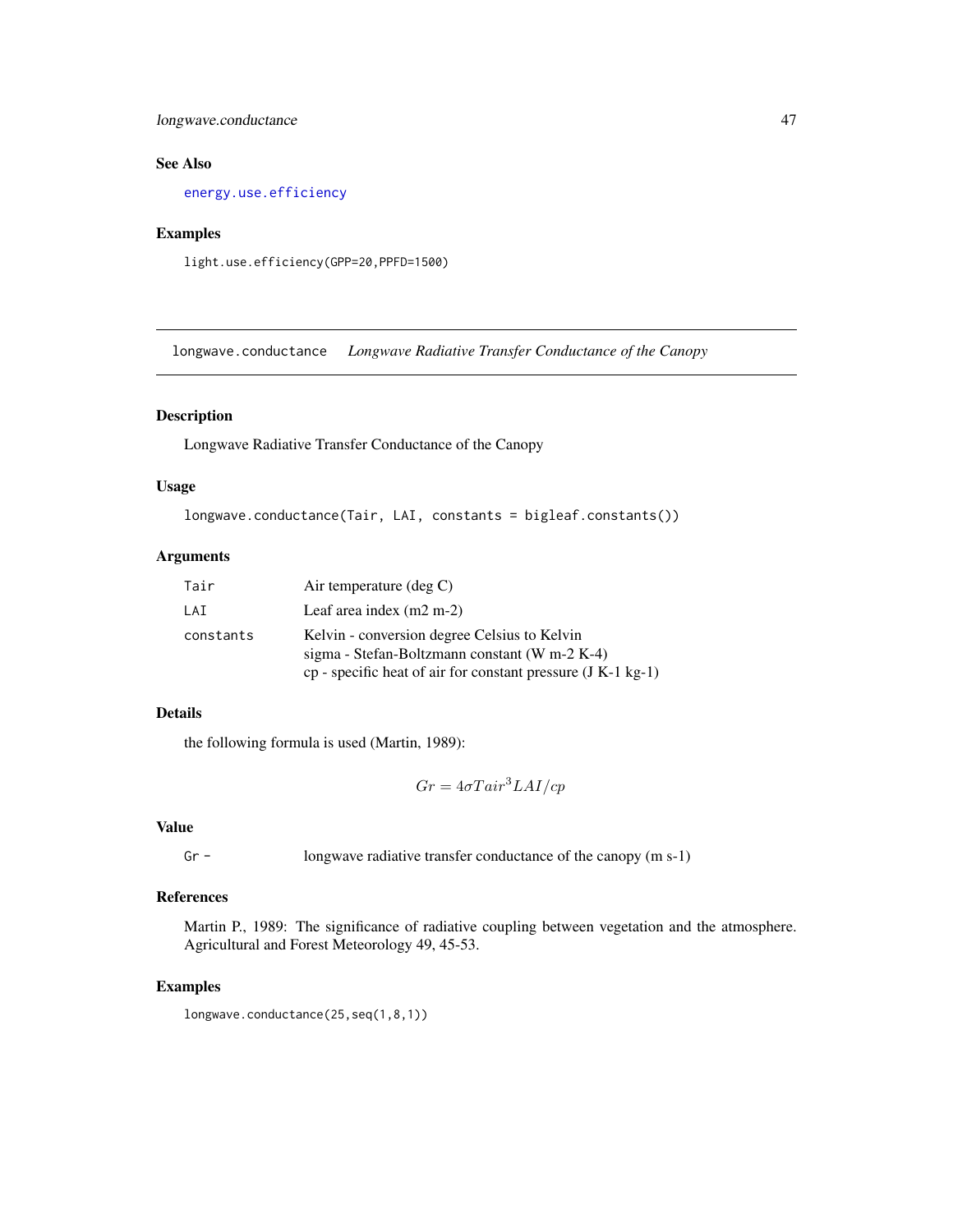<span id="page-47-0"></span>Monin.Obukhov.length *Monin-Obukhov Length*

#### Description

calculates the Monin-Obukhov length.

## Usage

```
Monin.Obukhov.length(
  data,
  Tair = "Tair",
 pressure = "pressure",
 ustar = "ustar",
 H = "H",constants = bigleaf.constants()
\mathcal{E}
```
# Arguments

| data      | Data.frame or matrix containing all required variables                                                                                                                                      |
|-----------|---------------------------------------------------------------------------------------------------------------------------------------------------------------------------------------------|
| Tair      | Air temperature (deg $C$ )                                                                                                                                                                  |
| pressure  | Atmospheric pressure (kPa)                                                                                                                                                                  |
| ustar     | Friction velocity (m s-1)                                                                                                                                                                   |
| H         | Sensible heat flux (W m-2)                                                                                                                                                                  |
| constants | Kelvin - conversion degree Celsius to Kelvin<br>cp - specific heat of air for constant pressure $(J K-1 kg-1)$<br>$k$ - von Karman constant $(-)$<br>g - gravitational acceleration (m s-2) |

## Details

The Monin-Obukhov length (L) is given by:

$$
L = -(\rho * cp * ustar^3 * Tair) / (k * g * H)
$$

where *rho* is air density (kg m-3).

## Value

L - Monin-Obukhov length (m)

# Note

Note that L gets very small for very low ustar values with implications for subsequent functions using L as input. It is recommended to filter data and exclude low ustar values (ustar  $<$  -0.2) beforehand.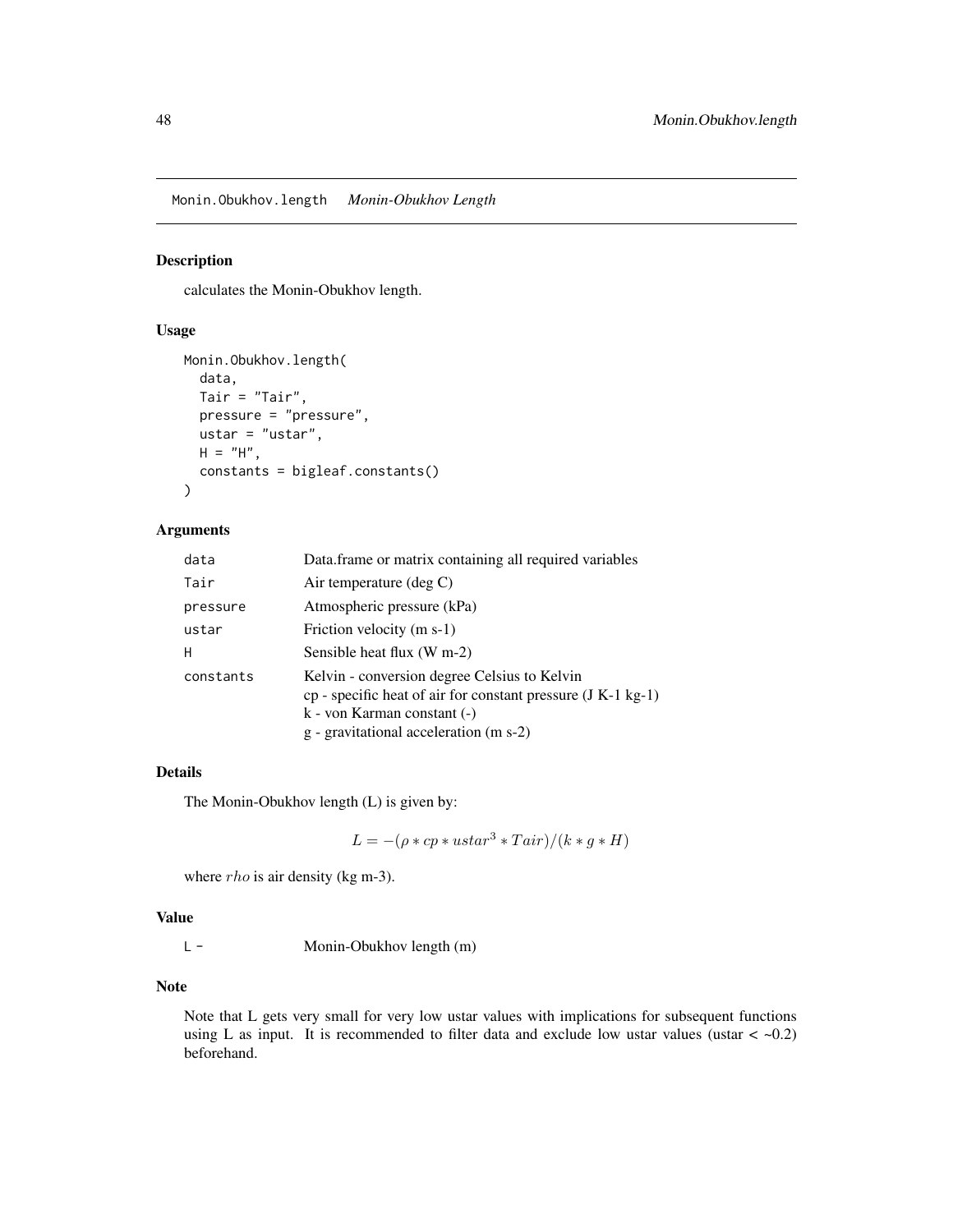#### ms.to.mol 49

# References

Foken, T, 2008: Micrometeorology. Springer, Berlin, Germany.

## See Also

[stability.parameter](#page-70-0)

## Examples

Monin.Obukhov.length(Tair=25,pressure=100,ustar=seq(0.2,1,0.1),H=seq(40,200,20))

ms.to.mol *Conversion between Conductance Units*

## Description

Converts conductances from mass (m s-1) to molar units (mol m-2 s-1), or vice versa.

#### Usage

```
ms.to.mol(G_ms, Tair, pressure, constants = bigleaf.constants())
```

```
mol.to.ms(G_mol, Tair, pressure, constants = bigleaf.constants())
```
# Arguments

| G ms      | Conductance $(m s-1)$                                                                                                                                |
|-----------|------------------------------------------------------------------------------------------------------------------------------------------------------|
| Tair      | Air temperature $(\text{deg } C)$                                                                                                                    |
| pressure  | Atmospheric pressure (kPa)                                                                                                                           |
| constants | Kelvin - conversion degree Celsius to Kelvin<br>$Rgas - universal gas constant (J mol-1 K-1)$<br>kPa2Pa - conversion kilopascal (kPa) to pascal (Pa) |
| G mol     | Conductance (mol m-2 s-1)                                                                                                                            |

## Details

The conversions are given by:

 $G_{m}ol = G_{m}s * pressure/(Rgas * Tair)$ 

 $G_m s = G_m o l * (Rgas * Tair)/pressure$ 

where Tair is in Kelvin and pressure in Pa (converted from kPa internally)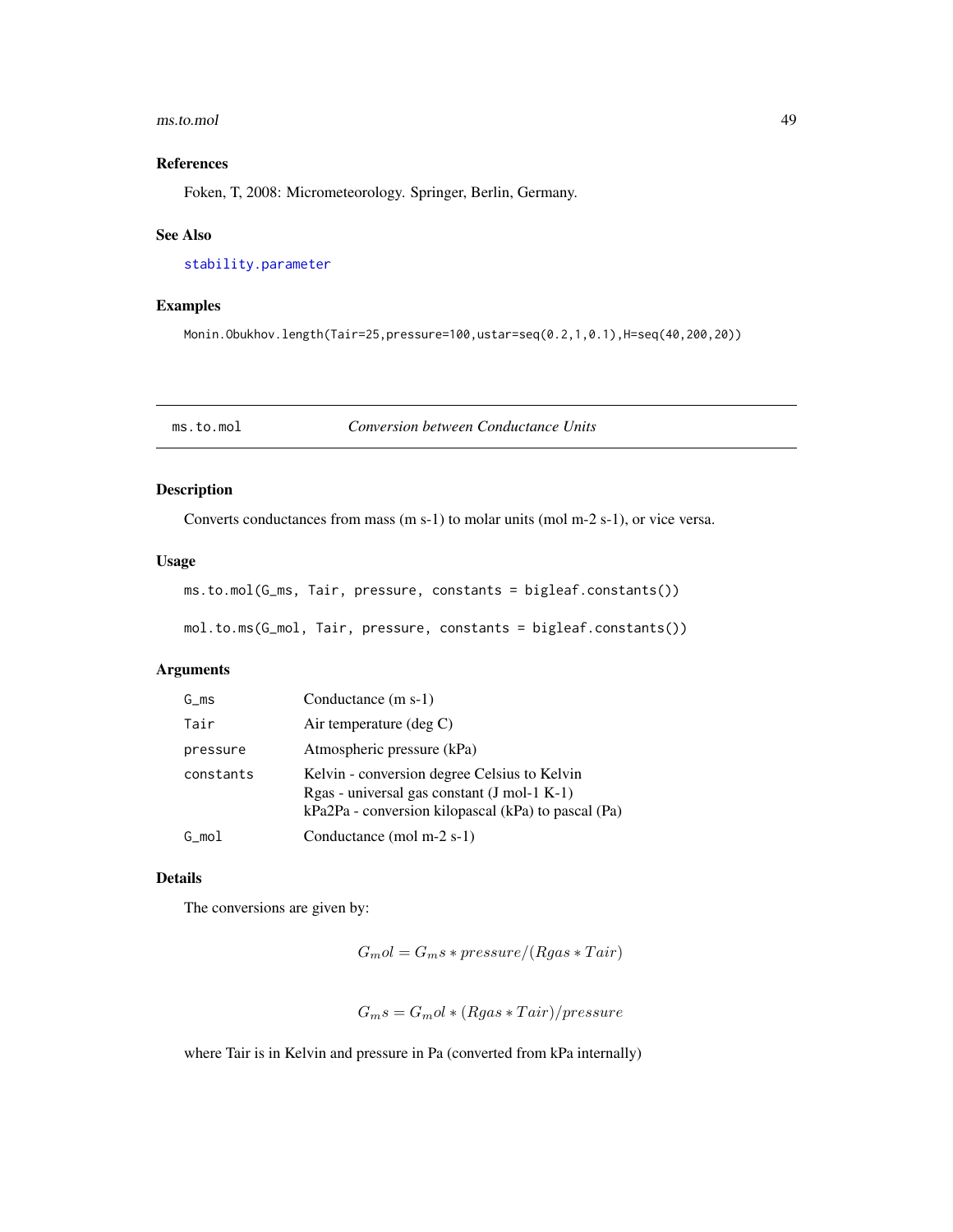# References

Jones, H.G. 1992. Plants and microclimate: a quantitative approach to environmental plant physiology. 2nd Edition., Cambridge University Press, Cambridge. 428 p

# Examples

ms.to.mol(0.005,25,100)

optimum.temperature *Optimum temperature of Gross Primary Productivity*

## Description

Calculates the relationship between Gross Primary Productivity (GPP) and Air Temperature (Tair) using boundary line analysis and derives the thermal optima. This function can also be used to find the boundary line relationship and optima of other variables such as NPP and NEP.

## Usage

```
optimum.temperature(
  data,
  GPP = "GPP".Tair = "Tair",
 BLine = 0.9,
  Obs_filter = 30
\mathcal{L}
```
# Arguments

| data       | Dataframe containing the Gross Primary Productivity and Air Temperature ob-<br>servations                                 |
|------------|---------------------------------------------------------------------------------------------------------------------------|
| GPP        | Name of column (in quotations, eg. "GPP") containing the Gross Primary Pro-<br>ductivity observations (umol CO2 m-2 s-1). |
| Tair       | Name of column (in quotations, eg. "Tair") containing the air temperature (de-<br>grees celcius) observations.            |
| BLine      | Quantile at which to place the boundary line in format "0.XX". Defaults to 0.90.                                          |
| Obs_filter | Filter to remove air temperature bins with an insufficient number of observa-<br>tions. Defaults to 30.                   |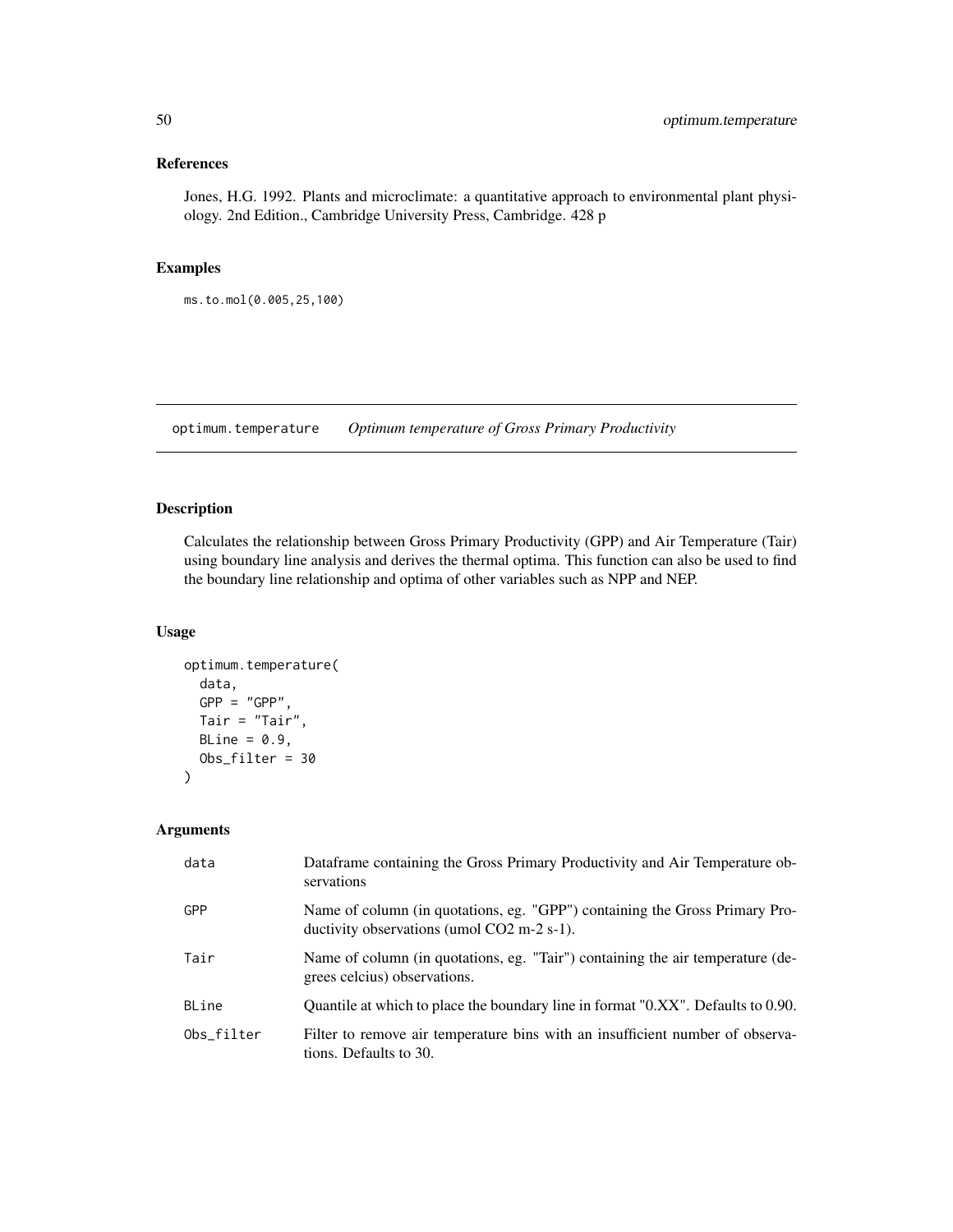#### Details

This function works by first binning GPP and air temperature observations to 1 degree temperature bins and then deriving the relationship between GPP and air temperature at a defined quantile using boundary line analysis. Observations are binned using a rounding function, so that each bin is centered on the degree integer value (eg. bin 18 contains values between 17.5 and 18.49). The boundary line is usually placed at the upper boundary of the distribution (see Webb 1972) however this functional allows the user to select any quantile, with the default of 0.9 selected for use with eddy covariance flux observations due to the high level of noise in these data (see Bennett et al, 2021). After binning observations, the function removes temperature bins with fewer observations than the default of 30 (this value can also be user defined). It then calculates the smoothed curve between GPP and air temperature using the loess function and derives the thermal optima of GPP (Topt). Topt is defined as the temperature bin at which GPP reaches its maximum along the smoothed boundary line.

#### Value

A list containing the following objects:

- 1. df.bl: A four column dataframe:
	- Tair\_bin: air temperature bins in 1 degree increments
	- GPP\_Bline: Value of GPP at the BLine
	- n\_obs: number of observations in the air temperature bin
	- GPP\_Bline\_smooth: Value of GPP at the smoothed Bline
- 2. opt.temp: A named vector with two elements:
	- Topt: Thermal optima of GPP the air temperature bin with maximum GPP along the smoothed Bline
	- GPP\_bl: The boundary line GPP observation at Topt

#### References

Bennett A. et al., 2021: Thermal optima of gross primary productivity are closely aligned with mean air temperatures across Australian wooded ecosystems. Global Change Biology 32(3), 280-293

Webb, R. A. 1972. Use of the Boundary Line in the analysis of biological data. Journal of Horticultural Science 47, 309-319

#### Examples

# Locate the relationship between GPP and air temperature using default values # for BLine and observation filter.

Gpp\_ta <- optimum.temperature(data=AT\_Neu\_Jul\_2010, GPP="GPP", Tair="Tair")

# Locate the relationship between GPP and air temperature at the 50th percentile, # filtering temperature bins with fewer than 10 observations

```
Gpp_ta <- optimum.temperature(data=AT_Neu_Jul_2010,
                              GPP="GPP", Tair="Tair", BLine=0.50, Obs_filter=10)
```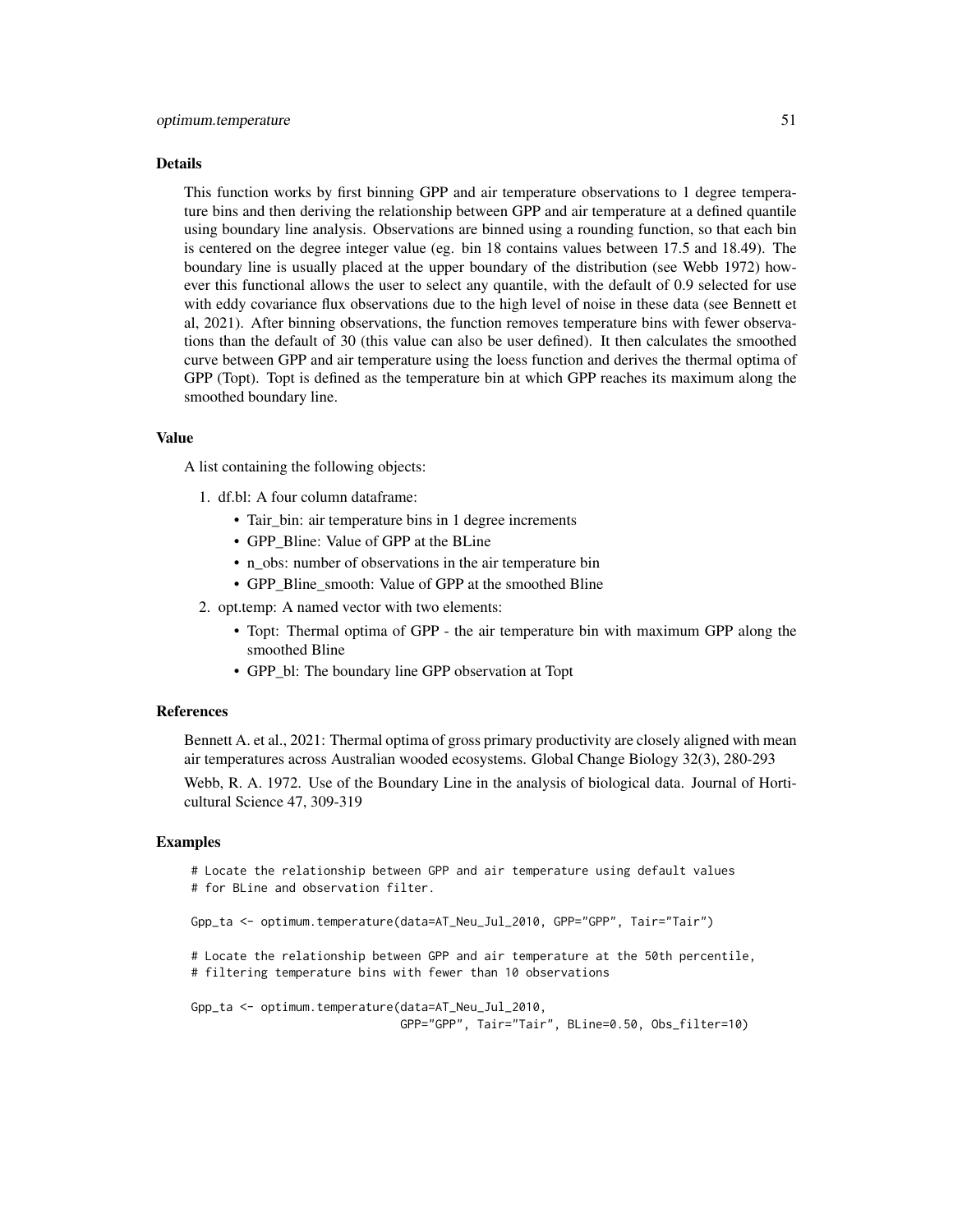photosynthetic.capacity

*Bulk Canopy Photosynthetic Capacity (Vcmax and Jmax)*

## Description

Bulk canopy maximum carboxylation rate (Vcmax25), and maximum electron transport rate (Jmax25) at 25 degrees Celsius from bulk intercellular CO2 concentration using the Farquhar et al. 1980 model for C3 photosynthesis.

# Usage

```
photosynthetic.capacity(
  data,
  C3 = TRUE,Temp,
  GPP = "GPP".Ci,
 PPFD = "PPFD",
 PPFD_j = c(200, 500),
 PPFD_c = 1000,
 Rleaf = NULL,
 0i = 0.21,Kc25 = 404.9,
 Ko25 = 278.4,
 Gam25 = 42.75,
 Kc_{Ha} = 79.43,
 Ko_{Ha} = 36.38,
 Gam_Ha = 37.83,Vcmax_Ha = 65.33,
  Vcmax_Hd = 200,
  Vcmax_dS = 0.635,
  Jmax_Ha = 43.9,
  Jmax_Hd = 200,
  Jmax_d = 0.64,
  Theta = 0.7,
  alpha\_canopy = 0.8,
 missing.Rleaf.as.NA = FALSE,
 Ci_C4 = 100,constants = bigleaf.constants()
)
```
## Arguments

| data           | Data. Frame or matrix with all required columns             |
|----------------|-------------------------------------------------------------|
| C <sub>3</sub> | C3 vegetation (TRUE, the default) or C4 vegetation (FALSE)? |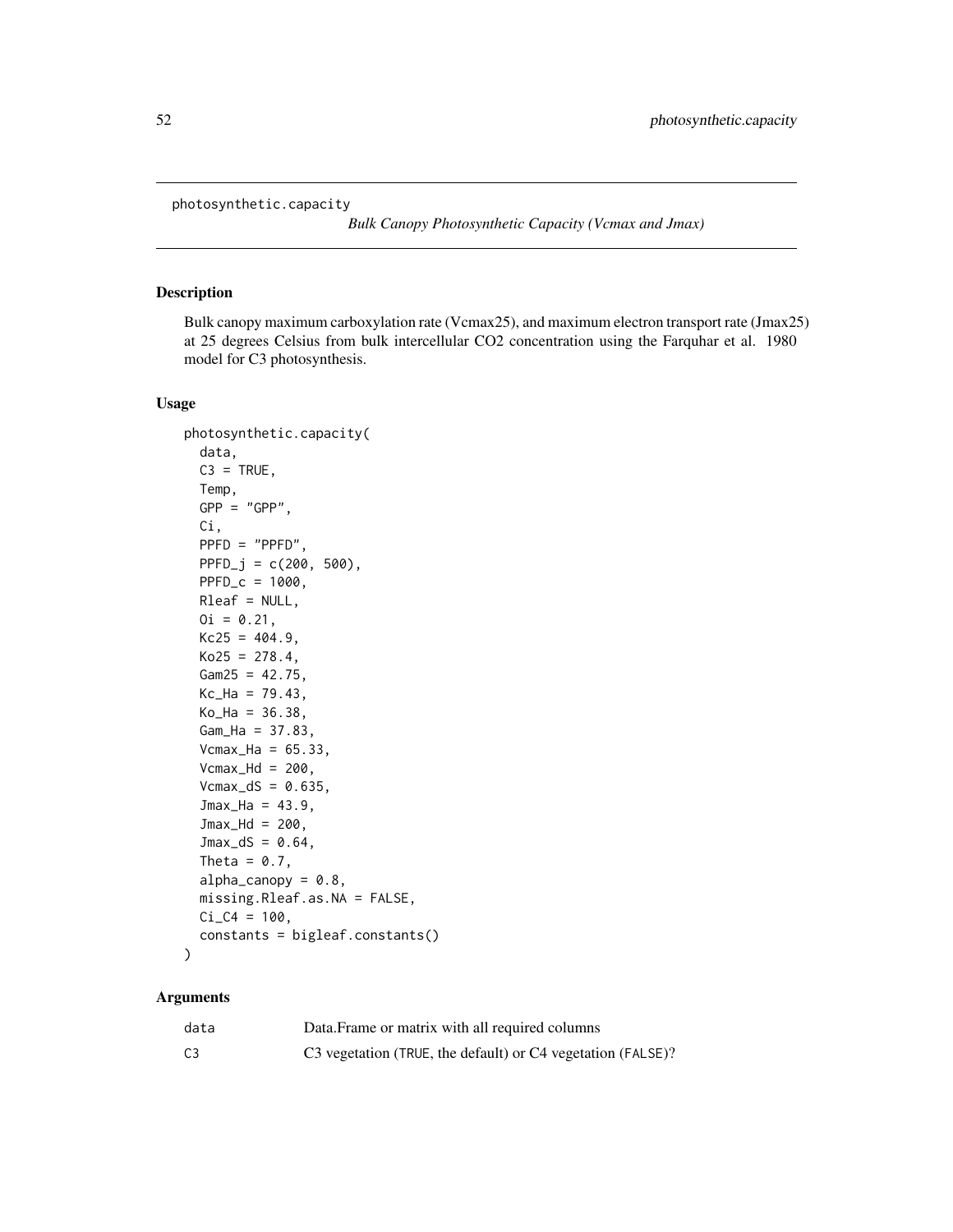| Temp                | Surface (or air) temperature (degC)                                                                                                                                                                                                                                         |
|---------------------|-----------------------------------------------------------------------------------------------------------------------------------------------------------------------------------------------------------------------------------------------------------------------------|
| GPP                 | Gross primary productivity (umol m-2 s-1)                                                                                                                                                                                                                                   |
| Сi                  | Bulk canopy intercellular CO2 concentration (umol mol-1)                                                                                                                                                                                                                    |
| PPFD                | Photosynthetic photon flux density (umol m-2 s-1)                                                                                                                                                                                                                           |
| PPFD_i              | PPFD threshold, below which the canopy is considered to be RuBP regeneration<br>limited. Defaults to 500 umol m-2 s-1.                                                                                                                                                      |
| PPFD_c              | PPFD threshold, above which the canopy is considered to be Rubisco limited.<br>Defaults to 1000 umol m-2 s-1.                                                                                                                                                               |
| Rleaf               | Ecosystem respiration stemming from leaves (umol CO2 m-2 s-1); defaults to 0                                                                                                                                                                                                |
| 0i                  | Intercellular O2 concentration (mol mol-1)                                                                                                                                                                                                                                  |
| Kc25                | Michaelis-Menten constant for CO2 at 25 degC (umol mol-1)                                                                                                                                                                                                                   |
| Ko25                | Michaelis-Menten constant for O2 at 25 degC (mmol mol-1)                                                                                                                                                                                                                    |
| Gam25               | Photorespiratory CO2 compensation point ('Gamma star') at 25 degC (umol<br>$mol-1)$                                                                                                                                                                                         |
| Kc_Ha               | Activation energy for Kc (kJ mol-1)                                                                                                                                                                                                                                         |
| Ko_Ha               | Activation energy for Ko (kJ mol-1)                                                                                                                                                                                                                                         |
| Gam_Ha              | Activation energy for Gam (kJ mol-1)                                                                                                                                                                                                                                        |
| Vcmax_Ha            | Activation energy for Vcmax (kJ mol-1)                                                                                                                                                                                                                                      |
| Vcmax_Hd            | Deactivation energy for Vcmax (kJ mol-1)                                                                                                                                                                                                                                    |
| Vcmax_dS            | Entropy term for Vcmax (kJ mol-1 K-1)                                                                                                                                                                                                                                       |
| Jmax_Ha             | Activation energy for Jmax (kJ mol-1)                                                                                                                                                                                                                                       |
| Jmax_Hd             | Deactivation energy for Jmax (kJ mol-1)                                                                                                                                                                                                                                     |
| Jmax_dS             | Entropy term for Jmax (kJ mol-1 K-1)                                                                                                                                                                                                                                        |
| Theta               | Curvature term in the light response function of $J(-)$                                                                                                                                                                                                                     |
| alpha_canopy        | Canopy absorptance (-)                                                                                                                                                                                                                                                      |
| missing.Rleaf.as.NA |                                                                                                                                                                                                                                                                             |
|                     | if Rleaf is provided, should missing values be treated as $NA$ (TRUE) or set to $0$<br>(FALSE, the default)?                                                                                                                                                                |
| Ci_C4               | intercellular CO2 concentration below which photosynthesis is considered to be<br>CO2-limited (umol mol-1), ignored if $C3 = TRUE$ .                                                                                                                                        |
| constants           | Kelvin - conversion degree Celsius to Kelvin<br>Rgas - universal gas constant (J mol-1 K-1)<br>kJ2J - conversion kilojoule (kJ) to joule (J)<br>J2kJ - conversion joule (J) to kilojoule (kJ)<br>se_median - conversion standard error (SE) of the mean to SE of the median |

# Details

The maximum carboxylation rate at 25degC (Vcmax25) and the maximum electron transport rate at 25degC (Jmax25), which characterize photosynthetic capacity, are calculated as at leaf level. The required variables Gs and Ci can be calculated from [surface.conductance](#page-79-0) and [intercellular.CO2](#page-37-0), respectively.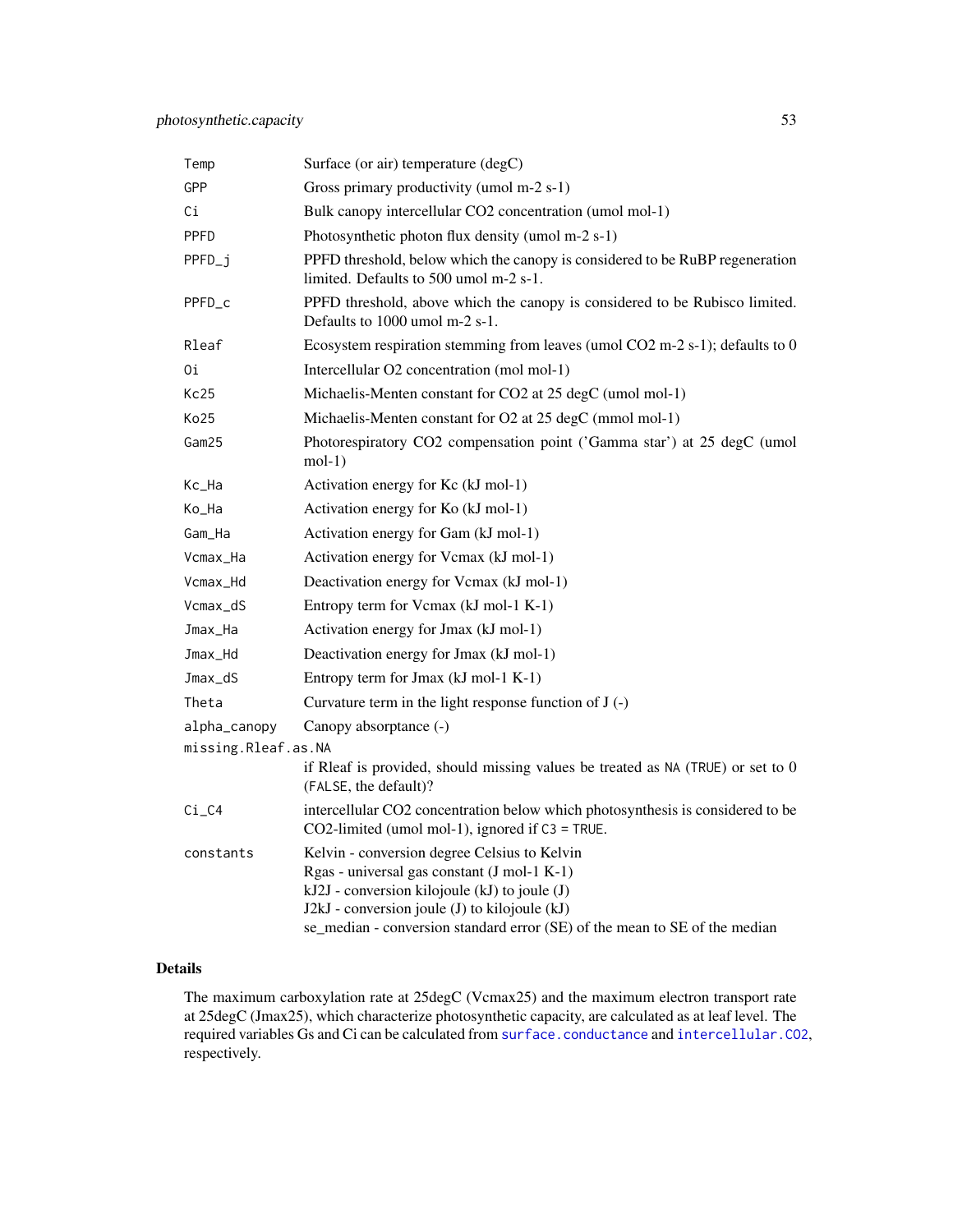Gas exchange parameters are taken from Bernacchi et al. 2001 (apparent values, which assume an infinite mesophyll conductance). Negative and very low Ci values (the threshold is set to Ci < 80umol mol-1 at the moment) are filtered out.

Vcmax is calculated from the photosynthesis model by Farquhar et al. 1980. If net photosynthesis is Rubisco-limited (RuBP-saturated carboxylation rate, i.e. light has to be (near-)saturating):

$$
Vcmax = (GPP * (Ci + Kc * (1.0 + Oi/Ko)))/(Ci - Gam)
$$

where Kc and Ko are the Michaelis-Menten constants for CO2 and O2 (mmol mol-1), respectively, Oi is the O2 concentration, and Gam is the photorespiratory CO2 compensation point (umol mol-1). Under low-light conditions, the electron transport rate J is calculated from the RuBP regenerationlimited photosynthesis rate:

$$
J = (GPP * (4.0 * Ci + 8.0 * Gam)/(Ci - Gam)
$$

In this function, bulk canopy photosynthesis is assumed to be Rubisco/RuBP-regeneration limited, if incoming PPFD is above/below a specified threshold or range. These ranges are determined by the parameters PPFD<sub>-j</sub> and PPFD<sub>-c</sub>. If, for example, PPFD<sub>-j</sub> =  $c(100, 400)$ , all conditions with a PPFD between 100 and 400 are assumed to be in the RuBP-regeneration (i.e. light-limited) photosynthesis domain. The electron transport rate J is then only calculated for periods that meet this criterion.

Jmax is calculated from J and absorbed irradiance:

$$
J = (APPF D_P S II + J max - sqrt((APPF D_P S II + J max)^2 - 4.0 * The tax AP P F D_P S II * J max))/(2.0 * The tax P F D_P S II * J max)
$$

where APPFD\_PSII is the absorbed PPFD by photosystem II (PS II), and Theta is a curvature parameter. APPFD\_PSII is calculated as

#### $PPFD * alpha$ <sub>c</sub>anopy  $* 0.85 * beta$

where alpha\_canopy is canopy-scale absorptance, 0.85 is a correction factor, and beta is the fraction of photons absorbed by PS II (assumed 0.5). alpha\_canopy accounts for non-absorbing components of the ecosystem such as stems or soil, and is very likely ecosystem-specific. This parameter is relatively sensitive for the determination of Jmax25 at some sites.

Vcmax and Jmax at canopy level are assumed to follow the same temperature response as at leaf level. Hence, the respective parameter k at 25degC (k25) is calculated as (see e.g. Kattge & Knorr 2007):

$$
k25 = k/(exp(Ha*(Temp-Tref)/(Tref*Rgas*Temp))*(1+exp((Tref*dS-Hd)/(Tref*Rgas)))/(1+exp((TempDf*Rgs/\#Hc)))
$$

where Ha is the activation energy (kJ mol-1), Hd is the deactivation energy (kJ mol-1), and dS is the entropy term (kJ mol-1 K-1) of the respective parameter. Tref is set to 298.15 K.

For C4 photosynthesis, the simplified model by von Caemmerer 2000 is used. For light-saturated photosynthesis, Vcmax is given by:

 $Vcmax = GPP$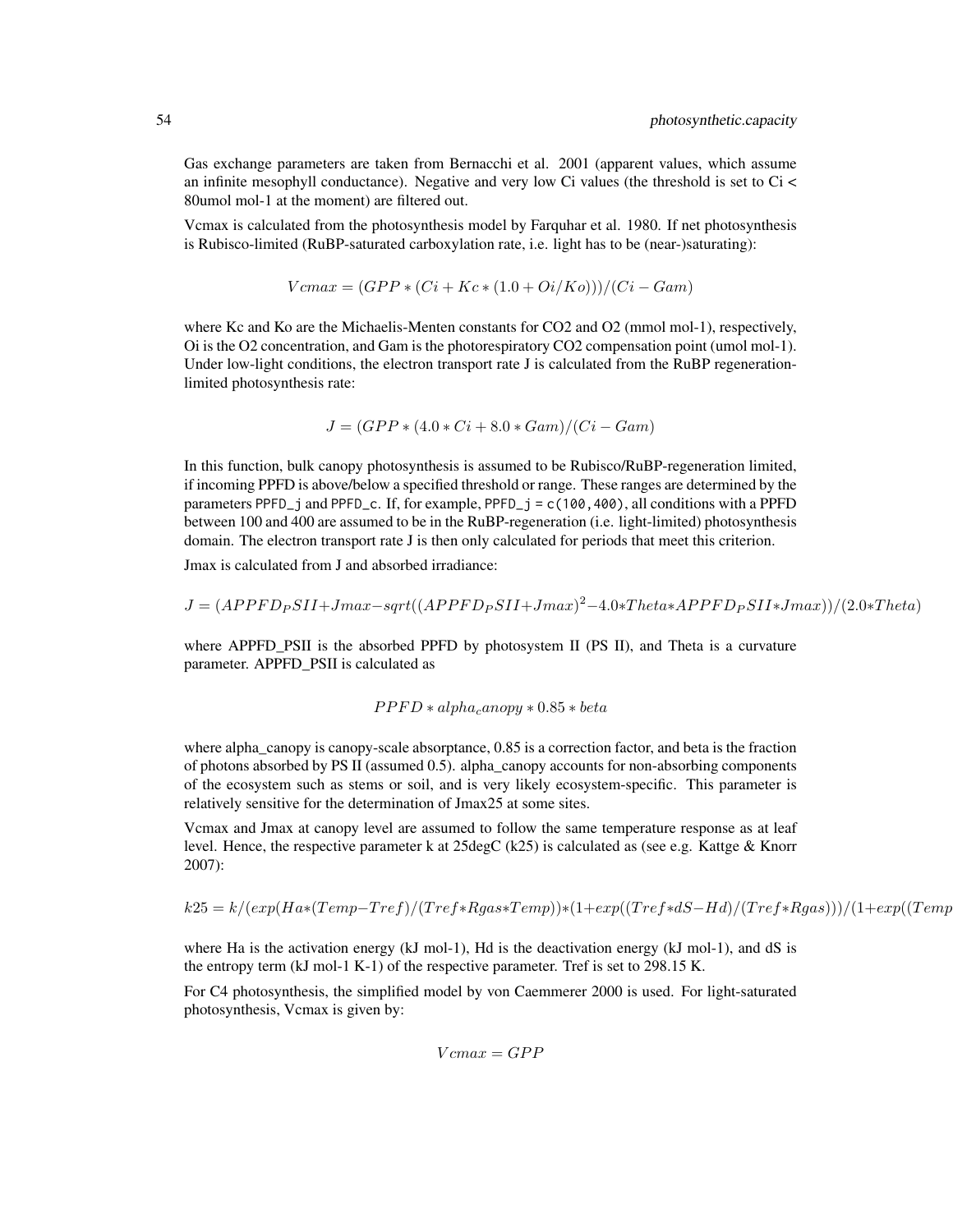Note that in addition to the range PPFD<sub>-</sub>c, the range  $Ci$ - $C4$  discards all periods with low  $Ci$ , in which photosynthesis is likely to be CO2-limited (see von Caemmerer 2000 for details). In the light-limited case, J is calculated as:

$$
J = 3 * GPPj/(1 - 0.5)
$$

The calculation of Jmax25 and Vcmax25 is identical to C3 photosynthesis as described above.

## Value

a data.frame with the following columns:

| Vcmax25 | maximum bulk canopy carboxylation rate at 25 degC (umol m-2 (ground) s-1) |
|---------|---------------------------------------------------------------------------|
| Jmax25  | maximum bulk canopy electron transport rate at 25 degC (umol m-2 (ground) |
|         | $s-1$ )                                                                   |

#### Note

The critical assumption is that bulk canopy photosynthesis is limited by one of the two limitation states. Incoming PPFD is assumed to determine the limitation states. Note however that the ranges (PPFD\_j and PPFD\_c) are likely ecosystem-specific. E.g. dense canopies presumably require higher PPFD\_c thresholds than open canopies. A threshold of 500 umol m-2 s-1 PPFD for Rubisco-limited photosynthesis was assumed a reasonable working assumption (see Kosugi et al. 2013). Here, PPFD\_c defaults to 1000 umol m-2 s-1. Note that even under very high/low irradiances, not all photosynthetically active plant material of an ecosystem will be in the same limitation state. Note that parameters describing bulk canopy photosynthetic capacity are not directly comparable to their leaf-level counterparts, as the former integrate over the entire canopy depth (i.e. are given per ground area, and not per leaf area). In general, the function should be used with care!

## References

Lloyd J. et al., 1995: A simple calibrated model of Amazon rainforest productivity based on leaf biochemical properties. Plant, Cell and Environment 18, 1129-1145.

Rayment M.B., Loustau D., Jarvis P.G., 2002: Photosynthesis and respiration of black spruce at three organizational scales: shoot, branch and canopy. Tree Physiology 22, 219-229.

Kosugi Y. et al., 2013: Determination of the gas exchange phenology in an evergreen coniferous forest from 7 years of eddy covariance flux data using an extended big-leaf analysis. Ecol Res 28, 373-385.

Ueyama M. et al, 2016: Optimization of a biochemical model with eddy covariance measurements in black spruce forests of Alaska for estimating CO2 fertilization effects. Agricultural and Forest Meteorology 222, 98-111.

Bernacchi C.J., Singsaas E.L., Pimentel C., Portis JR A.R., Long S.P., 2001: Improved temperature response functions for models of Rubisco-limited photosynthesis. Plant, Cell and Environment 24, 253-259.

Bernacchi C.J., Pimentel C., Long S.P., 2003: In vivo temperature response functions of parameters required to model RuBP-limited photosynthesis. Plant, Cell and Environment 26, 1419-1430.

von Caemmerer, 2000: Biochemical models of leaf photosynthesis. Techniques in plant sciences No. 2. CSIRO Publishing, Collingwood VIC, Australia.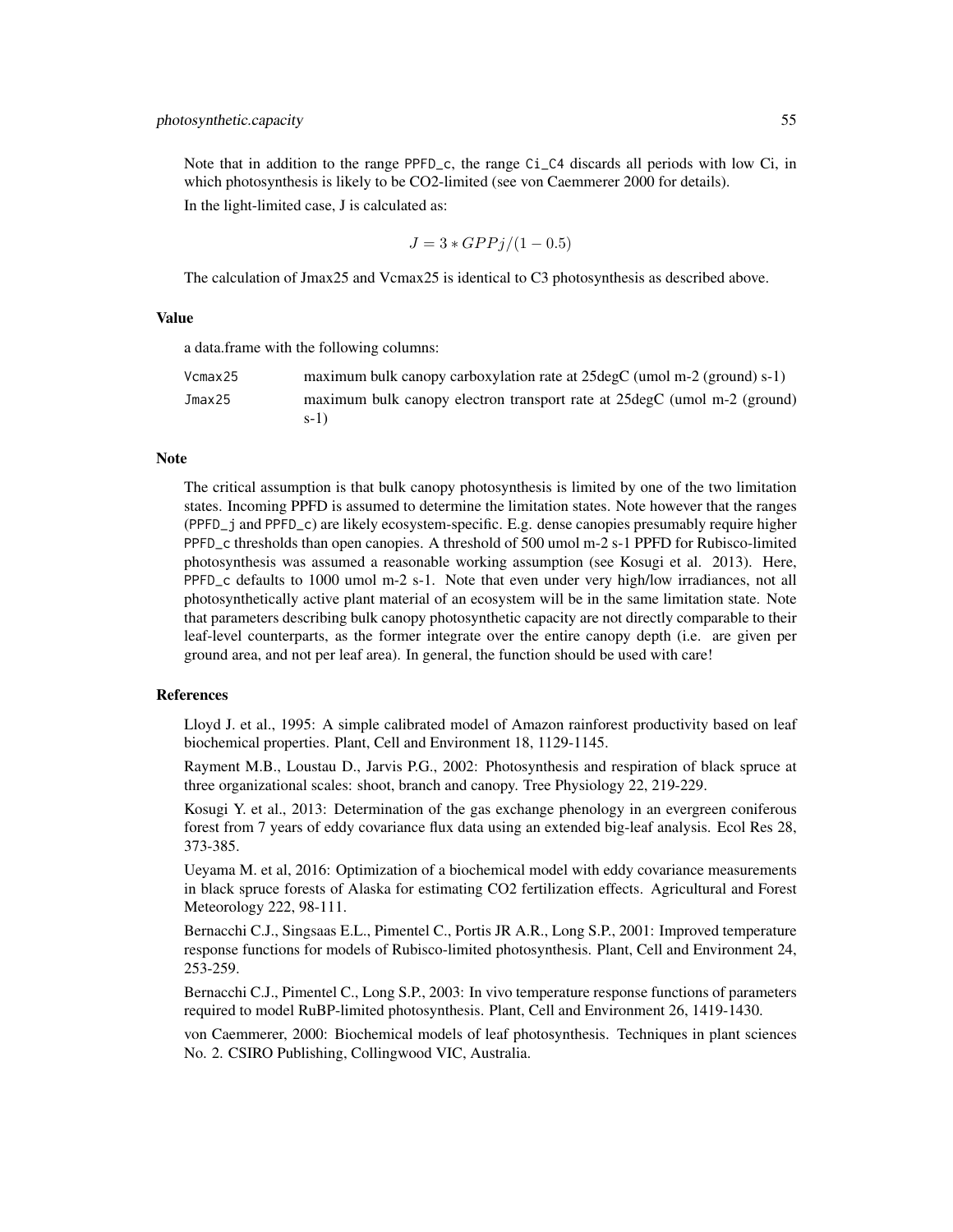## See Also

[intercellular.CO2](#page-37-0), [Arrhenius.temp.response](#page-8-0)

## Examples

```
DE_Tha_Jun_2014_2 <- filter.data(DE_Tha_Jun_2014,quality.control=FALSE,
                                 vars.qc=c("Tair","precip","VPD","H","LE"),
                                 filter.growseas=FALSE,filter.precip=TRUE,
                                 filter.vars=c("Tair","PPFD","ustar","LE"),
                                 filter.vals.min=c(5,200,0.2,0),
                                 filter.vals.max=c(NA,NA,NA,NA),NA.as.invalid=TRUE,
                                 quality.ext="_qc",good.quality=c(0,1),
                                 missing.qc.as.bad=TRUE,GPP="GPP",doy="doy",
                                 year="year",tGPP=0.5,ws=15,min.int=5,precip="precip",
                                 tprecip=0.1,precip.hours=24,records.per.hour=2)
# calculate Ga
Ga <- aerodynamic.conductance(DE_Tha_Jun_2014_2,Rb_model="Thom_1972")[,"Ga_h"]
# calculate Gs from the the inverted PM equation
Gs_PM <- surface.conductance(DE_Tha_Jun_2014_2,Tair="Tair",pressure="pressure",
                             Rn="Rn",G="G",S=NULL,VPD="VPD",Ga=Ga,
                             formulation="Penman-Monteith")[,"Gs_mol"]
# calculate Ci
Ci <- intercellular.CO2(DE_Tha_Jun_2014_2,Ca="Ca",GPP="GPP",Gs=Gs_PM)
# calculate Vcmax25 and Jmax25
photosynthetic.capacity(DE_Tha_Jun_2014_2,Temp="Tair",Ci=Ci,PPFD_j=c(200,500),PPFD_c=1000)
```
potential.ET *Potential Evapotranspiration*

## Description

Potential evapotranspiration according to Priestley & Taylor 1972 or the Penman-Monteith equation with a prescribed surface conductance.

#### Usage

```
potential.ET(
 data,
 Tair = "Tair",
 pressure = "pressure",
 Rn = "Rn".G = NULL,S = NULL,VPD = "VPD",
```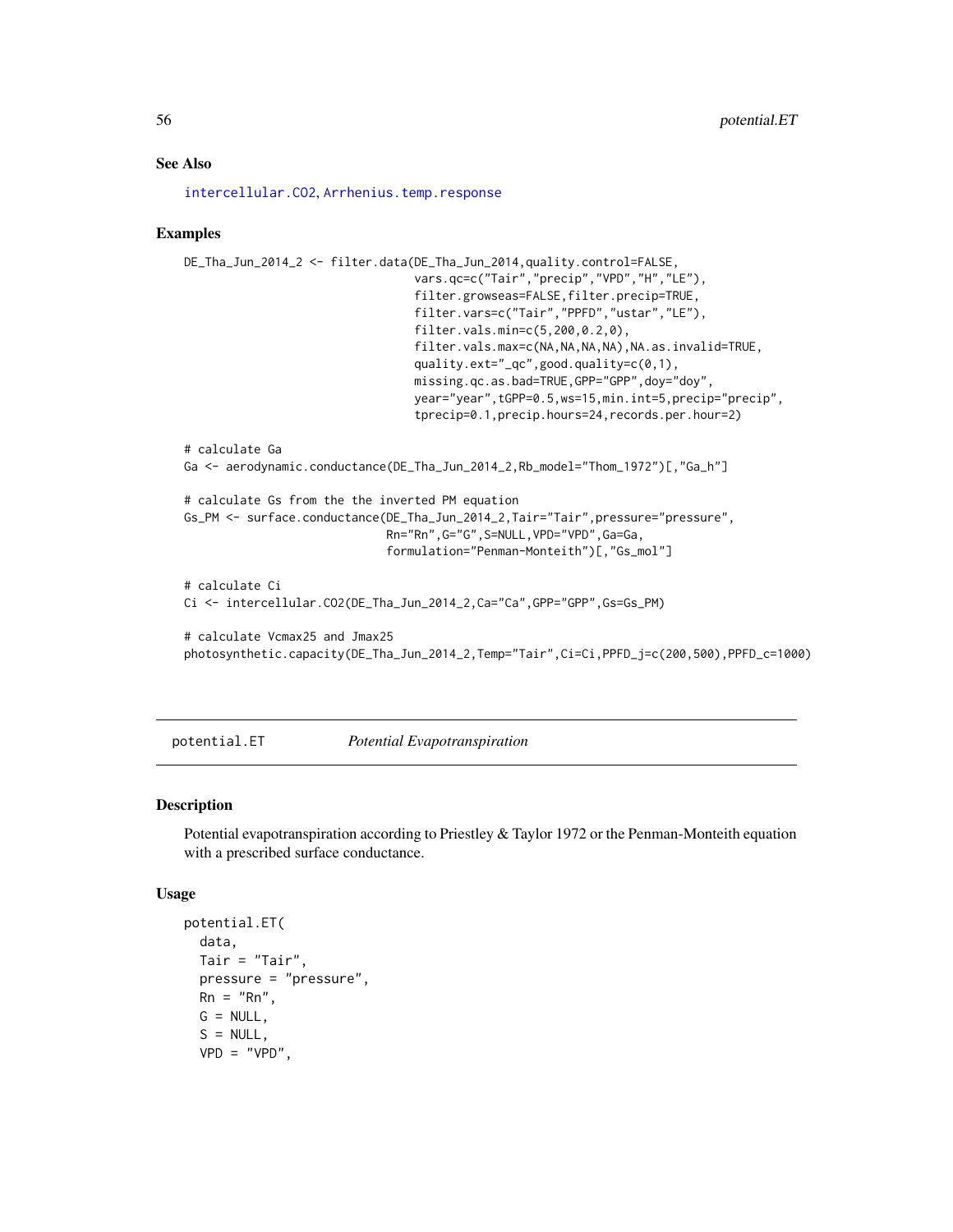# potential.ET 57

```
Ga = "Ga_h",approach = c("Priestley-Taylor", "Penman-Monteith"),
 alpha = 1.26,
 Gs\_pot = 0.6,
 missing.G.as.NA = FALSE,
 missing.S.as.NA = FALSE,
 Esat.formula = c("Sonntag_1990", "Alduchov_1996", "Allen_1998"),
 constants = bigleaf.constants()
)
```
# Arguments

| data            | Data.frame or matrix containing all required variables; optional                                                                                                                                                                                                                                                                                                                                                                                                           |
|-----------------|----------------------------------------------------------------------------------------------------------------------------------------------------------------------------------------------------------------------------------------------------------------------------------------------------------------------------------------------------------------------------------------------------------------------------------------------------------------------------|
| Tair            | Air temperature (degC)                                                                                                                                                                                                                                                                                                                                                                                                                                                     |
| pressure        | Atmospheric pressure (kPa)                                                                                                                                                                                                                                                                                                                                                                                                                                                 |
| Rn              | Net radiation (W m-2)                                                                                                                                                                                                                                                                                                                                                                                                                                                      |
| G               | Ground heat flux (W m-2); optional                                                                                                                                                                                                                                                                                                                                                                                                                                         |
| S               | Sum of all storage fluxes (W m-2); optional                                                                                                                                                                                                                                                                                                                                                                                                                                |
| <b>VPD</b>      | Vapor pressure deficit (kPa); only used if approach = "Penman-Monteith".                                                                                                                                                                                                                                                                                                                                                                                                   |
| Ga              | Aerodynamic conductance to heat/water vapor (m s-1); only used if approach<br>= "Penman-Monteith".                                                                                                                                                                                                                                                                                                                                                                         |
| approach        | Approach used. Either "Priestley-Taylor" (default), or "Penman-Monteith".                                                                                                                                                                                                                                                                                                                                                                                                  |
| alpha           | Priestley-Taylor coefficient; only used if approach = "Priestley-Taylor".                                                                                                                                                                                                                                                                                                                                                                                                  |
| Gs_pot          | Potential/maximum surface conductance (mol m-2 s-1); defaults to 0.6 mol m-2<br>$s-1$ ; only used if approach = "Penman-Monteith".                                                                                                                                                                                                                                                                                                                                         |
| missing.G.as.NA |                                                                                                                                                                                                                                                                                                                                                                                                                                                                            |
|                 | if TRUE, missing G are treated as NAs, otherwise set to 0.                                                                                                                                                                                                                                                                                                                                                                                                                 |
| missing.S.as.NA |                                                                                                                                                                                                                                                                                                                                                                                                                                                                            |
|                 | if TRUE, missing S are treated as NAs, otherwise set to 0.                                                                                                                                                                                                                                                                                                                                                                                                                 |
| Esat.formula    | Optional: formula to be used for the calculation of esat and the slope of esat.<br>One of "Sonntag_1990" (Default), "Alduchov_1996", or "Allen_1998". See<br>Esat.slope.                                                                                                                                                                                                                                                                                                   |
| constants       | $cp$ - specific heat of air for constant pressure $(J K-1 kg-1)$<br>eps - ratio of the molecular weight of water vapor to dry air<br>Pa2kPa - conversion pascal (Pa) to kilopascal (kPa)<br>$Rd$ - gas constant of dry air (J kg-1 K-1) (only used if approach = "Penman-Monteith")<br>Rgas-universal gas constant $(J mol-1 K-1)$ (only used if approach = "Penman-Monteith")<br>Kelvin - conversion degree Celsius to Kelvin (only used if approach = "Penman-Monteith") |

# Details

Potential evapotranspiration is calculated according to Priestley & Taylor, 1972 if approach = "Priestley-Taylor" (the default):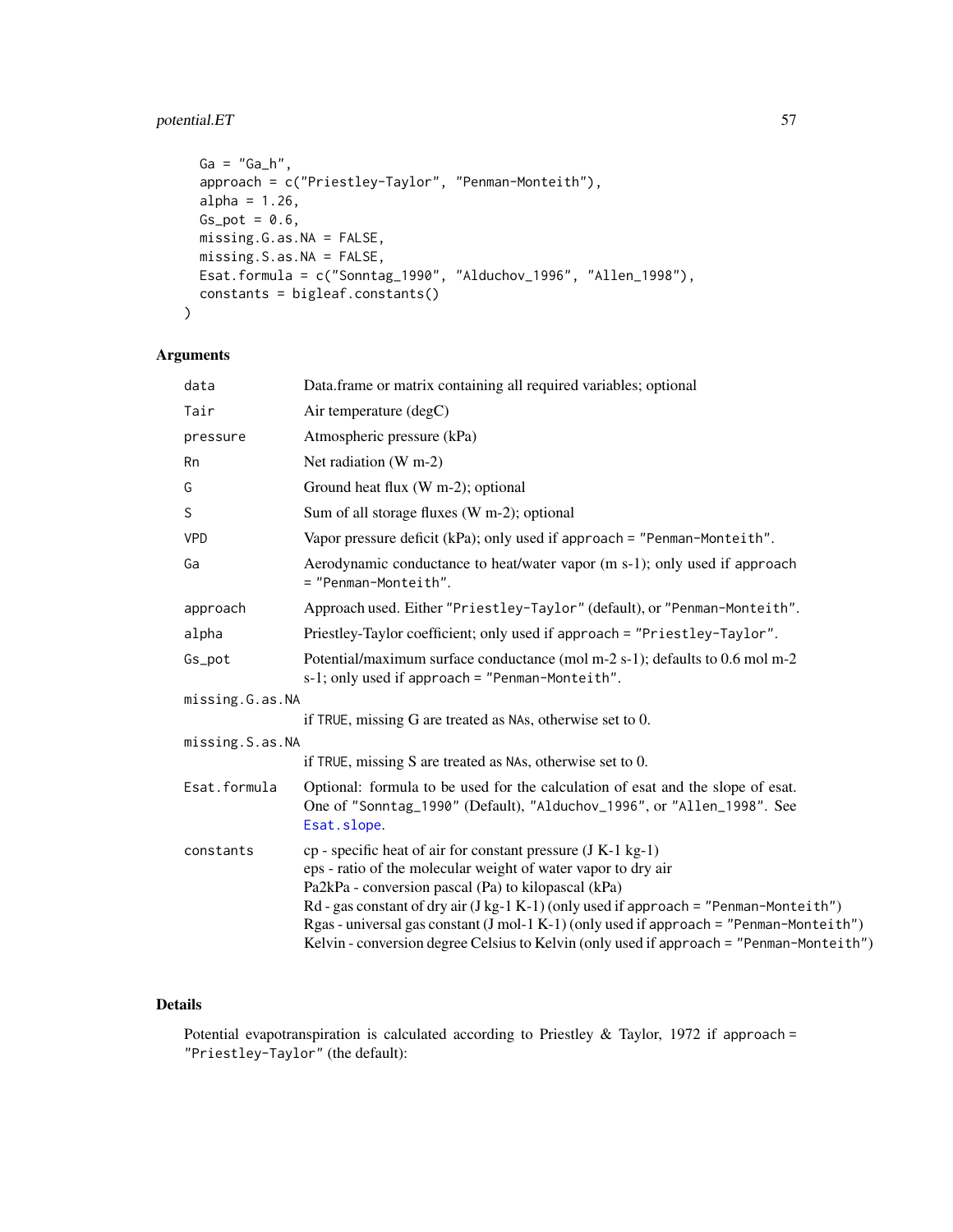$$
LEpot, PT = (\alpha * \Delta * (Rn - G - S))/(\Delta + \gamma)
$$

 $\alpha$  is the Priestley-Taylor coefficient,  $\Delta$  is the slope of the saturation vapor pressure curve (kPa K-1), and  $\gamma$  is the psychrometric constant (kPa K-1). if approach = "Penman-Monteith", potential evapotranspiration is calculated according to the Penman-Monteith equation:

$$
LEpot, PM = (\Delta * (Rn - G - S) + \rho * cp * VPD * Ga)/(\Delta + \gamma * (1 + Ga/Gspot)
$$

where  $\Delta$  is the slope of the saturation vapor pressure curve (kPa K-1),  $\rho$  is the air density (kg m-3), and  $\gamma$  is the psychrometric constant (kPa K-1). The value of Gs\_pot is typically a maximum value of Gs observed at the site, e.g. the 90th percentile of Gs within the growing season.

#### Value

a data.frame with the following columns:

| $ET\_pot$ | Potential evapotranspiration (kg m-2 s-1) |
|-----------|-------------------------------------------|
| $LE\_pot$ | Potential latent heat flux (W m-2)        |

#### Note

If the first argument data is provided (either a matrix or a data.frame), the following variables can be provided as character (in which case they are interpreted as the column name of data) or as numeric vectors, in which case they are taken directly for the calculations. If data is not provided, all input variables have to be numeric vectors.

### References

Priestley, C.H.B., Taylor, R.J., 1972: On the assessment of surface heat flux and evaporation using large-scale parameters. Monthly Weather Review 100, 81-92.

Allen, R.G., Pereira L.S., Raes D., Smith M., 1998: Crop evapotranspiration - Guidelines for computing crop water requirements - FAO Irrigation and drainage paper 56.

Novick, K.A., et al. 2016: The increasing importance of atmospheric demand for ecosystem water and carbon fluxes. Nature Climate Change 6, 1023 - 1027.

## See Also

[surface.conductance](#page-79-0)

#### Examples

```
# Calculate potential ET of a surface that receives a net radiation of 500 Wm-2
# using Priestley-Taylor:
potential.ET(Tair=30,pressure=100,Rn=500,alpha=1.26,approach="Priestley-Taylor")
```
# Calculate potential ET for a surface with known Gs (0.5 mol m-2 s-1) and Ga (0.1 m s-1)

# using Penman-Monteith: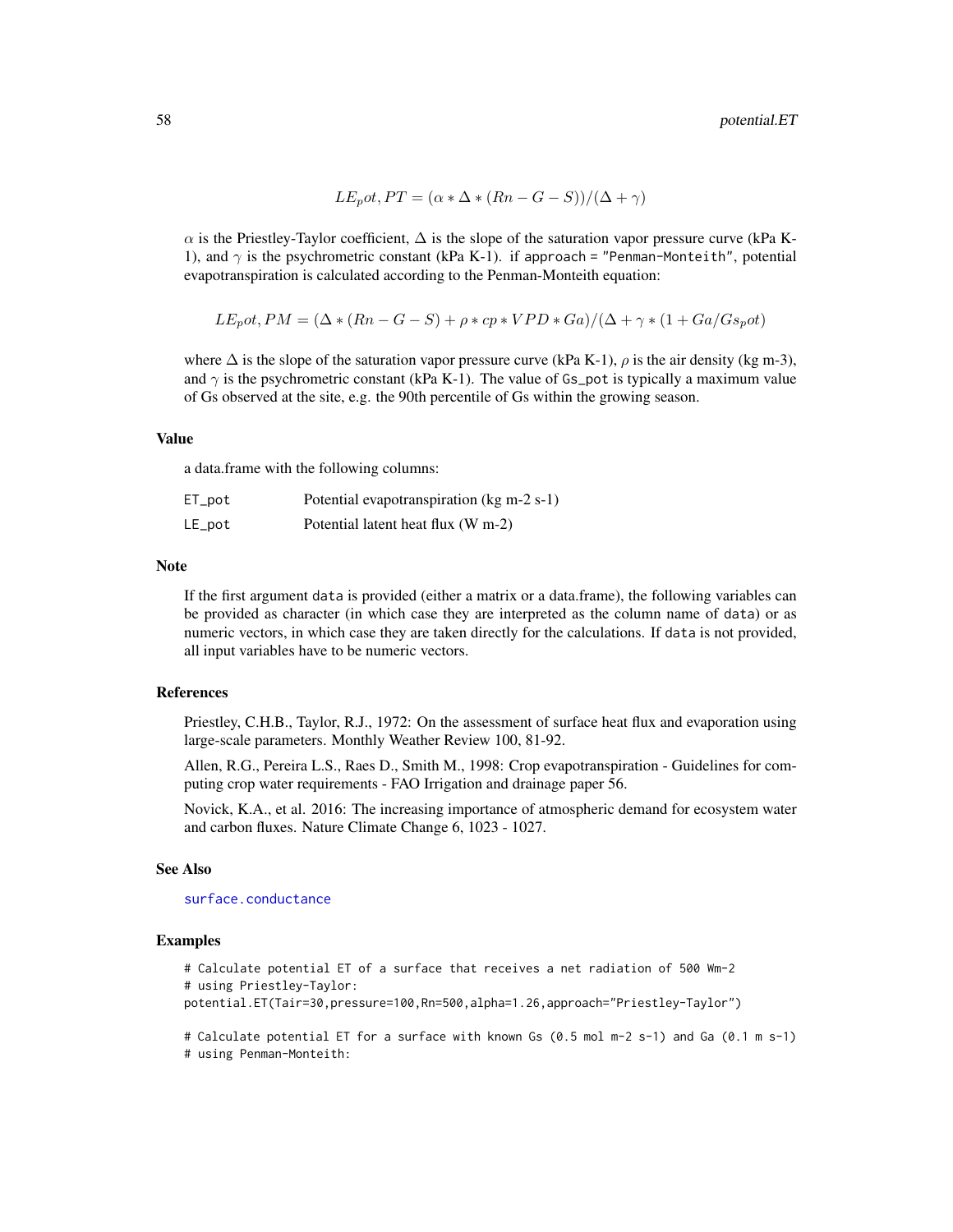# potential.radiation 59

```
LE_pot_PM <- potential.ET(Gs_pot=0.5,Tair=20,pressure=100,VPD=2,Ga=0.1,Rn=400,
                          approach="Penman-Monteith")[,"LE_pot"]
LE_pot_PM
```

```
# now cross-check with the inverted equation
surface.conductance(Tair=20,pressure=100,VPD=2,Ga=0.1,Rn=400,LE=LE_pot_PM)
```
potential.radiation *Potential radiation*

## Description

Compute potential radiation for given geolocation and day of year.

## Usage

```
potential.radiation(doy, hour, latDeg, longDeg, timezone, useSolartime = TRUE)
```
#### Arguments

| doy          | Integer vector with day of year (start at 1), same length as hour or length 1.                                                                                                |
|--------------|-------------------------------------------------------------------------------------------------------------------------------------------------------------------------------|
| hour         | Numeric vector with daytime as decimal hour of local time zone                                                                                                                |
| latDeg       | Latitude (decimal degrees)                                                                                                                                                    |
| longDeg      | Longitude (decimal degrees)                                                                                                                                                   |
| timezone     | Time zone (hours)                                                                                                                                                             |
| useSolartime | by default corrects hour (given in local winter time) for latitude to solar time<br>(where noon is exactly at 12:00). Set this to FALSE to directly use local winter<br>time. |

## Value

vector of potential radiation (W m-2)

# Examples

```
hour \leq - seq(5, 18, by = 0.1)
potRadApparentLocal <- potential.radiation(
  160, hour, 39.94, -5.77, timezone = +1)
potRadTimezone <- potential.radiation(
  160, hour, 39.94, -5.77, timezone = +1, useSolartime = FALSE)
plot(potRadApparentLocal ~ ~ hour, type = 'l', ylab = 'potential radiation (W m-2)')
lines(potRadTimezone ~ hour, col = "blue")
abline(v = 12, col = "blue", lty = "dotted")legend("bottomright", legend = c("solar time", "local winter time")
, col = c("black", "blue"), inset = 0.05, lty = 1)
```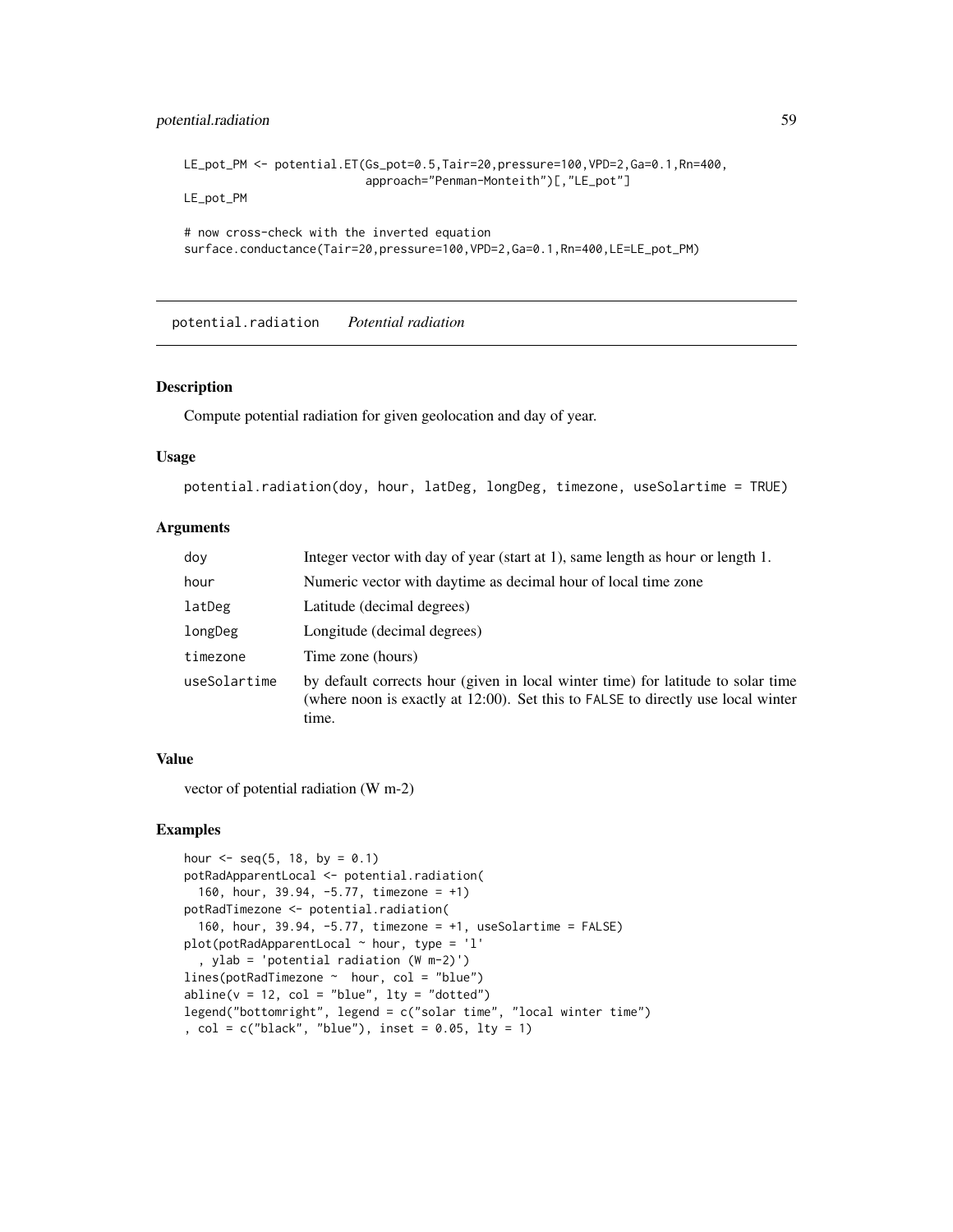```
pressure.from.elevation
```

```
Atmospheric Pressure from Hypsometric Equation
```
#### Description

An estimate of mean pressure at a given elevation as predicted by the hypsometric equation.

## Usage

```
pressure.from.elevation(
  elev,
  Tair,
  VPD = NULL,constants = bigleaf.constants()
\mathcal{L}
```
# Arguments

| elev       | Elevation a.s.l. (m)                                         |
|------------|--------------------------------------------------------------|
| Tair       | Air temperature $(\text{deg } C)$                            |
| <b>VPD</b> | Vapor pressure deficit (kPa); optional                       |
| constants  | Kelvin-conversion degC to Kelvin                             |
|            | pressure0 - reference atmospheric pressure at sea level (Pa) |
|            | $Rd$ - gas constant of dry air (J kg-1 K-1)                  |
|            | g - gravitational acceleration (m s-2)                       |
|            | Pa2kPa - conversion pascal (Pa) to kilopascal (kPa)          |

## Details

Atmospheric pressure is approximated by the hypsometric equation:

 $pressure = pressure_0/(exp(g * elevation/(RdTemp)))$ 

## Value

```
pressure - Atmospheric pressure (kPa)
```
## Note

The hypsometric equation gives an estimate of the standard pressure at a given altitude. If VPD is provided, humidity correction is applied and the virtual temperature instead of air temperature is used. VPD is internally converted to specific humidity.

## References

Stull B., 1988: An Introduction to Boundary Layer Meteorology. Kluwer Academic Publishers, Dordrecht, Netherlands.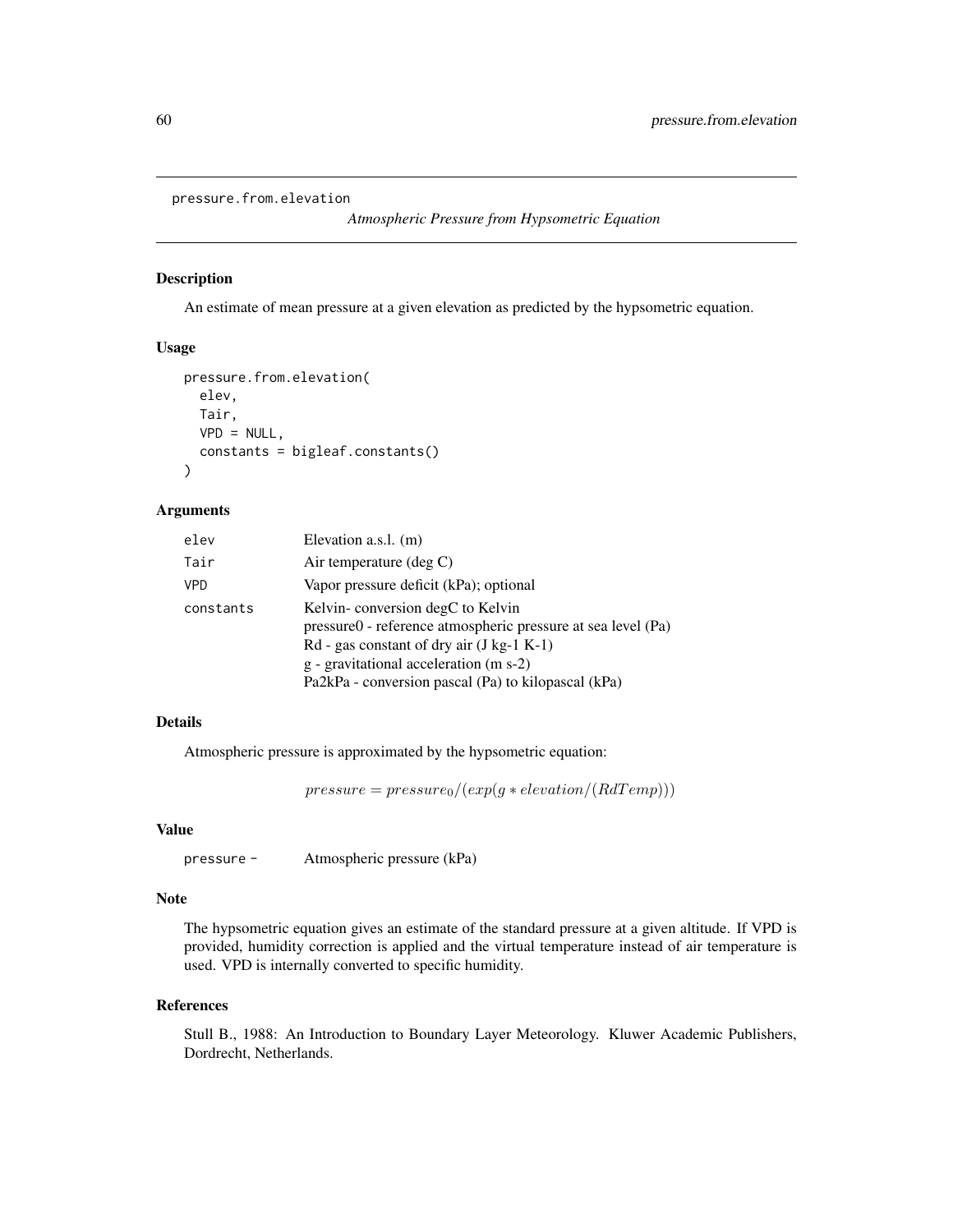# psychrometric.constant 61

# Examples

```
# mean pressure at 500m altitude at 25 deg C and VPD of 1 kPa
pressure.from.elevation(500,Tair=25,VPD=1)
```
psychrometric.constant

*Psychrometric Constant*

# Description

Calculates the psychrometric 'constant'.

## Usage

```
psychrometric.constant(Tair, pressure, constants = bigleaf.constants())
```
## Arguments

| Tair      | Air temperature $(\text{deg } C)$                                 |
|-----------|-------------------------------------------------------------------|
| pressure  | Atmospheric pressure (kPa)                                        |
| constants | cp - specific heat of air for constant pressure $(J K-1 kg-1)$    |
|           | eps - ratio of the molecular weight of water vapor to dry air (-) |

# Details

The psychrometric constant  $(\gamma)$  is given as:

 $\gamma = cp * pressure/(eps * \lambda)$ 

where  $\lambda$  is the latent heat of vaporization (J kg-1), as calculated from [latent.heat.vaporization](#page-42-0).

# Value

 $\gamma$  - the psychrometric constant (kPa K-1)

## References

Monteith J.L., Unsworth M.H., 2008: Principles of Environmental Physics. 3rd Edition. Academic Press, London.

# Examples

psychrometric.constant(seq(5,45,5),100)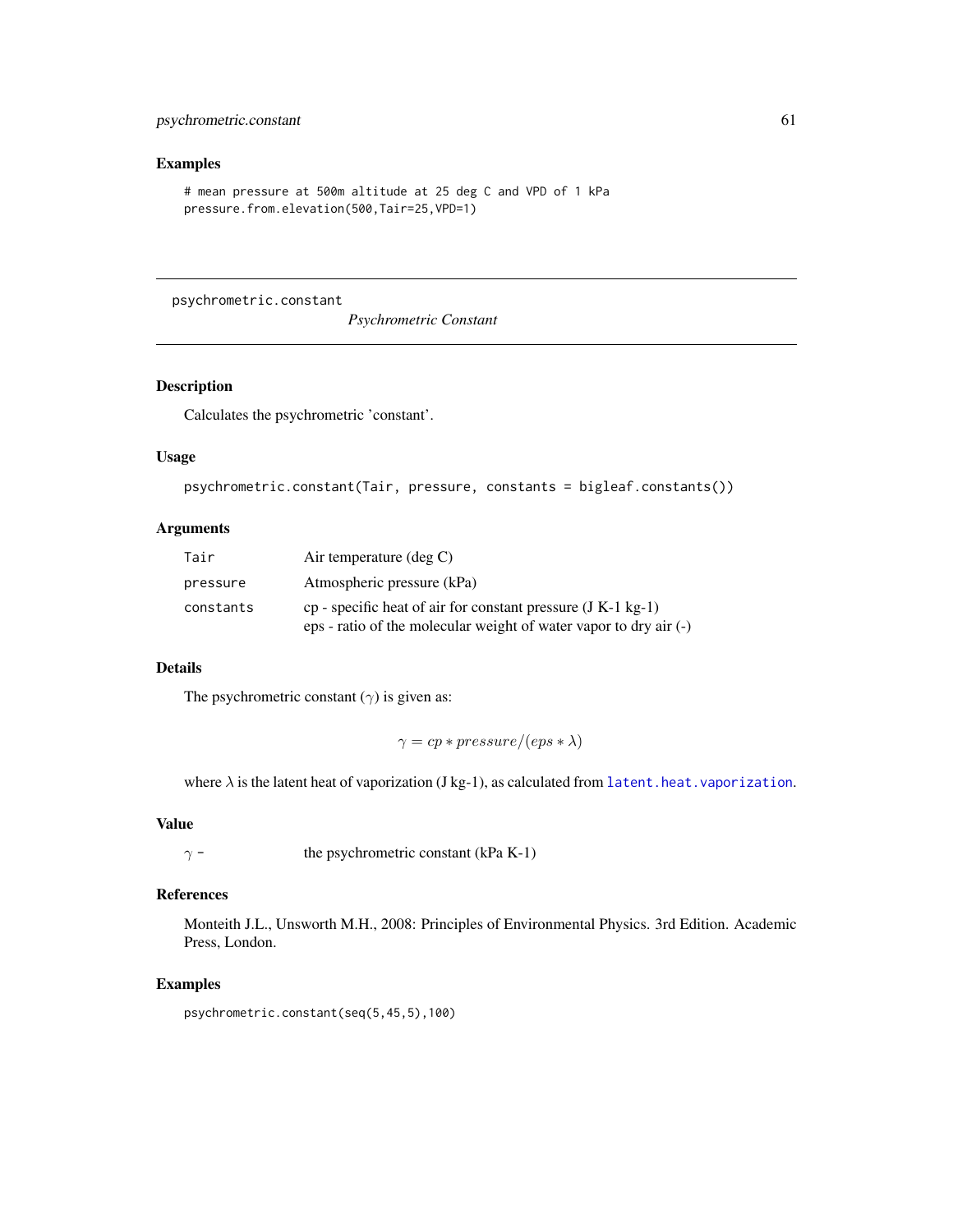```
radiometric.surface.temp
```
*Radiometric Surface Temperature*

## Description

Radiometric surface temperature from longwave radiation measurements.

#### Usage

```
radiometric.surface.temp(
  data,
 LW_{\perp}up = "LW_{\perp}up",LW_down = "LW_down",
  emissivity,
  constants = bigleaf.constants()
)
```
# Arguments

| data            | Data.frame or matrix containing all required input variables                                  |
|-----------------|-----------------------------------------------------------------------------------------------|
| $LW_{\perp}$ up | Longwave upward radiation $(W m-2)$                                                           |
| LW_down         | Longwave downward radiation $(W m-2)$                                                         |
| emissivity      | Emissivity of the surface (-)                                                                 |
| constants       | sigma - Stefan-Boltzmann constant (W m-2 K-4)<br>Kelvin - conversion degree Celsius to Kelvin |

## Details

Radiometric surface temperature (Trad) is calculated as:

 $Trad = ((LW_u p - (1 - \epsilon) * LW_down)/(\sigma \epsilon))$ <sup>(</sup>1/4)

# Value

a data.frame with the following columns:

| Trad K | Radiometric surface temperature $(K)$ |  |
|--------|---------------------------------------|--|
|--------|---------------------------------------|--|

Trad\_degC Radiometric surface temperature (degC)

#### References

Wang, W., Liang, S., Meyers, T. 2008: Validating MODIS land surface temperature products using long-term nighttime ground measurements. Remote Sensing of Environment 112, 623-635.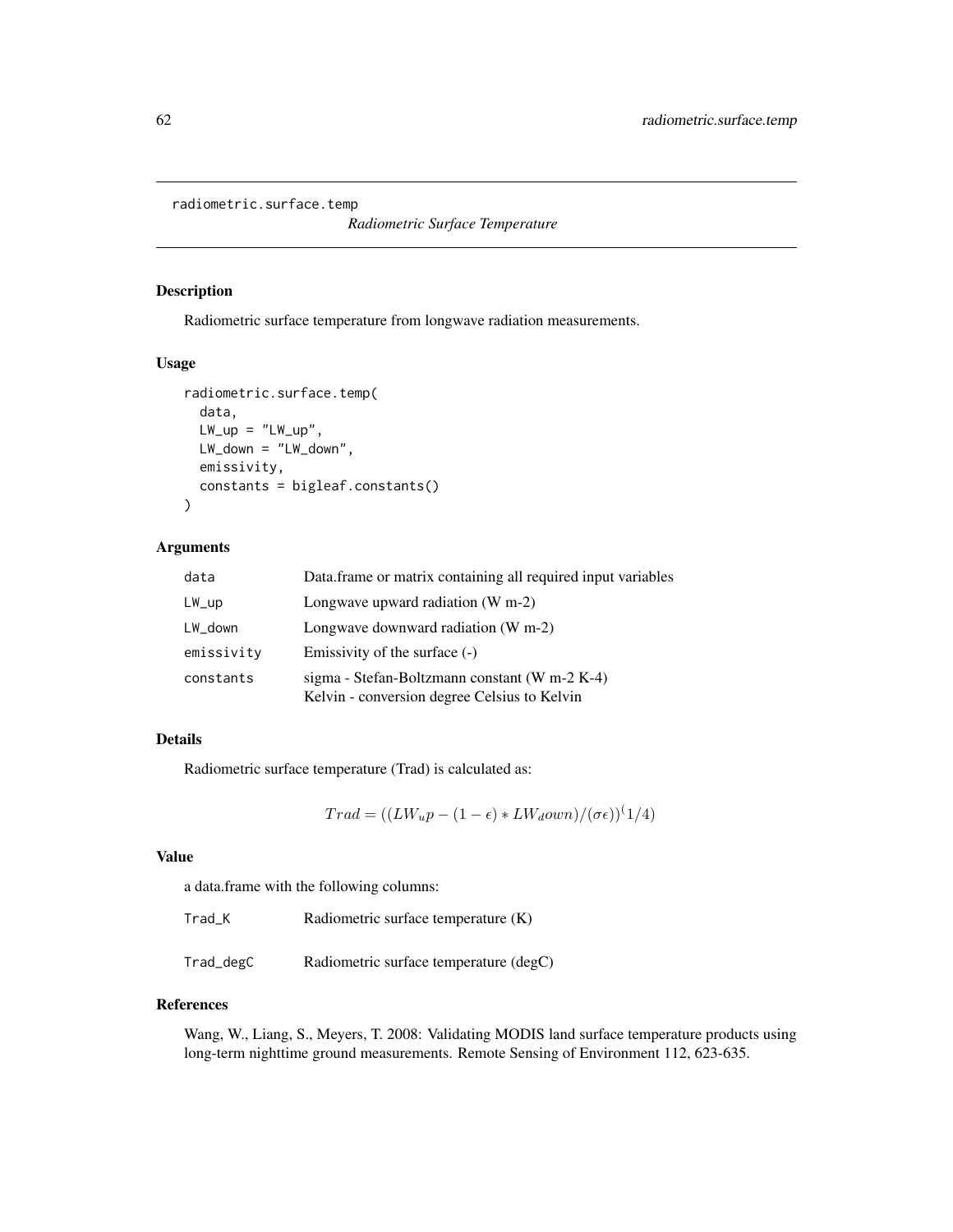#### reference.ET 63

## Examples

# determine radiometric surface temperature for the site DE-Tha in June 2014 # assuming an emissivity of 0.98. # (Note that variable 'LW\_down' was only included for the DE-Tha example dataset # and not for the others due restrictions on file size) Trad <- radiometric.surface.temp(DE\_Tha\_Jun\_2014,emissivity=0.98) summary(Trad)

reference.ET *Reference Evapotranspiration*

# Description

Reference evapotranspiration calculated from the Penman-Monteith equation with a prescribed surface conductance. This function is deprecated. Use potential. ET(...,approach="Penman-Monteith") instead.

## Usage

```
reference.ET(
 data,
 Gs_ref = 0.0143,Tair = "Tair",
 pressure = "pressure",
 VPD = "VPD",Rn = "Rn",Ga = "Ga_h",G = NULL,S = NULL.
 missing.G.as.NA = FALSE,
 missing.S.as.NA = FALSE,
 Esat.formula = c("Sonntag_1990", "Alduchov_1996", "Allen_1998"),
 constants = bigleaf.constants()
)
```
## Arguments

| data       | Data.frame or matrix containing all required variables; optional    |
|------------|---------------------------------------------------------------------|
| Gs ref     | Reference surface conductance $(m s-1)$ ; defaults to 0.0143 m s-1. |
| Tair       | Air temperature $(\text{deg} C)$                                    |
| pressure   | Atmospheric pressure (kPa)                                          |
| <b>VPD</b> | Vapor pressure deficit (kPa)                                        |
| Rn         | Net radiation $(W m-2)$                                             |
| Ga         | Aerodynamic conductance to heat/water vapor (m s-1)                 |
|            |                                                                     |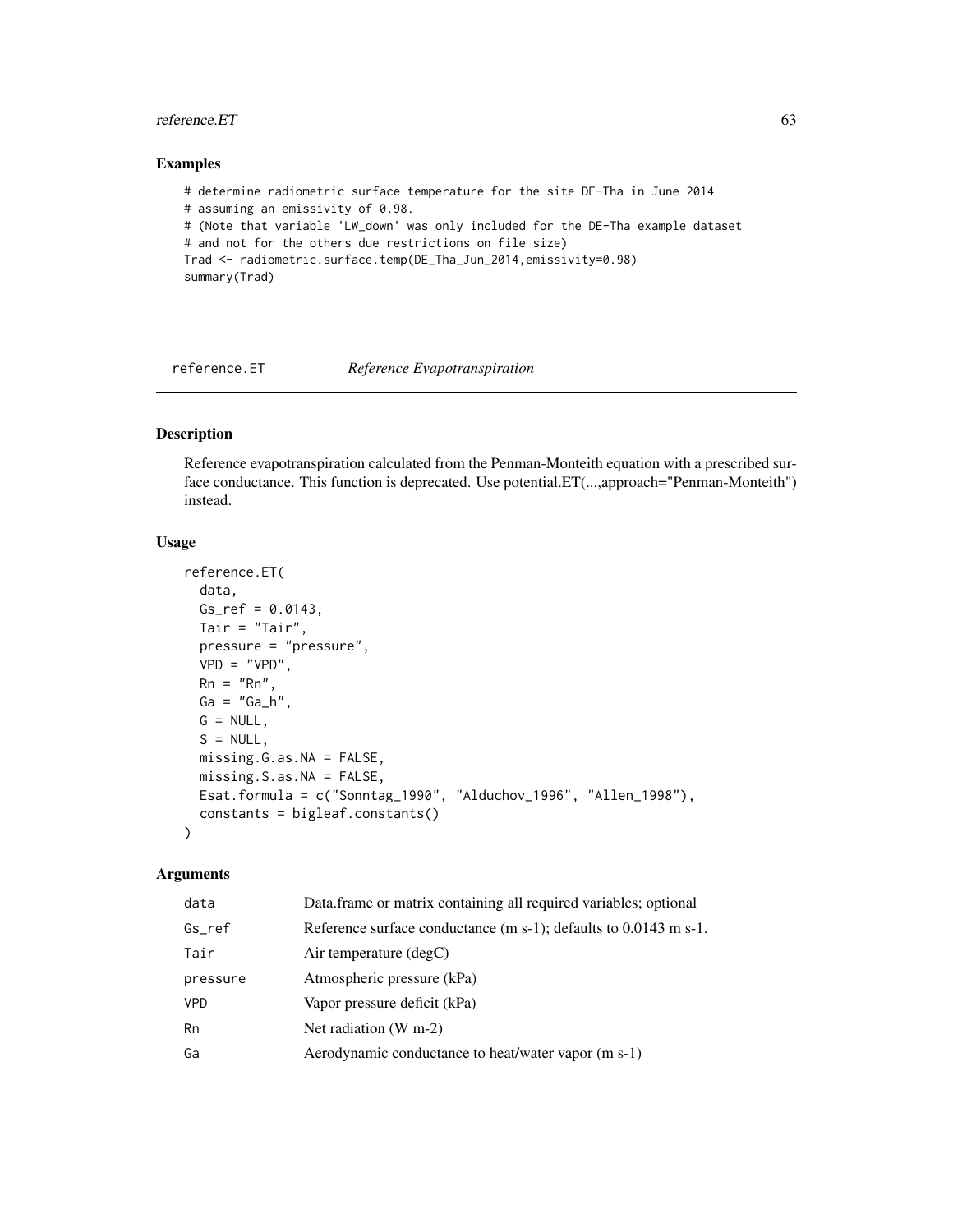| G               | Ground heat flux (W m-2); optional                                                                                                                                                                                                                                                                                                                                                                 |
|-----------------|----------------------------------------------------------------------------------------------------------------------------------------------------------------------------------------------------------------------------------------------------------------------------------------------------------------------------------------------------------------------------------------------------|
| S.              | Sum of all storage fluxes (W m-2); optional                                                                                                                                                                                                                                                                                                                                                        |
| missing.G.as.NA |                                                                                                                                                                                                                                                                                                                                                                                                    |
|                 | if TRUE, missing G are treated as NAs, otherwise set to 0.                                                                                                                                                                                                                                                                                                                                         |
| missing.S.as.NA |                                                                                                                                                                                                                                                                                                                                                                                                    |
|                 | if TRUE, missing S are treated as NAs, otherwise set to $0$ .                                                                                                                                                                                                                                                                                                                                      |
| Esat.formula    | Optional: formula to be used for the calculation of esat and the slope of esat.<br>One of "Sonntag_1990" (Default), "Alduchov_1996", or "Allen_1998". See<br>Esat.slope.                                                                                                                                                                                                                           |
| constants       | $cp$ - specific heat of air for constant pressure (J K-1 kg-1)<br>eps - ratio of the molecular weight of water vapor to dry air<br>Rd - gas constant of dry air $(J kg-1 K-1)$ (only if approach = "Penman-Monteith")<br>Rgas - universal gas constant (J mol-1 K-1) (only if approach = "Penman-Monteith")<br>Kelvin - conversion degree Celsius to Kelvin (only if approach = "Penman-Monteith") |

Reynolds.Number *Roughness Reynolds Number*

# Description

calculates the Roughness Reynolds Number.

# Usage

```
Reynolds.Number(Tair, pressure, ustar, z0m, constants = bigleaf.constants())
```
# Arguments

| Tair      | Air temperature $(\text{deg } C)$                                                                                                                     |
|-----------|-------------------------------------------------------------------------------------------------------------------------------------------------------|
| pressure  | Atmospheric pressure (kPa)                                                                                                                            |
| ustar     | Friction velocity (m s-1)                                                                                                                             |
| z0m       | Roughness length (m)                                                                                                                                  |
| constants | Kelvin - conversion degree Celsius to Kelvin<br>pressure0 - reference atmospheric pressure at sea level (Pa)<br>Tair0 - reference air temperature (K) |

## Details

The Roughness Reynolds Number is calculated as in Massman 1999a:

 $Re = z0m * ustar/v$ 

where  $v$  is the kinematic viscosity (m2 s-1).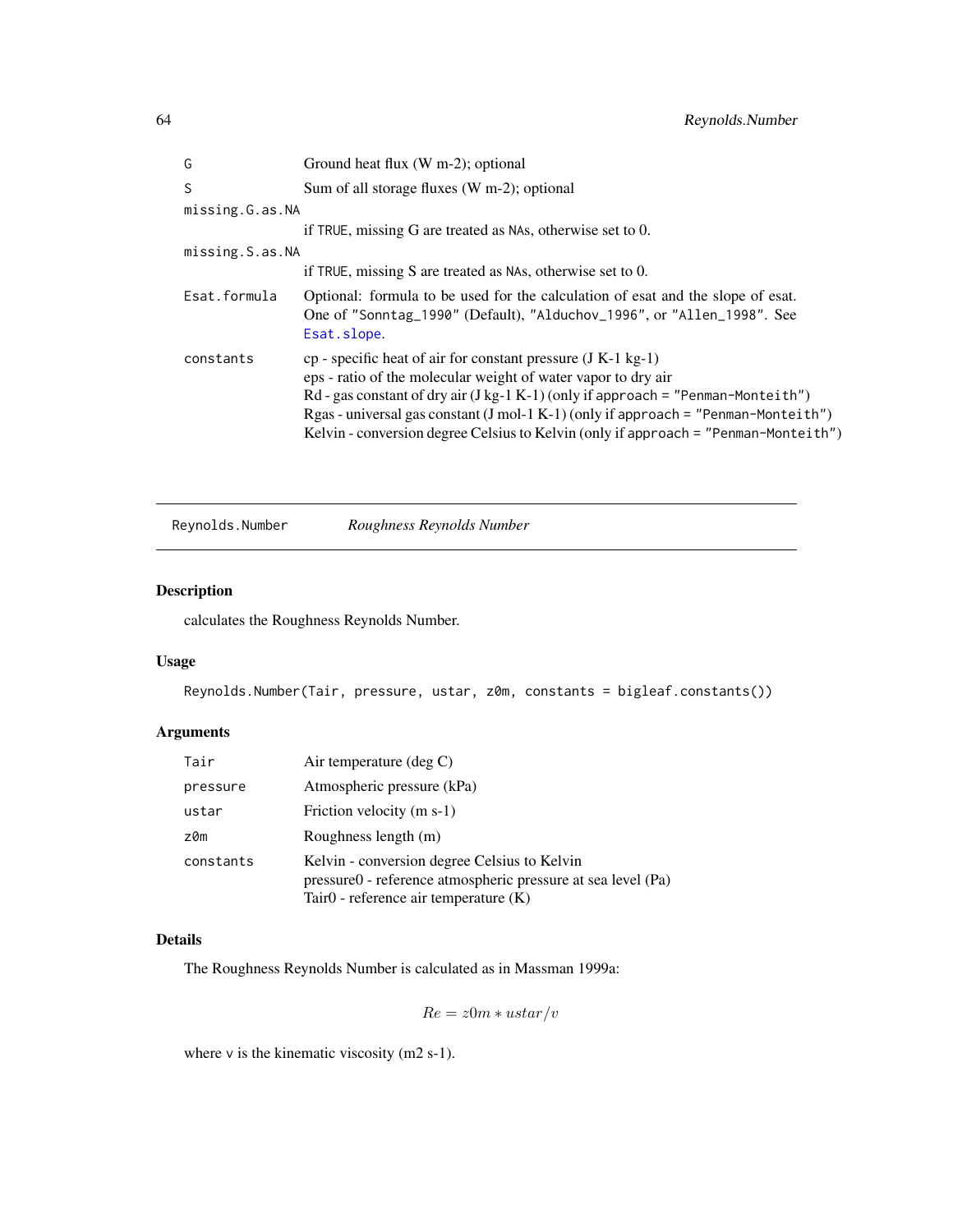# Rg.to.PPFD 65

# Value

Re - Roughness Reynolds Number (-)

# References

Massman, W.J., 1999a: A model study of kB H- 1 for vegetated surfaces using 'localized near-field' Lagrangian theory. Journal of Hydrology 223, 27-43.

# Examples

Reynolds.Number(25,100,0.5,z0m=0.5)

| Rg.to.PPFD |                     |  |  | Conversions between Global Radiation and Photosynthetic Photon |  |
|------------|---------------------|--|--|----------------------------------------------------------------|--|
|            | <b>Flux Density</b> |  |  |                                                                |  |

# Description

Converts radiation from W m-2 to umol m-2 s-1 and vice versa.

## Usage

 $Rg.to.PPFD(Rg, J_to_model = 4.6, frac_PAR = 0.5)$ 

PPFD.to.Rg(PPFD,  $J_to_{mol} = 4.6$ ,  $frac\_PAR = 0.5)$ 

## Arguments

| Rg          | Global radiation = incoming short-wave radiation at the surface $(W m-2)$                                      |
|-------------|----------------------------------------------------------------------------------------------------------------|
| J_to_mol    | Conversion factor from J m-2 s-1 (= W m-2) to umol (quanta) m-2 s-1                                            |
| frac_PAR    | Fraction of incoming solar irradiance that is photosynthetically active radiation<br>$(PAR)$ ; defaults to 0.5 |
| <b>PPFD</b> | Photosynthetic photon flux density (umol m-2 s-1)                                                              |

# Details

The conversion is given by:

$$
PPFD = Rg * frac_{P}AR * J_{t}o_{m}ol
$$

by default, the combined conversion factor (frac\_PAR \* J\_to\_mol) is 2.3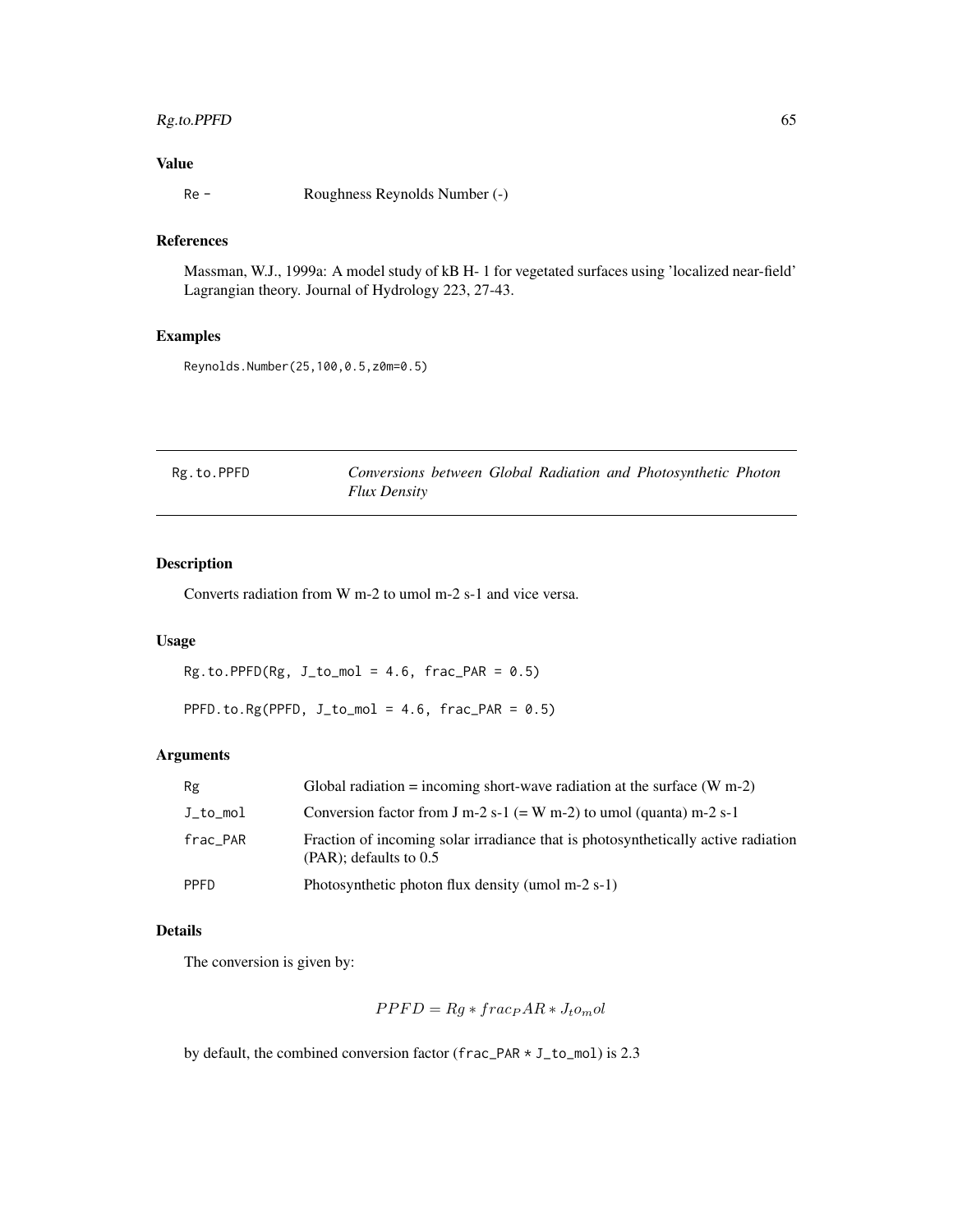# Examples

```
# convert a measured incoming short-wave radiation of 500 Wm-2 to
# PPFD in umol m-2 s-1 and backwards
Rg.to.PPFD(500)
PPFD.to.Rg(1150)
```
roughness.length.heat *Roughness length for heat*

## Description

Roughness length for heat (thermal roughness length, z0h) from the kB-1 parameter and roughness length for momentum (z0m).

## Usage

roughness.length.heat(z0m, kB\_h)

## Arguments

| z0m   | Roughness length for momentum (m) |
|-------|-----------------------------------|
| $kB_$ | kB-1 parameter for heat transfer  |

#### Details

The roughness length for heat  $(z0h)$  can be calculated from the following relationship (e.g. Verma 1989):

$$
kB_h = \ln(z0m/z0h)
$$

it follows:

$$
z0h = z0m/exp(kB_h)
$$

# Value

Roughness length for heat, z0h (m)

# Note

If unknown, z0m can be calculated from [roughness.parameters](#page-66-0). kB\_h can be calculated from [Gb.Thom](#page-36-0), [Gb.Choudhury](#page-30-0), [Gb.Su](#page-33-0) or [aerodynamic.conductance](#page-2-0).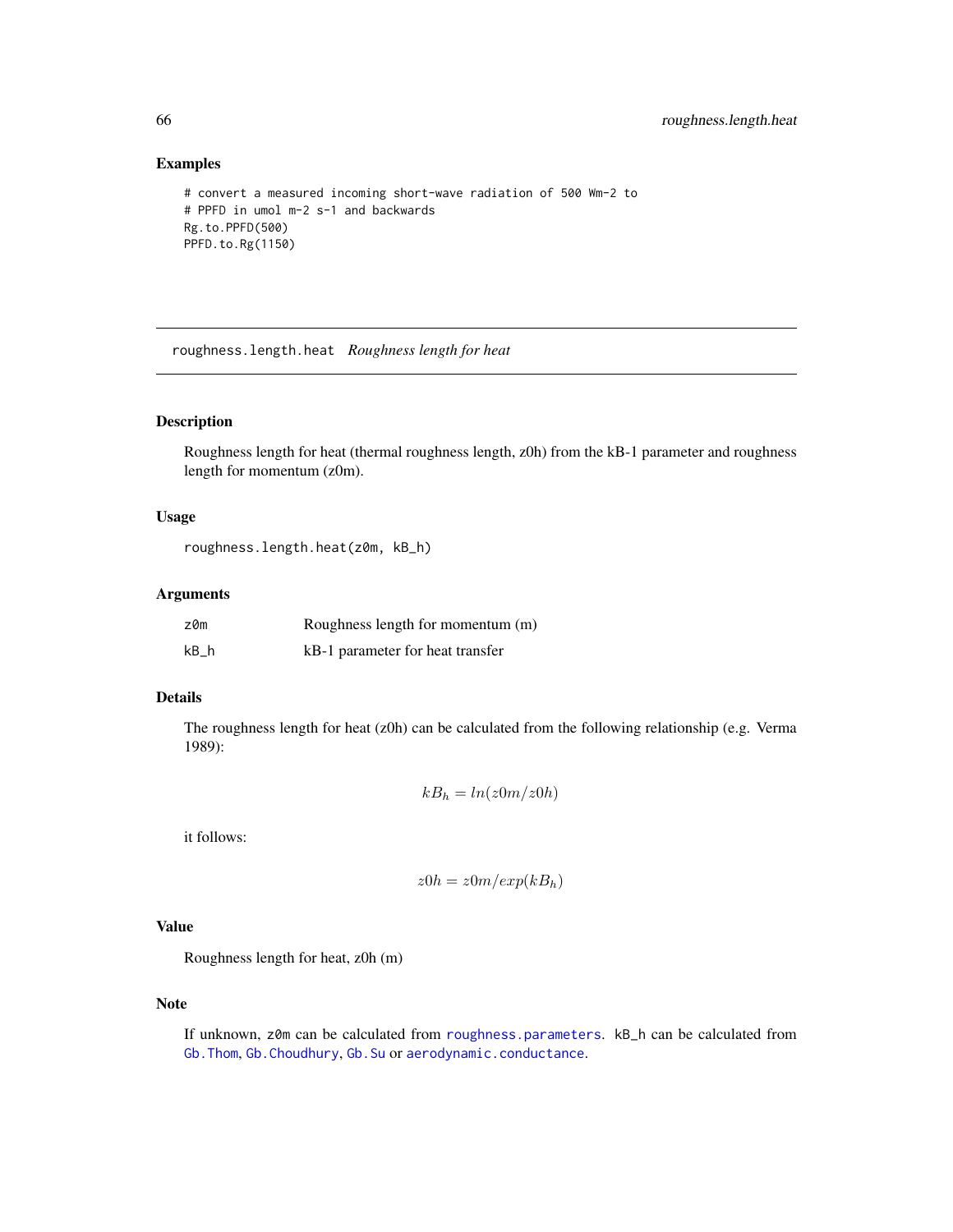## References

Verma, S., 1989: Aerodynamic resistances to transfers of heat, mass and momentum. In: Estimation of areal evapotranspiration, IAHS Pub, 177, 13-20.

Rigden, A., Li, D., Salvucci, G., 2018: Dependence of thermal roughness length on friction velocity across land cover types: A synthesis analysis using AmeriFlux data. Agricultural and Forest Meteorology 249, 512-519.

### Examples

roughness.length.heat(2,2.5)

<span id="page-66-0"></span>roughness.parameters *Roughness Parameters*

#### Description

A simple approximation of the two roughness parameters displacement height (d) and roughness length for momentum (z0m).

## Usage

```
roughness.parameters(
  method = c("canopy_height", "canopy_height&LAI", "wind_profile"),
  zh,
  frac_d = 0.7,
  frac_z=0.1,
 LAI,
  zr,
  cd = 0.2,
 hs = 0.01,
  data,
  Tair = "Tair",
  pressure = "pressure",
 wind = "wind",
 ustar = "ustar",
 H = "H",d = NULL,
 z0m = NULL,
  stab_roughness = TRUE,
  stab_formulation = c("Dyer_1970", "Businger_1971"),
  constants = bigleaf.constants()
)
```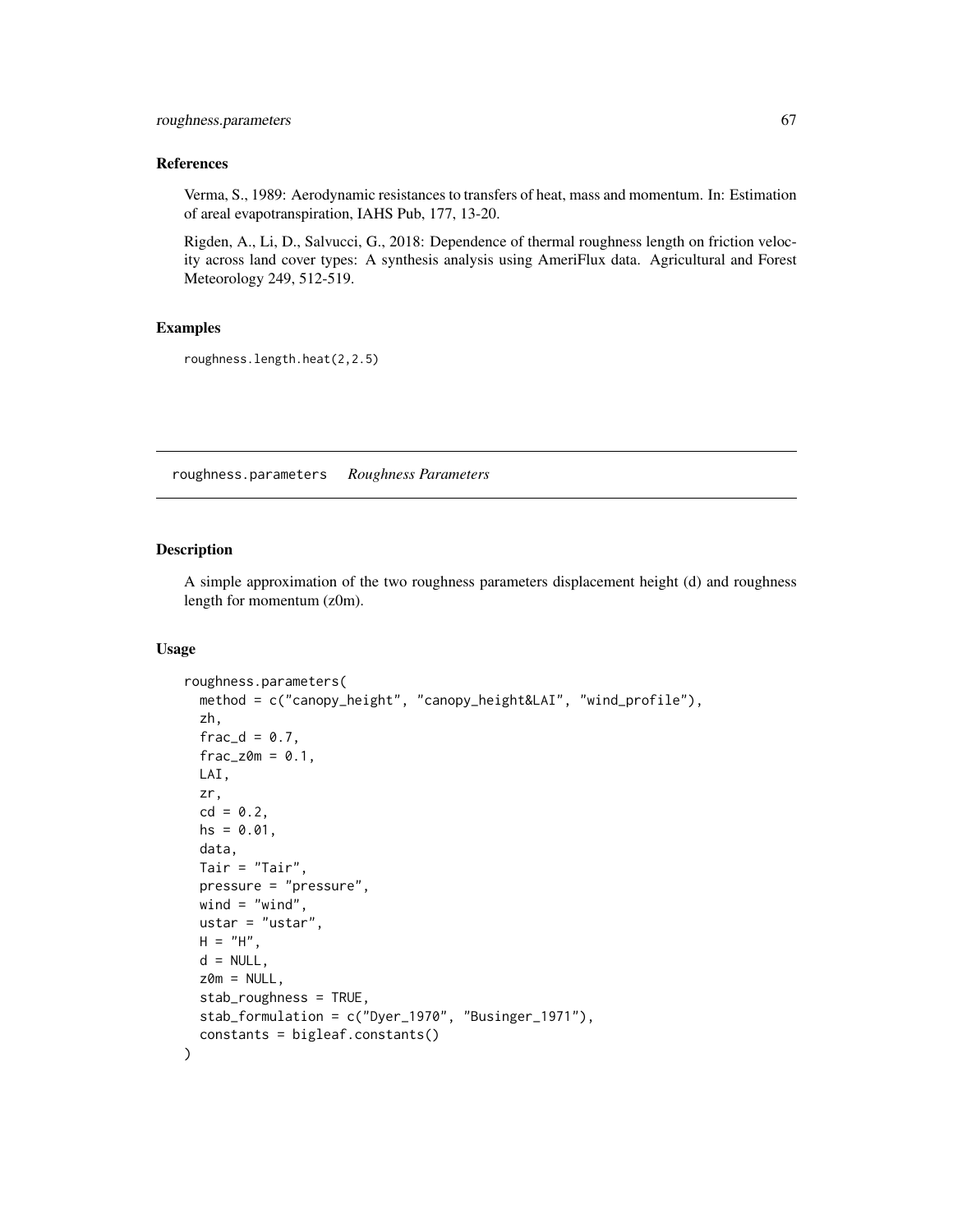# Arguments

| method           | Method to use, one of "canopy_height", "canopy_height&LAI", "wind_profile"<br>NOTE: if method = "canopy_height", only the following three arguments are<br>used. If method = "canopy_height&LAI", only zh, LAI, cd, and hs are re-<br>quired.                           |
|------------------|-------------------------------------------------------------------------------------------------------------------------------------------------------------------------------------------------------------------------------------------------------------------------|
| zh               | Vegetation height (m)                                                                                                                                                                                                                                                   |
| frac_d           | Fraction of displacement height on canopy height (-)                                                                                                                                                                                                                    |
| frac_z0m         | Fraction of roughness length on canopy height (-)                                                                                                                                                                                                                       |
| LAI              | Leaf area index $(-)$                                                                                                                                                                                                                                                   |
| zr               | Instrument (reference) height (m)                                                                                                                                                                                                                                       |
| cd               | Mean drag coefficient for individual leaves. Defaults to 0.2. Only needed if<br>$method = "canopy\_height&LAI".$                                                                                                                                                        |
| hs               | roughness length of the soil surface (m). Only needed if method = "canopy_height&LAI"<br>The following arguments are only needed if method = "wind_profile"!                                                                                                            |
| data             | Data.frame or matrix containing all required variables                                                                                                                                                                                                                  |
| Tair             | Air temperature (deg C)                                                                                                                                                                                                                                                 |
| pressure         | Atmospheric pressure (kPa)                                                                                                                                                                                                                                              |
| wind             | Wind speed at height zr (m s-1)                                                                                                                                                                                                                                         |
| ustar            | Friction velocity (m s-1)                                                                                                                                                                                                                                               |
| Н                | Sensible heat flux (W m-2)                                                                                                                                                                                                                                              |
| d                | Zero-plane displacement height (m); optional                                                                                                                                                                                                                            |
| z0m              | Roughness length for momentum (m); optional                                                                                                                                                                                                                             |
|                  | stab_roughness Should stability correction be considered? Default is TRUE.                                                                                                                                                                                              |
| stab_formulation |                                                                                                                                                                                                                                                                         |
|                  | Stability correction function used (If stab_correction = TRUE). Either "Dyer_1970"<br>or "Businger_1971".                                                                                                                                                               |
| constants        | k - von-Karman constant (-)<br>Kelvin - conversion degree Celsius to Kelvin<br>$cp$ - specific heat of air for constant pressure $(J K-1 kg-1)$<br>g - gravitational acceleration (m s-2)<br>se_median - conversion standard error (SE) of the mean to SE of the median |

# Details

The two main roughness parameters, the displacement height (d) and the roughness length for momentum (z0m) can be estimated from simple empirical relationships with canopy height (zh). If method = "canopy\_height", the following formulas are used:

$$
d = frac_d * zh
$$

$$
z0m = frac_z0m * zh
$$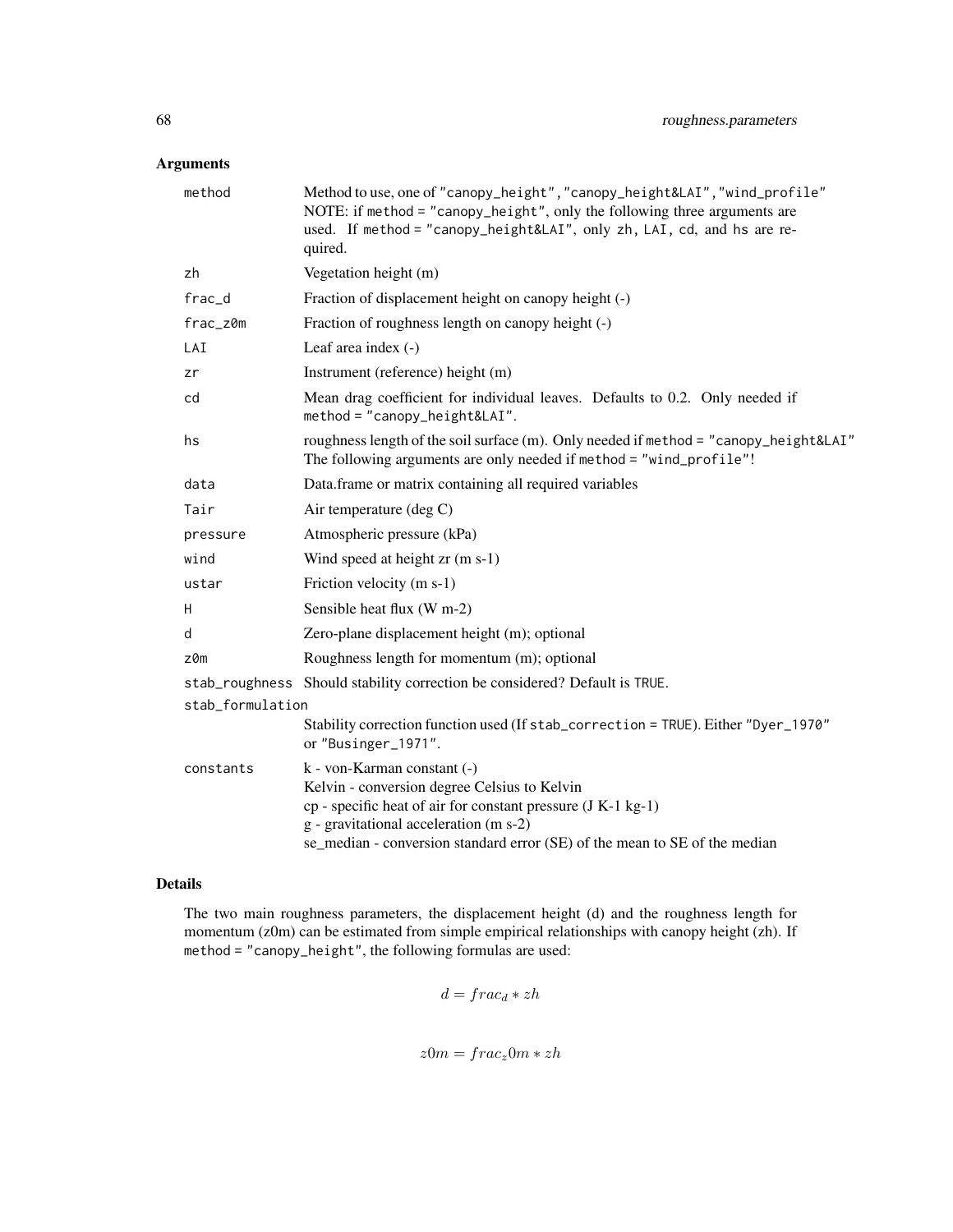where frac\_d defaults to 0.7 and frac\_z0m to 0.1.

Alternatively, d and z0m can be estimated from both canopy height and LAI (If method = "canopy\_height&LAI"). Based on data from Shaw & Pereira 1982, Choudhury & Monteith 1988 proposed the following semi-empirical relations:

$$
X = cd * LAI
$$

$$
d = 1.1 * zh * ln(1 + X^{(1/4)})
$$

 $z0m = hs + 0.3 * zh * X^(1/2) for 0 \le X \le 0.2$ 

 $z0m = hs * zh * (1 - d/zh) for 0.2 < X$ 

If method = "wind\_profile", z0m is estimated by solving the wind speed profile for z0m:

$$
z0m = median((zr - d) * exp(-k * wind/ustar - psim)
$$

By default, d in this equation is fixed to 0.7\*zh, but can be set to any other value. psi\_m is 0 if stab\_roughness = FALSE.

#### Value

a data.frame with the following columns:

| d      | Zero-plane displacement height (m)                                         |
|--------|----------------------------------------------------------------------------|
| z0m    | Roughness length for momentum (m)                                          |
| z0m_se | Only if method = wind_profile: Standard Error of the median for $z$ Om (m) |

#### References

Choudhury, B. J., Monteith J.L., 1988: A four-layer model for the heat budget of homogeneous land surfaces. Q. J. R. Meteorol. Soc. 114, 373-398.

Shaw, R. H., Pereira, A., 1982: Aerodynamic roughness of a plant canopy: a numerical experiment. Agricultural Meteorology, 26, 51-65.

## See Also

[wind.profile](#page-87-0)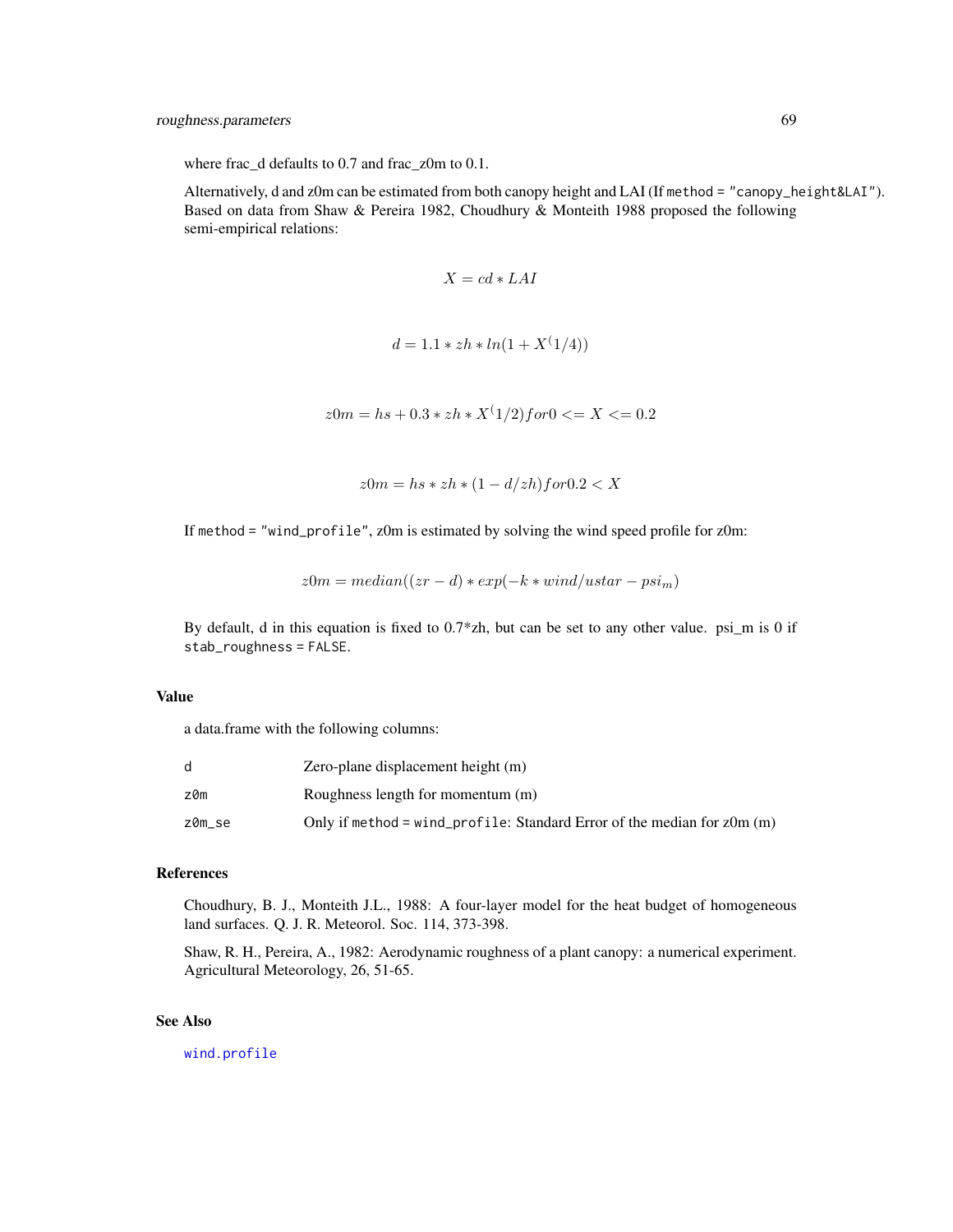## Examples

```
# estimate d and z0m from canopy height for a dense (LAI=5) and open (LAI=2) canopy
roughness.parameters(method="canopy_height&LAI",zh=25,LAI=5)
roughness.parameters(method="canopy_height&LAI",zh=25,LAI=2)
```

```
# fix d to 0.7*zh and estimate z0m from the wind profile
df <- data.frame(Tair=c(25,25,25),pressure=100,wind=c(3,4,5),ustar=c(0.5,0.6,0.65),H=200)
roughness.parameters(method="wind_profile",zh=25,zr=40,frac_d=0.7,data=df)
```

```
# assume d = 0.8 \times zh
roughness.parameters(method="wind_profile",zh=25,zr=40,frac_d=0.8,data=df)
```
stability.correction *Integrated Stability Correction Functions for Heat and Momentum*

#### Description

dimensionless stability functions needed to correct deviations from the exponential wind profile under non-neutral conditions.

## Usage

```
stability.correction(zeta, formulation = c("Dyer_1970", "Businger_1971"))
```
#### **Arguments**

| zeta        | Stability parameter zeta (-)                                                   |
|-------------|--------------------------------------------------------------------------------|
| formulation | Formulation for the stability function. Either "Dyer_1970", or "Businger_1971" |

#### Details

The functions give the integrated form of the universal functions. They depend on the value of the stability parameter  $\zeta$ , which can be calculated from the function [stability.parameter](#page-70-0). The integration of the universal functions is:

$$
\psi = -x * zeta
$$

for stable atmospheric conditions ( $\zeta \ge 0$ ), and

$$
\psi = 2 * log((1 + y)/2)
$$

for unstable atmospheric conditions ( $\zeta$  < 0).

The different formulations differ in their value of x and y.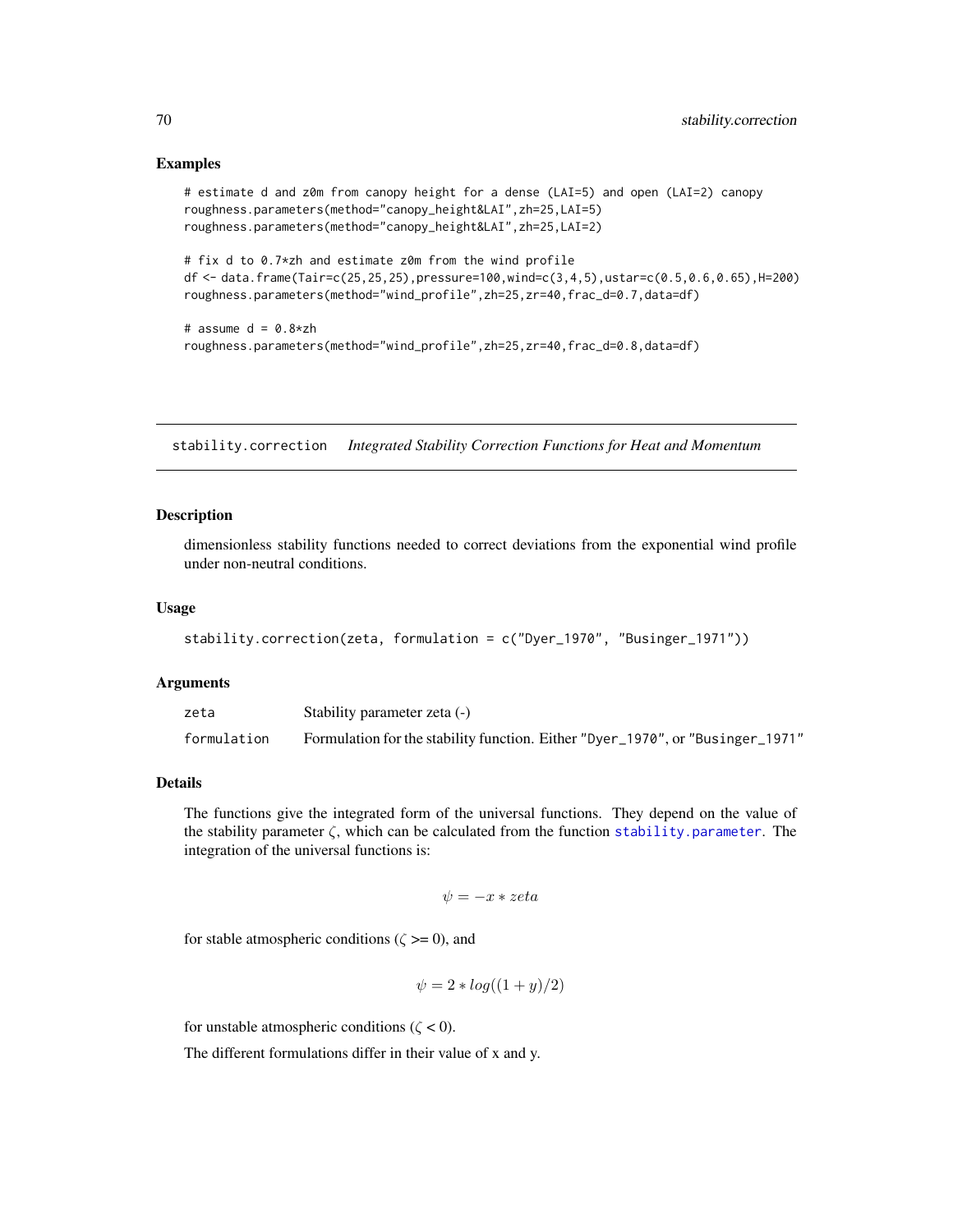## Value

a data.frame with the following columns:

| psi_h | the value of the stability function for heat and water vapor (-) |
|-------|------------------------------------------------------------------|
| psi_m | the value of the stability function for momentum (-)             |

# References

Dyer, A.J., 1974: A review of flux-profile relationships. Boundary-Layer Meteorology 7, 363-372.

Dyer, A. J., Hicks, B.B., 1970: Flux-Gradient relationships in the constant flux layer. Quart. J. R. Meteorol. Soc. 96, 715-721.

Businger, J.A., Wyngaard, J. C., Izumi, I., Bradley, E. F., 1971: Flux-Profile relationships in the atmospheric surface layer. J. Atmospheric Sci. 28, 181-189.

Paulson, C.A., 1970: The mathematical representation of wind speed and temperature profiles in the unstable atmospheric surface layer. Journal of Applied Meteorology 9, 857-861.

Foken, T, 2008: Micrometeorology. Springer, Berlin, Germany.

# Examples

```
zeta <- seq(-2,0.5,0.05)
stability.correction(zeta)
stability.correction(zeta,formulation="Businger_1971")
```
<span id="page-70-0"></span>stability.parameter *Stability Parameter "zeta"*

# Description

calculates "zeta", a parameter characterizing stratification in the lower atmosphere.

# Usage

```
stability.parameter(
  data,
 Tair = "Tair",
 pressure = "pressure",
 ustar = "ustar",
 H = "H",zr,
 d,
  constants = bigleaf.constants()
)
```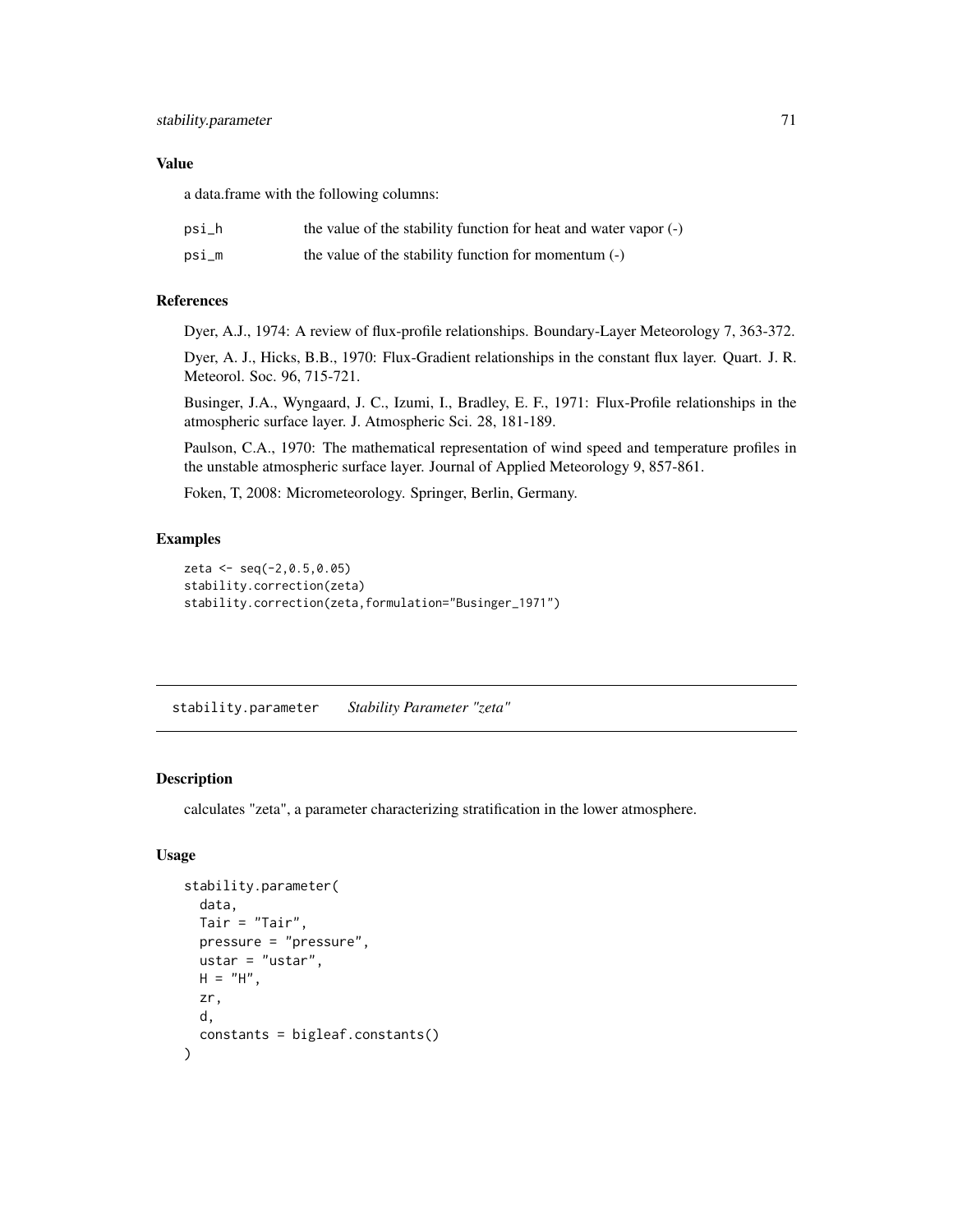# Arguments

| data      | Data.frame or matrix containing all required variables                                                                                                                                        |
|-----------|-----------------------------------------------------------------------------------------------------------------------------------------------------------------------------------------------|
| Tair      | Air temperature $(\text{deg} C)$                                                                                                                                                              |
| pressure  | Atmospheric pressure (kPa)                                                                                                                                                                    |
| ustar     | Friction velocity (m s-1)                                                                                                                                                                     |
| H         | Sensible heat flux (W m-2)                                                                                                                                                                    |
| zr        | Instrument (reference) height (m)                                                                                                                                                             |
| d         | Zero-plane displacement height (m)                                                                                                                                                            |
| constants | Kelvin - conversion degree Celsius to Kelvin<br>$cp$ - specific heat of air for constant pressure $(J K-1 kg-1)$<br>$k$ - von Karman constant $(-)$<br>g - gravitational acceleration (m s-2) |

# Details

The stability parameter  $\zeta$  is given by:

 $\zeta = (zr - d)/L$ 

where L is the Monin-Obukhov length (m), calculated from the function Monin. Obukhov. length. The displacement height d can be estimated from the function [roughness.parameters](#page-66-0).

## Value

 $\zeta$  - stability parameter (-)

# Examples

```
df <- data.frame(Tair=25,pressure=100,ustar=seq(0.2,1,0.1),H=seq(40,200,20))
stability.parameter(df,zr=40,d=15)
```
stomatal.sensitivity *Stomatal Sensitivity to VPD*

# Description

Sensitivity of surface conductance to vapor pressure deficit.

## Usage

```
stomatal.sensitivity(data, Gs = "Gs_mol", VPD = "VPD", ...)
```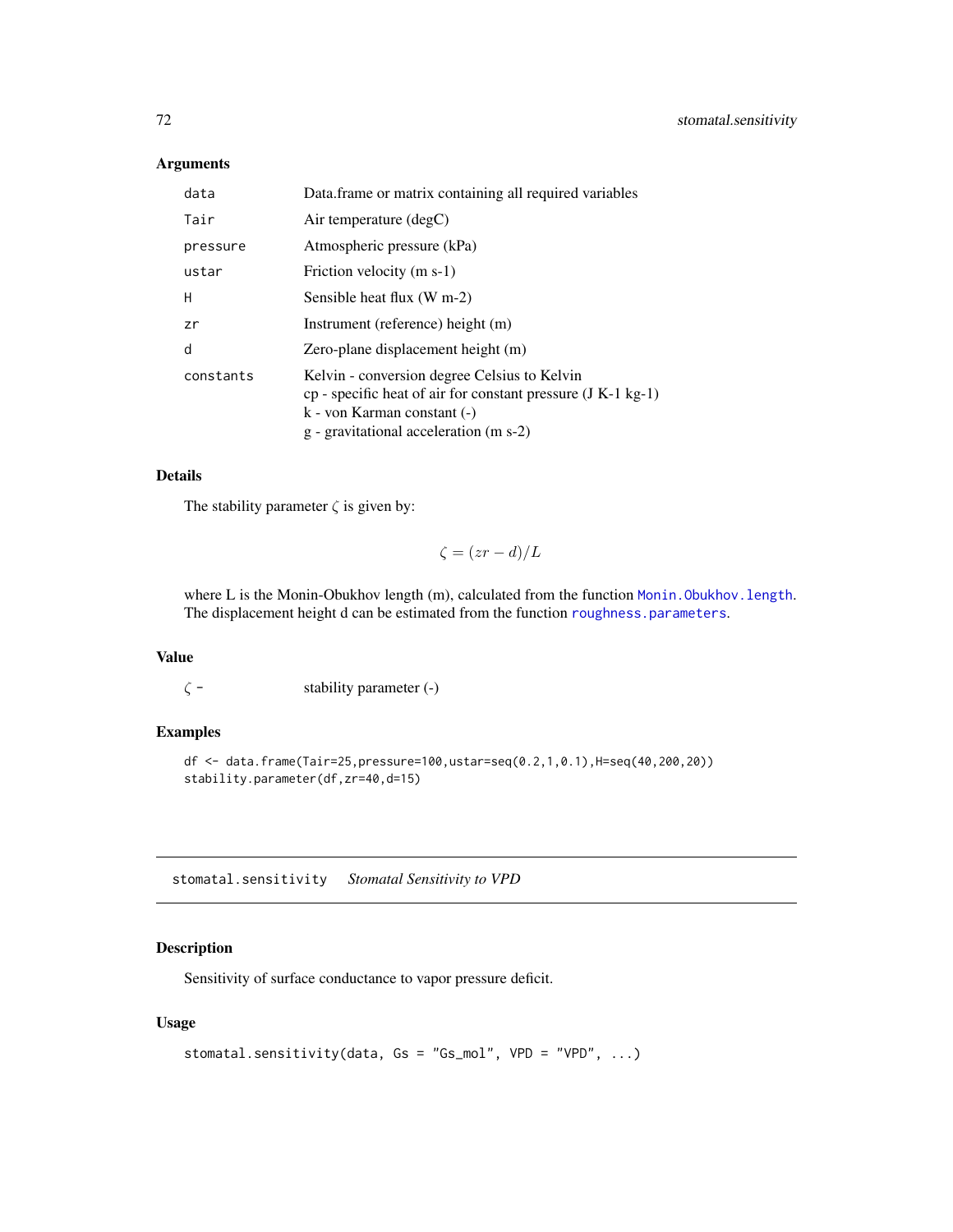#### <span id="page-72-0"></span>**Arguments**

| data       | Data frame or matrix containing all required columns |
|------------|------------------------------------------------------|
| Gs         | Surface conductance to water vapor (mol m-2 s-1)     |
| <b>VPD</b> | Vapor pressure deficit (kPa)                         |
|            | Additional arguments to nls                          |

# Details

The function fits the following equation (Oren et al. 1999):

$$
Gs = -mln(VPD) + b
$$

where b is the reference surface conductance  $(Gs)$  at VPD=1kPa (in mol m-2 s-1), and m is the sensitivity parameter of Gs to VPD (in mol m-2 s-1  $log(kPa)$ -1). The two parameters b and m are fitted using [nls](#page-0-0). VPD can be the one directly measured at instrument height, or the one at the surface, as returned by [surface.conditions](#page-77-0).

#### Value

A nls model object containing (amongst others) estimates for the mean and standard errors of the parameters m and b.

# References

Oren R., et al. 1999: Survey and synthesis of intra- and interspecific variation in stomatal sensitivity to vapour pressure deficit. Plant, Cell & Environment 22, 1515-1526.

Novick K.A., et al. 2016: The increasing importance of atmospheric demand for ecosystem water and carbon fluxes. Nature Climate Change 6, 1023 - 1027.

#### See Also

[surface.conductance](#page-79-0)

# Examples

```
## calculate Ga, Gs, and the stomatal sensitivity to VPD for the site FR-Pue in
## May 2012. Data are filtered for daytime, sufficiently high ustar, etc.
FR_Pue_May_2012_2 <- filter.data(FR_Pue_May_2012,quality.control=TRUE,
                                 vars.qc=c("Tair","precip","H","LE"),
                                 filter.growseas=FALSE,filter.precip=TRUE,
                                 filter.vars=c("Tair","PPFD","ustar","VPD"),
                                 filter.vals.min=c(5,200,0.2,0.3),
                                 filter.vals.max=c(NA,NA,NA,NA),
                                 NA.as.invalid=TRUE,quality.ext="_qc",
                                 good.quality=c(0,1),missing.qc.as.bad=TRUE,
                                 precip="precip",tprecip=0.1,precip.hours=24,
                                 records.per.hour=2)
Ga <- aerodynamic.conductance(FR_Pue_May_2012_2)
Gs <- surface.conductance(FR_Pue_May_2012_2,Ga=Ga[,"Ga_h"])
```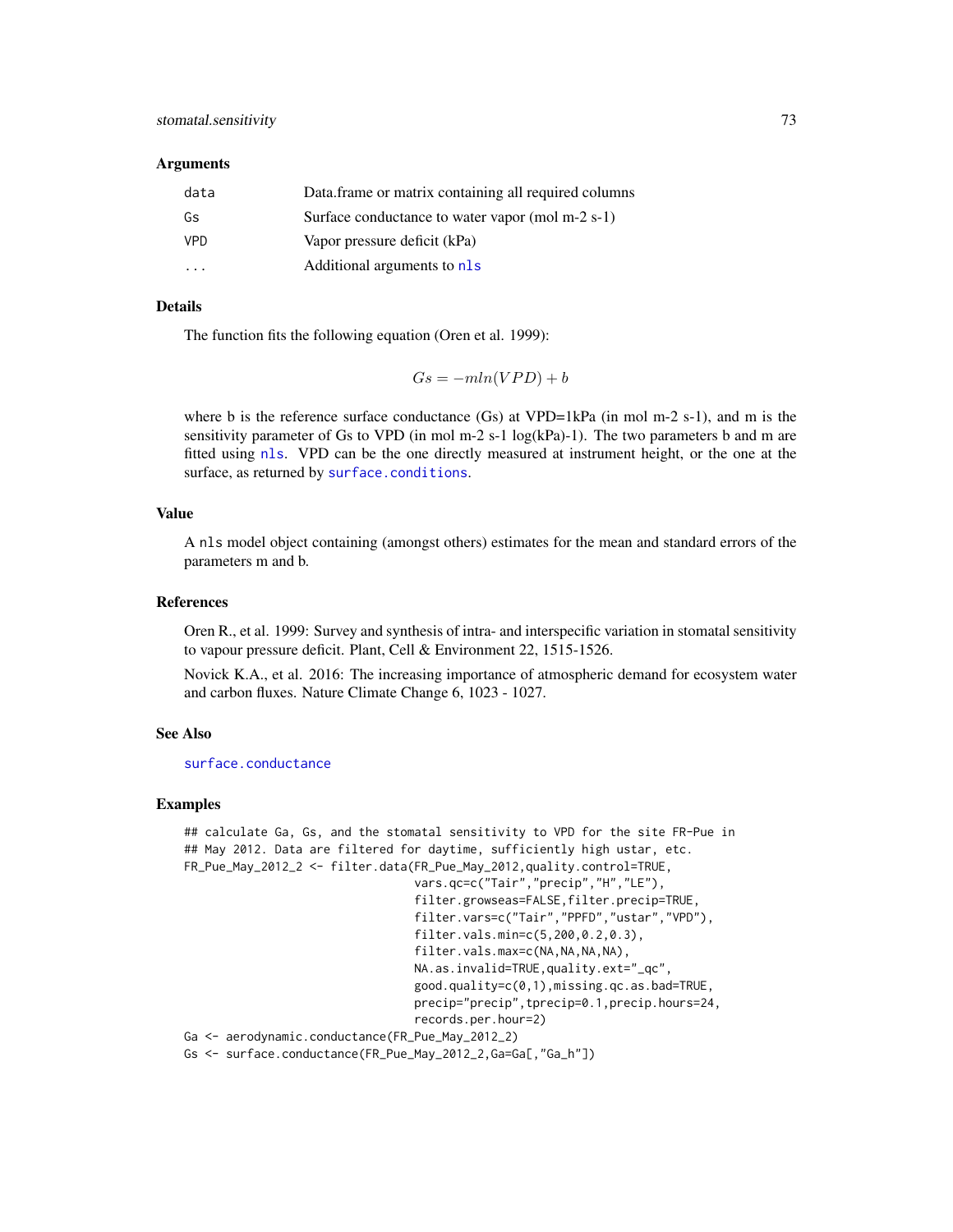stomatal.sensitivity(FR\_Pue\_May\_2012\_2,Gs=Gs[,"Gs\_mol"],VPD="VPD")

<span id="page-73-0"></span>stomatal.slope *Stomatal Slope Parameter "g1"*

# Description

Estimation of the intrinsic WUE metric "g1" (stomatal slope) from nonlinear regression.

# Usage

```
stomatal.slope(
 data,
 Tair = "Tair",
 pressure = "pressure",
 GPP = "GPP",Gs = "Gs_mol",VPD = "VPD",Ca = "Ca",Rleaf = NULL,
 model = c("USO", "Ball&Berry", "Leuning"),
 robust.nls = FALSE,
 nmin = 40,
 fitg0 = FALSE,
 g0 = 0,
 fitD0 = FALSE,D0 = 1.5,
 Gamma = 50,
 missing.Rleaf.as.NA = FALSE,
 constants = bigleaf.constants(),
  ...
)
```

| data       | Data frame or matrix containing all required columns                           |
|------------|--------------------------------------------------------------------------------|
| Tair       | Air (or surface) temperature (deg $C$ )                                        |
| pressure   | Atmospheric pressure (kPa)                                                     |
| GPP        | Gross primary productivity (umol $CO2$ m-2 s-1)                                |
| Gs         | Surface conductance to water vapor (mol m-2 s-1)                               |
| <b>VPD</b> | Vapor pressure deficit (kPa)                                                   |
| Ca         | Atmospheric CO2 concentration (air or surface) (umol mol-1)                    |
| Rleaf      | Ecosystem respiration stemming from leaves (umol $CO2$ m-2 s-1); defaults to 0 |
| model      | Stomatal model used. One of "USO", "Ball&Berry", "Leuning".                    |

<span id="page-73-1"></span>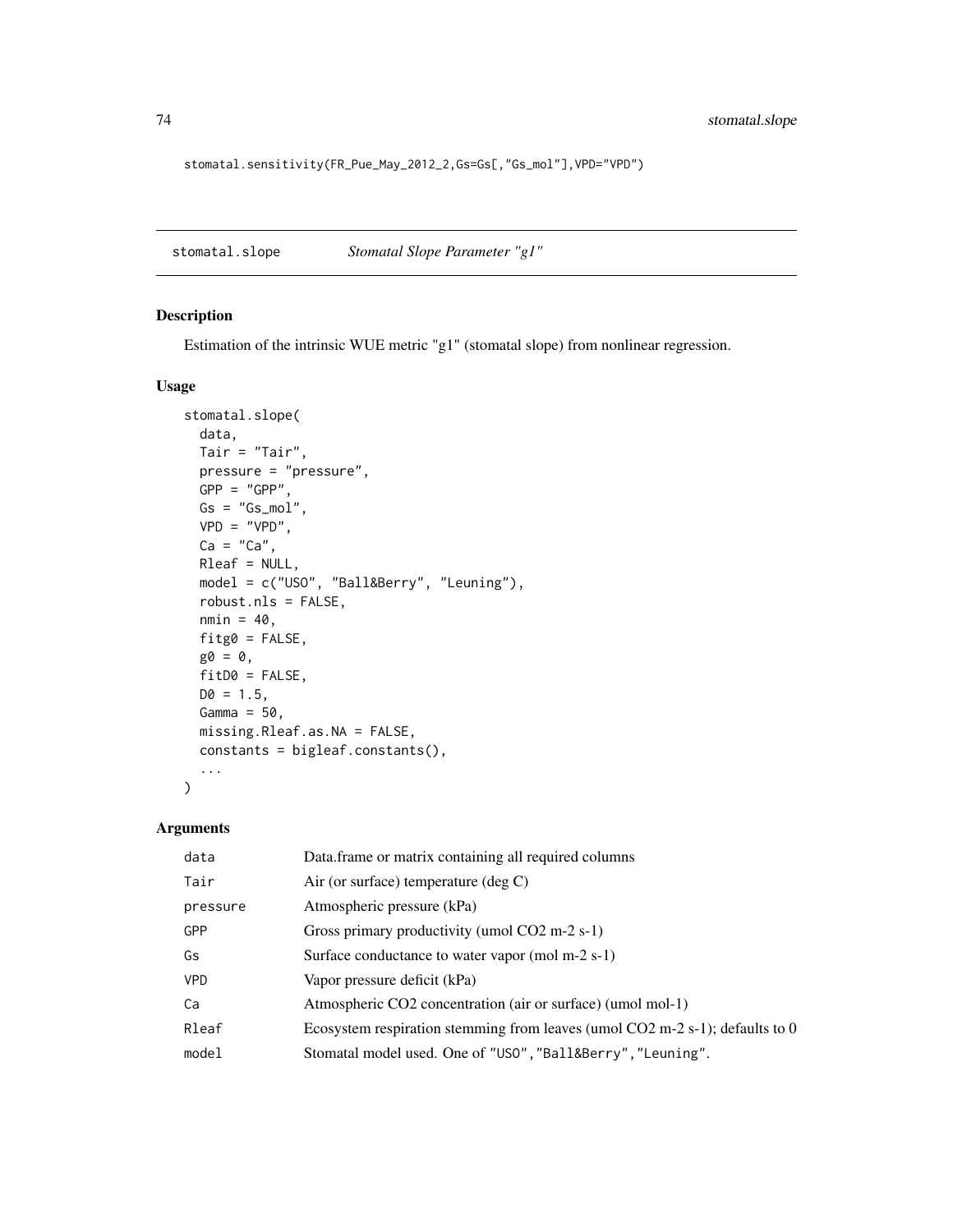<span id="page-74-0"></span>

| robust.nls          | Use robust nonlinear regression (nlrob)? Default is FALSE.                                                                                                           |  |
|---------------------|----------------------------------------------------------------------------------------------------------------------------------------------------------------------|--|
| nmin                | Minimum number of data required to perform the fit; defaults to 40.                                                                                                  |  |
| fitg0               | Should g0 and g1 be fitted simultaneously?                                                                                                                           |  |
| g0                  | Minimum stomatal conductance (mol m-2 s-1); ignored if $f$ it $g$ $\theta$ = TRUE.                                                                                   |  |
| fitD0               | Should D0 be fitted along with g1 (and g0 if $f$ itg $\theta$ = TRUE)?; only used if model<br>$=$ "Leuning".                                                         |  |
| D0                  | Stomatal sensitivity parameter to VPD; only used if model = "Leuning" and<br>$fitD0 = FALSE.$                                                                        |  |
| Gamma               | Canopy CO2 compensation point (umol mol-1); only used if model = "Leuning".<br>Can be a constant or a variable. Defaults to 50 umol mol-1.                           |  |
| missing.Rleaf.as.NA |                                                                                                                                                                      |  |
|                     | if Rleaf is provided, should missing values be treated as $NA$ (TRUE) or set to $0$<br>(FALSE, the default)?                                                         |  |
| constants           | Kelvin - conversion degree Celsius to Kelvin<br>$Rgas - universal gas constant (J mol-1 K-1)$<br>DwDc - Ratio of the molecular diffusivities for water vapor and CO2 |  |
| $\cdots$            | Additional arguments to $nls$ or $nlrob$ if robust. $nls = TRUE$ .                                                                                                   |  |

# Details

All stomatal models were developed at leaf-level, but its parameters can also be estimated at ecosystem level (but be aware of caveats).

The unified stomatal optimization (USO) model is given by (Medlyn et al. 2011):

 $gs = g0 + 1.6 * (1.0 + g1/sqrt(VPD)) * An-ca$ 

The semi-empirical model by Ball et al. 1987 is defined as:

$$
gs = g0 + g1 * ((An * rH)/ca)
$$

Leuning 1995 suggested a revised version of the Ball&Berry model:

$$
gs = g0 + g1 * An/((ca - \Gamma) * (1 + VPD/D0))
$$

where  $\Gamma$  is by default assumed to be constant, but likely varies with temperature and among plant species. The equations above are valid at leaf-level. At ecosystem level, An is replaced by GPP (or GPP - Rleaf, where Rleaf is leaf respiration), and gs (stomatal conductance) by Gs (surface conductance). The parameters in the models are estimated using nonlinear regression ([nls](#page-0-0)) if robust.nls = FALSE and weighted nonlinear regression if robust.nls = TRUE. The weights are calculated from [nlrob](#page-0-0), and [nls](#page-0-0) is used for the actual fitting. Alternatively to measured VPD and Ca (i.e. conditions at instrument height), conditions at the big-leaf surface can be provided. Those can be calculated using [surface.conditions](#page-77-0).

#### Value

A nls model object, containing information on the fitted parameters, their uncertainty range, model fit, etc.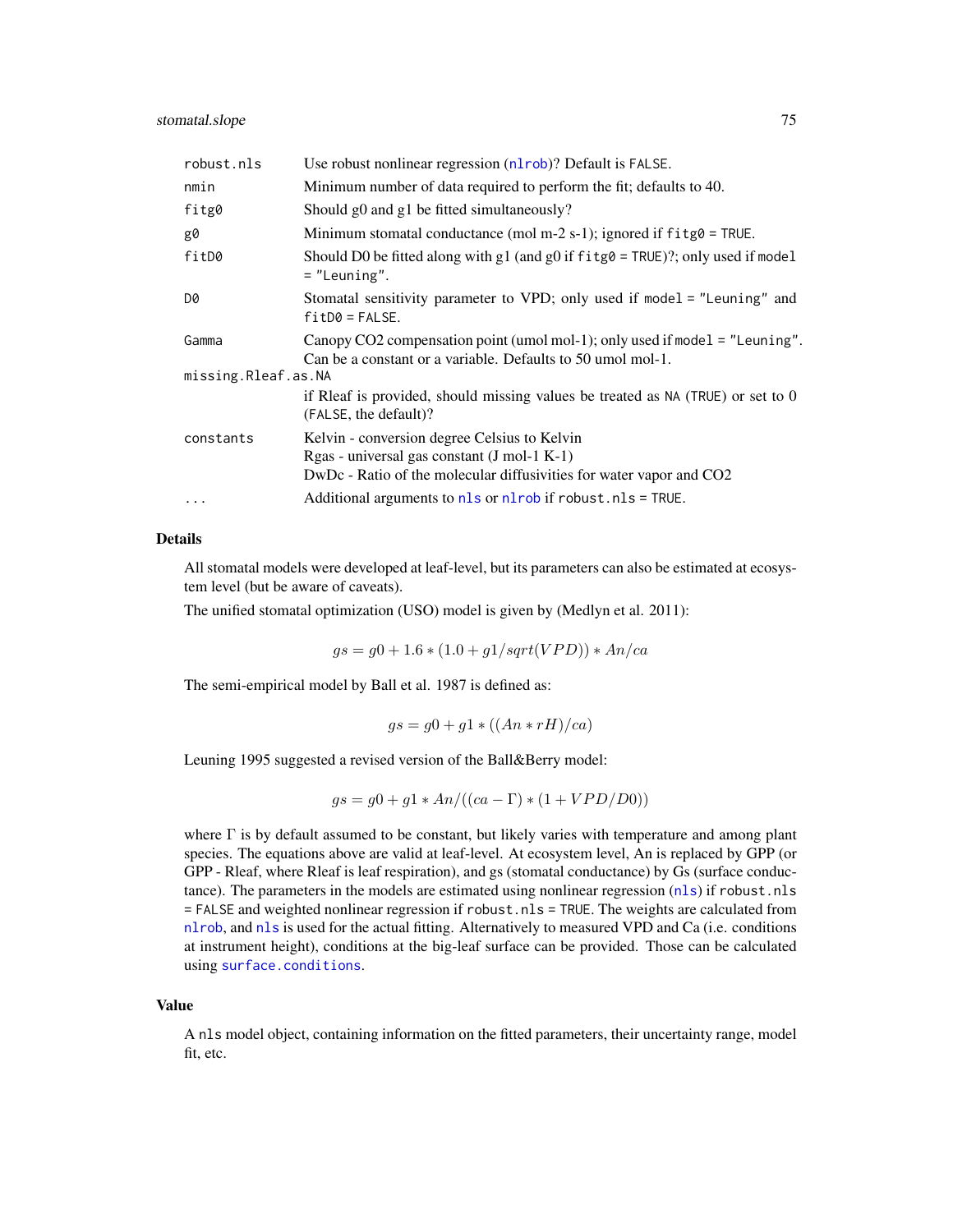#### References

Medlyn B.E., et al., 2011: Reconciling the optimal and empirical approaches to modelling stomatal conductance. Global Change Biology 17, 2134-2144.

Ball T.J., Woodrow I.E., Berry J.A. 1987: A model predicting stomatal conductance and its contribution to the control of photosynthesis under different environmental conditions. In: Progress in Photosynthesis Research, edited by J.Biggins, pp. 221-224, Martinus Nijhoff Publishers, Dordrecht, Netherlands.

Leuning R., 1995: A critical appraisal of a combined stomatal-photosynthesis model for C3 plants. Plant, Cell and Environment 18, 339-355.

Knauer, J. et al., 2018: Towards physiologically meaningful water-use efficiency estimates from eddy covariance data. Global Change Biology 24, 694-710.

#### See Also

[surface.conductance](#page-79-0)

# Examples

```
## filter data to ensure that Gs is a meaningful proxy to canopy conductance (Gc)
DE_Tha_Jun_2014_2 <- filter.data(DE_Tha_Jun_2014,quality.control=FALSE,
                                 vars.qc=c("Tair","precip","VPD","H","LE"),
                                 filter.growseas=FALSE,filter.precip=TRUE,
                                 filter.vars=c("Tair","PPFD","ustar","LE"),
                                 filter.vals.min=c(5,200,0.2,0),
                                 filter.vals.max=c(NA,NA,NA,NA),NA.as.invalid=TRUE,
                                 quality.ext="_qc",good.quality=c(0,1),
                                 missing.qc.as.bad=TRUE,GPP="GPP",doy="doy",
                                 year="year",tGPP=0.5,ws=15,min.int=5,precip="precip",
                                 tprecip=0.1,precip.hours=24,records.per.hour=2)
```
# calculate Gs from the the inverted PM equation Ga <- aerodynamic.conductance(DE\_Tha\_Jun\_2014\_2,Rb\_model="Thom\_1972")[,"Ga\_h"]

```
# if G and/or S are available, don't forget to indicate (they are ignored by default).
Gs_PM <- surface.conductance(DE_Tha_Jun_2014_2,Tair="Tair",pressure="pressure",
                             Rn="Rn",G="G",S=NULL,VPD="VPD",Ga=Ga,
                             formulation="Penman-Monteith")[,"Gs_mol"]
```
### Estimate the stomatal slope parameter g1 using the USO model mod\_USO <- stomatal.slope(DE\_Tha\_Jun\_2014\_2,model="USO",GPP="GPP",Gs=Gs\_PM, robust.nls=FALSE,nmin=40,fitg0=FALSE)

```
### Use robust regression to minimize influence of outliers in Gs
mod_USO <- stomatal.slope(DE_Tha_Jun_2014_2,model="USO",GPP="GPP",Gs=Gs_PM,
                          robust.nls=TRUE,nmin=40,fitg0=FALSE)
```

```
### Estimate the same parameter from the Ball&Berry model and prescribe g0
mod_BB <- stomatal.slope(DE_Tha_Jun_2014_2,model="Ball&Berry",GPP="GPP",
                         robust.nls=FALSE,Gs=Gs_PM,g0=0.01,nmin=40,fitg0=FALSE)
```
<span id="page-75-0"></span>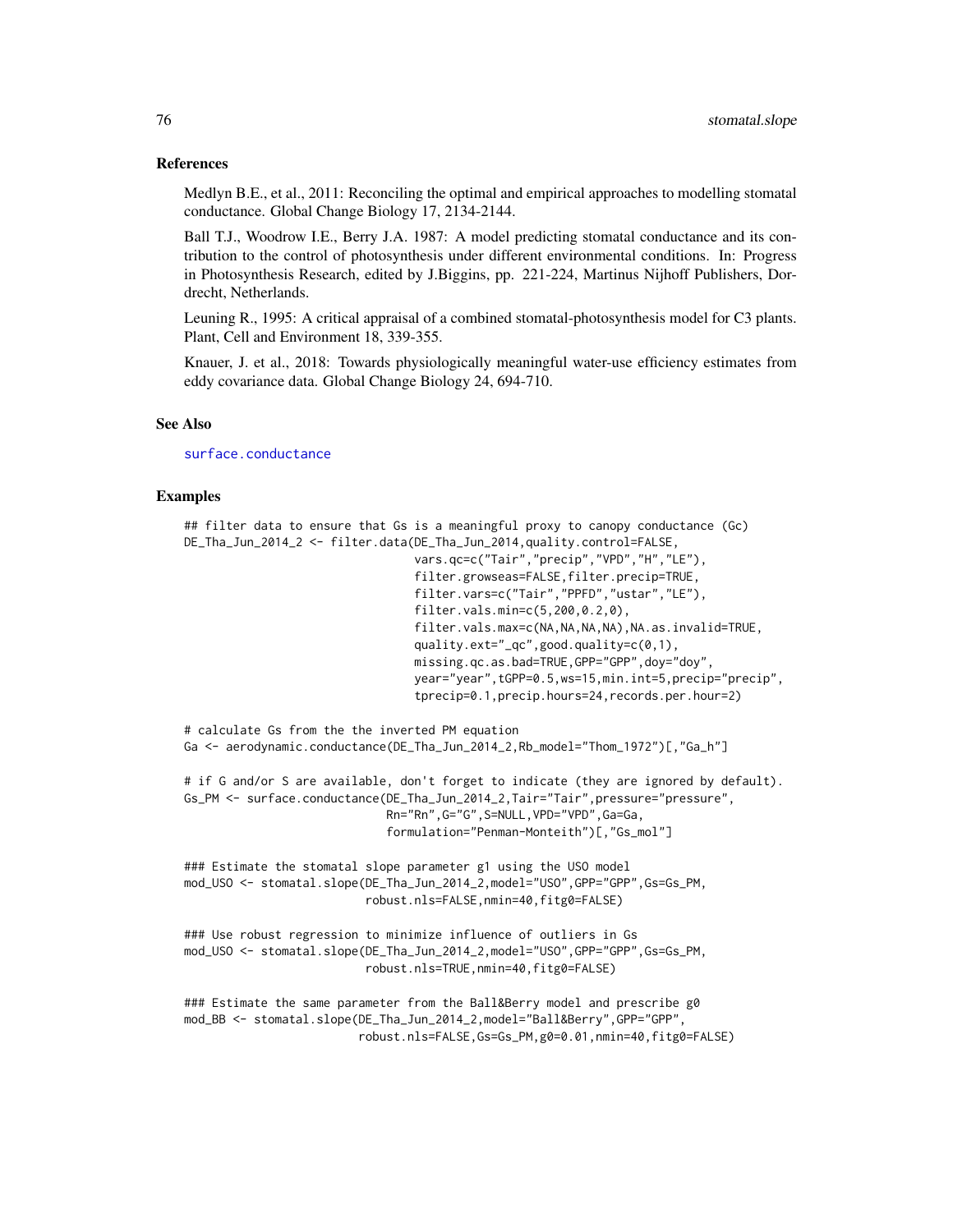#### <span id="page-76-0"></span>surface.CO2 77

```
## same for the Leuning model, but this time estimate both g1 and g0 (but fix D0)
mod_Leu <- stomatal.slope(DE_Tha_Jun_2014_2,model="Leuning",GPP="GPP",Gs=Gs_PM,
                          robust.nls=FALSE,nmin=40,fitg0=FALSE,D0=1.5,fitD0=FALSE)
```
surface.CO2 *CO2 Concentration at the Canopy Surface*

# Description

the CO2 concentration at the canopy surface derived from net ecosystem CO2 exchange and measured atmospheric CO2 concentration.

#### Usage

surface.CO2(Ca, NEE, Ga\_CO2, Tair, pressure)

# Arguments

| Ca        | Atmospheric CO2 concentration (umol mol-1) |
|-----------|--------------------------------------------|
| NEE.      | Net ecosystem exchange (umol CO2 m-2 s-1)  |
| $Ga_C$ 02 | Aerodynamic conductance for CO2 (m s-1)    |
| Tair      | Air temperature $(\text{deg} C)$           |
| pressure  | Atmospheric pressure (kPa)                 |

# Details

CO2 concentration at the canopy surface is calculated as:

$$
Ca_surf = Ca + NEE/Ga_CO2
$$

Note that this equation can be used for any gas measured (with NEE replaced by the net exchange of the respective gas and Ga\_CO2 by the Ga of that gas).

#### Value

```
Ca_surf - CO2 concentration at the canopy surface (umol mol-1)
```
#### Note

the following sign convention is employed: negative values of NEE denote net CO2 uptake by the ecosystem.

# Examples

surface.CO2(Ca=400,NEE=-30,Ga\_CO2=0.05,Tair=25,pressure=100)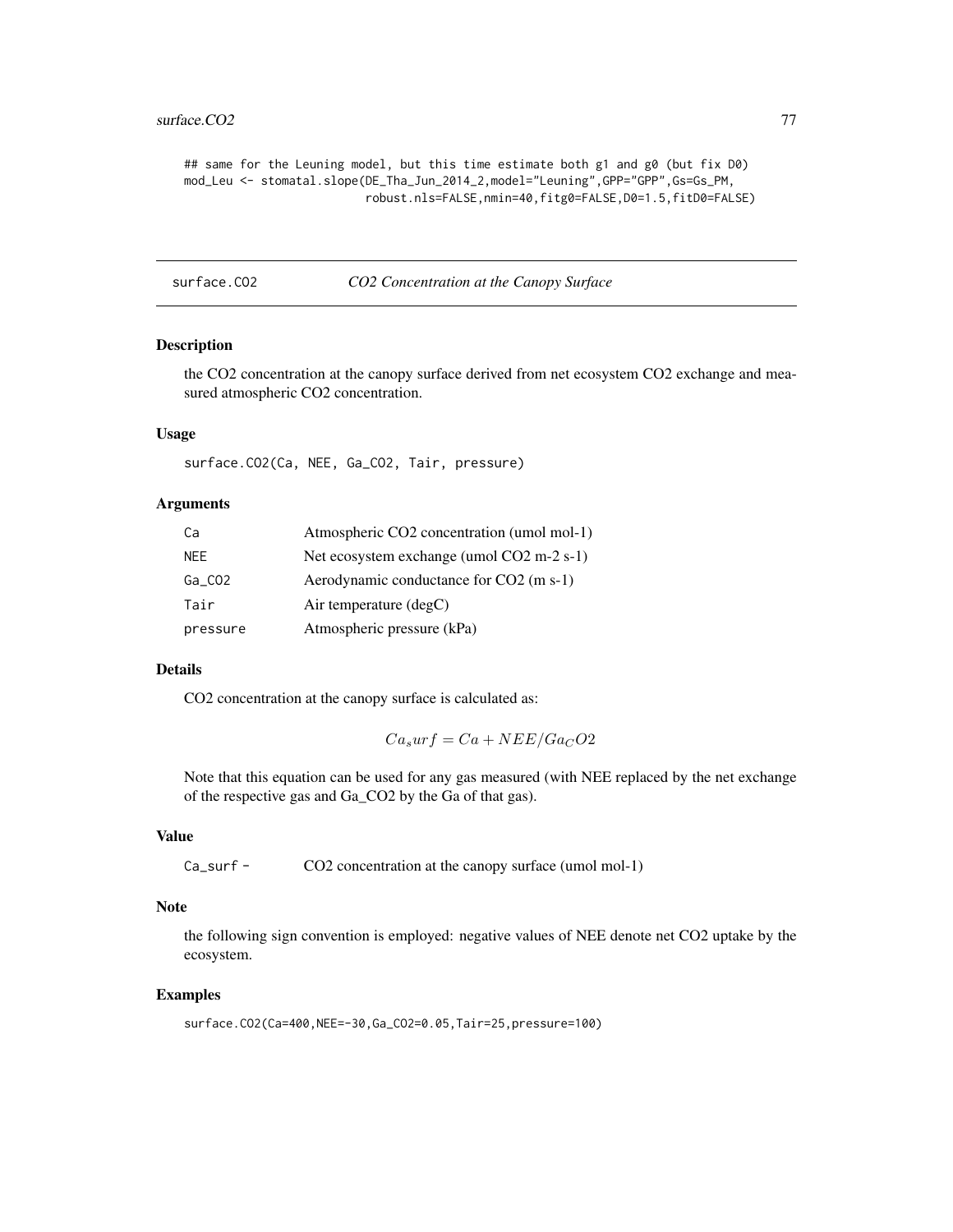# <span id="page-77-1"></span><span id="page-77-0"></span>Description

Calculates meteorological conditions at the big-leaf surface by inverting bulk transfer equations for water, energy, and carbon fluxes.

# Usage

```
surface.conditions(
 data,
 Tair = "Tair",
 pressure = "pressure",
 LE = "LE",H = "H",VPD = "VPD",Ga = "Ga_h",
 calc.surface.CO2 = FALSE,
 Ca = "Ca",Ga_CO2 = "Ga_CO2",NEE = "NEE",Esat.formula = c("Sonntag_1990", "Alduchov_1996", "Allen_1998"),
 constants = bigleaf.constants()
)
```

| data             | Data.frame or matrix containing all required input variables                           |  |
|------------------|----------------------------------------------------------------------------------------|--|
| Tair             | Air temperature (deg $C$ )                                                             |  |
| pressure         | Atmospheric pressure (kPa)                                                             |  |
| LE.              | Latent heat flux $(W m-2)$                                                             |  |
| H                | Sensible heat flux (W m-2)                                                             |  |
| <b>VPD</b>       | Vapor pressure deficit (kPa)                                                           |  |
| Ga               | Aerodynamic conductance for heat/water vapor (m s-1)                                   |  |
| calc.surface.CO2 |                                                                                        |  |
|                  | Calculate surface CO2 concentration? Defaults to FALSE.                                |  |
| Ca               | Atmospheric CO2 concentration (mol mol-1). Required if calc. surface. CO2<br>$=$ TRUE. |  |
| $Ga_C$ 02        | Aerodynamic conductance for $CO2$ (m s-1). Required if calc. surface. $CO2 =$<br>TRUE. |  |
| <b>NEE</b>       | Net ecosystem exchange (umol m-2 s-1). Required if calc. surface. $CO2 =$<br>TRUE.     |  |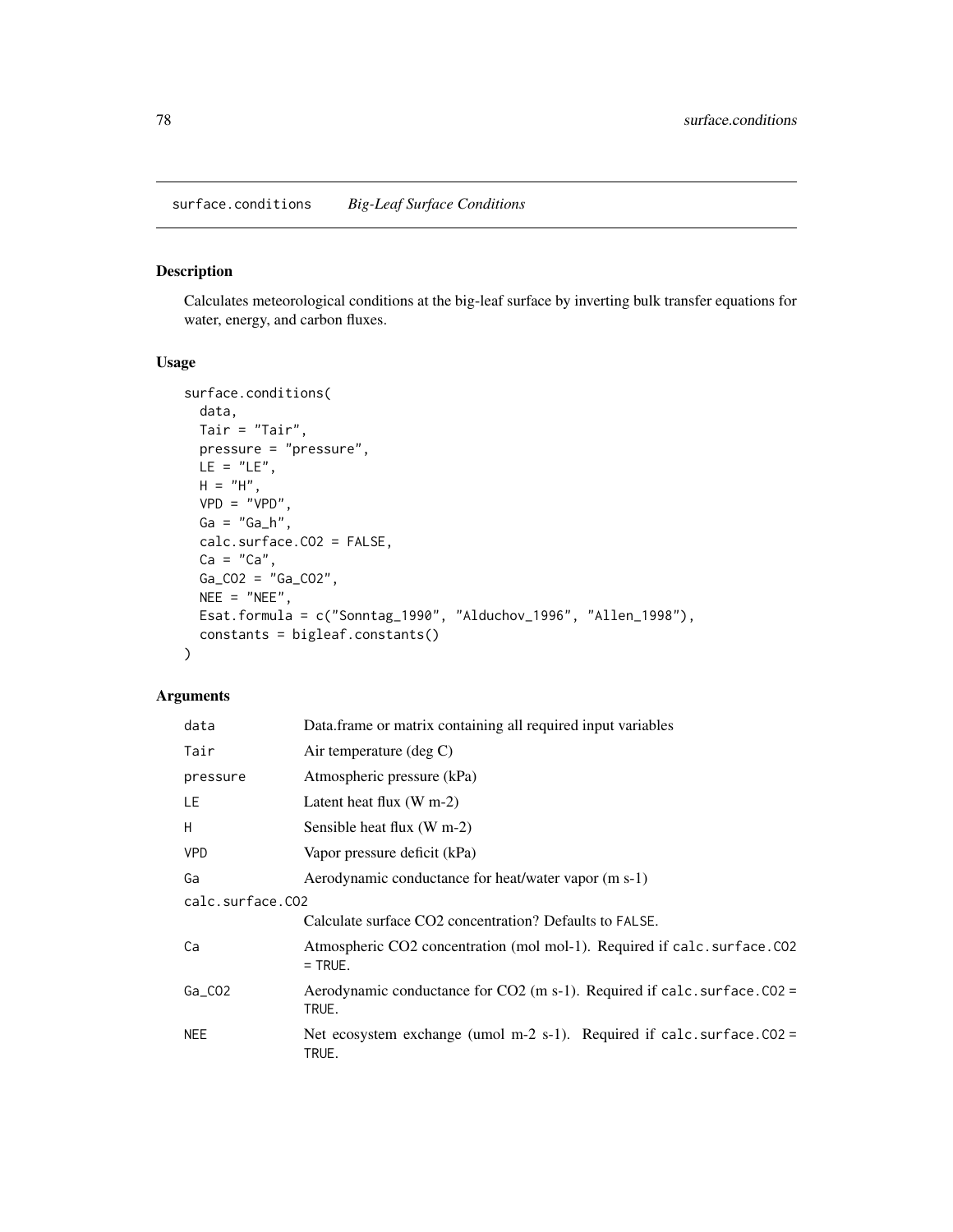<span id="page-78-0"></span>

| Esat.formula | Optional: formula to be used for the calculation of esat and the slope of esat.<br>One of "Sonntag_1990" (Default), "Alduchov_1996", or "Allen_1998". See<br>Esat.slope.                       |
|--------------|------------------------------------------------------------------------------------------------------------------------------------------------------------------------------------------------|
| constants    | cp - specific heat of air for constant pressure $(J K-1 kg-1)$<br>$eps$ - ratio of the molecular weight of water vapor to dry air $(-)$<br>Pa2kPa - conversion pascal (Pa) to kilopascal (kPa) |

# **Details**

Canopy surface temperature and humidity are calculated by inverting bulk transfer equations of sensible and latent heat, respectively. 'Canopy surface' in this case refers to the surface of the big-leaf (i.e. at height d + z0h; the apparent sink of sensible heat and water vapor). Aerodynamic canopy surface temperature is given by:

$$
Tsurf = Tair + H/(\rho * cp * Ga)
$$

where  $\rho$  is air density (kg m-3). Vapor pressure at the canopy surface is:

$$
esurf = e + (LE * \gamma)/(Ga * \rho * cp)
$$

where  $\gamma$  is the psychrometric constant (kPa K-1). Vapor pressure deficit (VPD) at the canopy surface is calculated as:

$$
VPD_surf = Esat_surf - esurf
$$

CO2 concentration at the canopy surface is given by:

$$
Ca_surf = Ca + NEE/Ga_CO2
$$

Note that Ga is assumed to be equal for water vapor and sensible heat. Ga is further assumed to be the inverse of the sum of the turbulent part and the canopy boundary layer conductance (1/Ga  $= 1/Ga$ <sub>m</sub> + 1/Gb; see [aerodynamic.conductance](#page-2-0)). Ga<sub></sub>CO2, the aerodynamic conductance for CO2 is also calculated by [aerodynamic.conductance](#page-2-0). If Ga is replaced by Ga\_m (i.e. only the turbulent conductance part), the results of the functions represent conditions outside the canopy boundary layer, i.e. in the canopy airspace.

#### Value

a data.frame with the following columns:

| Tsurf     | Surface temperature (deg C)                    |
|-----------|------------------------------------------------|
| esat_surf | Saturation vapor pressure at the surface (kPa) |
| esurf     | vapor pressure at the surface (kPa)            |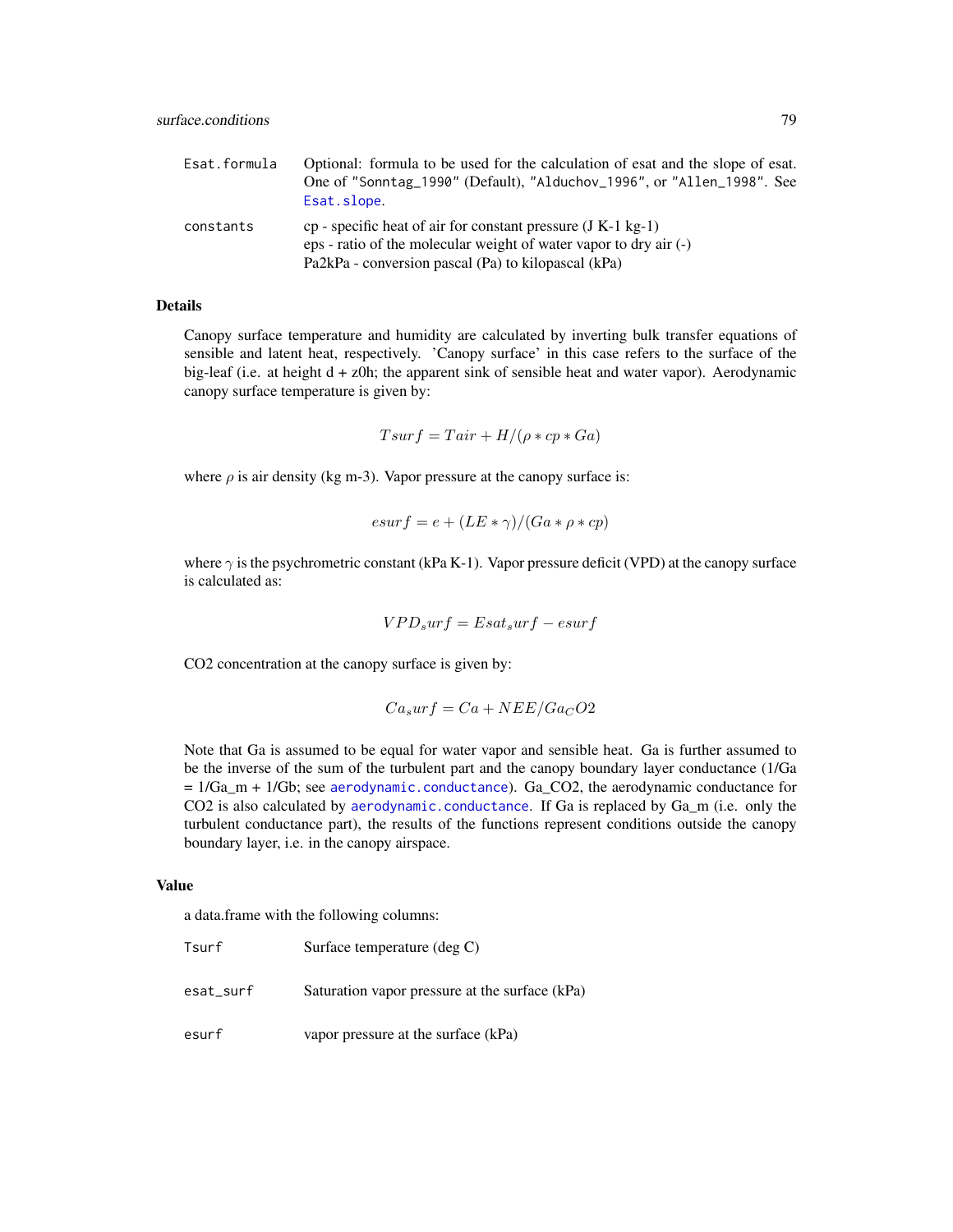<span id="page-79-1"></span>

| VPD_surf | vapor pressure deficit at the surface (kPa)   |
|----------|-----------------------------------------------|
| gsurf    | specific humidity at the surface $(kg kg-1)$  |
| rH surf  | relative humidity at the surface (-)          |
| Ca_surf  | CO2 concentration at the surface (umol mol-1) |

# Note

The following sign convention for NEE is employed (relevant if calc. surface. CO2 = TRUE): negative values of NEE denote net CO2 uptake by the ecosystem.

# References

Knauer, J. et al., 2018: Towards physiologically meaningful water-use efficiency estimates from eddy covariance data. Global Change Biology 24, 694-710.

Blanken, P.D. & Black, T.A., 2004: The canopy conductance of a boreal aspen forest, Prince Albert National Park, Canada. Hydrological Processes 18, 1561-1578.

Shuttleworth, W. J., Wallace, J.S., 1985: Evaporation from sparse crops- an energy combination theory. Quart. J. R. Met. Soc. 111, 839-855.

#### Examples

```
# calculate surface temperature, water vapor, VPD etc. at the surface
# for a given temperature and turbulent fluxes, and under different
# aerodynamic conductance.
surface.conditions(Tair=25,pressure=100,LE=100,H=200,VPD=1.2,Ga=c(0.02,0.05,0.1))
# now calculate also surface CO2 concentration
```
surface.conditions(Tair=25,pressure=100,LE=100,H=200,VPD=1.2,Ga=c(0.02,0.05,0.1), Ca=400,Ga\_CO2=c(0.02,0.05,0.1),NEE=-20,calc.surface.CO2=TRUE)

<span id="page-79-0"></span>surface.conductance *Surface Conductance to Water Vapor*

# **Description**

Calculates surface conductance to water vapor from the inverted Penman-Monteith equation (by default) or from a simple flux-gradient approach.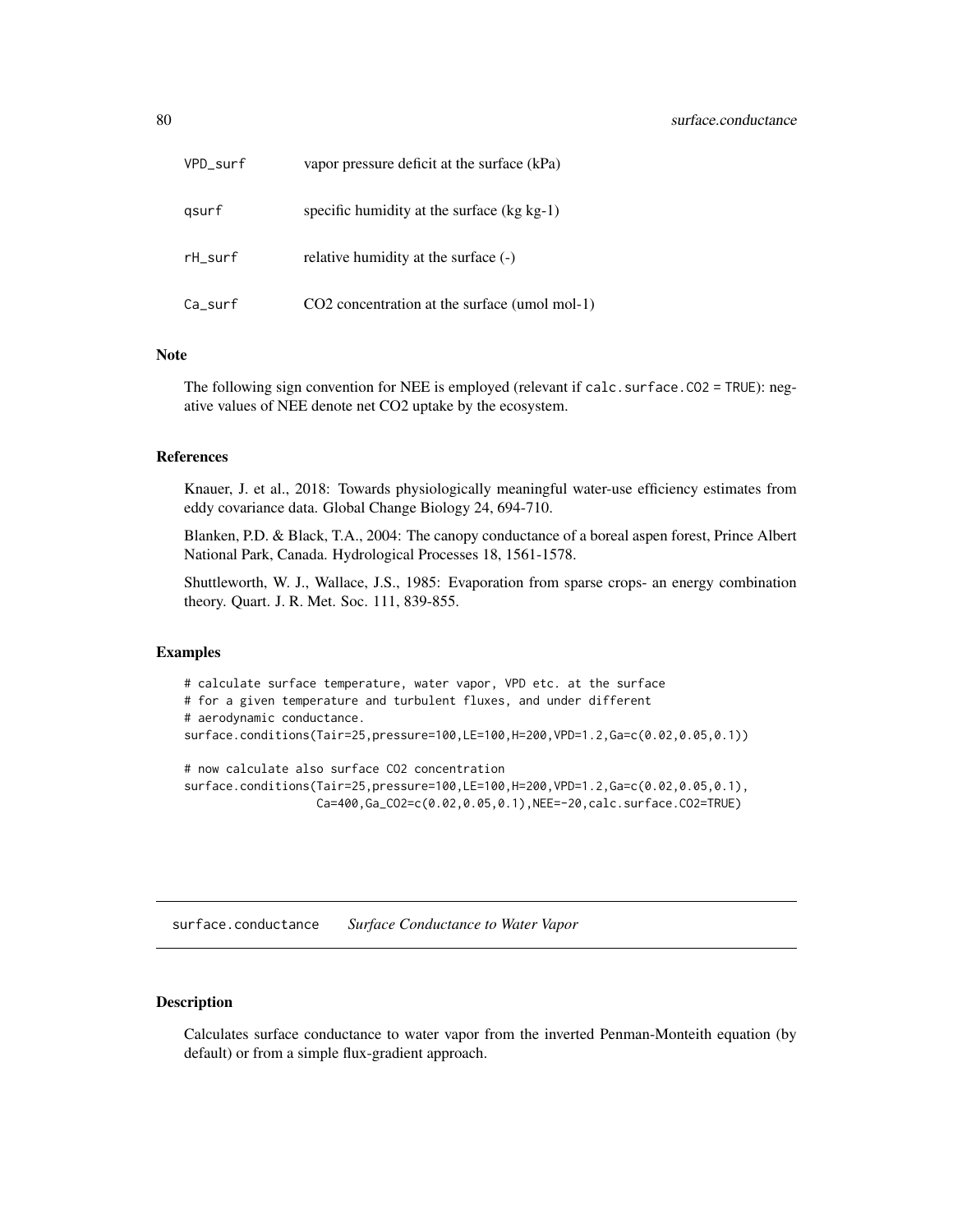<span id="page-80-0"></span>surface.conductance 81

# Usage

```
surface.conductance(
 data,
 Tair = "Tair",pressure = "pressure",
 Rn = "Rn",G = NULL,S = NULL,VPD = "VPD",LE = "LE",Ga = "Ga_h",missing.G.as.NA = FALSE,
 missing.S.as.NA = FALSE,
 formulation = c("Penman-Monteith", "Flux-Gradient"),
 Esat.formula = c("Sonntag_1990", "Alduchov_1996", "Allen_1998"),
 constants = bigleaf.constants()
\mathcal{L}
```

| data            | Data.frame or matrix containing all required input variables                                                                                                                                                                      |
|-----------------|-----------------------------------------------------------------------------------------------------------------------------------------------------------------------------------------------------------------------------------|
| Tair            | Air temperature (deg C)                                                                                                                                                                                                           |
| pressure        | Atmospheric pressure (kPa)                                                                                                                                                                                                        |
| Rn              | Net radiation $(W m-2)$                                                                                                                                                                                                           |
| G               | Ground heat flux (W m-2); optional                                                                                                                                                                                                |
| S               | Sum of all storage fluxes (W m-2); optional                                                                                                                                                                                       |
| <b>VPD</b>      | Vapor pressure deficit (kPa)                                                                                                                                                                                                      |
| LE              | Latent heat flux $(W m-2)$                                                                                                                                                                                                        |
| Ga              | Aerodynamic conductance to heat/water vapor (m s-1)                                                                                                                                                                               |
| missing.G.as.NA |                                                                                                                                                                                                                                   |
|                 | if TRUE, missing G are treated as NAs, otherwise they are set to 0. Only used if<br>formulation = "Penman-Monteith".                                                                                                              |
| missing.S.as.NA |                                                                                                                                                                                                                                   |
|                 | if TRUE, missing S are treated as NAs, otherwise they are set to 0. Only used if<br>formulation = "Penman-Monteith".                                                                                                              |
| formulation     | Formulation used. Either "Penman-Monteith" (the default) using the inverted<br>Penman-Monteith equation, or "Flux-Gradient", for a simple flux-gradient<br>approach requiring ET, pressure, and VPD only.                         |
| Esat.formula    | Optional: formula to be used for the calculation of esat and the slope of esat.<br>One of "Sonntag_1990" (Default), "Alduchov_1996", or "Allen_1998". Only<br>used if formulation = "Penman-Monteith". See Esat. slope.           |
| constants       | $cp$ - specific heat of air for constant pressure (J K-1 kg-1)<br>eps - ratio of the molecular weight of water vapor to dry air (-)<br>$Rd$ - gas constant of dry air (J kg-1 K-1)<br>Rgas - universal gas constant (J mol-1 K-1) |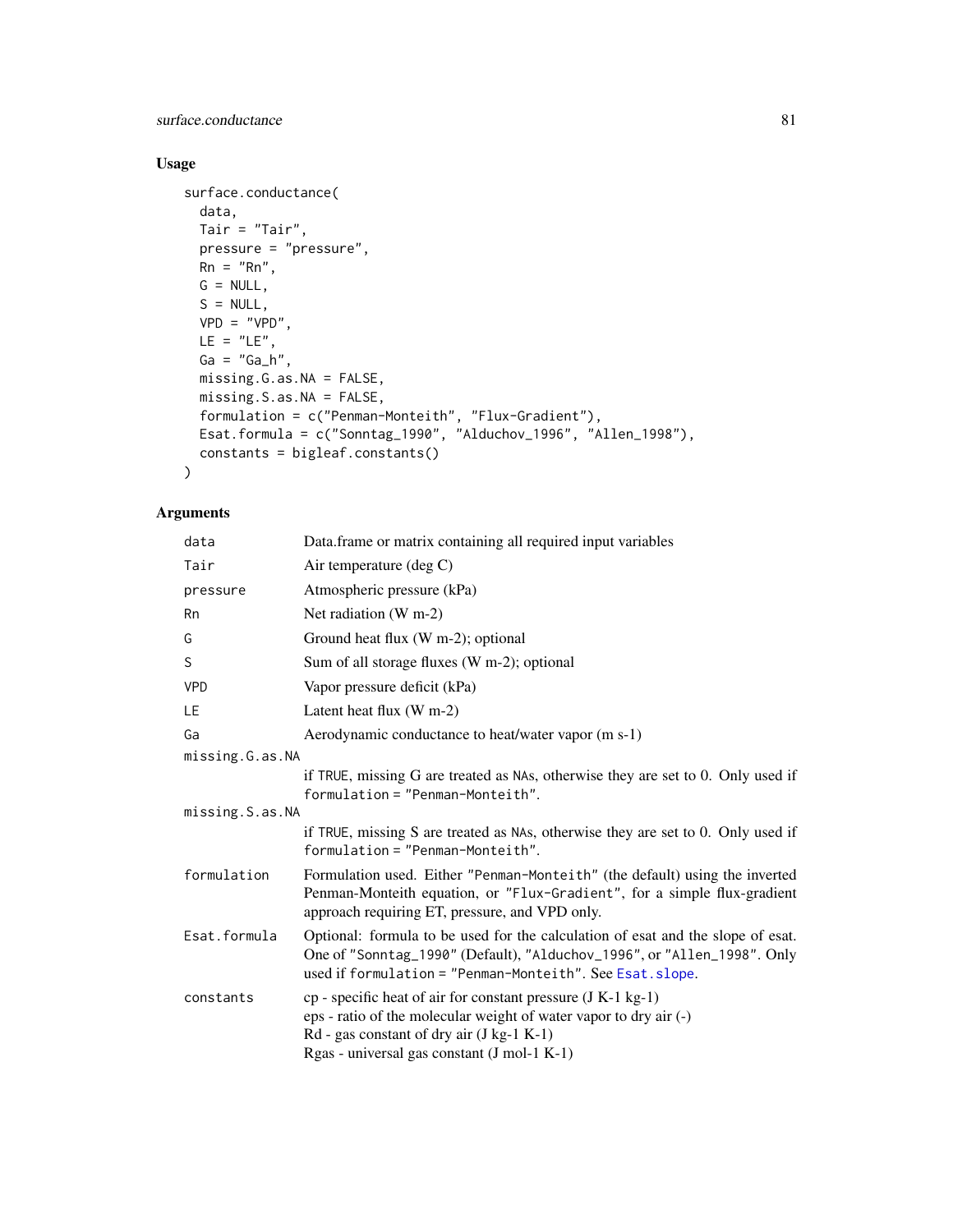Kelvin - conversion degree Celsius to Kelvin Mw - molar mass of water vapor (kg mol-1) Pa2kPa - conversion pascal (Pa) to kilopascal (kPa)

# <span id="page-81-0"></span>Details

If formulation = "Penman-Monteith" (the default), surface conductance (Gs) in m s-1 is calculated from the inverted Penman-Monteith equation:

$$
Gs = (LE * Ga * \gamma)/(\Delta * A + \rho * cp * Ga * VPD - LE * (\Delta + \gamma))
$$

Where  $\gamma$  is the psychrometric constant (kPa K-1),  $\Delta$  is the slope of the saturation vapor pressure curve (kPa K-1), and  $\rho$  is air density (kg m-3). Available energy (A) is defined as A = Rn - G - S. If G and/or S are not provided,  $A = Rn$ .

By default, any missing data in G and S are set to 0. If missing.S.as.NA = TRUE or missing.S.as.NA = TRUE, Gs will give NA for these timesteps.

If formulation="Flux-Gradient", Gs (in mol m-2 s-1) is calculated from VPD and ET only:

$$
Gs = ET/pressure*VPD
$$

where ET is in mol m-2 s-1. Note that this formulation assumes fully coupled conditions (i.e.  $Ga =$ inf). This formulation is equivalent to the inverted form of Eq.6 in McNaughton & Black 1973:

$$
Gs = LE * \gamma / (\rho * cp * VPD)
$$

which gives Gs in m s-1. Note that  $Gs > Gc$  (canopy conductance) under conditions when a significant fraction of ET comes from interception or soil evaporation.

If pressure is not available, it can be approximated by elevation using the function [pressure.from.elevation](#page-59-0)

#### Value

a dataframe with the following columns:

| Gs ms  | Surface conductance in m s-1       |
|--------|------------------------------------|
| Gs mol | Surface conductance in mol m-2 s-1 |

#### References

Monteith, J., 1965: Evaporation and environment. In Fogg, G. E. (Ed.), The state and movement of water in living organisms (pp.205-234). 19th Symp. Soc. Exp. Biol., Cambridge University Press, Cambridge

McNaughton, K.G., Black, T.A., 1973: A study of evapotranspiration from a Douglas Fir forest using the energy balance approach. Water Resources Research 9, 1579-1590.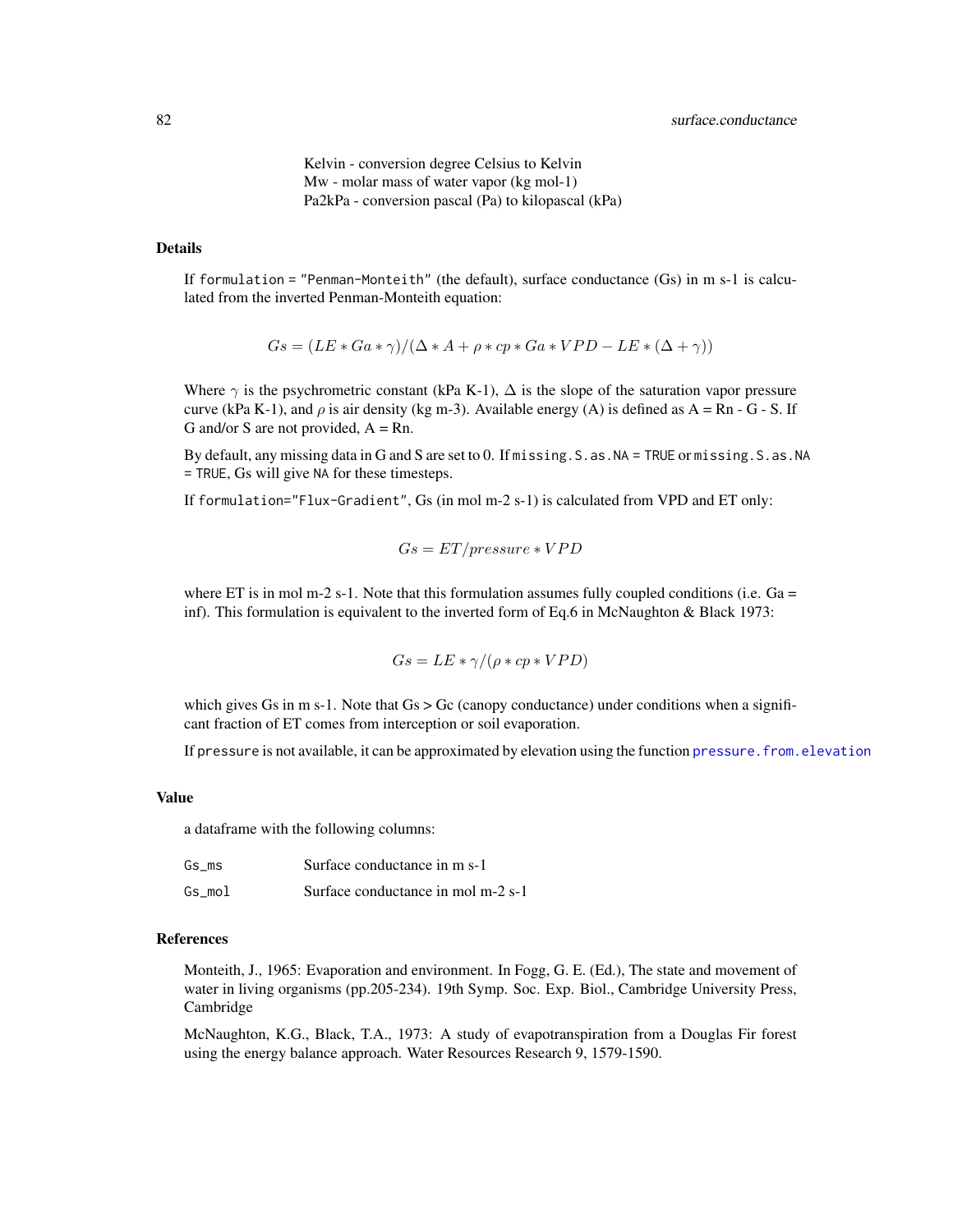#### <span id="page-82-0"></span>Examples

```
## filter data to ensure that Gs is a meaningful proxy to canopy conductance (Gc)
DE_Tha_Jun_2014_2 <- filter.data(DE_Tha_Jun_2014,quality.control=FALSE,
                                 vars.qc=c("Tair","precip","VPD","H","LE"),
                                 filter.growseas=FALSE,filter.precip=TRUE,
                                 filter.vars=c("Tair","PPFD","ustar","LE"),
                                 filter.vals.min=c(5,200,0.2,0),
                                 filter.vals.max=c(NA,NA,NA,NA),NA.as.invalid=TRUE,
                                 quality.ext="_qc",good.quality=c(0,1),
                                 missing.qc.as.bad=TRUE,GPP="GPP",doy="doy",
                                 year="year",tGPP=0.5,ws=15,min.int=5,precip="precip",
                                 tprecip=0.1,precip.hours=24,records.per.hour=2)
# calculate Gs based on a simple gradient approach
Gs_gradient <- surface.conductance(DE_Tha_Jun_2014_2,Tair="Tair",pressure="pressure",
                                   VPD="VPD",formulation="Flux-Gradient")
summary(Gs_gradient)
# calculate Gs from the the inverted PM equation (now Rn, and Ga are needed),
# using a simple estimate of Ga based on Thom 1972
Ga <- aerodynamic.conductance(DE_Tha_Jun_2014_2,Rb_model="Thom_1972")[,"Ga_h"]
# if G and/or S are available, don't forget to indicate (they are ignored by default).
# Note that Ga is not added to the data.frame 'DE_Tha_Jun_2014'
Gs_PM <- surface.conductance(DE_Tha_Jun_2014_2,Tair="Tair",pressure="pressure",
                             Rn="Rn",G="G",S=NULL,VPD="VPD",Ga=Ga,
                             formulation="Penman-Monteith")
summary(Gs_PM)
# now add Ga to the data.frame 'DE_Tha_Jun_2014' and repeat
DE_Tha_Jun_2014_2$Ga <- Ga
Gs_PM2 <- surface.conductance(DE_Tha_Jun_2014_2,Tair="Tair",pressure="pressure",
                              Rn="Rn",G="G",S=NULL,VPD="VPD",Ga="Ga",
                              formulation="Penman-Monteith")
# note the difference to the previous version (Ga="Ga")
summary(Gs_PM2)
```
umolCO2.to.gC *Conversion between Mass and Molar Units of Carbon and CO2*

#### **Description**

Converts CO2 quantities from umol CO2 m-2 s-1 to g C m-2 d-1 and vice versa.

#### Usage

umolCO2.to.gC(CO2\_flux, constants = bigleaf.constants())

gC.to.umolCO2(C\_flux, constants = bigleaf.constants())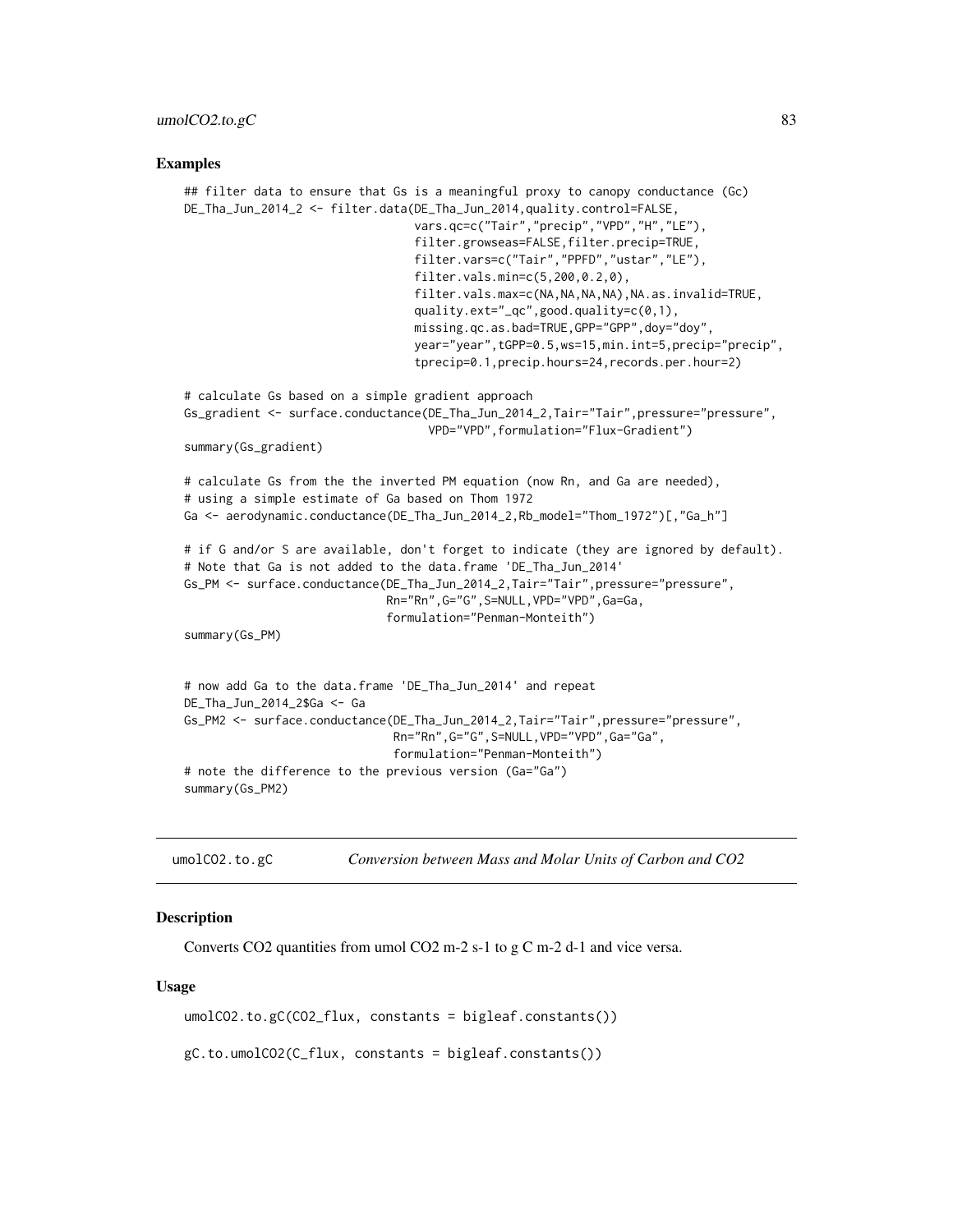# <span id="page-83-0"></span>Arguments

| $CO2_flux$ | $CO2$ flux (umol $CO2$ m-2 s-1)                                                                                                                                                                                                                                                           |
|------------|-------------------------------------------------------------------------------------------------------------------------------------------------------------------------------------------------------------------------------------------------------------------------------------------|
| constants  | Cmol - molar mass of carbon (kg mol-1)<br>umol2mol - conversion micromole (umol) to mol (mol)<br>mol2umol - conversion mole (mol) to micromole (umol)<br>$kg2g$ - conversion kilogram (kg) to gram (g)<br>$g2kg$ - conversion gram (g) to kilogram (kg)<br>days2seconds - seconds per day |
| C flux     | Carbon (C) flux $(gC \text{ m-2 d-1})$                                                                                                                                                                                                                                                    |

# Examples

umolCO2.to.gC(20) # gC m-2 d-1

virtual.temp *Virtual Temperature*

# Description

Virtual temperature, defined as the temperature at which dry air would have the same density as moist air at its actual temperature.

# Usage

```
virtual.temp(
  Tair,
  pressure,
  VPD,
  Esat.formula = c("Sonntag_1990", "Alduchov_1996", "Allen_1998"),
  constants = bigleaf.constants()
\mathcal{L}
```

| Tair         | Air temperature $(\text{deg } C)$                                                                                                                                        |
|--------------|--------------------------------------------------------------------------------------------------------------------------------------------------------------------------|
| pressure     | Atmospheric pressure (kPa)                                                                                                                                               |
| <b>VPD</b>   | Vapor pressure deficit (kPa)                                                                                                                                             |
| Esat.formula | Optional: formula to be used for the calculation of esat and the slope of esat.<br>One of "Sonntag_1990" (Default), "Alduchov_1996", or "Allen_1998". See<br>Esat.slope. |
| constants    | Kelvin - conversion degree Celsius to Kelvin<br>eps - ratio of the molecular weight of water vapor to dry air (-)                                                        |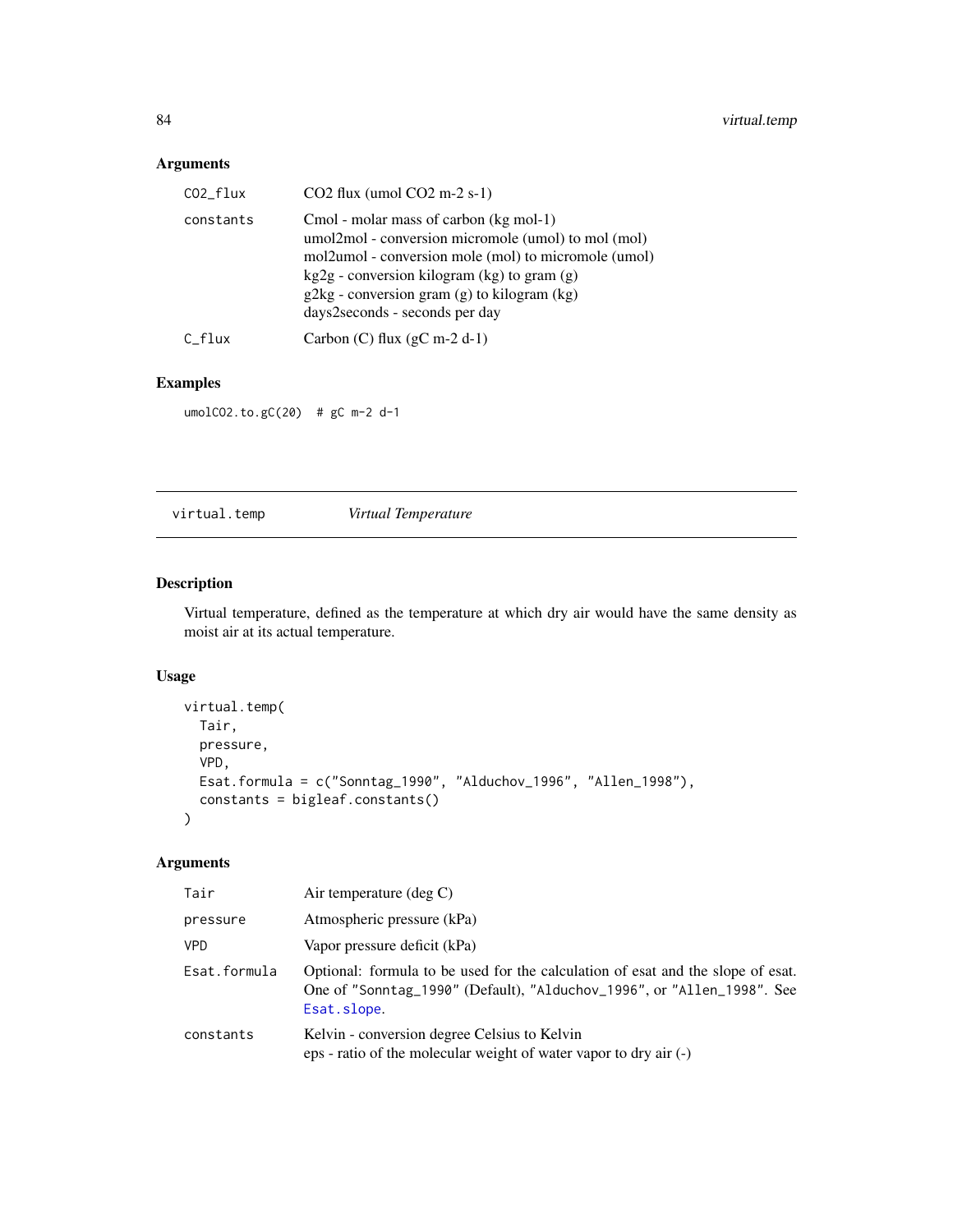#### <span id="page-84-1"></span>VPD.to.rH 85

# Details

the virtual temperature is given by:

$$
Tv = Tair/(1 - (1 - eps)e/pressure)
$$

where Tair is in Kelvin (converted internally). Likewise, VPD is converted to actual vapor pressure (e in kPa) with [VPD.to.e](#page-84-0) internally.

# Value

Tv - virtual temperature (deg C)

#### References

Monteith J.L., Unsworth M.H., 2008: Principles of Environmental Physics. 3rd edition. Academic Press, London.

# Examples

virtual.temp(25,100,1.5)

#### VPD.to.rH *Conversions between Humidity Measures*

# <span id="page-84-0"></span>Description

Conversion between vapor pressure (e), vapor pressure deficit (VPD), specific humidity (q), and relative humidity (rH).

#### Usage

```
VPD.to.rH(
  VPD,
  Tair,
 Esat.formula = c("Sonntag_1990", "Alduchov_1996", "Allen_1998"),
  constants = bigleaf.constants()
)
rH.to.VPD(
  rH,
 Tair,
 Esat.formula = c("Sonntag_1990", "Alduchov_1996", "Allen_1998"),
  constants = bigleaf.constants()
\lambdae.to.rH(
```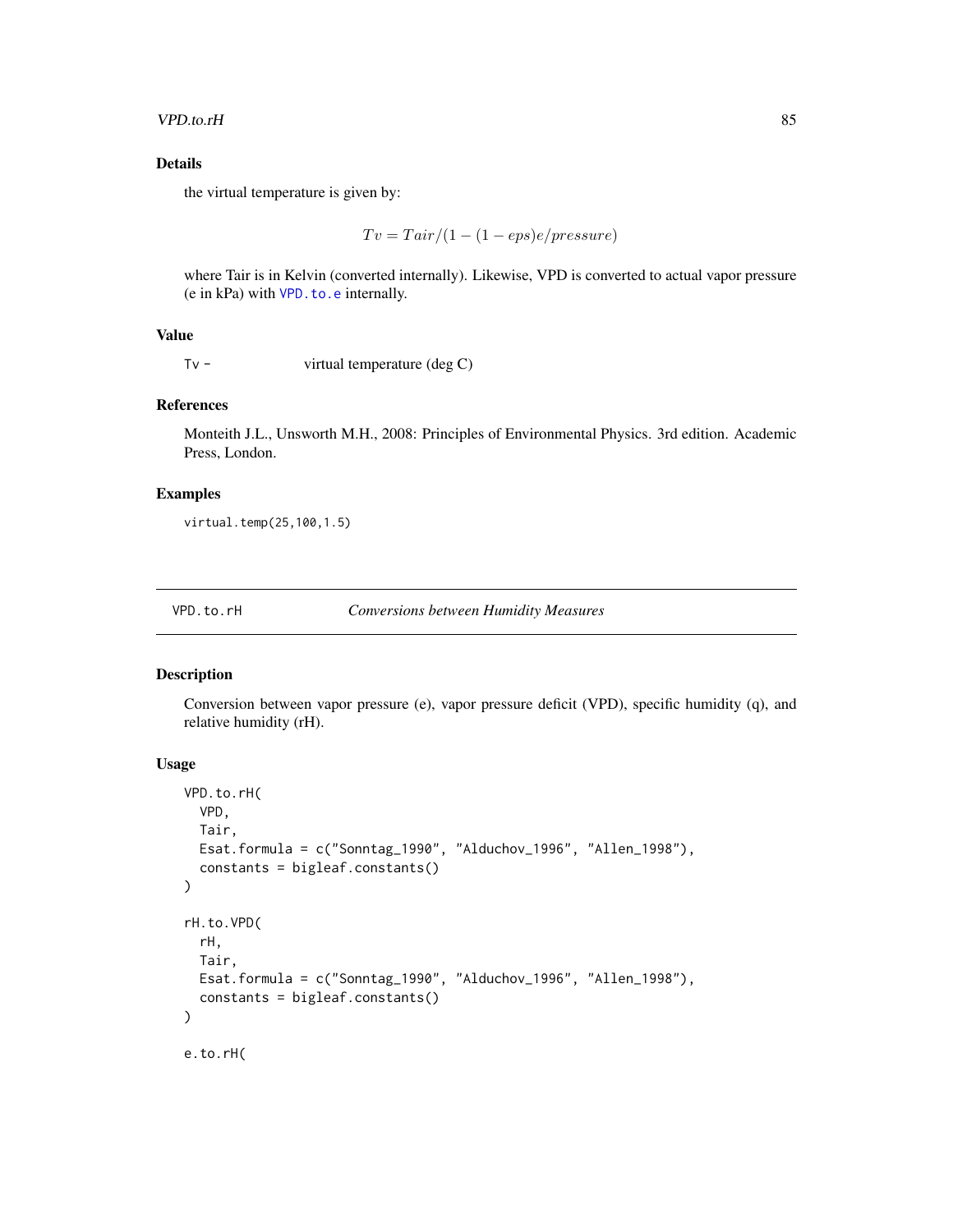```
e,
  Tair,
 Esat.formula = c("Sonntag_1990", "Alduchov_1996", "Allen_1998"),
  constants = bigleaf.constants()
\mathcal{L}VPD.to.e(
 VPD,
 Tair,
 Esat.formula = c("Sonntag_1990", "Alduchov_1996", "Allen_1998"),
  constants = bigleaf.constants()
)
e.to.VPD(
  e,
 Tair,
 Esat.formula = c("Sonntag_1990", "Alduchov_1996", "Allen_1998"),
  constants = bigleaf.constants()
\mathcal{L}e.to.q(e, pressure, constants = bigleaf.constants())
q.to.e(q, pressure, constants = bigleaf.constants())
q.to.VPD(
 q,
 Tair,
 pressure,
 Esat.formula = c("Sonntag_1990", "Alduchov_1996", "Allen_1998"),
 constants = bigleaf.constants()
\mathcal{L}VPD.to.q(
 VPD,
 Tair,
 pressure,
 Esat.formula = c("Sonntag_1990", "Alduchov_1996", "Allen_1998"),
 constants = bigleaf.constants()
)
```

| VPD          | Vapor pressure deficit (kPa)                                                                                                                                             |
|--------------|--------------------------------------------------------------------------------------------------------------------------------------------------------------------------|
| Tair         | Air temperature $(\text{deg } C)$                                                                                                                                        |
| Esat.formula | Optional: formula to be used for the calculation of esat and the slope of esat.<br>One of "Sonntag_1990" (Default), "Alduchov_1996", or "Allen_1998". See<br>Esat.slope. |

<span id="page-85-0"></span>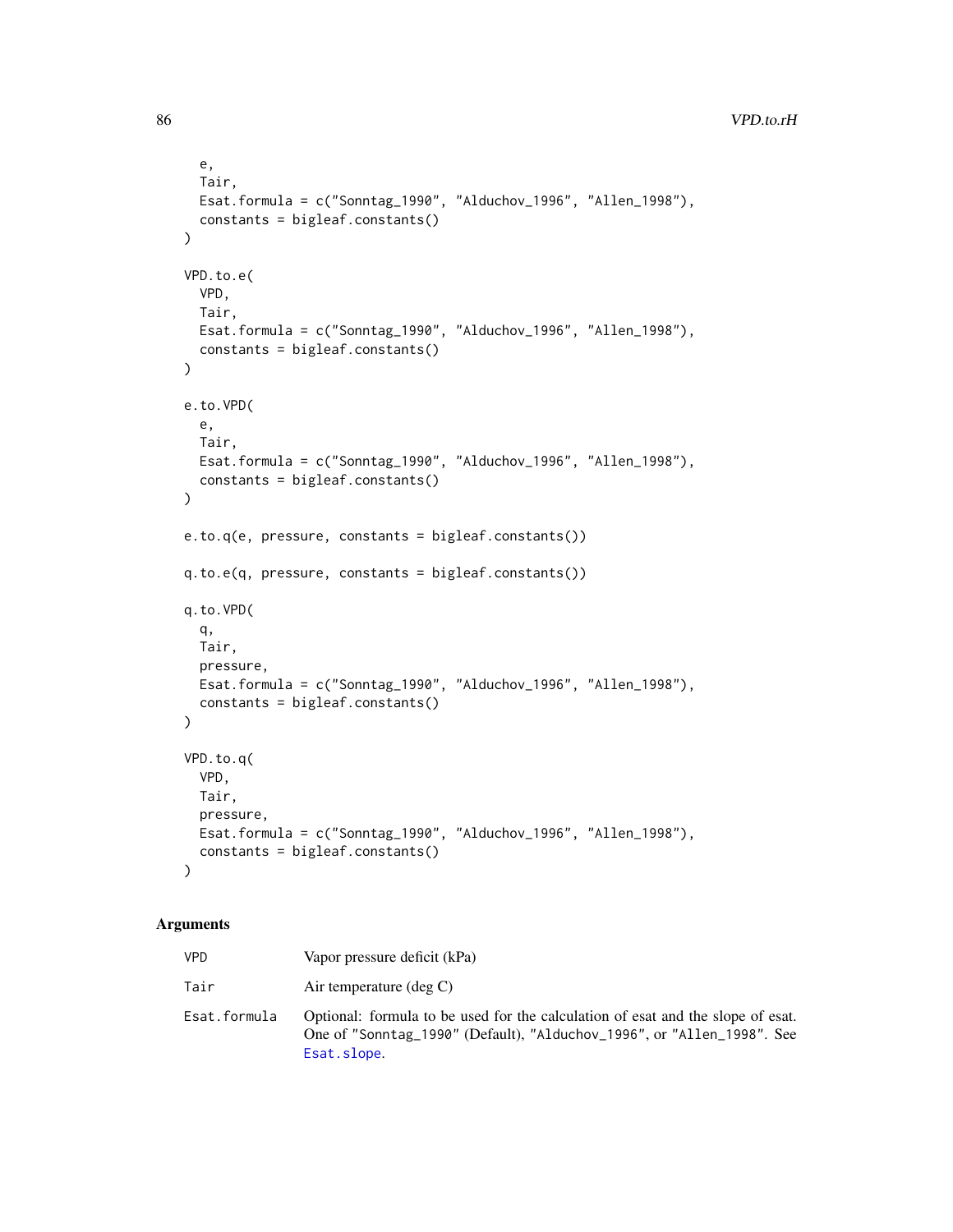# <span id="page-86-0"></span>wetbulb.temp 87

| constants | eps - ratio of the molecular weight of water vapor to dry air (-)<br>Pa2kPa - conversion pascal (Pa) to kilopascal (kPa) |
|-----------|--------------------------------------------------------------------------------------------------------------------------|
| гH        | Relative humidity (-)                                                                                                    |
| e         | Vapor pressure (kPa)                                                                                                     |
| pressure  | Atmospheric pressure (kPa)                                                                                               |
|           | Specific humidity $(kg kg-1)$                                                                                            |

# References

Foken, T, 2008: Micrometeorology. Springer, Berlin, Germany.

# Description

calculates the wet bulb temperature, i.e. the temperature that the air would have if it was saturated.

# Usage

```
wetbulb.temp(
 Tair,
 pressure,
 VPD,
  accuracy = 0.001,Esat.formula = c("Sonntag_1990", "Alduchov_1996", "Allen_1998"),
 constants = bigleaf.constants()
)
```

| Tair         | Air temperature (deg $C$ )                                                                                                                                                                                                                                |
|--------------|-----------------------------------------------------------------------------------------------------------------------------------------------------------------------------------------------------------------------------------------------------------|
| pressure     | Atmospheric pressure (kPa)                                                                                                                                                                                                                                |
| <b>VPD</b>   | Vapor pressure deficit (kPa)                                                                                                                                                                                                                              |
| accuracy     | Accuracy of the result $(\text{deg } C)$                                                                                                                                                                                                                  |
| Esat.formula | Optional: formula to be used for the calculation of esat and the slope of esat.<br>One of "Sonntag_1990" (Default), "Alduchov_1996", or "Allen_1998". See<br>Esat.slope.                                                                                  |
| constants    | $cp$ - specific heat of air for constant pressure (J K-1 kg-1)<br>eps - ratio of the molecular weight of water vapor to dry air (-)<br>Pa2kPa - conversion pascal (Pa) to kilopascal (kPa) Le067 - Lewis number for<br>water vapor to the power of $0.67$ |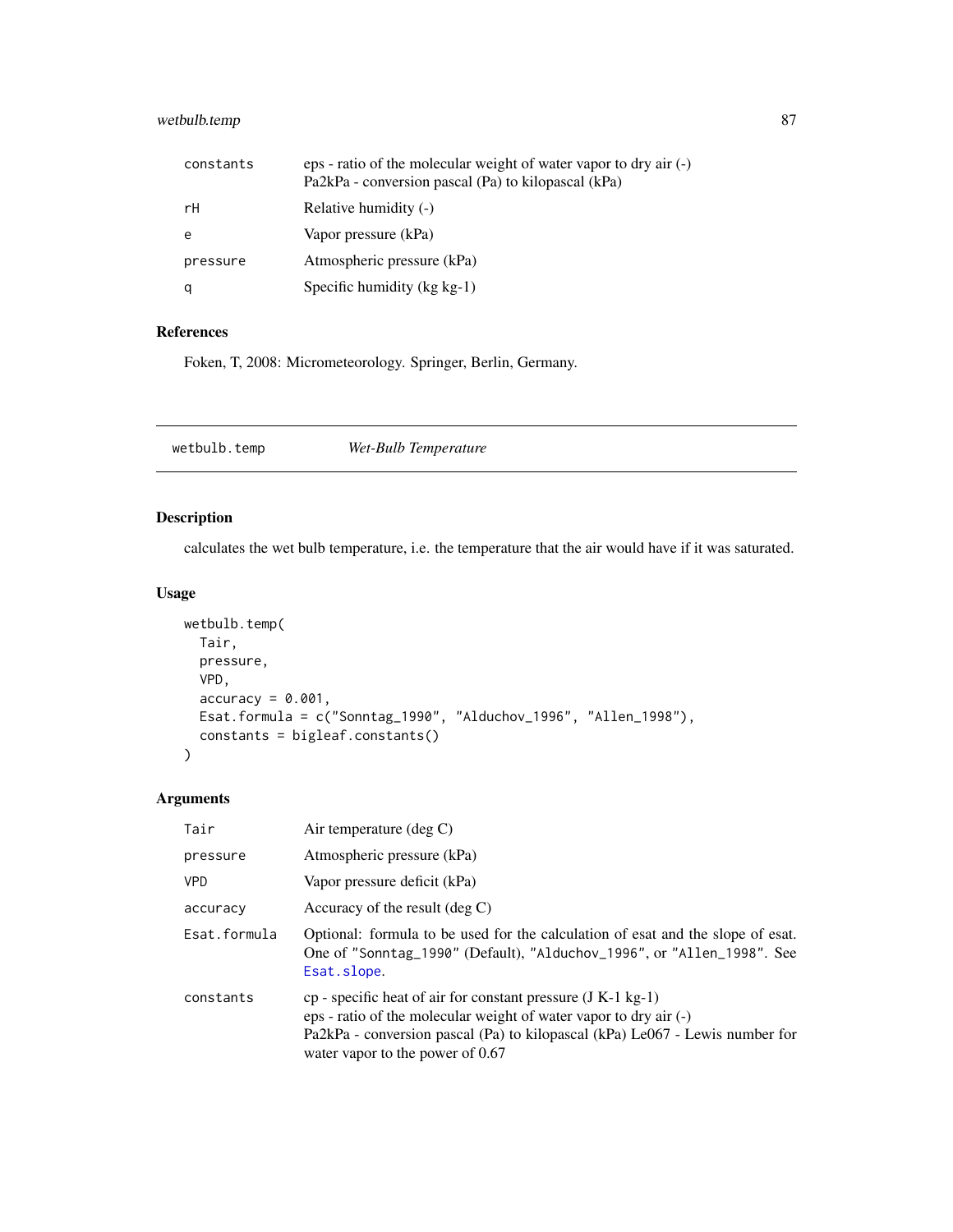#### <span id="page-87-0"></span>Details

Wet-bulb temperature (Tw) is calculated from the following expression:

$$
e = Esat(Tw) - Le067 * gamma * (Tair - Tw)
$$

The equation is solved for Tw using [optimize](#page-0-0). Actual vapor pressure e (kPa) is calculated from VPD using the function [VPD.to.e](#page-84-0). The psychrometric constant gamma (kPa K-1) is calculated from [psychrometric.constant](#page-60-0). Le067 is the Lewis number for water vapor to the power of 0.67 and represents the ratio of aerodynamic resistance to water vapor and heat. Le067 \* gamma is sometimes referred to as the 'modified psychrometric constant (gamma\*).

#### Value

Tw - wet-bulb temperature (degC)

# References

Monteith J.L., Unsworth M.H., 2013: Principles of Environmental Physics. Plants, Animals, and the Atmosphere. 4th edition. Academic Press.

#### Examples

wetbulb.temp(Tair=c(20,25),pressure=100,VPD=c(1,1.6))

| wind.profile | Wind Speed at a Given Height in the Surface Layer |  |
|--------------|---------------------------------------------------|--|
|              |                                                   |  |

# Description

Wind speed at a given height above the canopy estimated from single-level measurements of wind speed.

#### Usage

```
wind.profile(
 data,
  z,
  Tair = "Tair",
 pressure = "pressure",
 ustar = "ustar",
 H = "H",wind = "wind",
  zr,
 zh,
  d = NULL,frac_d = 0.7,
```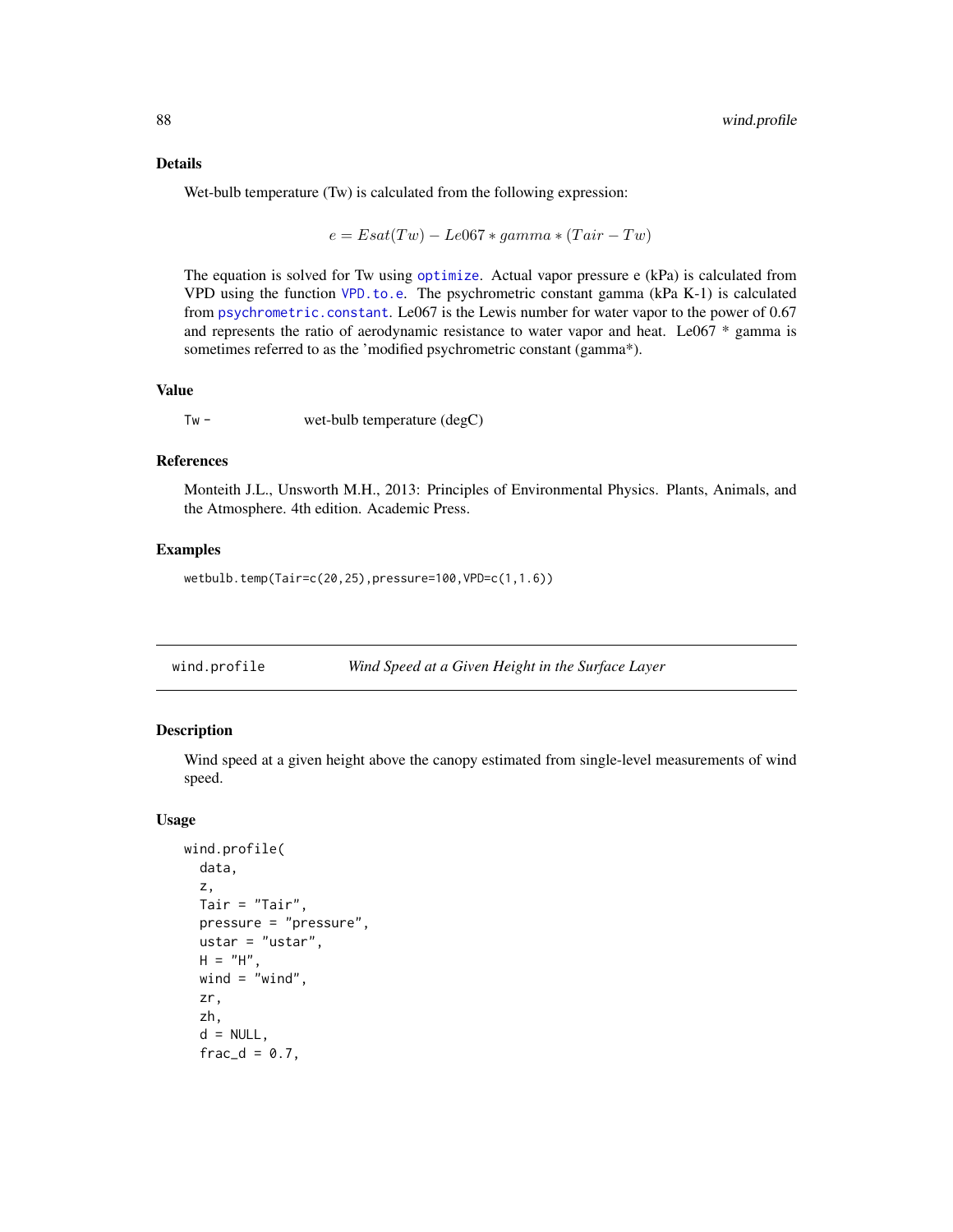# <span id="page-88-0"></span>wind.profile 89

```
z0m = NULL,
 frac_z\omega_m = NULL,estimate_z0m = TRUE,
 stab_correction = TRUE,
  stab_formulation = c("Dyer_1970", "Businger_1971"),
 constants = bigleaf.constants()
)
```
# Arguments

| data             | Data.frame or matrix containing all required variables                                                                                                                                |  |
|------------------|---------------------------------------------------------------------------------------------------------------------------------------------------------------------------------------|--|
| z                | Height above ground for which wind speed is calculated.                                                                                                                               |  |
| Tair             | Air temperature (deg C)                                                                                                                                                               |  |
| pressure         | Atmospheric pressure (kPa)                                                                                                                                                            |  |
| ustar            | Friction velocity (m s-1)                                                                                                                                                             |  |
| H                | Sensible heat flux (W m-2)                                                                                                                                                            |  |
| wind             | Wind speed at height $zr$ (m s-1); only used if $stab_c$ or rection = TRUE                                                                                                            |  |
| zr               | Instrument (reference) height (m)                                                                                                                                                     |  |
| zh               | Canopy height (m)                                                                                                                                                                     |  |
| d                | Zero-plane displacement height (-)                                                                                                                                                    |  |
| frac_d           | Fraction of displacement height on canopy height (-); only used if d is not avail-<br>able                                                                                            |  |
| z0m              | Roughness length (m), optional; only used if stab_correction = FALSE (de-<br>$fault=0.1)$                                                                                             |  |
| frac_z0m         | Fraction of roughness length on canopy height (-), optional; only used if z0m is<br>not provided. Default is 0.1.                                                                     |  |
| estimate_z0m     | Should z0m be estimated from the logarithmic wind profile? If TRUE (the de-<br>fault), arguments z0m and frac_z0m are ignored. See roughness.parameters<br>for details.               |  |
| stab_correction  |                                                                                                                                                                                       |  |
|                  | Should stability correction be applied? Defaults to TRUE                                                                                                                              |  |
| stab_formulation |                                                                                                                                                                                       |  |
|                  | Stability correction function used (If stab_correction = TRUE). Either "Dyer_1970"<br>or "Businger_1971".                                                                             |  |
| constants        | k - von-Karman constant (-)<br>Kelvin - conversion degree Celsius to Kelvin<br>cp - specific heat of air for constant pressure (J K-1 kg-1)<br>g - gravitational acceleration (m s-2) |  |

# Details

The underlying assumption is the existence of a logarithmic wind profile above the height  $d + z0m$ (the height at which wind speed mathematically reaches zero according to the Monin-Obukhov similarity theory). In this case, the wind speed at a given height z is given by: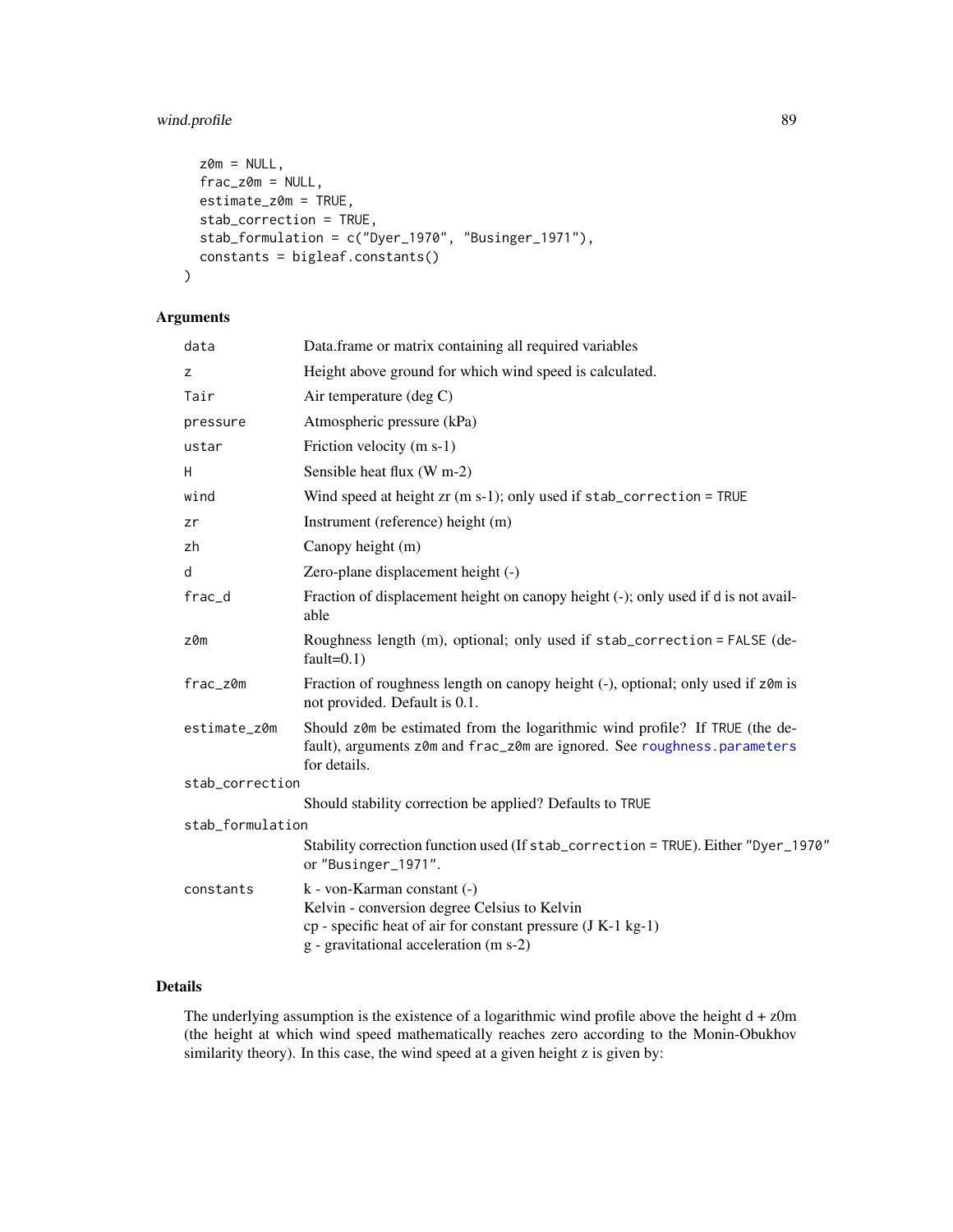$$
u(z) = (ustar/k) * (ln((z-d)/z0m) - \psi m
$$

<span id="page-89-0"></span>The roughness parameters zero-plane displacement height (d) and roughness length (z0m) can be approximated from [roughness.parameters](#page-66-0).  $\psi m$  is omitted if stab\_correction = FALSE (not recommended). If estimate\_z0m = TRUE, z0m is first estimated from the wind profile equation and then used in the equation above for the calculation of  $u(z)$  (see e.g. Newman & Klein 2014).

# Value

A vector of wind speed at heights z.

#### Note

Note that this equation is only valid for  $z \geq d + z$  0m, and it is not meaningful to calculate values closely above  $d + z$ Om. All values in heights smaller than  $d + z$ Om will return 0.

#### References

Monteith, J.L., Unsworth, M.H., 2008: Principles of Environmental Physics. 3rd edition. Academic Press, London.

Newman, J.F., Klein, P.M., 2014: The impacts of atmospheric stability on the accuracy of wind speed extrapolation methods. Resources 3, 81-105.

#### See Also

[roughness.parameters](#page-66-0)

# Examples

```
heights <- seq(18,40,2) # heights above ground for which to calculate wind speed
df <- data.frame(Tair=25,pressure=100,wind=c(3,4,5),ustar=c(0.5,0.6,0.65),H=c(200,230,250))
ws <- sapply(heights,function(x) wind.profile(df,z=x,zr=40,zh=25,d=16))
colnames(ws) <- paste0(heights,"m")
```
WUE.metrics *Water-Use Efficiency Metrics*

#### Description

Calculation of various water use efficiency (WUE) metrics.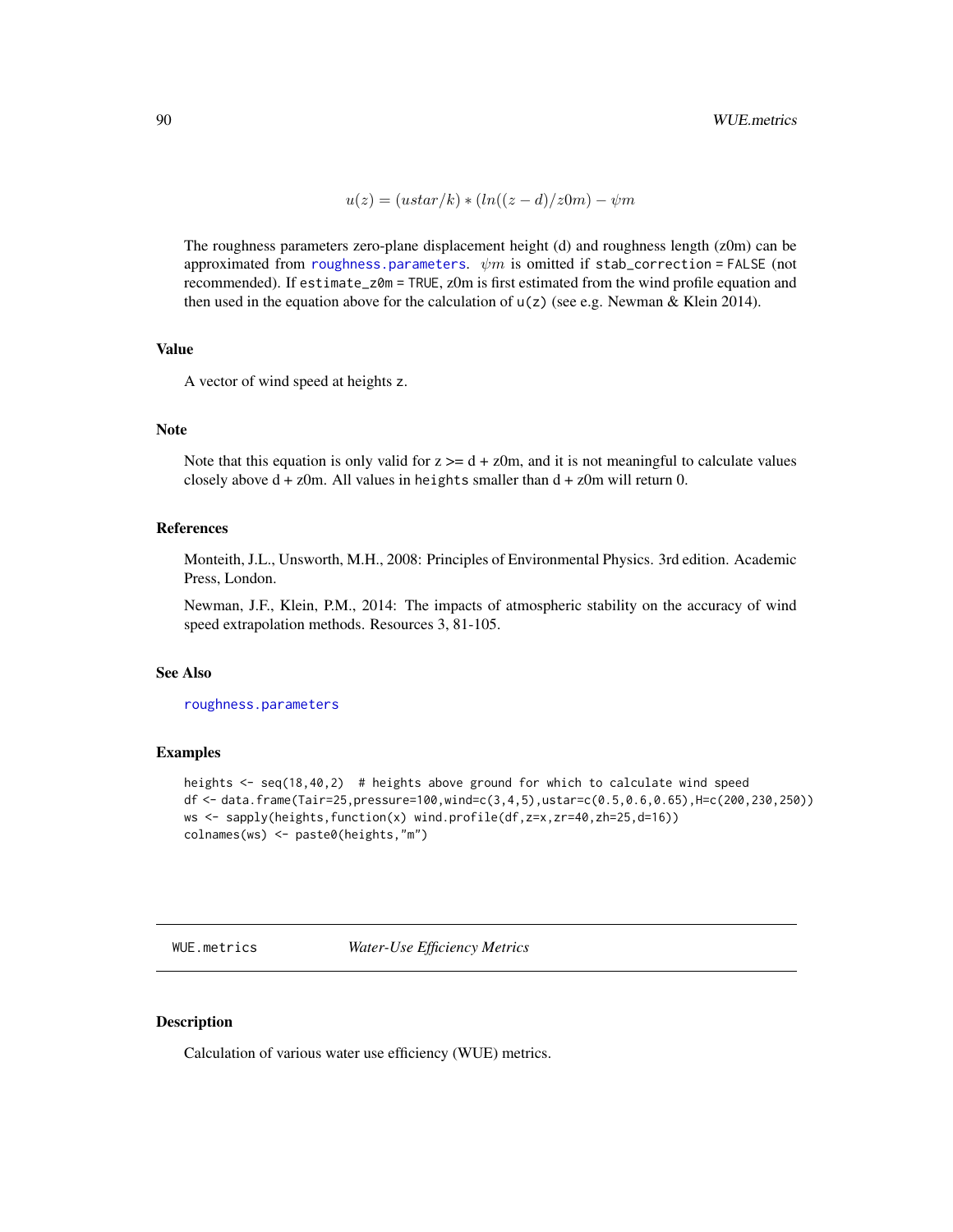# WUE.metrics 91

# Usage

```
WUE.metrics(
 data,
 GPP = "GPP",NEE = "NEE",LE = "LE",VPD = "VPD"Tair = "Tair",
 constants = bigleaf.constants()
)
```
# Arguments

| data       | Data frame or matrix containing all required variables                                                                                          |
|------------|-------------------------------------------------------------------------------------------------------------------------------------------------|
| <b>GPP</b> | Gross primary productivity (umol CO2 m-2 s-1)                                                                                                   |
| <b>NEE</b> | Net ecosystem exchange (umol CO2 m-2 s-1)                                                                                                       |
| LE         | Latent heat flux $(W m-2)$                                                                                                                      |
| <b>VPD</b> | Vapor pressure deficit (kPa)                                                                                                                    |
| Tair       | Air temperature $(\text{deg } C)$                                                                                                               |
| constants  | Cmol - molar mass of carbon (kg mol-1)<br>umol2mol - conversion micromole (umol) to mole (mol)<br>$kg2g$ - conversion kilogram (kg) to gram (g) |

# Details

the following metrics are calculated:

Water-use efficiency (WUE):

$$
WUE = GPP/ET
$$

Water-use efficiency based on NEE (WUE\_NEE):

$$
WUE_{N}EE=NEE/ET
$$

Inherent water-use efficiency (IWUE; Beer et al. 2009):

$$
IWUE = (GPP*VPD)/ET
$$

Underlying water-use efficiency (uWUE; Zhou et al. 2014):

$$
uWUE = (GPP * sqrt(VPD))/ET
$$

All metrics are calculated based on the median of all values. E.g. WUE = median(GPP/ET,na.rm=TRUE)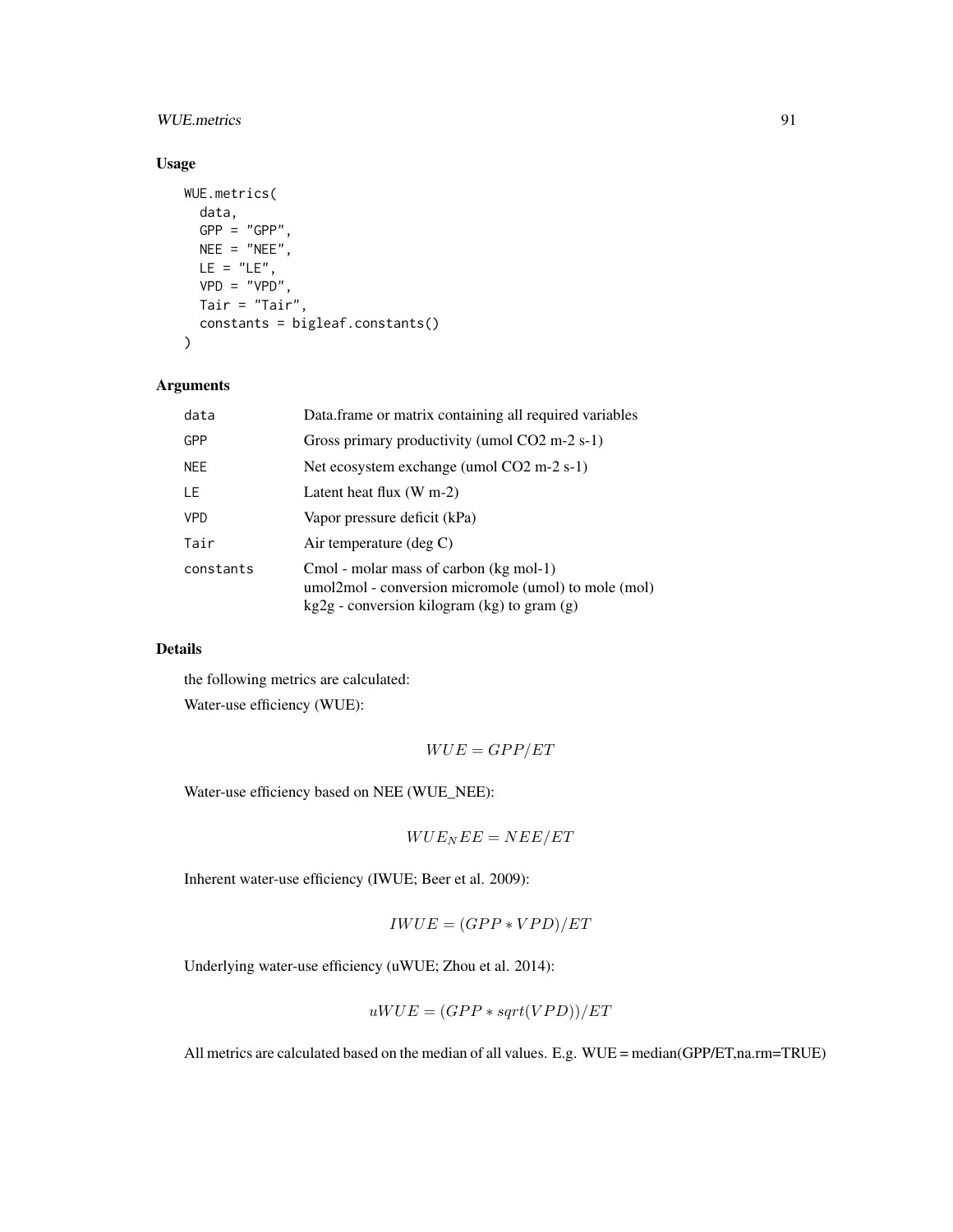# <span id="page-91-0"></span>Value

a named vector with the following elements:

| WUE     | Water-use efficiency $(gC (kg H20)-1)$                         |
|---------|----------------------------------------------------------------|
| WUE NEE | Water-use efficiency based on NEE (gC (kg $H20$ )-1)           |
| IWUE    | Inherent water-use efficiency (gC kPa (kg $H20$ )-1)           |
| uWUE    | Underlying water-use efficiency (gC kPa $\sim$ 0.5 (kg H20)-1) |

# Note

Units for VPD can also be hPa. Units change accordingly. WUE\_NEE is calculated based on the absolute value of NEE (the sign convention does not matter here).

# References

Beer, C., et al., 2009: Temporal and among-site variability of inherent water use efficiency at the ecosystem level. Global Biogeochemical Cycles 23, GB2018.

Zhou, S., et al., 2014: The effect of vapor pressure deficit on water use efficiency at the sub-daily time scale. Geophysical Research Letters 41.

# See Also

[stomatal.slope](#page-73-0) for a measure of intrinsic WUE

#### Examples

```
## filter data for dry periods and daytime at DE-Tha in June 2014
DE_Tha_Jun_2014_2 <- filter.data(DE_Tha_Jun_2014,quality.control=FALSE,
                                 vars.qc=c("Tair","precip","VPD","H","LE"),
                                 filter.growseas=FALSE,filter.precip=TRUE,
                                 filter.vars=c("Tair","PPFD","ustar"),
                                 filter.vals.min=c(5,200,0.2),
                                 filter.vals.max=c(NA,NA,NA),NA.as.invalid=TRUE,
                                 quality.ext="_qc",good.quality=c(0,1),
                                 missing.qc.as.bad=TRUE,GPP="GPP",doy="doy",
                                 year="year",tGPP=0.5,ws=15,min.int=5,precip="precip",
                                 tprecip=0.1,precip.hours=24,records.per.hour=2)
```
## calculate WUE metrics in the filtered periods WUE.metrics(DE\_Tha\_Jun\_2014\_2)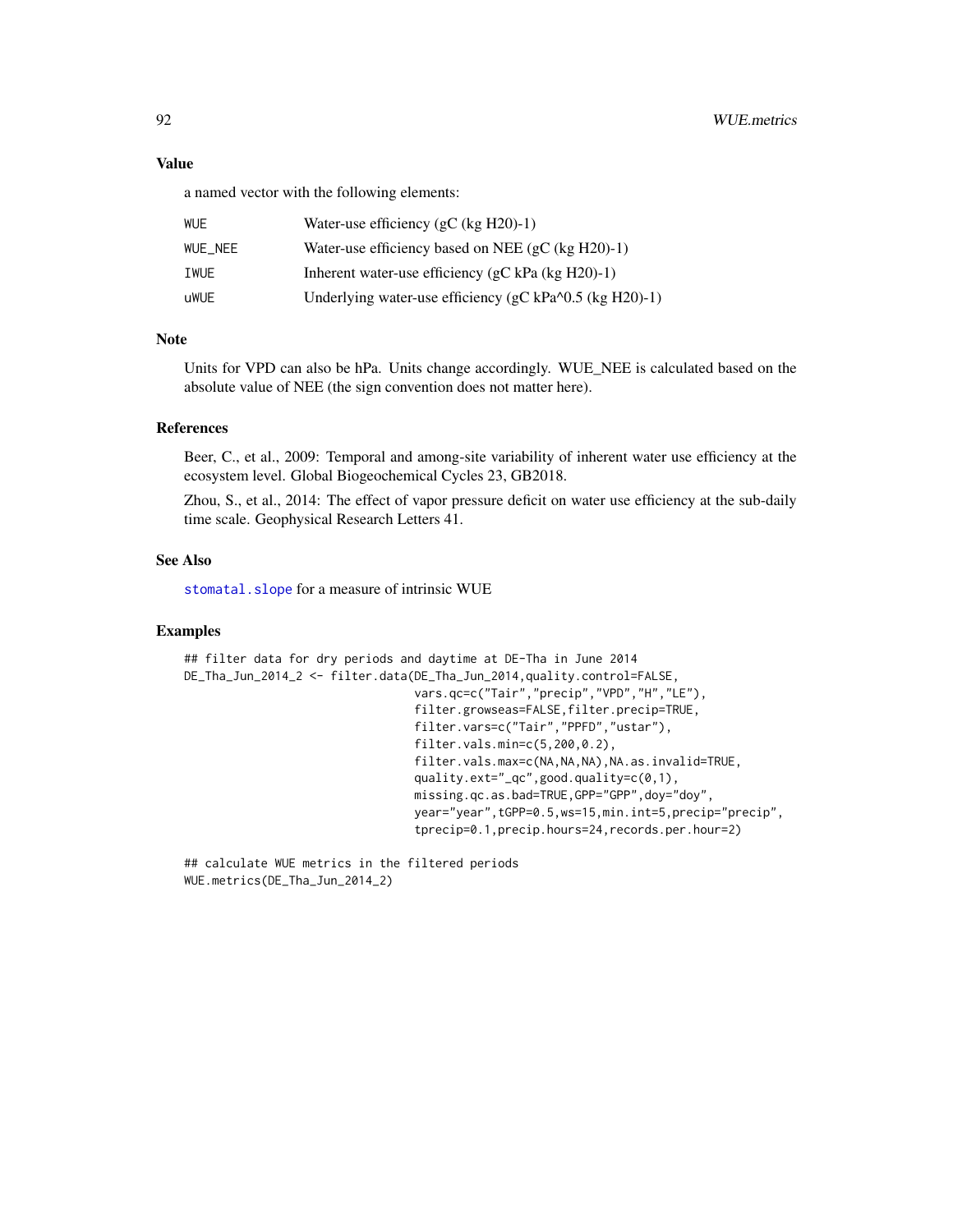# **Index**

∗ datasets AT\_Neu\_Jul\_2010, [10](#page-9-0) DE\_Tha\_Jun\_2014, [18](#page-17-0) FR\_Pue\_May\_2012, [30](#page-29-0) ∗ humidity conversion VPD.to.rH, [85](#page-84-1) aerodynamic.conductance, [3,](#page-2-1) *[16](#page-15-0)*, *[23](#page-22-0)*, *[34](#page-33-0)*, *[37,](#page-36-0) [38](#page-37-0)*, *[66](#page-65-0)*, *[79](#page-78-0)* air.density, [8](#page-7-0) Arrhenius.temp.response, [9,](#page-8-0) *[56](#page-55-0)* AT\_Neu\_Jul\_2010, [10](#page-9-0) bigleaf.constants, [11,](#page-10-0) *[41](#page-40-0)* biochemical.energy, [13](#page-12-0) D, *[24](#page-23-1)* DE\_Tha\_Jun\_2014, [18](#page-17-0) decoupling, [14,](#page-13-0) *[23](#page-22-0)* dew.point, [16](#page-15-0) e.to.q *(*VPD.to.rH*)*, [85](#page-84-1) e.to.rH *(*VPD.to.rH*)*, [85](#page-84-1) e.to.VPD *(*VPD.to.rH*)*, [85](#page-84-1) energy.closure, [19](#page-18-0) energy.use.efficiency, [21,](#page-20-0) *[47](#page-46-0)* equilibrium.imposed.ET, *[16](#page-15-0)*, [22](#page-21-0) Esat.slope, *[15](#page-14-0)*, *[17](#page-16-0)*, *[22](#page-21-0)*, [24,](#page-23-1) *[57](#page-56-0)*, *[64](#page-63-0)*, *[79](#page-78-0)*, *[81](#page-80-0)*, *[84](#page-83-0)*, *[86,](#page-85-0) [87](#page-86-0)* ET.to.LE *(*LE.to.ET*)*, [44](#page-43-0) extraterrestrial.radiation, [25](#page-24-0)

filter.data, [26](#page-25-0) filter.growing.season, [29](#page-28-0) fixInNamespace, *[13](#page-12-0)* FR\_Pue\_May\_2012, [30](#page-29-0)

Gb.Choudhury, *[6,](#page-5-0) [7](#page-6-0)*, [31,](#page-30-0) *[37,](#page-36-0) [38](#page-37-0)*, *[66](#page-65-0)* Gb.Su, *[6,](#page-5-0) [7](#page-6-0)*, *[34](#page-33-0)*, [34,](#page-33-0) *[38](#page-37-0)*, *[66](#page-65-0)* Gb.Thom, *[7](#page-6-0)*, *[34](#page-33-0)*, *[37](#page-36-0)*, [37,](#page-36-0) *[66](#page-65-0)* gC.to.umolCO2 *(*umolCO2.to.gC*)*, [83](#page-82-0) intercellular.CO2, [38,](#page-37-0) *[53](#page-52-0)*, *[56](#page-55-0)* isothermal.Rn, [40](#page-39-0)

kg.to.mol, [41](#page-40-0) kinematic.viscosity, [42](#page-41-0)

latent.heat.vaporization, [43,](#page-42-0) *[44](#page-43-0)*, *[61](#page-60-1)* LE.to.ET, [44](#page-43-0) light.response, [45](#page-44-0) light.use.efficiency, *[21](#page-20-0)*, [46](#page-45-0) longwave.conductance, [47](#page-46-0)

mol.to.ms *(*ms.to.mol*)*, [49](#page-48-0) Monin.Obukhov.length, *[5](#page-4-0)*, [48,](#page-47-0) *[72](#page-71-0)* ms.to.mol, [49](#page-48-0)

nlrob, *[75](#page-74-0)* nls, *[45](#page-44-0)*, *[73](#page-72-0)*, *[75](#page-74-0)*

optimize, *[17](#page-16-0)*, *[88](#page-87-0)* optimum.temperature, [50](#page-49-0)

photosynthetic.capacity, [52](#page-51-0) potential.ET, [56](#page-55-0) potential.radiation, [59](#page-58-0) PPFD.to.Rg *(*Rg.to.PPFD*)*, [65](#page-64-0) pressure.from.elevation, [60,](#page-59-1) *[82](#page-81-0)* psychrometric.constant, [61,](#page-60-1) *[88](#page-87-0)*

q.to.e *(*VPD.to.rH*)*, [85](#page-84-1) q.to.VPD *(*VPD.to.rH*)*, [85](#page-84-1)

radiometric.surface.temp, [62](#page-61-0) reference.ET, [63](#page-62-0) Reynolds.Number, [64](#page-63-0) Rg.to.PPFD, [65](#page-64-0) rH.to.VPD *(*VPD.to.rH*)*, [85](#page-84-1) roughness.length.heat, *[6](#page-5-0)*, [66](#page-65-0) roughness.parameters, *[5](#page-4-0)*, *[66](#page-65-0)*, [67,](#page-66-1) *[72](#page-71-0)*, *[89,](#page-88-0) [90](#page-89-0)*

stability.correction, [70](#page-69-0)